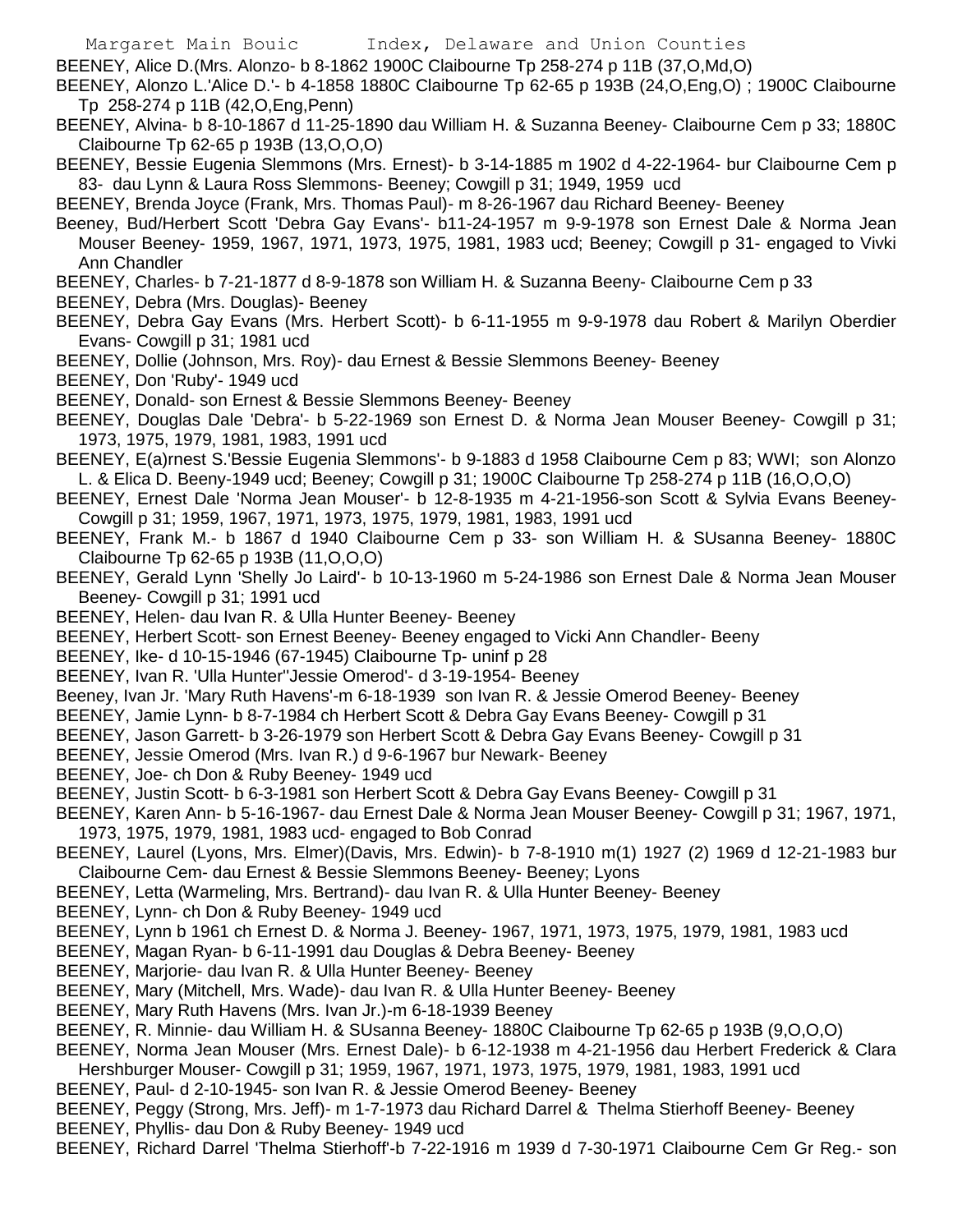Ernest & Beth Slemmons Beeney- Beeney; 1971 ucd

BEENEY, Ruby (Mrs. Don)- 1949 ucd

BEENEY, Samantha Jo- (5-1991)- dau Douglas & Debra Beeney- Beeney

- BEENEY, Sandra Ann-b 10-15-1941- dau Ivan Jr. & Mary Ruth Havens Beeney- Beeney
- BEENEY, Scott 'Sylvia Ellnora Evans'- b 8-21-1903 m 10-11-1929 d 5-13-1962 Claibourne Cem p 91- son Ernest & Bessie Eugenia Slemmons Beeney- Beeney; 1985 uch p 134; Cowgill p 31
- BEENEY, Shelly Jo Laird (Mrs. Gerald Lynn)- b 2-26-1964 m 5-24-1986 dau Claude Alvin & Dorothy Jo Ann Foster Laird- Cowgill p 31; 1991 ucd
- BEENEY, Shirley Ann (Jerew, Mrs.Robert Noris) b 1-18-1937 m 10-9-1955 dau Scott & Sylvia Ellnora Evans Beeney- Beeney; Cowgill p 31
- BEENEY, Susanna (Mrs. William H.)- b 1843/4 d 1926 Claibourne Cem p 33; 1880C Claibourne Tp 62-65 p 193B (36, O,Va,Va); 1900C Leesburg Tp 147-148 p 7A (56,O,Va,Va)- m 33y
- BEENEY, Sylvia Elnora Evans (Mrs. Scott)(Peak, Mrs. Wayne Melvin)(Phelps, Mrs. Howard Carlton)- b 8-17-1909 m- m 10-11-1929 (2) 6-1-1968 (3) 8-7-1977- Beeney; 1985 uch p 134; Cowgill p 31
- BEENEY, Thelma (Mrs. Richard)- 1971, 1973 ucd; Beeney
- BEENEY, Ulla Hunter (Mrs. Ivan R.)- Beeney
- BEENEY, Wm. H.'Suzanna'- b 1844 d 1936 Claibourne Cem p 343; 1877 uca p 98; 1880C Claibourne Tp 62-65 p 193A (35,O,O,Conn); 1900C Leesburg Tp 147-148 p 7A (55,O,O,Ct) m 33y
- BEENEY, Zachary Lynn- b 8-14-1990 son Gerald Lynn & Shelley Jo Laird Beeney- Beeney; 1991 ucd BEENS, Jesse- 1880C Dover Tp p 0171
- BEER, Elizabeth Burk (Mrs. Lucas)- m 12-11-1844 Madison Co unec X p 8
- BEER, Frederick T.- son William C. & Mary Swingley Beer- 1915 uch p 915
- BEER, Ida S. (Courtright, Mrs. Hiram Vinton)- Weiser p 637
- BEER, James 'Sally Jean Scheiderer'- m 8-29-1963 d 2-3-1973 St. Paul p 16, 141
- BEER, Jeffrey- b 11-26-1969 son James & SallyJean Scheiderer Beer- St. Paul p 16, 141
- BEER, Lucas 'Elizabeth Burk'- m 12-11-1844 Madison Co unec X p 8
- BEER, Mary Margaret (Schambs, Mrs. Edward Andrew)- dau William C. & Mary Swingley Beer- 1915 uch p 915
- BEER, Mary Swingley (Mrs. William C.)- 1915 uch p 915
- BEER, Sally Jean Scheiderer (Mrs. James)(Parilla, Mrs. Richard)- b 5-21-1941 m(1) 8-29-1963 (2) 9-13-1983 dau Omar J. B. & Belle Augusta Burns Scheiderer- St. Paul p 16, 141
- BEER, Vicki Sue (Berger, Mrs. Joseph John IV)- b 6-23-1961 m 9-6-1983 dau James & Sally Jean Scheiderer Beer- St. Paul p 16, 141
- BEER, William- 1835 men 54 #39 p 100 Scioto Tp
- BEER, William C. 'Mary Swingley'- 1915 uch p 915
- BEER, William C. son William C. & Mary Swingley Beer- 1915 uch p 915
- BEER S---author of County Histories- unec X p 50
- BEERS, Amanda (Kellar, Mrs. Aaron)- b 1839 d 1891 ped 27
- BEERS, Amy (Carroll, Mrs. )- dau Flossie M. Kennedy Beers- Beers
- BEERS, Anna Beach (Mrs. Elnathan)- b 3-1764 m 1-25-1728 dau Nathaniel Beach- unec XIV p 55
- BEERS, Barbara Deanna- b 8-27-1938- dau John Walter & Goldie Shreyer Beers- Weaver 1251133
- BEERS, Blanche Farquahar (Mrs. Charles)- d 10-20-1963 Delaware- Beers
- BEERS, Bruce- son Flossie M. Kennedy- Beers
- BEERS, Byron- mt 8-15-1860 (71); hadc p 14; unec XIII p 34
- BEERS, Catherine (Talmage, Mrs. Joseph)- dumch p 867
- BEERS, Charles 'Blanche'- d 6-25-1971 (77) bur Oak Grove- Beers
- BEERS, Daniel S. 'Martha M. Dockum'- m 4-7-1852 dcm
- BEERS, David- Concord Tp- delge V p 54
- BEERS, David B. 'Mayble S. Freeman'- m 11-8-1865 dcm
- BEERS, Earl E. 'Goldia L. Iams''Freda Shaffstall'- d 12-12-1972 (82)-son Wilbur Beers- 1961, 1969, 1971 dcd; Beers
- BEERS, -- (Kelly, Mrs. Leland)- dau Earl E. & Goldia L. Iams Beers- Beers
- BEERS, --(Holt, Mrs. Gene)- dau Earl E. & Goldia L. Iams Beers- Beers
- BEERS, Elizabeth (Burdick, Mrs. John)- see Asp 383
- BEERS, Elnathan 'Anna Beach'- m 1-25-1728- unec XIV p 55
- BEERS, Flossie M. Kennedy (Mrs. )- d 7-7-1973 (73) bur Bucyrus- Beers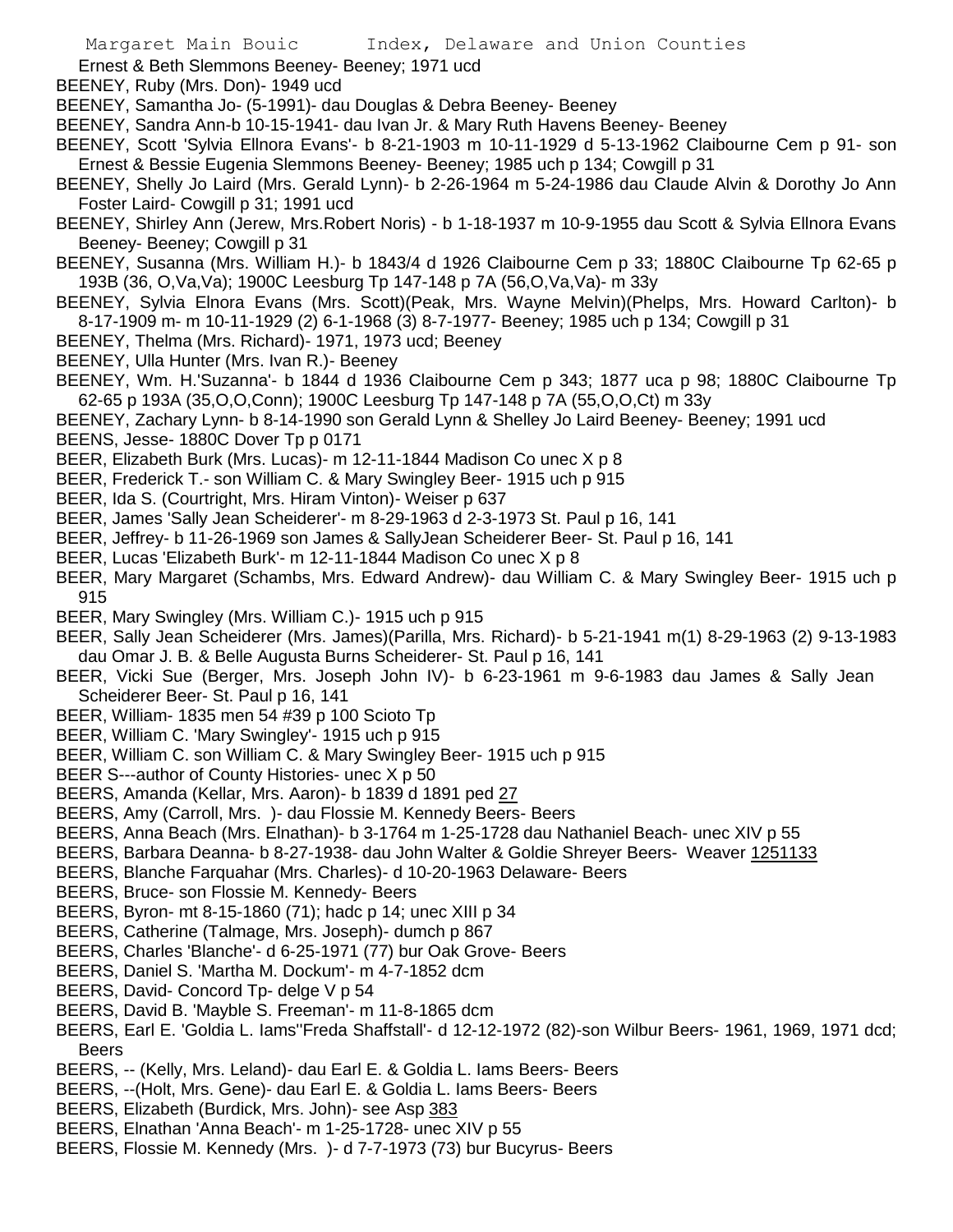- BEERS, Floyd- son Flossie M. Kenndey- Beers
- BEERS, Freda Shaffstall (Mrs. Earl E.)- Beers
- BEERS, F. W.- Pabst 2 p 12
- BEERS, Glenn- son Roy Beers- Beers
- BEERS, Goldia L. Iams (Mrs. Earl E.) d (79) dau William Iams; 1961, 1969 dcd
- BEERS, Goldie Viona Shreyer (Mrs. John Walter)- b 3-11-1904 m 7-30-1932 dau George Monroe & Ola Detwiler Shreyer- Weaver 125113
- BEERS, Gwynn (Bailey, Mrs. Ralph)- dau Flossie M. Kennedy- Beers
- BEERS, James- dumch p 328
- BEERS, James K.- Pabst Pion II p 183
- BEERS, John Walter 'Goldie Viona Shreyer;- m 7-30-1932- Weaver (125113)
- BEERS, John Walter Jr.-b 11-12-1934 son John Walter & Goldie Viona Shreyer Beers- Weaver 1251131; 1983 ucd
- BEERS, Kevin- b 4-23-1966 son Terry & Ruth Ann Henry Beers- 1985 uch p 37
- BEERS, Lorena (Harsha, Mrs. Thomas)- b 1803 d 3-4-1861 ped Esther Marsh #55 un co gen soc 23; unec V p 18dumch p 447
- BEERS, Lucretia (DeGarmo, Mrs. William Fletcher)- Asp (889-4)
- BEERS, Margaret (Diehl, Mrs. William Shipman)- m 1959- Weiser p 576
- BEERS, Martha M. Dockum (Mrs. Daniel S.)- m 4-7-1852 dcm
- BEERS, Marvin- son Flossie M. Kennedy- Beers
- BEERS, Mary E. (Colver, Mrs. William T.)- m 7-12-1873 ucm 5297
- BEERS, Mayble S. Freeman (Mrs. David B.)- m 11-8-1865 dcm
- BEERS, Orren D.- d 9-19-1867 (66-2-24) Africa Cem; Powell p 178
- BEERS, Pam- b 2-23-1973 dau Terry & Ruth Ann Henry Beers- 1985 uch p 37
- BEERS, Richard Lowell-b 9-19-1936 son John Walter & Goldie Viona Shreyer Beers- Weaver 1251132
- BEERS, Roy W.- son Earl E. & Goldia L. Iams Beers- Beers
- BEERS, Ruth Ann Henry (Mrs. Terry)- b c 1943 m 6-26-1965 dau Henderson C. Jr. & June Cramer Henry-1985 uch p 37
- BEERS, Sally (Burdick, Mrs. John)- see Asp 383
- BEERS, Sandra Lynne (Fathbruckner, Mrs. James Donald)- b 1-7-1956 m 7-2-1977 dcc James Fathbruckner 1; delge II p 41
- BEERS, Sarah- b 1-26-1809 d 8-15-1891 (82-6-19) Baughan Cem- lptw p 8
- BEERS, Stanley- son Roy Beers- d 6-16-1961- Beers
- BEERS, Terry 'Ruth Ann Henry'- m 6-26-1965- 1985 uch p 37
- BEERS, Twila (Loyer, Mrs. Richard)- dau Flossie M. Kennedy Beers- Beers
- BEERS, Uriah- dumch p 447; delge V p 33
- BEERSON, Martha- 1870C Taylor Tp 192-183 (39, Penn)
- BEERSON, Preston- son Martha Beerson- 1870C Taylor Tp 192-183 (11,O)
- BEERWELL, Jonathan- 1883 uch V p 184
- BEERY, Abby Lane- dau Mark Steven & Judy Kay Rinehart Beery- Beery
- BEERY, Anthony'Jennette Sherman'- m 9-4-1856 dcm
- BEERY, Ashley Jean- b 5-9-1985 dau Bruce Benjamin & Rebecca Fry Beery- 1985 uch p 9
- BEERY, Becky R. (Mrs. Bruce B.)- 1981, 1983 ucd
- BEERY, Belva L. Fox (Mrs.Charles A.)- b 8-3-1890 m 9-19-1910d 7-23-1981 Prospect Cem- dau Benjamin & Mary E.Coder Fox- Beery; 1985 uch p 10
- BEERY, Benjamin M.- b 9-29-1977 son Michael Stanley & Beverly Jean Waters Beery- 1983 ucd; 1985 uch p 9; 1991 ucd
- BEERY, Betty/Elizabeth (Wilson, Mrs. Fred)- dau Charles A. & Belva L. Fox Beery- Beery
- BEERY, Beverly Jean Waters (Mrs. Michael Stanley)- m 8-24-1974 dau Howard E. Waters- Beery; 1979, 1981, 1983 ucd
- BEERY, Brandon S.- b 9-25-1979 son Michael Stanley & Beverly Jean Waters Beery- 1983 ucd; 1985 uch p 9; 1991 ucd
- BEERY, Benoni 'Mary Ann Gail'- b 10-14-1838 m 1-8-1865 d 6-10-1909- 1985 uch p 10
- BEERY, Beverly J. Waters (Mrs. Michael Stanley)- dau Howard E. & Julia A. Vodick Waters- 1985 uch p 10; 1991 ucd
- BEERY, Bruce Benjamin 'Rebecca Fry'-b10-22-1958(9) m 6-27-1981 son Stanley B. Beery- Beery;1985 uch p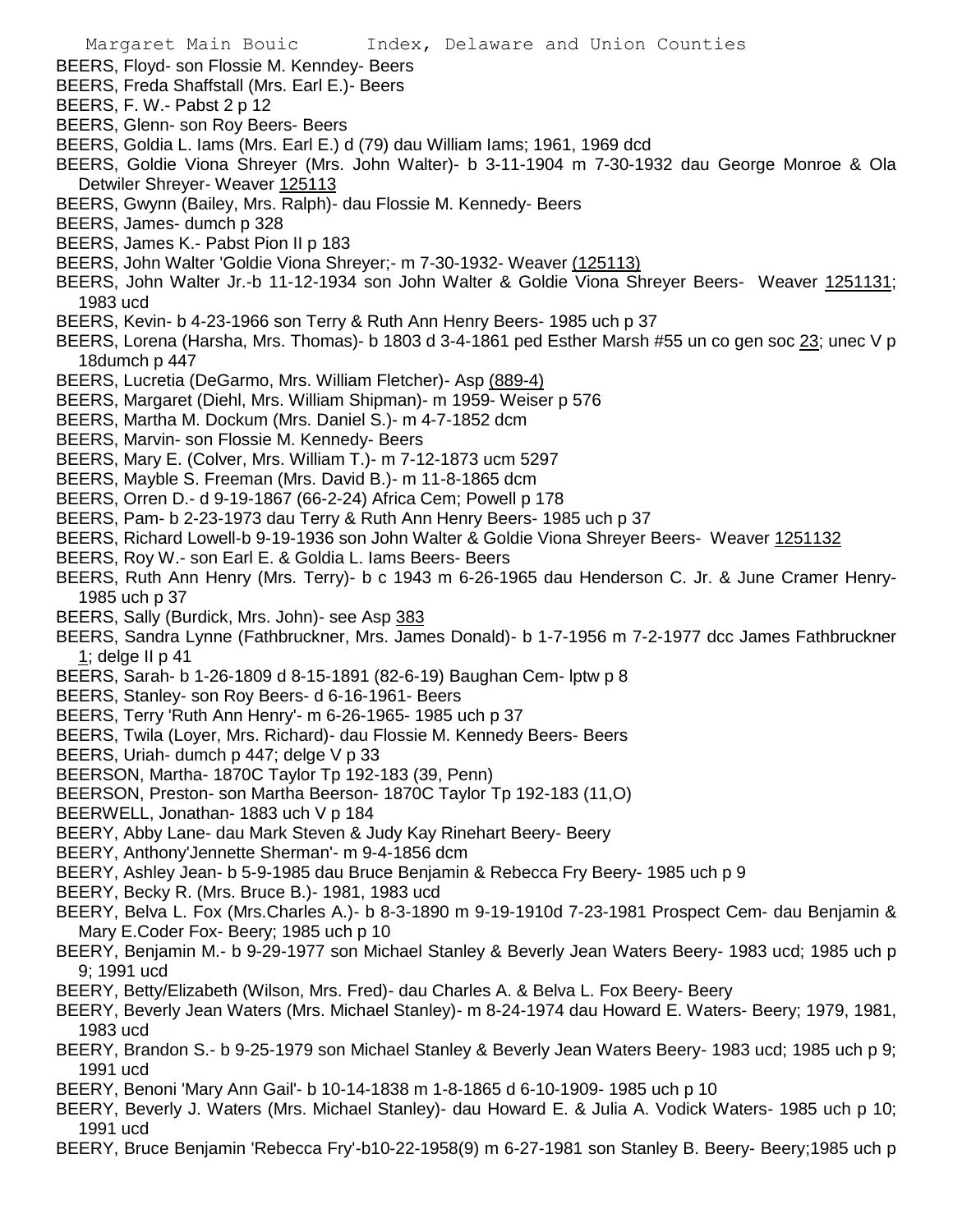9,10; 1959, 1967; 1971,1973, 1981, 1983 ucd

BEERY, Charles A.'Belva Fox'- b 11-23-1883 m 9-19-1910 d 1-4-1989 (105) bur Prospect- son Benoni & Mary Ann Gail/Giles Beery- 1985 uch p 10 - 1979, 1981, 1983 ucd

- BEERY, Charles R.-son Charles A. & Belva L. Fox Beery- Beery
- BEERY, Christina May- d 9-1981- inf bur Prospect- dau Mark Steven & Judy Kay Rinehart Beery- Beery
- BEERY, Ethel (Asher, Mrs. Andrew J.)- d 1955- Asher
- BEERY, Gary Jonathan 'Patricia Van Winkel'- b 10-8-1950(1) Marion m 8-31-1974 son Stanley B.& Norma Hord Beery- Beery;1985 uch p 9,10 1959, 1967, 1975
- BEERY, Harriet (McPherson, Mrs. William)- dau Charles A. & Belva L. Fox Beery- Beery
- BEERY, James 'Kimberly'- 1991 ucd
- BEERY, Jared Jonathan- b 1984 son Gary Jonathan & Patricia A. VanWinkle Beery- 1985 uch p 9
- BEERY, Jennette Sherman (Mrs. Anthony)- m 9-4-1856 dcm
- BEERY, Jon Roger- son Roger Beery- Beery- engaged to Rhonda Sue Ogdon

BEERY, Judy Kay Rinehart (Mrs. Mark Steven)- m 4-2-1983 dau Evert & Ina Rinehart- Beery; 1991 ucd BEERY, Kimberly (Mrs. James)- 1991 ucd

- BEERY, Krista Nicole- b 1979 dau Gary Jonathon & Patricia A. Van Winkle Beery- 1985 uch p 10
- BEERY, Ky Lynn Marie- b 1981 dau Gary Jonathon & Patricia A. Van Winkle Beery- 1985 uch p 9
- BEERY, Mark Steven 'Judy Kay Rinehart'- m 4-2-1983 son Norman & Shirley Beery- Beery; 1991 ucd
- BEERY, Mary Ann Geil/Giles (Mrs. Benoni)- b 2-22-1857 m 1-8-1865 d 8-18-1945- 1985 uch p 10; Beery
- BEERY, Michael Stanley 'Beverly Jean Waters'-b 4-6-1952 m 8-24-1974 son Stanley B.& Norma N. Hord Beery- Beery;1985 uch p 9; 1959, 1967, 1971, 1973, 1979, 1981, 1983 ucd
- BEERY, inf dau Michael Stanley & Beverly Jean Waters Beery- b 6-27 d 6-28-1975 bur Prospect Cem- Beery; 1985 uch p 9
- BEERY, Nicholas- 1985 uch p 9
- BEERY, Norman 'Shirley'- Beery
- BEERY, Norma N.Hord (Mrs. Stanley B.)-b 6-10-1923 m 11-7-1943 d 12-28-1994 971) bur Prospect- dau Oscar J. & Martha Bess Rexroth Hord- 1985 uch p 9,10; 1949, 1959, 1967, 1971, 1973, 1975, 1983, 1991 ucd
- BEERY, Patricia A. VanWinkle (Mrs. Gary Jonathon) -dau Robert & Betty Van Winkle- 1985 uch p 9,10; 1975 ucd
- BEERY, Rebecca Fry (Mrs. Bruce Benjamin)- b 6-22-1959 m 6-27-1981 dau Jack Phillip & Shirley Louise Keckley Fry- 1985 uch p 9, 10
- BEERY, Roger- Beery
- BEERY, Ruth (Mautz, Mrs. Arthur)- dau Charles A. & Belva L. Fox Beery- Beery
- BEERY, Sheryl Lee (Baird, Mrs. David N.)- dau Stanley B. & Norma N. Beery- 1949, 1959 ucd (11), 1967 ucd BEERY, Stanley B.'Norma N. Hord'-b 3-26-1916 m 11-7-1943 son Charles A. & Belva L. Fox Beery- Beery;
- 1949, 1959, 1967, 1971, 1973, 1979, 1981, 1983, 1991 ucd
- BEERY, William- 1835 men 30 #40 p 52 Harlem Tp
- BEES, Joseph 'Sheryl Hendrickson'- Bees
- BEES, Sheryl Hendrickson (Mrs. Joseph)- dau Charuth Hatch- Bees
- BEES, Zachariah Robert- b 9-5-1992 son Joseph & Sheryl Hendrickson Bees- Bees
- BEESE, Hannah (Morris, Mrs. Thomas H.)- b 1825 m 1-15-1844 d 7-28-1890 dau Samuel & Hestor Roberts Bees/Beese- ped Eliza Ellsworth Phillips Ruden 11, unec XIV p 45
- BEESE, Hestor/Ester Roberts (Mrs. Samuel)- ped Eliza Ellsworth Phillips Ruden 23; unec XIV p 45
- BEESE, Samuel 'Ester Roberts'- b cir 1795 ped Eliza Ellsworth Phillips Ruden 22; unec XIV p 45
- BEESON, Barbara Ann (Hobbs, Mrs. Larry)-b 1953 dau George A. & Phyllis Beeson- Beeson; 1959, 1967, 1971 ucd
- BEESON, Catherine(Cathy)(Moffett, Mrs. Gary)- b 1956 dau George A. & Phyllis J. Monnin Beeson- 1959, 1967, 1971 ucd
- BEESON, Christine Ann -b 1957 dau George A. & Phyllis J. Monnin Beeson- Beeson; 1959, 1967, 1971, 1973, 1975, 1983 ucd
- BEESON, Daniel Joseph Taylor b 10-11-1960 d 10-14-1980 bur St. John's Catholic Cem- son George A. & Phyllis J. Monnin Beeson- Beeson 1967, 1973, 1975, 1979 ucd; lptw p 56
- BEESON, Ed- 1983 ucd
- BEESON, Elizabeth (Moore, Mrs. Levi B.)- Nash p 88
- BEESON, George A.'Phyllis J. Monnin'- Beeson; 1949, 1959, 1967, 1971, 1973, 1975, 1979, 1981, 1983, 1991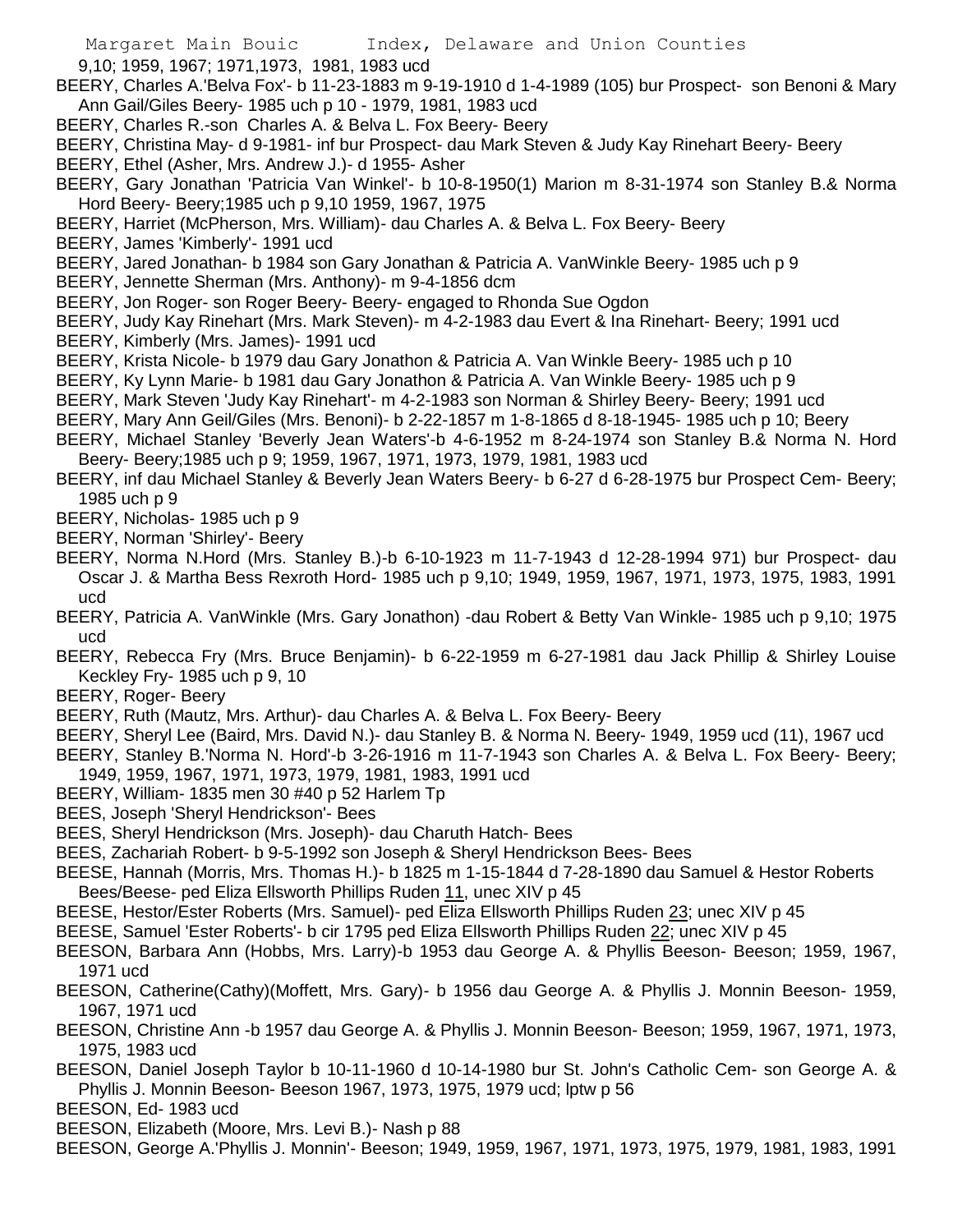ucd BEESON, Henry S.- delge IV p 65 BEESON, Hazel Hortense (Weiser, Mrs. Wayne Willard)- b 8-1-1908 m 7-3-1931- Weiser p 262 BEESON, John- Pabst O BEESON, Lydia (Moore, Mrs. Thomas J.)- b 5-14-1813 m 10-15-1906- Nash p 89 BEESON, Phyllis J. Monnin (Mrs. George A.)-Beeson; 1949, 1959, 1967, 1971, 1973, 1975, 1979, 1981, 1983, 1991 ucd BEESON, Richard- 1980 dcd BEETCHER, Elizabeth J. (Armstrong, Mrs. John W.)- m 1850 dcm BEETER, Luther- b 12-1-5-1878 Porter Tp son Alfred & Mary R. Myers Beeter- dcb BEETLE, Edith- Pabst 8 p 71 BEETLE, Mary (Broom, Mrs. Michael)- m 11-18-1845 dcm BEETTLE(Beetle) Elizabeth Boulding (Mrs. Thomas)- Nash p 97 BEETTLE, Thomas 'Elizabeth Boulding'- Nash p 97 BEEVER- see Beaver BEEVER, Arthur J.- son C. M. & Mary E. Beever- 1880C Claibourne Tp 130-137 p 13 (1,Ind,O,O) BEEVER, C. M.'Mary E.'- 1880C Claibourne Tp 130-137 p 13 (27,O,O,Va) p 0197 BEEVER, Margaret (Mann, Mrs. Matthew W.)- m 9-2-1861 dcm BEEVER, Mary E. (Mrs. C. M.)- 1880C Claibourne Tp 130-137 p 13 (22,O,O,O) p 0197 BEEVETHYMER, Earl R.- b 4-23-1872 Genoa Tp son Samuel & Mary Mahaffy Beevethymer- dcb BEEVNS, Meeria (Lewis, Mrs. Theodore)- Pabst 3 p 28; 6 p 8 BEFORD, Richard- Powers Pat p 6 BEGANI, Elva Darlene Buffington (Mrs. Michael)(MacGill, Mrs. Leonard)-b 7-19-1909 dau Joseph Arthur & Jennie Caroline Messersmith Buffington- Weiser p 303 BEGANI, Michael 'Elva Darlene Buffington'- Weiser p 303 BEGGAR, John- 1883 uch V p 415 BEGGARLY, Joan (Greene, Mrs. John)- d 1689 m c 1642 dcc Maxson Greene 513 BEGHON, Emilie Dorothea Confer (Mrs. Jean Baptiste)- b 2-25-1895 m 2-18-1929 dau Wellington Jacob & Bessie Fister Confer- Weiser p 137 BEGHON, Jean Baptiste'Emilie Dorothea Confer'- b 6-16-1886 m 2-18-1929- Weiser p 137 BEGIN, Dan- 1980 dcd BEGIN, Mark- 1980 dcd BEGKER, George- b 11-11-1872 Orange Tp son John & Mary J. Bevans Becker- dcb BEGLEY, Edgar R. 'Suda A.'- 1969, 1971, 1980 dcd BEGLEY, Goldie Caldwell (Ballard, Mrs. )(Mrs. )- b 8-12-1923 d 11-23-1991 (68) bur Northlawn Mem. Gardens- dau James & Cynthia Farris Caldwell- Begley BEGLEY, Myrtle- b 10-2-1879 Berlin Tp dau W. R. Begley- dcb BRGLEY, Suda A. (Mrs. Edgar R.)- 199, 1971, 1980 dcd BEGGROW, Ellen (Justus, Mrs. )- sister Raymond Beggrow- Beggrow BEGGROW, Hilda (Stehling, Mrs. )- sister Raymond Beggrow- Beggrow BEGGROW, Mary (McClish, Mrs. Thomas)- d 2-10-197 (73) bur Walnut Hill- McClish; Beggrow BEGGROW, Raymond- Beggrow BEGGS, Fuller W.- son J. & J. A. Beggs- d 1-21-1874 (1-0-15) BEGGS, Hellen- dau J. & J. A. Beggs- d 12-9-1867 (5-0-15) Mt. Herman Cem BEGGS, Lt. James Co D. 136th OVI Mt. Herman Cem BEGGS, Julia A.- b 5-9-1820 d 3-17-1884 Mt. Herman Cem BEHELER, W. A.- 1976 dch p 243 BEHLER, Joseph 'Julia Ferguson'- McKitrick p 377 BEHLER, Julia Ferguson (Mrs. Joseph)- dau Henry & Margaret McKitrick Ferguson- McKitrick p 377 BEHM, Andrew W. 'Rebecca Ann Evans'- b 1832 d 1903 ped Joan Robson Grubb #299 30- unec XI p 53 BEHM, Becky (Longstron, Mrs. )- dau Charles J. & Eileen Behm- Behm BEHM, Charles J. 'Eileen'- b 5-20- d 7-4-1989 (67) bur Danville- Behm BEHM, Dora- b 9-9-1908 d 10-10-1883 St. John's Cem D J p 60 BEHM, Eileen (Mrs. Charles J.)- Behm BEHM, Gary E.- son Charles J. & Eileen Behm- Behm BEHM, Gotlieb- b 4-12-1843 d 11-8-1862 St. John's Cem D J p 60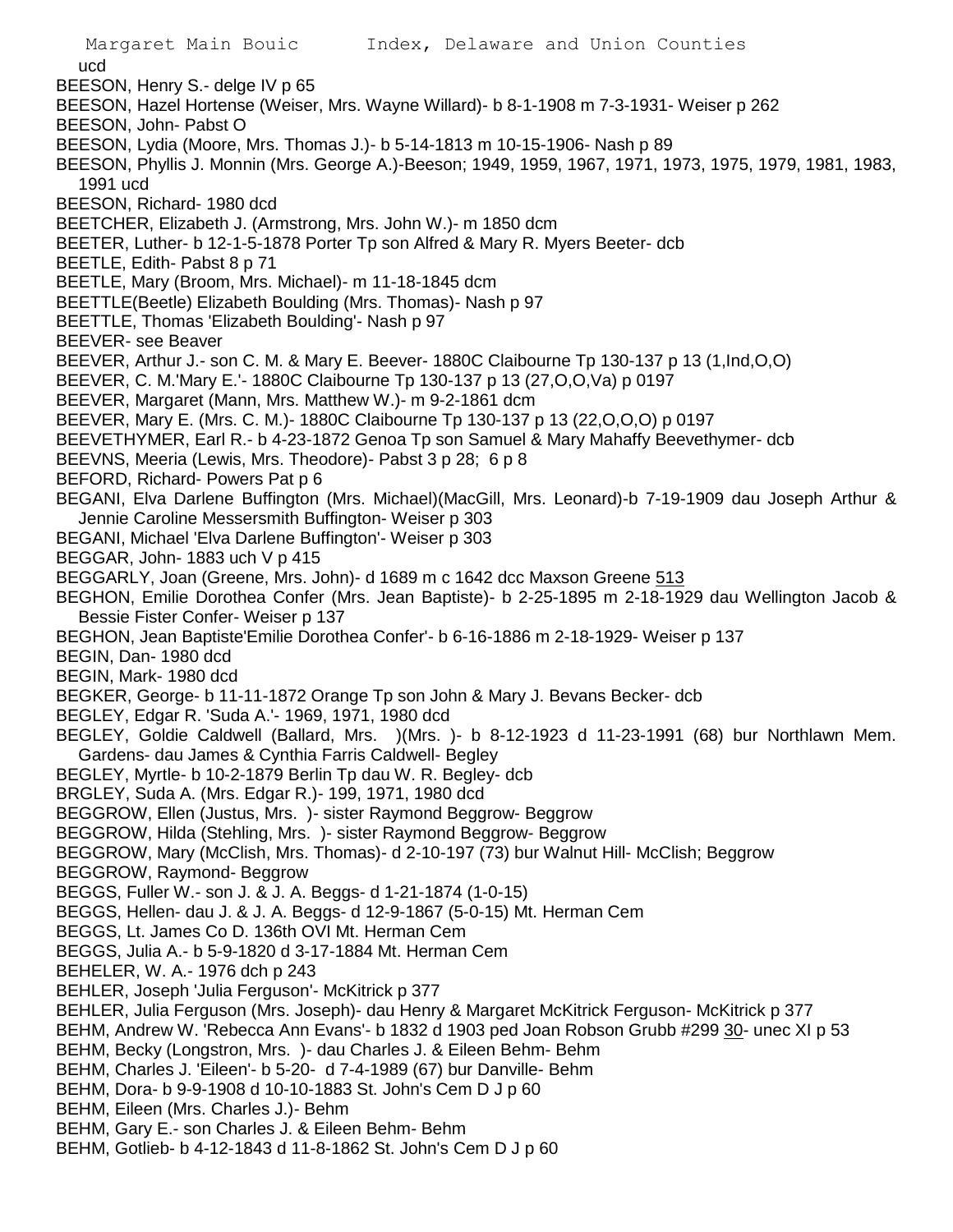- Margaret Main Bouic Index, Delaware and Union Counties
- BEHM, Hannah- dau Stephen & Harriet Behm-1850C Concord Tp 2114 (6,O)
- BEHM, Harriet (Mrs. Stephen)- 1850C Concord Tp 2114 (35, Ky)
- BEHM, Henry- son Stephen & Harriet Behm-1850C Concord Tp 2114 (2,O)
- BEHM, Jacob- see Jacob Beem- 1880 dch p 670; 1915 uch p 492
- BEHM, John- son Stephen & Harriet Behm-1850C Concord Tp 2114 (4,O)
- BEHM, John S.- son Stephen & Harriet Behm-1850C Concord Tp 2114 (12,O)
- BEHM, Lanstiel- ch Stephen & Harriet Behm-1850C Concord Tp 2114 (10, O)
- BEHM, Mary E.- dau Stephen & Harriet Behm-1850C Concord Tp 2114 (14,O)
- BEHM, Mary Margaret (Boldman, Mrs. John Calvin)- b 1861 d 1933 dau Andrew W. & Rebecca Ann Evans Behm- ped Joan Robson Grube #299 15- unec XI p 53
- BEHM, Nancy C.- dau Stephen & Harriet Behm-1850C Concord Tp 2114 (8,O)
- BEHM, Octavia (Richey, Mrs. T. M.)- dau Jacob Behm- 1880 dch p 670
- BEHM, Raymond- brother Charles J. Behm- Behm
- BEHM, Rebecca Ann Evans (Mrs. Andrew W.)- b 1843 d 1927 ped Joan Robson Grube #299 31- unec XI p 53
- BEHM, Sandra E.- dau Charles J. & Eileen Behm- Behm
- BEHM, Stephen 'Harriet'- 1850C Concord Tp 2114 (35, Va)
- BEHME, Margaret L.- Main Gaz I 2 p 3,5
- BEHNER, Hazel M. Klinger (Mrs. Raymond)-m 9-16-1926- Behner; 1961, 1969, 1971 dcd
- BEHNER, Jeanette (Korody, Mrs. Arnold\_- dau Raymond & Hazel M. Klinger- Behmer
- BEHNER, Juanita (Meredith, Mrs. Donald)- dau Raymond & Hazel M. Klinger Behner- Behner
- BEHNER, Raymond 'Hazel M.Klinger'-m 9-16-1926- Behner; 1961, 1969, 1971 dcd
- BEHNKE, Emily Weinberg (Mrs. Rudolph)- Behnke
- BEHNKE, Herbert C.' Mary Nelson'- b 4-28-1898 m 8-8-1931 m 8-8-1931 d 2-6-1976 cremated son Rudolph & Emily Weinberg Behnke- Behnke;1971, 1973, 1975 ucd
- BEHNKE, Jean (Midciff, Mrs. )- dau Herbert C. & Mary Nelson Behnke- Behnke; Nelson
- BEHNKE, Lester- son Rudolph & Emily Weinberg Behnke- Behnke
- BEHNKE, Mary Nelson (Mrs. Herbert C.)- m 8-8-1931- Behnke; 1971, 1973 ucd
- BEHNKE, Rudolph 'Emily Weinberg'- Behnke
- BEHNKE, Thomas D.- son Herbert C. & Mary Nelson Behnke- Behnke; Nelson
- BEHREN, Mona Bernice Starwalt (Mrs. Wesley Louis Von)- b 7-5-1913 m 5-15-1941 dau Oliver Franklin & Bessie Ellen Seeley Starwalt- Weiser p 73
- BEHREN, Oliver Louis Von Behren- b 1-28-1943 son Wesley Louis & Mona Bernice Starwalt Von Behren-Weiser p 73
- BEHREN. Wesley Louis Von 'Mona Bernice Starwalt'- b 12-19-1910 m 5-15-1941- Weiser p 73
- BEHRENS, Blanche- 1971, 1979, 1981 ucd
- BEHRENS, Charles Hutchinson 'Dorothy'- son John Frederick & Mary Katherine Eckert Behrens- Behrens
- BEHRENS, Daniel Eckert 'Melanie Ann Tharp'-m 6-24-1967 son Winfield Eckert & Mary Elizabeth Gaumer Behrens- Marysville p 57; 1975, 1979, 1983, 1991 ucd
- BEHRENS, David Gaumer 'Nancy Holmes Bugbee''Sherry G. Lawson'- m 12-7-1974 son Wilfield E. & Mary Elizabeth Gaumer Behrens- Behrens; 1991 ucd
- BEHRENS, George- son William F. & Marie Sophia Suttermeister Behrens- Behrens
- BEHRENS, Helen Emma Moyer (Mrs. William Henry)- b 3-20-1897 m 4-20-1922 dau Milton Franklin & Lillie Jane Rothermel Boyer- Weiser p 407
- BEHRENS, John- 1880C Thomspon Tp p 303A
- BEHRENS, John C. 'Patricia'- nephew Winfield Behrens- Behrens
- BEHRENS, John Frederick 'Mary Katherine Eckert'- b 11-10-1885 m 7-1908 d 10-28-1969 son William F. & Marie Sophia Suttermeister Behrens- Behrens
- BEHRENS, Julieanne Catherine (Sekardi, Mrs. Brian Andrew)(LeRoy, Mrs. David Charles)- b 2-21-197 m(1) 10-2-1968 m(2) 7-5-1985 dau Winfield E. & Mary Elizabeth Gaumer Behrens- Behrens
- BEHRENS, Kevin John- b 10-1- 1973 son Daniel E. & Melanie Tharp Behrens- 1975, 1979, 1983, 1991 ucd BEHRENS, Marie Sophia Suttermeister (Mrs. William F.)- Behrens
- BEHRENS, Mary Elizabeth Gaumer (Mrs. Winfield Eckert)- m 9-7-1940 dau Bruce B. Gaumer- Marysville p 41; Behrens
- BEHRENS, Mary Kirby (Gray, Mrs. Fred Franklin, Jr.)(Miller, Mrs.Tim)- m 9-11-1971 (2) 8-14-1982 dau Winfield Eckert & Mary Elizabath Gaumer Behrens- Behrens; Gray
- BEHRENS, Mary Katherine Eckert (Mrs. John Frederick)- b 5-2-1886 m 7-1908 d 5-28-1969 bur Lancaster-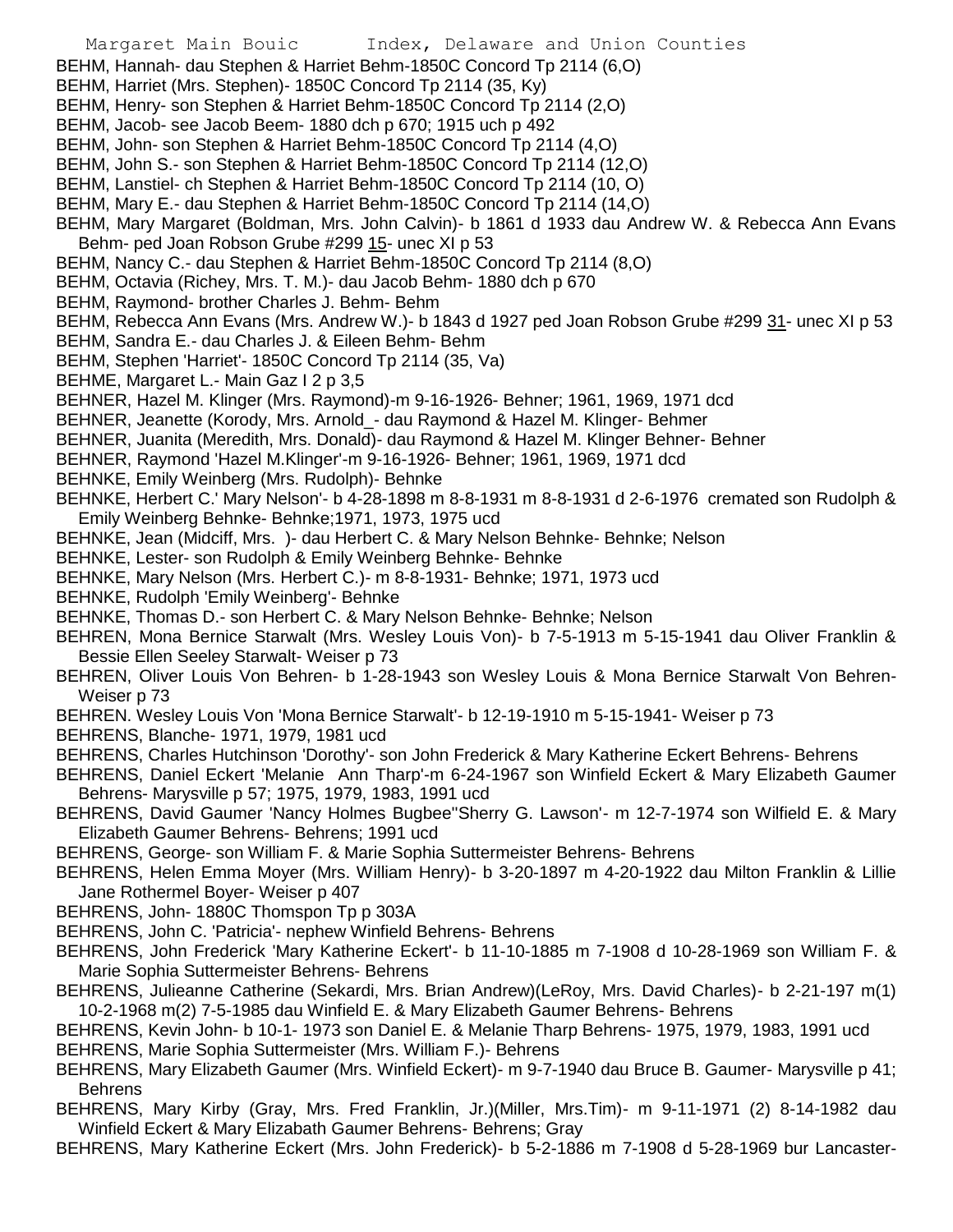- Behrens BEHRENS, Mary Sophia (Danison, Mrs. Walter)- dau John Frederick & Mary Katherine Eckert Behrens-Behrens BEHRENS, Melanie Ann Tharp (Mrs. Daniel Eckert)- m 6-24-1967- dau Melvin E. Tharp-Behrens 1975, 1979, 1983, 1991 ucd BEHRENS, Michael- b 1969 son Daniel E. & Melanie Tharp Behrems- 1975, 1979, 1983, 1991 ucd BEHRENS, Nancy Holmes Bugbee (Mrs. David Gaumer)- m 12-7-1974 dau Alan C. Bugbee- Behrens BEHRENS, Nellie (Fauble, Mrs. Virgil)- dau William F. & Marie Sophia Suttermeister Behrens- Behrens BEHRENS, Patricia (Mrs. John C.)- Behrens BEHRENS, Sherry G. Lawson (Martin, Mrs. )(Mrs. David Gaumer)- Behrens BEHRENS, William F. 'Marie Sophia Suttermeister'- Behrens BEHRENS, William Henry 'Helen Emma Moyer'- m 4-20-1922- Weiser p 407 BEHRENS, Winfield Eckert' Mary Elizabeth Gaumer'- b 10-20-1911 m 9-7-1940 d 12-8-1994 (83) Oakdale Cem -son John Frederick & Mary Katherine Eckert Behrens- Behrens BEHRLE, Elizabeth May (Brehm, Mrs. Russell Harold)- b 3-23-1922- Weiser p 150 BEHRMAN, Esther (Bunsold, Mrs. Elmer)- b 10-1-1916 m 10-2-1938 d 10-21-1940 BEHTEL, Christia (Fleming, Mrs. John J.)- 1880 dch p 802; Rausch (14162) II p 268 BEHYMER, Hazel- 1959 ucd BEIBER, D.- delge III p 4i BEIBER, Earnest- b 8-22-1882 Delaware Town son Jacob & Alvertie Zeigler Beiber- dcb BEIBER, Esther- b 9-21-1877 Delaware Town- dau------ dcb BEIBER, Herry- grad Delaware HS delbe VII p 20 BEIBER, Henry- 1880C Delaware Tp p 329A BEIBER, Jacob- 1880C Delaware Tp p 329A BEIBER, James- 1908 dch p 388 BEIBER, Susan- hadc 99 BEIBL, Elvira (Mrs. Rudy)- 1971 dcd BEIBL, Rudy 'Elvira'- 1971 dcd BEIBL, Sheila- b 1965 dau Rudy & Elvira Beibl- 1971 dcd BEIBL, Tina- b 1967 dau Rudy & Elvira Beibl- 1971 dcd BEIDLEMAN, Estelle Shettel (Mrs. George)- b 7-20-1877 m 1-27-1903 d -12-1928 dau Robert S. & Catharine C. Shettel- Weiser p 459 BEIDLEMAN, George 'Estelle Shettel'- d 3-1930- Weiser p 459 BEIGEL, Harold N. 'Tammy V.'- 1991 ucd BEIGEL, Tammy V. (Mrs. Harold N.)- 1991 ucd BEIRLH(B)YMER, Catharine A. (Beam, Mrs. John R.)- m 1-3-1862 dcm BEIRLHYMER, Mary Ann Ulry'- m 1-24-1847 dcm BEIRLHYMER, Mary Ann Ulry (Mrs. George R.)- m 1-24-1847 dcm BEIERS, Charles F. 'Emma Wescoat'- b 4-21-1881 m 1954 d 1964 bur Oakdale Cem II p 118 (K-R5-13)- son Joseph & Rose Beiers- Beiers BEIERS, Emma H.Wescoat (Mrs. Charles F.)- b 1-21- 1895 m 1954 d 1-31- 1975 Oakdale Cem II p 118 (K-R5-13) - dau P. J. & Ellen Hays Wescoat- Beiers BEIERS, John- son Joseph & Rose Beiers- Beiers BEIERS, Lela (Spear, Mrs. Paul)- dau Charles F. Beiers- Beiers BEIERS, William- son Joseph & Rose Beiers- Beiers BEIGHLEY, Abraham- Un Co wills Vol A. p 274 BEIGHTLER, --- Marysville p 66 see Bigler, Beatler; family of Joanne Carman unec VII p 56, X p 13, Jamily Melvin Boyer #238 Unec IV p 15 BEIGHTLER, Abram(Abraham)-d 9-21-1863 lptw p 60, 64- son Tobias & Sarah Amrine Beightler- Amrine 1246; Beightler 156; 1915 uch p 1054; 1883 uch IV p 485, 492; 1840C Paris Tp 862 (-5); 1860C Paris Tp 1312-1301 p 174 (22,O); (Beigular) BEIGHTLER, Addie dau James Madison & Louisa Stiffler Beightler- 1880C Paris Tp 67-69 p 8 (4,O,O,O)
- BEIGHTLER, A. H.- Marysville p 51
- BEIGHTLER, Alice- dau Andrew Beightler- 1860C Paris Tp 1309-1298 p 174 (6,O); 1870C Liberty Tp Un Co 277 p 34 (16,O)

BEIGHTLER, Alice- dau Asbury H. & Laura Catherine Borland Beighter- 1883 uch V p 81; Beightler 15111;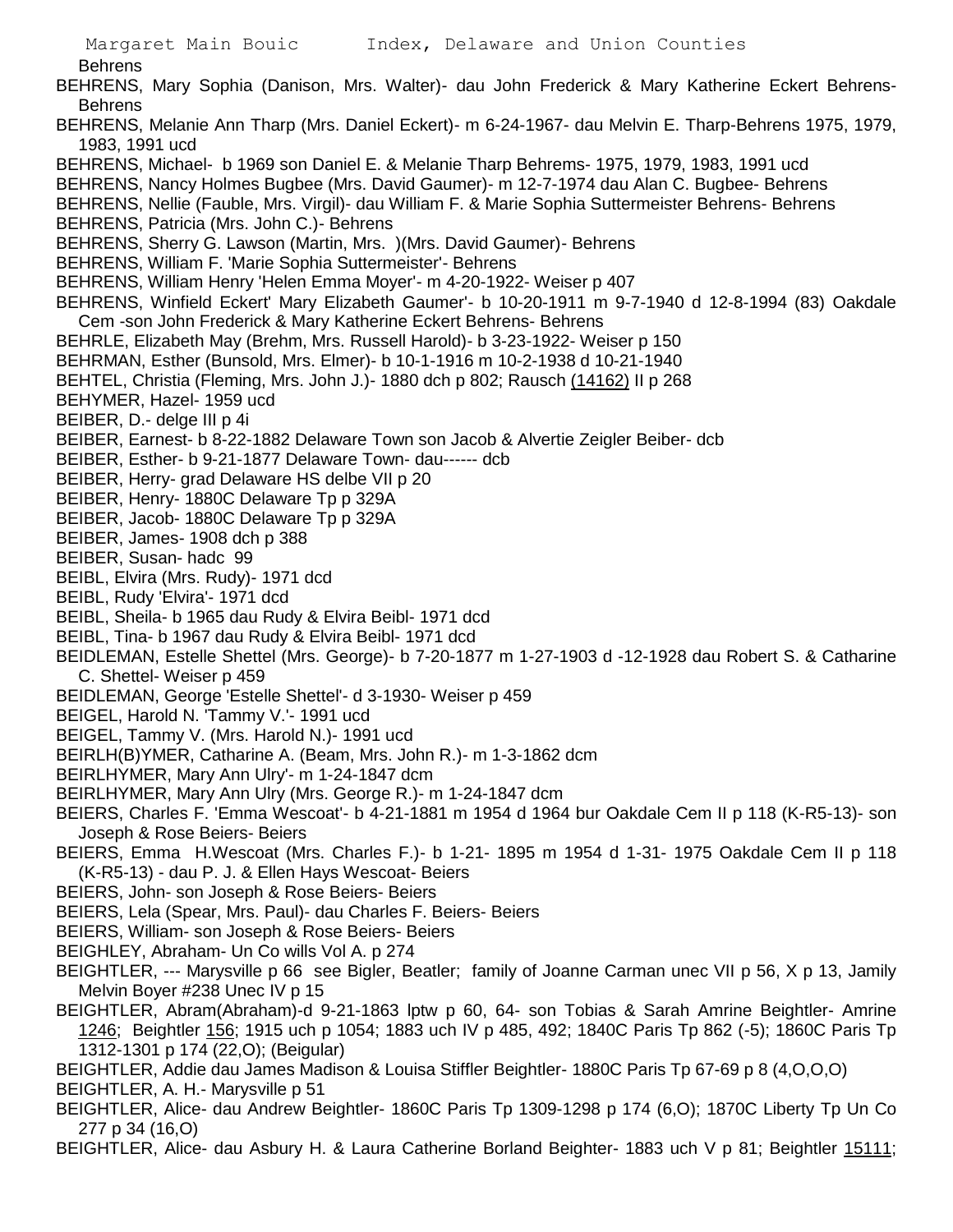Amrine 124111

BEIGHTLER, Alice Loretta (Dinovo, Mrs.Frederick)- d 10-3-1968 bur St. Marys'- dau Elbert Lawrence & Edna Stillings Beightler- Beightler; Dinovo

- BEIGHTLER, Alice (Jennie) (Mrs. Cash L.)- b 7-1-1893 d 2-21-1980 Oakdale Cem II p 91 (H-R22-8); Beightler BEIGHTLER, Allie (Reed, Mrs. Ottie)- m consent 1889 unec III p 9
- BEIGHTLER, Alvin- son Andrew Beightler- 1860C Paris Tp 1309-1298 p 174 (4,O)
- BEIGHTLER, Nancy Amanda Barnes (Mrs. Daniel)- b c 1846 d 1895 m 1-21-1864 ucm 3520 d 6-12-1895 (48) bur Van Wert Co- Beightler (158); Amrine (1248); ped Joanne Johnson Carman #187 29- unec VIII p 26, X p 11; 1870C Paris Tp 246-247 p 33 (23,O); unec VIII p 14
- BEIGHTLER, Andrew- 1880C Liberty Tp Un Co 173-177 p 18 (42,O,O,O) p 042A
- BEIGHTLER, Andrew L.- son Samuel & Ann J. Fawcett Beightler- Amrine Cem lptw p 60
- BEIGHTLER, Andrew 'Louisa Kezartee''Louisa Little''Louisa Reed'- son Tobias & Sarah Amrine Beightler-m 9-2-1853 mt 9-28-1853 m 3-5-1864 ucm 3406 d 1881; 1850C Paris Tp 639-653 p 97 (18,O); Amrine 1243, Beightler 153; 1915 uch p 1054; lptw p 62; mar. slip unec VIII p 10
- BEIGHTLER, Andrew 'Mary Ann Barker'- m 11-29-1857 mt 11-4-1857; unec XII p 11
- BEIGHTLER, Angeline- dau John & Martha Eppes Beightler- 1870C Paris Tp 243-244 33 (9,O)
- BEIGHTLER, Ann J.Fawcett (Mrs. Samuel)- b 1829 Logan Co d 1-13-1913 (85y 4m) Oakdale Cem 2518(C197) I p 35 (E-R33-8);dau Jesse & Philadelphia Fawcett- 1883 uch V p 81; 1850C Paris Tp 640-654
	- p 97 (23,O); 1860C Paris Tp 1307-1296 p 173 (32,O); 1880C Paris Tp 13 (52,O,Va,Va); 1900C Allen Tp 141-145 p 7A (72, O,Va,Va) m 51y, 11ch,6 living; Beightler (151); Amrine (1241)
- BEIGHTLER, Anna (Barnes, Mrs. Roland J.)- 1883 uch V p 78; Barnes
- BEIGHTLER, Asbury H.'Laura Catherine Dorland'- b 1852- son Samuel & Ann J. Fawcett- 1883 uch V p 81; Beightler 1511; 1915 uch p 199; 1883 uch III p 393, IV p 557, V p 41, 58; 1877 uca p 23, 24, 58, 59; Amrine
- 12411; 1860C Paris Tp 1307-1296 p 173 (8,O); 1880C Paris Tp 139-143 p 15 (27,O,O,O) p 01210
- BEIGHTLER, Bernice Overfield (Mrs. Harlow)- m 11-24-1951- Beightler
- BEIGHTLER, Bernice Wolff (Mrs. Clarence)- m 12-24-1935- Amrine (1241121); Beightler (151121)
- BEIGHTLER, Bessie Bumb (Mrs. John)- Beightler
- BEIGHTLER, Bessie M. (Shaffer, Mrs. Bishop P. J.)- b 1902 d 1938 Raymond Cem R2- lptw p 24
- BEIGHTLER, Billy- b 1985 son Joseph L. & Linda S. Beightler
- BEIGHTLER, Bonita (Mrs. Charles S.)- Amrine 124322; Beightler 15322
- BEIGHTLER, Brandy Michelle- b 1976 dau Robert S. & Sharon S. Beightler- Beightler; engaged to Andrew Thomas Stiffler
- BEIGHTLER, C.- 1915 uch p 539
- BEIGHTLER, Carl Leonard 'Lorna B. Mayer'- b 4-11-1903/4 m 10-30-1942 d 3-30-1993- Oakdale Cem II p 113 (K-R2-30);son Emmet & Cora Estella Leonard Beightler- Beightler; Marysville p 66;1949, 1959, 1967, 1971, 1973, 1975, 1979, 1981, 1983, 1991 ucd; Rausch (142420), (11342); St. Paul p 81
- BEIGHTLER, Carol (Martin, Mrs. Brad)- dau Ralph E. & Wanda K. Lockwood Beightler- Beightler
- BEIGHTLER, Laura Catherine Dorland (Mrs. Asbury H.)- dau G. T. Dorland- Amrine (12411)
- BEIGHTLER, Carl W. 'Esther L. Davis'- b 10-22-1913 m 1935 d 3-4-1974 Oakdale Cem II p 91 (H-R22-10) son Otte & Otella Epps Beightler- Beightler
- BEIGHTLER, Caroline Leffler (Mrs. Gordon R.)- b 9-15- 1884 m 1904 d 6-30-1974 Oakdale Cem II p 117 (K-R5-9)dau George C. & Laura Hush Leffler; Amrine (124112); Beightler (15112)
- BEIGHTLER, Carrol Ann (Elkins, Mrs. )- dau Ralph & Wanda K. Lockwood Beightler- 1949 ucd; Beightler
- BEIGHTLER, Cash L. 'Alice'- b 1889 d 3-17-198 Oakdale Cem II 91 (H-R22-8)
- BEIGHTLER, Laura Catherine Dorland (Mrs. Asbury H.)- dau G. T. Dorland- 1883 uch V p 81; Amrine (12411); Beightler (1511) 1880C Paris Tp 139-143 p 15 (22,O,O,O)
- BEIGHTLER, Cathy J. (Mrs. Robert E.)- Beightler; 1979, 1981, 1991 ucd
- BEIGHTLER, Celia Echo (Phillips, Mrs. Arthur James)- b 1892 d 1978 dau Coonie Delmar & Etta Anna mullen Beightler- ped Joanne Johnson Carman #187 7- unec X p 11
- BEIGHTLER, Charles S. 'Bonita'-son William P. & Josie M. Sprague Beightler- 1915 uch p 1055; Amrine 124322; Beightler 15322
- BEIGHTLER, Charles S. II- son Charles S. & Bonita Beightler- Beightler 153221
- BEIGHTLER, Charles S. 'Louisa Reed'- m 9-25-1853 ucm 1998
- BEIGHTLER, Dr. Charles S. II- son Donald S. & Elizabeth Bainer Beightler- Beightler
- BEIGHTLER, Chester V.'Marilyn'- b 5-28-1889 d 11-29-1972 bur Raymond- son John L.& Bessie Bumb Beightler Beightler- Beightler; 1949, 1959, 1967, 1971 ucd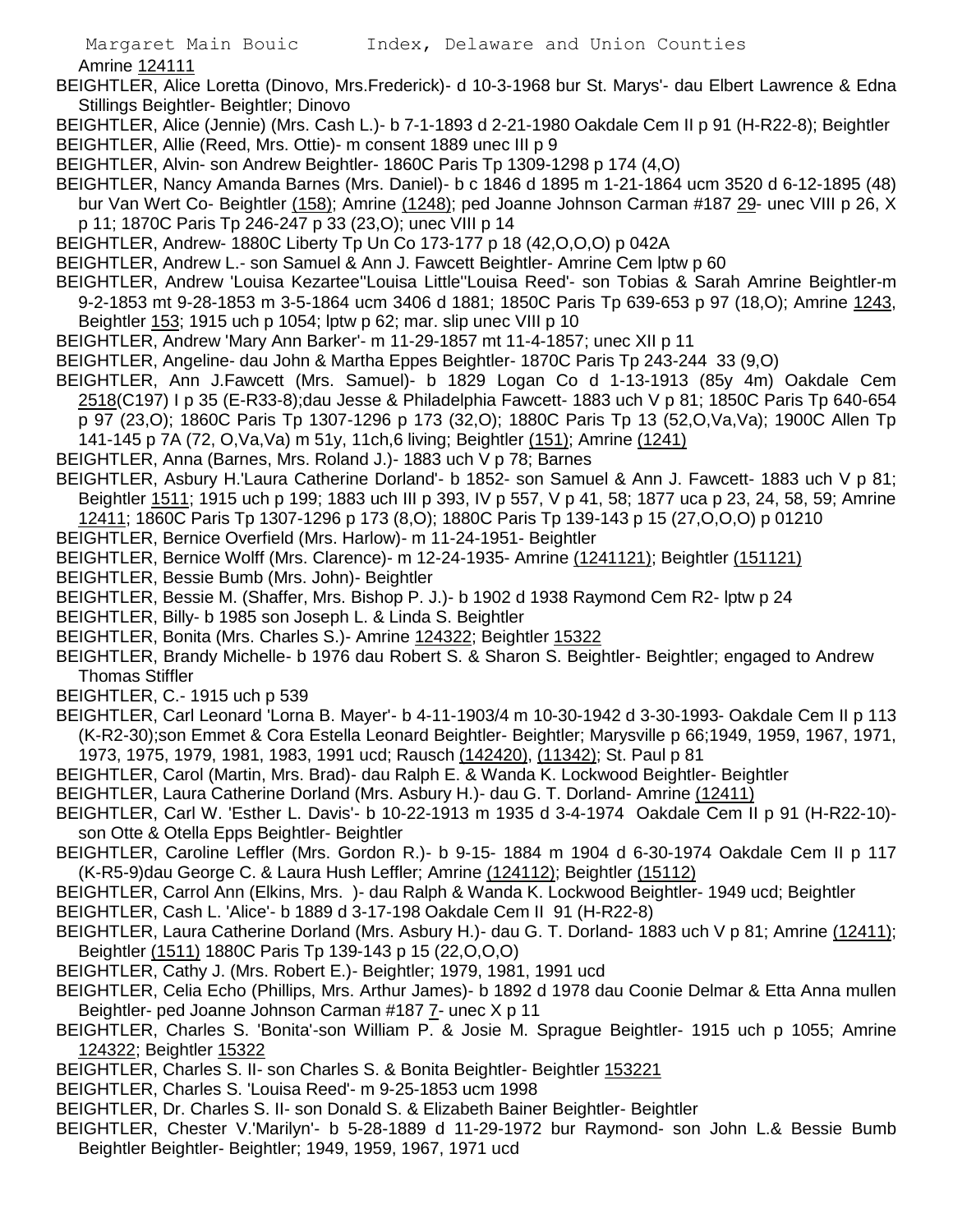BEIGHTLER, Christopher- son Robert Sprague Jr. & Marilyn Beightler- Beightler 1532114

- BEIGHTLER, Christopher Matthew- b 10-9-1979 son Steven Beightler- Beightler
- BEIGHTLER, Claire Springer (Mrs. Robert Sprague)- b 1903 m 1939 d 2-6-1986 Oakdale Cem II 10 (M-R25-13); Marysville p 40; Amrine (124321) Beightler (15321)
- BEIGHTLER, Clara F./Viola- 1880C Allen Tp 21-23 p 3 (15,O,O,O) p 0051 see 1880 Paris Tp 9 (15,O,O,O) 1870C Paris Tp 243-244 p 33 (5,O) dau John & Martha W. Eppes Beightler
- BEIGHTLER, Clarence D. 'Bernice Wolff'-m 12-25-1935- son Gordon R. & Carolin Leffler Beightler- Amrine 1241121; Beightler 151121
- BEIGHTLER, Conny Delmer- son Daniel & Nancy Amanda Barnes Beightler- 1870C Paris Tp 246-247 p 33 (3,O); 1880C Allen Tp 74-82 p 91 (12,O,O,O); Amrine 12491; Beightler 1591; unec VIII p 26
- BEIGHTLER, Connie A. (Mrs. Darwin)- m 8-26-1942; 1949, 1959, 1967, 1971, 1973, 1975, 1979, 1981, 1983, 1991 ucd
- BEIGHTLER, Connie (Freeman, Mrs. )- dau Elbert Lawrence & Edna Stillings Beightler- 1949 ucd; Beightler
- BEIGHTLER, Coonie Delmar 'Etta Anna Mullen'- b 11-7-1867 d 1941 ped Joanne Johnson Carman #187 14unec VIII p 14, X p 11
- BEIGHTLER, Cora Estella Leonard (Mrs. Emmet S.)- b 10-13-1878 d 3-17-1959 Oakdale Cem II p 20 (13-R10-1);dau Jacob & Jane Leonard- Beightler; 1949, 1959 ucd
- BEIGHTLER, Daniel'Nancy Amanda Barnes'- b 1844 m 1-21-1864 ucm 3520 d 1924 ; son Tobias & Sarah Amrine Beightler- 1915 uch p 1054; Amrine 1246; Beightler 159; 1883 uch IV p 485, 536; 1850C Paris Tp 639-653 p 97 (6,O); 1860C Paris Tp 1312-1301 p 174 (16,O) 1870C Paris Tp 246-247 p 33 (23,O);1880C Allen Tp 74-82 p 0 (35, O, Penn, O) p 0054; ped Joanne Johnson Carman #187 28- unec VIII p 26, X p 11
- BEIGHTLER, Daniel E. 'Elsie L. Caryl'- b May 1863 m 8y- 1900C Allen Tp 111-115 p 6A (37,O,O,O)
- BEIGHTLER, Daniel- son John & Martha W. Eppes Beightler- Amrine 12441; Beightler 158; 1870C Paris Tp 243-244 p 33 (7,O)
- BEIGHTLER, Darwin E. 'Connie A.'- m 8-26-1942 son Elbert Lawrence & Edna Stillings Beightler- Beightler; 1949, 1959, 1967, 1971, 1973, 1975, 1979, 1981, 1983, 1991 ucd
- BEIGHTLER, Donald S. 'Elizabeth Bainer'- b 189 d 19 Oakdale Cem II 119 (K-R6-7); Amrine 124323; Beightler 15323 son William P. & Josie M. Sprague Beightler- 1915 uch p 1055
- BEIGHTLER, Earl- d 9-23-1866 (1y4m6d) Amrine Cem lptw p 61 son J. E. & Sarah Ellen Beightler
- BEIGHTLER, Earl V.- b 7-28-1885 son Daniel & Amnda N. Barnes Beightler- unec VIII p 14, 26
- BEIGHTLER, Edna Stillings- (Mrs. Elbert L.)- 1949, 1959, 1967, 1971, 1973, 1975 ucd
- BEIGHTLER, Effie- dau James Madison & Louisa Stiffler Beightler- 1880C Paris Tp 67-69 p 8 (6,O,O,O)
- BEIGHTLER, Elbert Lawrence 'Edna Stillings'- b 4-29-1889 d 9-14-1961 Oakdale Cem son John L. & Eunice Urania Beightler 1949, 1959, 1979, 1981 ucd; 1900C Darby Tp 243-252 p 12B (11,O,O,O)
- BEIGHTLER, Eleanor (Olsen. Mrs. )- dau Elbert Lawrence & Edna Stillings Beightler- Beightler; 1959 ucd
- BEIGHTLER, Elenra- dau Daniel & Nancy Beightler- 1880C Allen Tp 74-82 p 9 (8,O,O,O); Amrine 12492; Beightler 1592
- BEIGHTLER, Eliza/Elisa (Spain, Mrs. John W.)- b 1835 Un Co d 10-1-1926 Oakdale Cem I p 135 F-R10-12) dau Tobias & Sarah Amrine Beightler- m 6-14-1860 ucm 3039- Spain; Irwin letter; Amrine 1243; Beightler 153 1850C Paris Tp 639-653 - 97 (14,O)
- BEIGHTLER,(BIGLER), Elizabeth Lookenbill (Mrs. George)- Beightler (1); 1883 uch V p 81
- BEIGHTLER, Elizabeth- dau George & Elizabeth Lookenbill Beightler- 1883 uch V p 81; Beightler 12
- BEIGHTLER, Elizabeth- d 1-13-1929 (78y) Oakdale Cem 4104 (E266)
- BEIGHTLER, Elizabeth (Betty) Bainer. (Mrs. Donald S.)- b 1-23- 1895 d 9-5- 1981 Oakdale Cem II p 119 (K-R6-7)- dau Joseph Bainer- Amrine (124323) Beightler (15323); 1979 ucd
- BEIGHTLER, Elizabeth Burris (Mrs. Harrison)- b 1851 m 5-20-1868 ucm 4381 d 1-13-1929 Oakdale Cem I p 44 (E-R42-6)- Amrine (124(10)); Beightler 15(10)); 1870C Paris Tp 109-110 p 16 (21,O); 1880C Paris Tp 6  $(30, 0, 0, 0)$
- BEIGHTLER, Ella A. Wood (Mrs. John L.)- m 4-2-1881 ucm 6951
- BEIGHTLER, Elsie L. Caryl (Mrs. Daniel E.)- b 6-1872 m 8 y 1ch- dau William S. & Susan Clark Caryl- 1900C Allen Tp 111-115 p 6A (27)
- BEIGHTLER, Elwood 'Maggie L. McManus'- b 1862 m 3-11-1882 ucm 7144 d 12-2-1927 Oakdale Cem I 3981 (E183)- son Samuel & Ann J. Fawcett Beightler- Amrine 12414; Beightler 1514; 1880C Paris Tp 13 (18,O,O,O)
- BEIGHTLER, Emmit S.'Lora'- b 1868 d 6-19-1937 Oakdale Cem II p 20 (B-R10-1)- son John & Martha W. Eppes Beightler- Amrine; Beightler; 1870C Paris Tp 243-244 p 33 (2,O); 1880C Paris Tp 9 (12,O,O,O);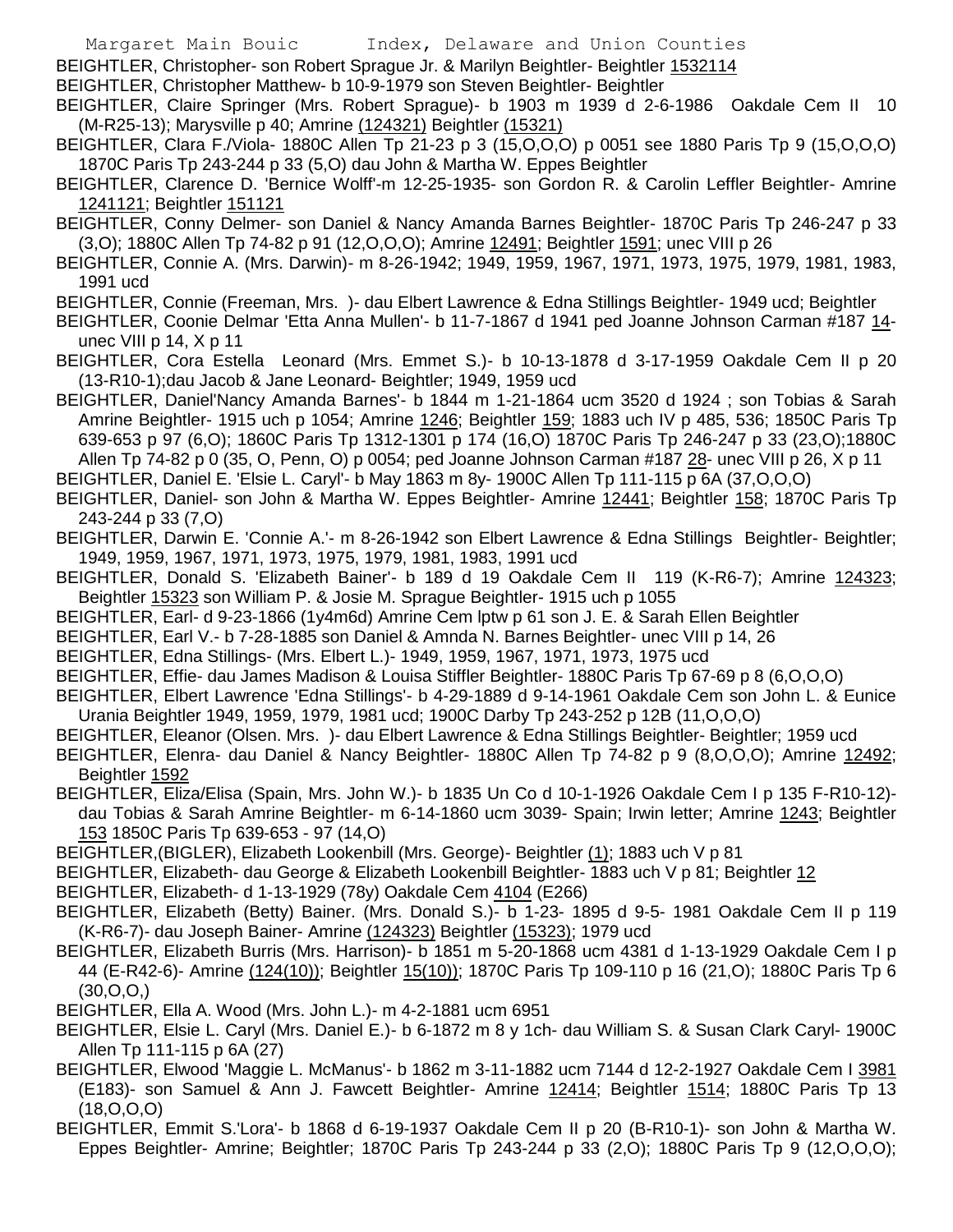Margaret Main Bouic Index, Delaware and Union Counties 1900C Paris Tp 151-154 p 9A (31,O,O,O) m 2y BEIGHTLER, Enoch- son George & Elizabeth Lookenbill Bigler- Beightler 18; 1883 uch V p 81 BEIGHTLER, Estelle M.- b 4-1870 dau John & Martha W. Eppes Beightler- 1870C Paris Tp 243-244 p 33 (1/12,O)

BEIGHTLER, Esther L. Davie (Mrs. Carl W.)- b 7-13-1913 d 1978 Oakdale Cem II p 91 (H-R22-10); Beightler

BEIGHTLER, Etta Anna Mullen (Mrs. Coonie Delmar)- b 1872 d 1895 dau Morton Hunter & Jane Stewart Mullen- ped Joanne Johnson Carman #187 15- unec X p 11

- BEIGHTLER, Etta (Kuntz, Mrs. Charles)- b 3-14-1876 d 10-22-1966 dau
- BEIGHTLER, Flora D. Donley (Mrs. Warren)- m 12-20-1879 ucm 6619; Amrine (12412); Beightler (1512); 1880C Paris Tp 13 (19,O,O,O)
- BEIGHTLER, Forest B.- b 12-25-1891 Un Co d 7-8-1900 Oakdale Cem I p 34 (E-R32-8)
- BEIGHTLER, Frank-son Andrew & Louisa Little Beightler- 1915 uch p 1054; 1880C Liberty Tp 173-177 p 18 (16,O,O,O); Amrine 1231; Beightler 1531
- BEIGHTLER, Fred M. (Bumgarner, Mrs. Glen R.)- m 2-24-1936- Bumgarner; Beightler
- BEIGHTLER, Frieda (Bumgarner, Mrs. Glenn- dau Emmett & Cora Estella Leonard Beightler- Beightler
- BEIGHTLER, inf son of Gordon & Cora Beightler- Oakdale Cem 1894 (15D)
- BEIGHTLER,(BIGLER) George 'Elizabeth Lookenbill'- Beightler 1; 1883 uch V p 81
- BEIGHTLER, George- son George & Elizabeth Lookenbill Beightler- Beightler 11; 1883 uch V p 81
- BEIGHTLER, George C.- b 12-1-1868 d 2-5-1875(6y) Mr. Zion Cem lptw p 56 son Samuel & Ann J. Fawcett S Beightler -Beightler
- BEIGHTLER, George- son Tobias & Sarah Amrine Beightler- 1850C Paris Tp 639-653 p 97 (8,O); Amrine 1247; Beightler 157
- BEIGHTLER, Gladys (Parthemore, Mrs. )- dau Tobias & Jenny Elliot Beightler- Amrine 12451; Beightler 15151
- BEIGHTLER, Gordon- b 1894 d 6-2-1923(28y) Co E. l66th Oakdale Cem II; (H-R3-4) 33 (H20); 1915 uch p 318. 530. 599; Beightler 15112; Marysville p 22; 1900C Allen Tp 141-145 p 7A (5,O,O,O)
- BEIGHTLER, Gordon R. 'Caroline Leffler'- b 1-4- 1883(2) m 1904 d 3-20- 1974 Oakdale Cem II p 117 (K-R5-9)- son Asbury H. & Laura C. Borland Beightler- Amrine 142112; Beightler 15112
- BEIGHTLER, ---infant of Gordon & Cora Oakdale Cem 1904 p 69 (D-R1-7)
- BEIGHTLER, G. R.- son Asbury H. & Catherine Dorland Beightler- Beightler
- BEIGHTLER, Harlow 'Bernice Overfield'-m 11-24-1951 son Otte & Otella Epps Beightler- Beightler
- BEIGHTLER, Harold Lee- b 1894 d 1928 Raymond Cem lptw p 25
- BEIGHTLER, Harrison'Elizabeth Burns'- m 5-20-1868 ucm 4381 ucm 4381- son Tobias & Sarah Amrine Beightler- 1915 uch p 1054; 1850C Paris Tp 639-653 p 97 (2,O); Amrine 124(10);Beightler 15(10); 1870C Paris Tp 109-110 p 16 (23,O);1880C Paris Tp 6 (35,O,Penn,Penn)
- BEIGHTLER, Harry Dorland 'Irene'- d 1-3-1968 (79) bur Topeka, Ks. son Asbury H. & Catherine Dorland Beightler-Amrine 124113; Beightler 15113
- BEIGHTLER, Hattie M.- b 12-19-1864 d 2-19-1875 (10) Mt. Zion Cem lptw p 56- dau Samuel & Ann J. Fawcett Beightler- Beightler
- BEIGHTLER, Helen (Stomm, Mrs. Frank)- dau Otte & Otella Epps Beightler- Beightler
- BEIGHTLER, Howard L.- b 9-5-1896 d 12-29-1945 WWI Raymond Cem lptw p 39
- BEIGHTLER, Irene (Mrs. Harry Dorland)- Beightler
- BEIGHTLER, Irene (Bowersmith, Mrs. )- dau Emmett & Cora Leonard Beightler- Beightler
- BEIGHTLER, James- son Elbert Lawrence & Edna Stillings Beightler- Beightler
- BEIGHTLER, James Madison 'Lorena'- b 1850 Un Co d 1-25-1904 Oakdale CemI p 42 (E-R40-6)
- BEIGHTLER, James W. S.- b 12-1876 son Daniel & Amanda Nancy Beightler- 1880C Allen Tp 74-82 p 9 (4,O,O,O);Amrine 12493; Beightler 1593; unec VIII p 14, 26
- BEIGHTLER, Janet (Hazelett, Mrs. James)- dau Walter S. Beightler- Beightler
- BEIGHTLER, Jasper- son Samuel & Ann J. Fawcett Beightler- 1883 uch V p 81; Amrine 12413; Beightler 1513; 1860C Paris Tp 1307-1296 p 173 (4,O)
- BEIGHTLER, Jeanene Drumm (Mrs. Mark S.)- b 1960 dau Arthur & Roberta Drumm- 1985 uch p 43; 1991 ucd BEIGHTLER, Jenny Elliott (Mrs. Tobias)- d 1897-Amrine (12415); Beightler (1515)
- BEIGHTLER, J. L. 'Sarah Ellen'- lptw p 61
- BEIGHTLER, Joan Betty- b Cincinnati d 3-13-1923(19 da) Oakdale Cem II (G-R1-6) 3542
- BEIGHTLER, Joanna Sprague (Mrs. William)- b 1870 Del Co d 1955 Oakdale Cem II p 27 (G-R1-6); Marysville p 40
- BEIGHTLER, John- 1880C Paris Tp p 0114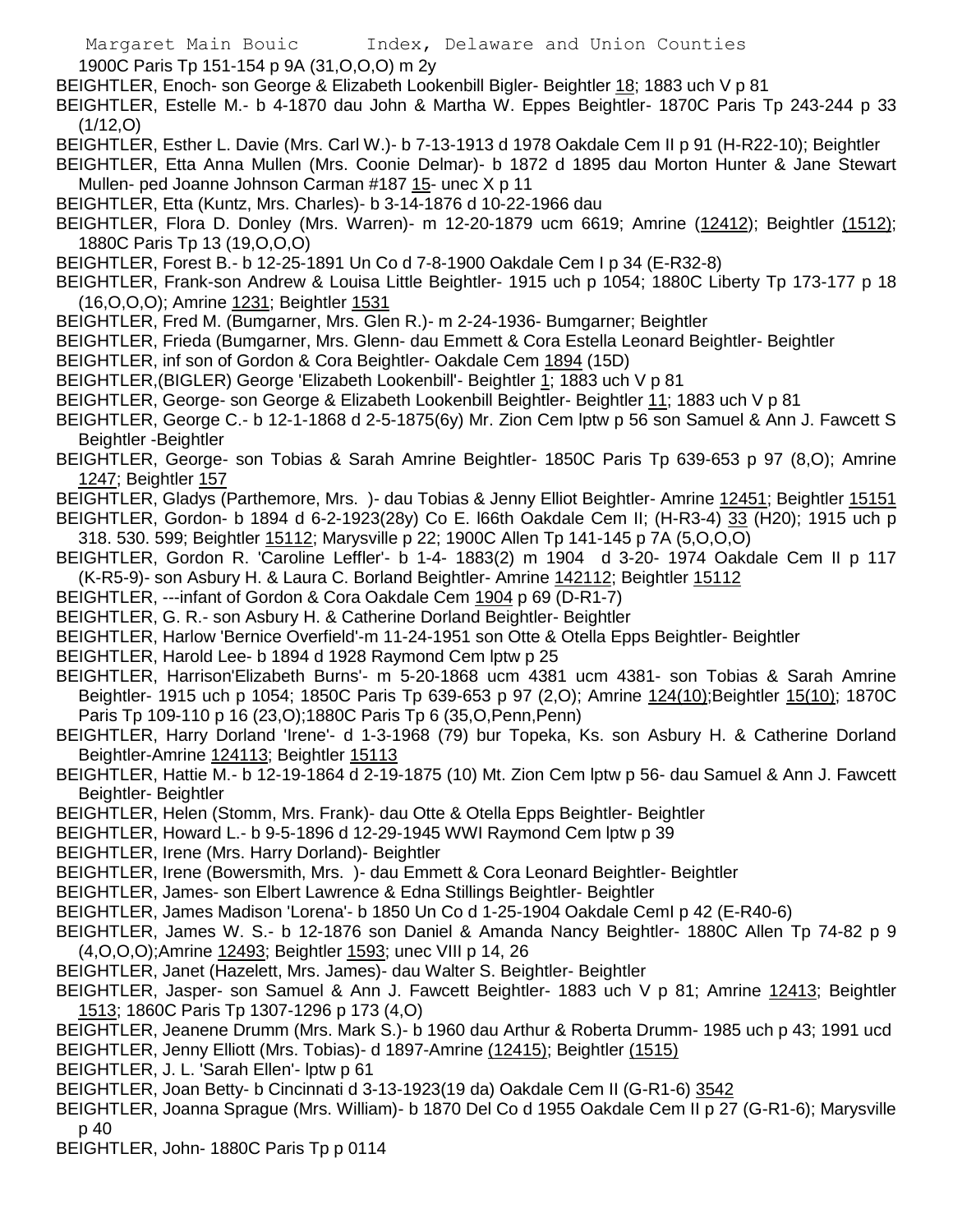BEIGHTLER, John (79-1915) Allen Tp uninf p 16

BEIGHTLER, John- son Samuel & Laura C. Borland Beightler- 1883 uch V p 81

- BEIGHTLER, John L. 'Bessie Bumb'- Beightler
- BEIGHTLER, John 'Martha W. Eppes'- m 9-27-1859 ucm 2930- son Tobias & Sarah Amrine Beightler- 1915 uch p 1054; 1840C Paris 862 (5-10); 1850C Paris Tp 639-653 p 97 (16,O); 1860C Paris Tp 1310-1299 p 174 (25,O);1870C Paris Tp 243-244 p 33 (34,O); 1880C Paris Tp 9 (45,O,Penn,O) p 0114; Amrine 1244; Beightler 154; m consent unec IV p 18
- BEIGHTLER, John- b 1898 d 11-17-1916 (18y 10m) Oakdale Cem II p 20 (B-R10-1)
- BEIGHTLER, John- son Robert Sprague Jr. & Marilyn Beightler- Beightler 1532112
- BEIGHTLER, John- son Samuel J. & Ann Fawcett Beightler- Amrine 12414; Beightler 1514; 1860C Paris Tp 1307-1296 p 173 (2,O)
- BEIGHTLER, John L. 'Ella A. Wood'- m 4-2-1881 ucm 6951
- BEIGHTLER, John 'Rilla'- b 1858 d 1936 Raymond Cem lptw p 24
- BEIGHTLER, John 'Willa'- Howers p 33
- BEIGHTLER, Joseph L.'Linda''Sue'- son Darwin E. & Connie A. Beightler- 1959 ucd (10),1967, 1973, 1975, 1983, 1991 ucd
- BEIGHTLER, Josie M. Sprague (Mrs. William P.)- dau Judge F. B. & Joanna Leeds Sprague- 1915 uch p 1055; Beightler (15321)
- BEIGHTLER, Joyce (Ritter, Mrs. John)-dau Clarence D. & Bernice Wolff Beightler- Amrine 12411211; Beightler 1511211
- BEIGHTLER, Judy (Wilson, Mrs. John)- dau Darwin E. & Connie A. Beightler-1949, 1959 ucd (15); Beightler BEIGHTLER, Kathrine (Mrs. )- Marysville p 69
- BEIGHTLER, Kellie Marie Flint (Mrs. Kent E.)- m 3-18-1989 dau Richard C. & Patricia C. Flint- Beightler
- BEIGHTLER, Kent E. 'Kellie Marie Flint'- m 3-18-1989- son Richard & Nancy Beightler- Beightler
- BEIGHTLER, Kimberly Sue- dau Steven Beightler- Beightler
- BEIGHTLER, Kimberly- dau Mark S. & Jeanene Drumm Beightler- 1985 uch p 43
- BEIGHTLER, Laura Jane- b 1934 d 1942 Oakdale Cem I p 42 (E-R40-6)
- BEIGHTLER, Lewis Edgar- b 7-15-1882 son Daniel & Amanda N. Barnes Beightler- unec VIII p 14, 26
- BEIGHTLER, Lewis- son Elbert Lawrence & Edna Stillings Beightler- Beightler
- BEIGHTLER, Lewis- son Tobias & Sarah Amrine Beightler- 1850C Paris Tp 639-653 p 97 (4,O); Amrine 1249; Beightler 159; 1860C Paris Tp 1312-1301 p 174 (14,O)
- BEIGHTLER, Linda S. (Mrs. Joseph)- 1967, 1975, 1979, 1981, 1983, 1991 ucd
- BEIGHTLER, Linda (Sergent, Mrs. Drexell)- dau Darwin E. & Connie A. Beightler- Beightler; 1959 ucd (10)
- BEIGHTLER, Lisa Ann (Howard, Mrs. John)- dau Louis & Marilyn Beightler- Beightler
- BEIGHTLER, Lora (Mrs. Emmit) b 12-1877 1900C Paris Tp 151-54 p 9A (22,O,O,O) m 2y no ch
- BEIGHTLER, Lorena (Mrs. James Madison)- b 1854 Un Co d 6-5-1934 I p 42 (E-R40-6)
- BEIGHTLER, Lorna B. Mayer (Andrews, Mrs.Roy)(Mrs. Carl L.)-b 12-2-1910 m (1) 11-115-1927 (2) 10-30-1942 Oakdale Cem II p 113 (K-R2-30)- Beightler; Rausch; St. Paul p 80. 81; 1949, 1959, 1967, 1971, 1973, 1975, 1979, 1981, 1983, 1991 ucd
- BEIGHTLER, E. Louis 'Marilyn'- 1979, 1981, 1983 ucd
- BEIGHTLER, Louis- son Elbert Lawrence & Edna Stillings Beightler-Beightler; 1949 ucd
- BEIGHTLER, Louisa- dau Andrew & Louisa Kezartee Beightler-d 9-26-1877 (1m1d) Amrine Cem lptw p 59
- BEIGHTLER, Louiza Reed (Mrs. Andrew)- d 4-20-1856 (22-1-26) Amrine Cem lptw p 62; m permisson unec VIII p 10
- BEIGHTLER, Louisa Kezartee (Mrs. Andrew)- m 1-21-1864 ucm 3520- d 8-5-1877 (34y22d) Amrine Cem lptw p 59 Beightler (153); 1870C Paris Tp 127 p 18 (26,O)
- BEIGHTLER, Louisa Little (Mrs. Andrew)- 1915 uch p 1054 d 1877 Beightler (153)
- BEIGHTLER, Louisa Stiffler (Mrs.James Madison)- m 10-4-1871 ucm 1871; Amrine (124(11)); Beightler (15(11)); 1880C Paris Tp 67-69 p 8 (26,O,O,O)
- BEIGHTLER, Lura L.- b 1-21-1871 dau Daniel & Amanda Nancy Barnes Beightler- unec VIII p 14, 26
- BEIGHTLER, James Madison- 'Louisa Stiffler' m 10-4-1871 ucm 4987 d 1-25-1904 (53y) Oak Grove Cem
	- 1840 (250E);son Tobias & Sarah Amrine Beighter-Amrine 124(11); Beightler 15(11); 1883 uch V p 82; 1860C Paris Tp 1312-1301 p 174 (10,O); 1870C Paris Tp 109-110 p 16 (19,O); 1880C Paris Tp 67-69 p 8 (29,O,Penn,O) p 0117
- BEIGHTLER, Mattie Alvaretta- dau Daniel & Amanda N. Barnes Beightler- unec VIII p 26
- BEIGHTLER, Maggie L. McManus (Mrs. Elwood)- m 3-11-1882 ucm 7144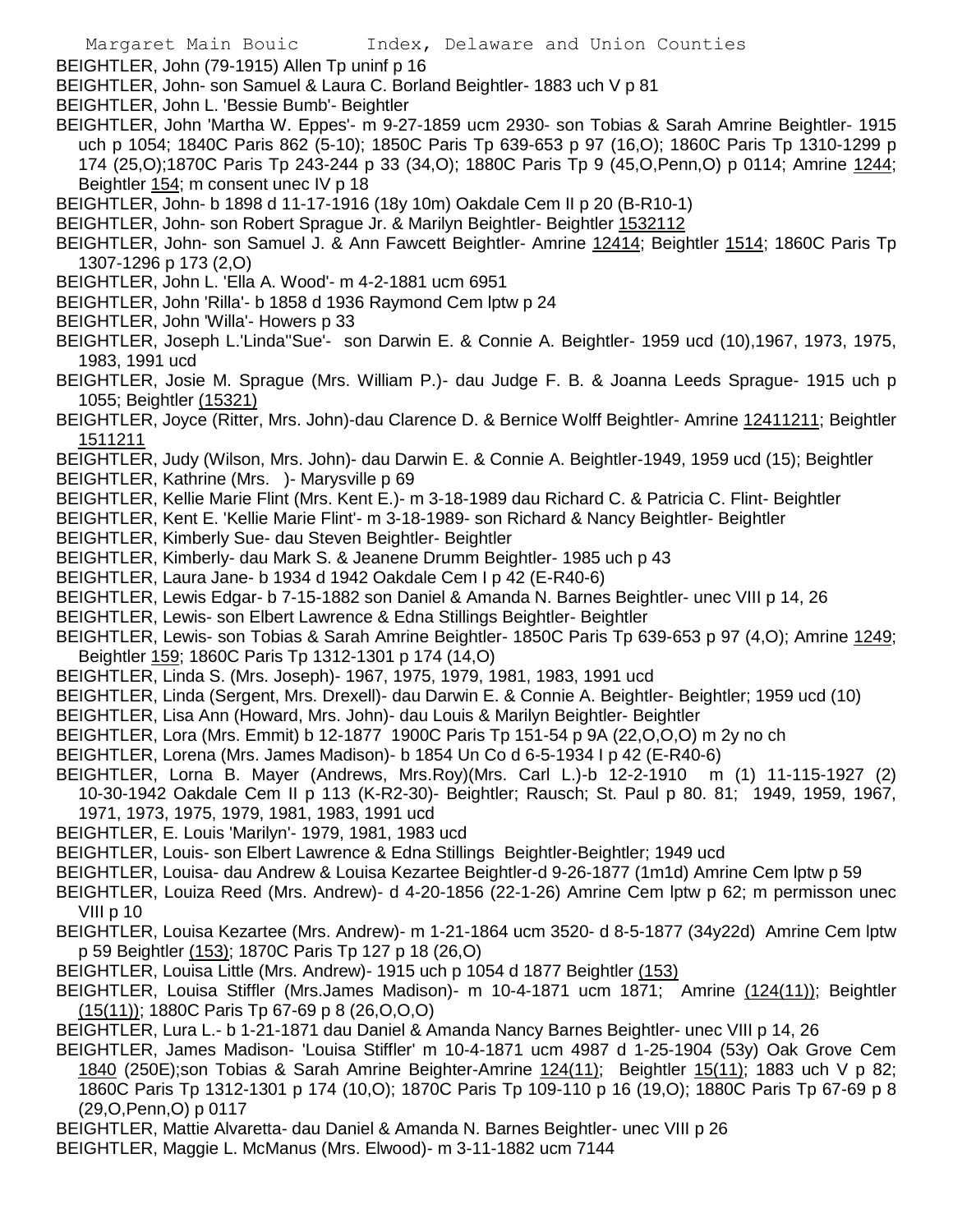- BEIGHTLER, Margaret- b 1859 Jefferson Co. O d 6-25-1932 (72) Oakdale Cem  $\frac{4449}{16}$  (E-183) I p 34 (E-R32-8)
- BEIGHTLER, Marilyn (Mrs. Robert S. Jr.)- Beightler (153211)
- BEIGHTLER, Marilyn (Mrs. E. Louis)- 1979, 1981, 1983 ucd
- BEIGHTLER, Marjorie (Taylor, Mrs. Richard I)- dau Robert Sprague & Claire Springer Beightler- Marysville p 40; Beightler 13212
- BEIGHTLER, Mark S. 'Jeanene Drumm'- 1985 uch p 43; 1991 ucd
- BEIGHTLER, Martha I.- 1860C Paris Tp 1307-1296 p 173 (6/12,O)
- BEIGHTLER, Martha J.- d 1-22-1869 (2-5-15) Amrine Cem R7- lptw p 60 dau Samuel & Ann J. Fawcett **Beightler**
- BEIGHTLER, Martha (Mrs. Ralph E.,Jr.)- Beightler
- BEIGHTLER, Martha W. Eppes (Mrs. John)- m 9-27-1859 ucm 2930;Amrine (1244) Beightler (154); 1860C Paris Tp 1310-1299 p 174 (19,O); 1870C Paris Tp 233-234 p 33 (39,O); 1880C Paris Tp 9 (39,O, Va, Va)
- BEIGHTLER, Mary Ann Barker (Mrs. Andrew)- m 10-29-1857 ucm 2625 mt 4-4-1857; d 6-18-1862 (29y12d; lptw p 60; unec XII p 11; 1860C Paris Tp 1309-1298 p 174 (26,O)
- BEIGHTLER, Mary Angeline(Barnes, Mrs. Roland James)- b 1861 m 12-31-1878 ucm 6404 d 1-8-1913 (52y 11m) Oakdale Cem II p 11 (B-R7-7) dau John & Willa Beightler- Howers p 33
- BEIGHTLER, Mary A.- dau Tobias & Sarah Amrine Beightler- Amrine 1242; Beightler 152
- BEIGHTLER, Mary Louise (Wallace, Mrs. Robert) (Dodge, Mrs. Robert E.)- m 1920 dau William Peter & Josie M. Sprague Beightler-Amrine 15324; Beightler 124324; Dodge (167571792)
- BEIGHTLER, Mary- b 10-5-1866 d 10-28-1866 Mt. Zion Cem lptw p 57 dau Samuel & Ann J. Fawcett Beightler
- BEIGHTLER, Matthew- son Mark S. & Jeanene Drum Beightler- 1985 uch p 43
- BEIGHTLER, Millicent R. (King, Mrs. John J.)- dau Elbert Lawrence & Edna Stillings Beightler- Beightler; 1959, 1973, 1975, 1979, 1981 ucd
- BEIGHTLER, Minnie (Davis, Mrs. Ora B.)- m consent 1894 unec III p 9
- BEIGHTLER, Minnie- dau Harrison & Elizabeth Beightler- 1880C Paris Tp 6 (5,O,O,O)
- BEIGHTLER, Nancy- dau Tobias & Nancy Burrows; 1883 uch V p 82; Beightler 15(14)
- BEIGHTLER, Nancy Amanda (Mrs. Daniel)- 1880C Allen Tp 74-82 p 9 (33, O, Md, Md)
- BEIGHTLER, Nancy- dau John & Martha W. Eppes Beightler- 1880C Paris Tp 9 (7,O,O,O); Amrine; Beightler
- BEIGHTLER, Nancy Burrows Edgington (Mrs. Tobias)- m 6-2-1862 ucm 3320 d 9-9-1892 (68-11-6) Amrine Cem R7 lptw p 60; 1883 uch V p 82; dau Jeremiah & Mary A. Burrows- Beightler (15); 1870C Paris Tp
- 109-110 p 16 (44,O); 1880C Paris Tp 67-68 p 7 (54,O,O,O)
- BEIGHTLER, Nancy (Mrs. Richard)(Hayes, Mrs. )- Beightler
- BEIGHTLER, Nancy Sue (Traul, Mrs. Dr. Richard S.)- m 9-26-1965 dau Clarence D.& Bernice Wolff Beightler-Amrine 1511212; Beightler 12411212
- BEIGHTLER, Nikki- b 1977 ch Joseph & Linda Beightler- 1983, 1991 ucd
- BEIGHTLER, Otella Epps (Mrs. Ottie E.)- b 1-6-1896 d 6-2-1953 Oakdale Cem II p 91 (H-R22-9)
- BEIGHTLER, Ottie E. 'Otella Epps'- b 1884 d 1943 Oakdale Cem II p 91 (H-R22-9)
- BEIGHTLER, Peggy Sue (McIntyre, Mrs. Robert Earl,Jr.)- dau Harlow Beightler- Beightler
- BEIGHTLER, Peggy (Warner, Mrs. Steven L.)- m 2-2-1974- 1985 uch p 142
- BEIGHTLER, Peter- son Andrew & Louisa Beightler- 1870C Paris Tp 127-128 p 18 (2,O); 1880C Liberty Tp Un Co 173-177 p 18 (12,O O,O0
- BEIGHTLER, Ralph Jr.'Martha'- son Ralph & Wanda K. Lockwood Beightler- Beightler; 1949 ucd
- BEIGHTLER, Ralph 'Wanda K. Lockwood'-b 7-24-1915 m 8-12-1946 d 1-9-1994 (78) Oakdale Cem -son Otte & Otella Epps Beightler- Beightler; 1949 ucd; Marysville p 23
- BEIGHTLER, R. B.- 1915 uch p 317
- BEIGHTLER, Rebecca- dau George & Elizabeth Lookenbill Bigler- Beightler 14; 1883 uch V p 81
- BEIGHTLER, Reid- son Robert Sprague Jr. & Marilyn Beightler- Beightler 1532113
- BEIGHTLER, inf son R. d 4-20-1920 Oakdale Cem II p 27 (G-R1-6)
- BEIGHTLER, Reubie-b 7-1879- dau Harrison & Elizabeth Burris Beightler- 1880C Paris Tp 6 (10/12,O,O,O)
- BEIGHTLER, Richard 'Nancy'- Beightler
- BEIGHTLER, Rilla (Mrs. John)- b 1861 d 1937 Raymond Cem lptw p 24
- BEIGHTLER, Robert Eugene- b 9-18-1979 son Robert & Cathy J. Beacom Beightler- Beightler; 1979, 1981 ucd
- BEIGHTLER, Robert E.'Cathy J. Beacom'- son Ralph & Wanda K. Lockwood Beightler- Beightler; 1979 ucd
- BEIGHTLER, Robert S.'Sharon S.' b 1956- son Darwin E. & Connie A. Beightler- Beightler; 1959, 1967, 1971,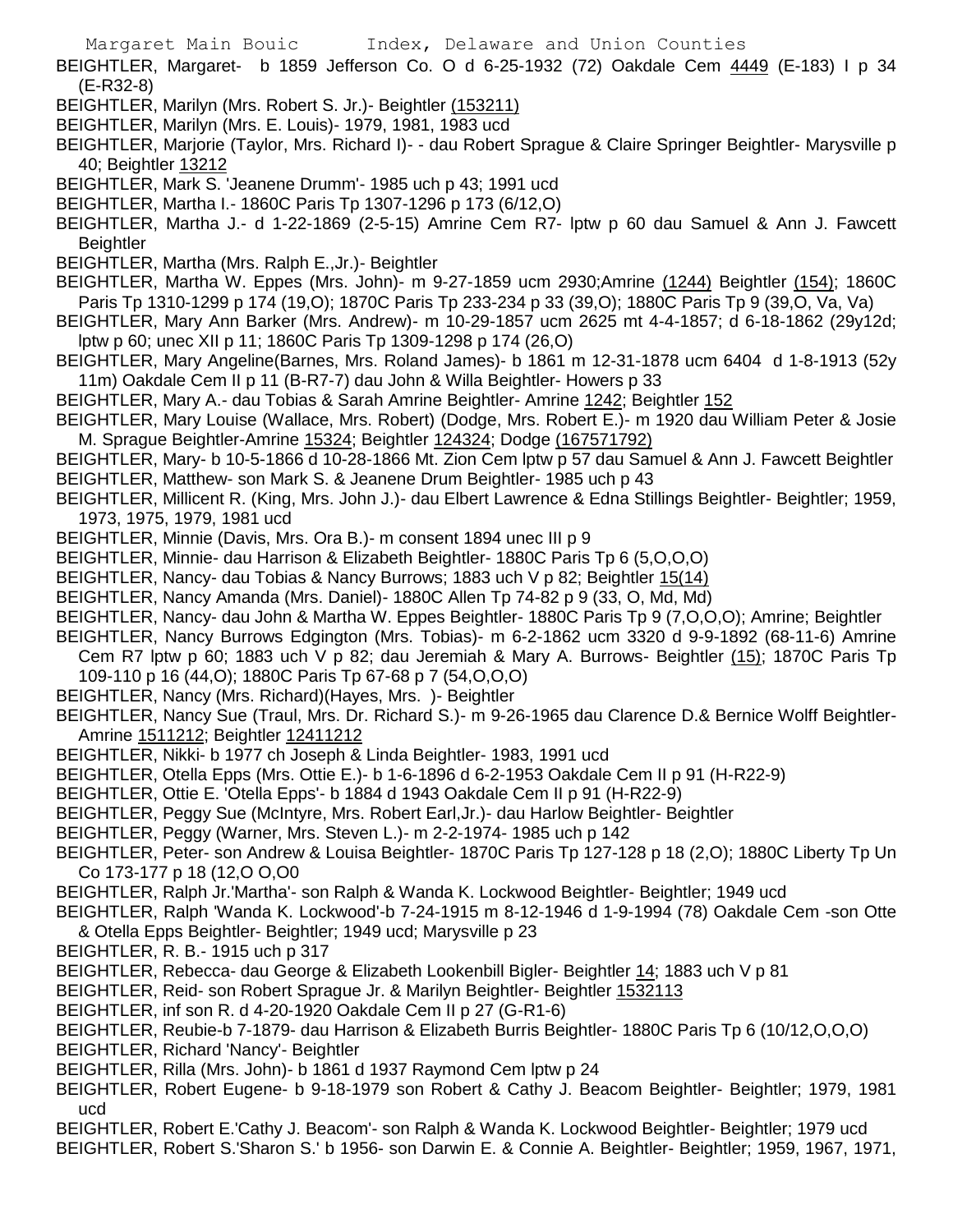1973, 1975, 1983, 1991 ucd

BEIGHTLER, Robert H.- 1915 uch p 318

- BEIGHTLER, Maj. Gen. Robert S. 'Claire Springer- b 3-21-1892 d 1978 Oakdale Cem II p 160 (M-R25-13) son William & Joanna Sprague Beightler- Amrine 124321; Beightler 15321; Marysville p 40; 1915 uch p 1055
- BEIGHTLER, Robert Sprague Jr. 'Marilyn'- son Gen. Robert S. Beightler- Beightler; Marysville p 40; Beightler 153212
- BEIGHTLER, Robert Sprague III- son Robert Sprague Jr. & Marilyn Beightler- Amrine 12432111; Beightler 1532111
- BEIGHTLER, Roberta- b 1978 dau Robert S. & Sharon S. Beightler- 1991 ucd
- BEIGHTLER, Rosella (Crothers, Mrs. Homer)-Cowgill p 29
- BEIGHTLER, Rosella W.- b 6-1898 dau Daniel E. & Elsie Caryl Beightler- 1900C Allen Tp 111-115 p 6A (1,O,O,O)
- BEIGHTLER, Sallie- dau George & Elizabeth Lookenbill Bigler- Beightler 17; 1883 uch V p 81
- BEIGHTLER, Samuel 'Ann J.Fawcett'-b Un Co 2/10-10-1828 m 4-12-1849 d 12-28-1910 or 12-26-1911 (82y) Co K. 42nd OVI Oakdale Cem 2350 (179E) I p 35 (E-R23-8)-;son Tobias & Sarah Amrine Beightler; 1915 uch p 1054; 1840C Paris Tp 862 (10-15); 1850C Paris Tp 640-654 p 97 (22,O);1860C Paris Tp 1307-1296 p 173 (31,O); 1880C Paris Tp 13 (51,O,Penn,Va); 1900C Allen Tp 141-145 p 7A (71, O,Penn,O); Amrine 1241; Beightler 151
- BEIGHTLER, Sarah A. (McIlroy, Mrs. George F.)- m 1-30-1873 ucm 218
- BEIGHTLER, Sarah Amrine (Mrs. Tobias)-m 1-4-1827 (1826) ucm 127; dau John & Ornzie Amrine- 1883 uch III p 287, V p 82; 1830C Paris Tp 334 p 292 (15-20);1840C Paris Tp 862 (20-30) 1850C Paris Tp 39-53 p 97
- (43,?);1860C Paris Tp 1312-1301 p 174 (50,O) unec II p 15; Amrine 124; Beightler 15; lptw p 60
- BEIGHTLER, Sarah Ellen (Mrs. J. L.)- d 4-25-1886 (26-1-15) Amrine Cem lptw p 61
- BEIGHTLER, Sarah Wood (Mrs. )- dau Alpheus & Fannie Staley Wood- 1915 uch p 659
- BEIGHTLER, Sharon S. (Mrs. Robert S.)- Beightler; 1975, 1983, 1991 ucd
- BEIGHTLER, Solomon- son George & Elizabeth Lookenbill Beightler- 1883 uch V p 81; Beightler 13
- BEIGHTLER, Solomon- son Tobias & Sarah Amrine Beightler- Amrine 124(12); Beightler 15(12); 1883 uch V p 82
- BEIGHTLER, Sophia- dau George & Elizabeth Lookenbill Beightler- 1883 uch V p 81; Beightler 16
- BEIGHTLER, Stella M.- dau John & Martha W. Eppes Beightler- Amrine; Beightler; 1880C Paris Tp 9 (10,O,O,O)
- BEIGHTLER, Stephen- son Mark S. & Jeanene Drumm Beightler- 1985 uch p 43
- BEIGHTLER, Steve- son Louis & Marilyn Beightler- Beightler
- BEIGHTLER, Sue (Schmitter, Mrs. Steve)- dau Darwin & Connie Beightler- Beightler; 1949, 1967 ucd
- BEIGHTLER, Sue (Mrs. Joe)- Beightler
- BEIGHTLER, Sue (Mrs. Tom)- Beightler
- BEIGHTLER, Suzanne (Johnson, Mrs. James)- m 7-18-1971- Beightler; dau Darwin E. & Connie A. Beightler-1959 ucd (12); 1967 ucd
- BEIGHTLER, Terry L. 'Betty Sue Eubanks'- m 6-15-1974 son Harlow & Bernice Overfield Beightler- Beightler
- BEIGHTLER, Thomas 'Sue' -b 1954 son Darwin E. & Connie A. Beightler- 1959, 1967, 1971 ucd
- BEIGHTLER, Tobias- son Samuel & Ann J. Fawcett Beightler- 1883 uch V p 81
- BEIGHTLER, Tobias 'Sarah Amrine''Nancy Burrows Edgington' b 6-1-1805 Berks Co, Pa m(1) 1-4-1827 (1826)(2) 6-2-1862 ucm 3320;son George & Elizabeth Lookenbill Beightler- 1883 uch III p 287, 334, V p 14, 15, 81; 1915 uch p 115, 525, 1054; 1830C Paris Tp 334 p 292 (20-30); 1840C Paris Tp 862 (20-30) 1850C Paris Tp 639-653 p 97 (47, Pa); 1860C Paris Tp 1312-1301 p 174 (55, Penn); 1870C Paris Tp 109-110 p 16 (62, Pa); 1880C Paris Tp 67-68 p 7 (74,Penn,Penn,Penn); Amrine (124); Beightler 15; lptw p 60; unec VII p 43, XII p 69
- BEIGHTLER, Tobias 'Jenny Elliott'- b 8-17-1870 d 11-20-1961 Oakdale Cem son Samuel & Ann Fawcett Beightler- Amrine 12415; Beightler 1515(78-1948) uninf p 29; 1900C Allen Tp 141-145 p 7A (29,O,O,O)
- BEIGHTLER, Tobias- son Tobias & Nancy Edgington Beightler- 1870C Paris Tp 109-110 p 16 (2/12,O)
- BEIGHTLER, Tracy- b 1976 ch Robert E. & Cathry J. Beightler- 1979, 1981 ucd
- BEIGHTLER, Vicky- dau Robert Sprague Jr. & Marilyn Beightler- Beightler1532115
- BEIGHTLER, Walter S.- b 11-5-1901 d 2-9-1970 bur Springfield- son Emmet & Cora Estella Leonard Beightler-**Beightler**
- BEIGHTLER, Wanda Lockwood (Mrs. Ralph)- b 5-31-1924 m 8-12-1946 d 1-28-1986 (61) Oakdale Cem -dau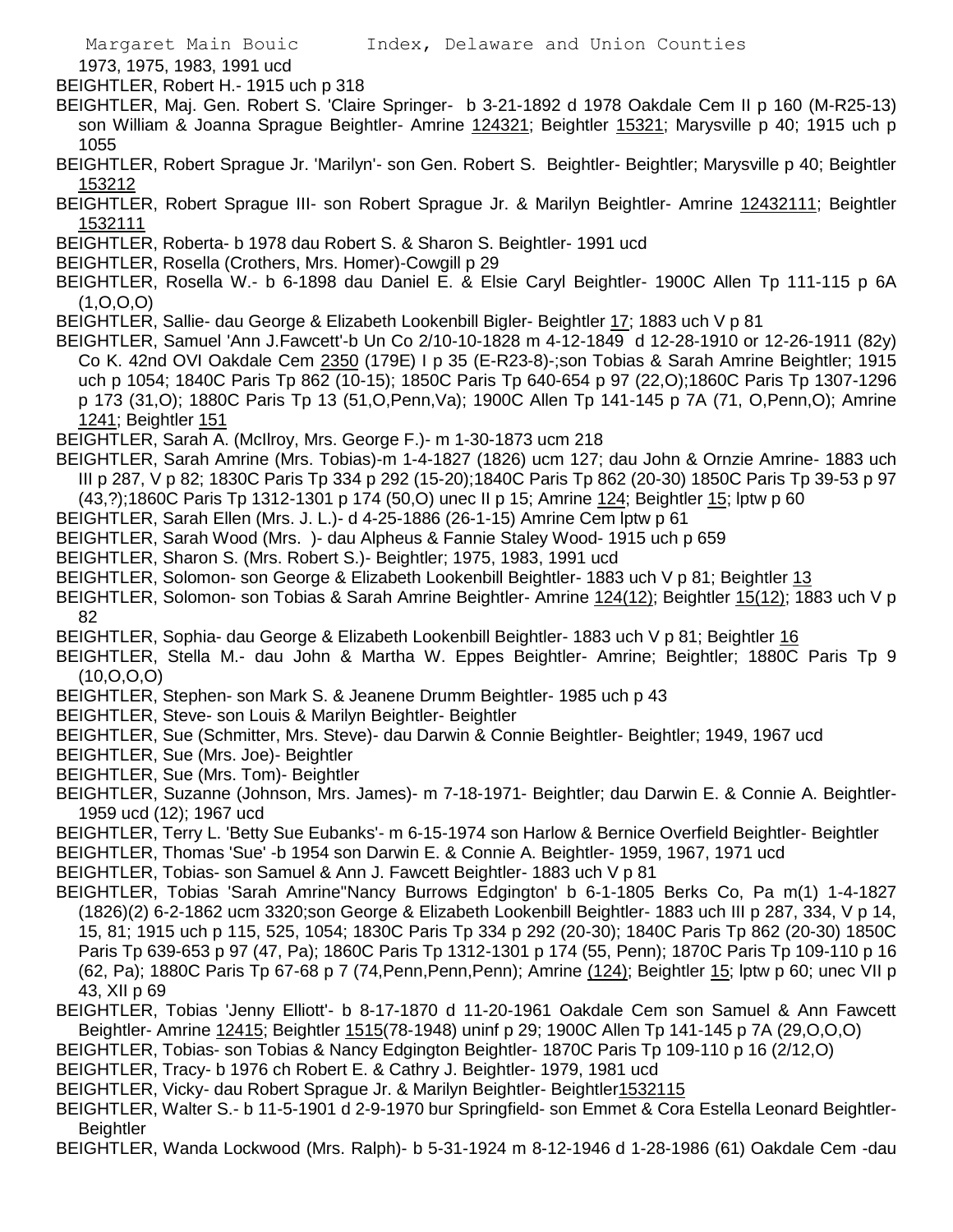Osborn & Ola Jackson Lockwood; Beightler; 1949 ucd

BEIGHTLER, Warren 'Flora D. Donley'- son Samuel & Ann J. Fawcett Beightler- m 12-20-1879 ucm 6619;1883 uch V p 81; Amrine 12412; Beightler 1512; 1880C Paris Tp 13 (24,O,O,O)

BEIGHTLER, William 'Joanna Sprague'- Marysville p 40

- BEIGHTLER, William Peter 'Josie M. Sprague' -b 1-18-1868 d 8-5-1932 Oakdale Cem II p 27 (G-R1-6)- son Andrew & Louisa Little Beightler- Amrine 12432; Beightler 1532; 1915 uch p 137, 599, 1054, 1055
- BEIGHTLER, Wilson- d 6-15-1928 (65) Oakdale Cem 4045 (E501)- son Tobias & Nancy Burrows Beightler-Amrine 124(13); Beightler 15(13); 1883 uch V p 82; 1900C Marysville 27 p 2A (37,O,Pa,O)
- BEIGHTLER, William P.- d 8-5-1932 (64) Oakdale Cem 4457(G-6) Marysville p 52
- BEIL, Gregory A.- son John Beil- Coleman- engaged to Sheila Finlay
- BEILEY, Heriet?- 1880C Jackson Tp 2 p 234A (26,O,Va,O)
- BEIREIS, David son Emory & Mary Anne Beireis- 1959 ucd (7)
- BEIREIS, Emory 'Mary Anne'- 1959 ucd
- BEIREIS, Janet- dau Emory & Mary Anne Beireis- 1959 ucd (2)
- BEIREIS, Mark- son Emory & Mary Anne Beireis- 1959 ucd (5)
- BEIREIS, Mary Anne (Mrs. Emory)- 1959 ucd
- BEIREIS, Paul- son Emory & Mary Anne Beireis- 1959 ucd (9)
- BEIROE, Alonzo 'Sarah A. Cunningham'- m 3-27-1847 dcm
- BEIROE, Sarah A. Cunningham (Mrs. Alonzo)- m 3-27-1847 dcm
- BEISTLE, Margaret (Heffelfinger, Mrs. william)- b 1803 d 1885 ped Patrice Jordan Dugan 21- unec X p 57
- BEISTLINE, Pearl E. (Shettel, Mrs. George W.)- m 7-13-1913- Weiser p 458
- BEISWENGER, Anna (Boylan, Mrs. William Leonard)- Maugans Anc p 232
- BEITENMAN, Edna Virginia- b 8-20-1886 d 1-2-1913 dau Frederick & Virginia Wolff Beitenman- Weiser p 141
- BEITENMAN, Frederick Rufus'- b 4-19-1885 d 2-4-1894 son Frederick & Virginia Wolff Beitenman- Weiser p 141
- BEITENMAN, Frederick 'Virginia Wolff'- b 7-27-1852 m 10-14-1897 d 8-7-1935- Weiser p 141
- BEITENMAN, Lulu Wolff (Emhardt, Mrs. Spencer)- b 2-14-1881 dau Frederick & Virginia Wolff Beitenman-Weiser p 141
- BEITENMAN, Virginia Wolff (Mrs. Frederick)- b 12-17-1852 m 10-14-1879 d 8-2-1933 dau Daniel & Sevilla Elizabeth Fasig Wolff- Weiser p 140, 141
- BEITER, Earl J. 'Ruth K.'- d 1-25-1976 (70) bur Brookfield Ceml Massilon- Beiter
- BEITER, George D.- brother Earl J. Beiter- Beiter
- BEITER, Geraldine (Yoder, Mrs. )- dau Earl J. & Ruth K. Beiter- Beiter
- BEITER, Maurice J.- brother Earl J. Beiter- Beiter
- BEITER, Ruth K. (Mrs. Earl J.)- Beiter
- BEITER, Wanda J. (Tabellion, Mrs. )- dau Earl J. & Ruth K. Beiter- Beiter
- BEITLER, Clauce M.- 1908 dch p 414
- BEITLER, Gerald S. 'Mary E.'- 191, 199, 1971 dcd
- BEITLER, James- son Gerald S. & Mary E. Beitler- 1961 dcd(16); 1971 dcd
- BEITLER, Jane- dau Gerald S. & Mary E. Beitler- 1961 dcd(15)
- BEITLER, Mary E. (Mrs. Gerald S.)- 1961,1969, 1980 dcd
- BEITSCH, Anna Maggie- b 5-13-1885 d 5-23-1901 Trinity Lutheran Cem DJ p 82
- BEITTEL, Barbara (Mrs. Rev. Dale)- Beittel
- BEITTEL, Rev. Dale 'Barbara'- Beittel
- BEITTEL, Kent Robert 'Mary Anne Casbarro Powell'- m 6-12-1988 son Rev. Dale & Barbara Beittel- Beittel
- BEITTEL, Mary Anne Casbarro Powell (Mrs. Kent Robert)- m 6-12-1988 dau Dominic & Mary Casbarro- Beittel BEITZEL, Alma I. (Bender, Mrs. Charles Alfred)- b 8-4-1920 m 9-8-1941- Weiser p 121
- BEKEY, Jean Elizabeth Jefferson (Mrs. John Thomas)- b 10-5-1937 m 9-1-1957 dau John Lawrence & Ardys Zella Clark Jefferson- Maugans Anc p 150
- BEKEY, John Thomas 'Jean Elizabeth Jefferson'- b 3-3-1911 m 11-22-1936 son Stanley Zolton & Marti Horowitz Bekey- Maugans Anc p 150
- BEKEY, Joseh Edward- b 7-2-1966 son Stanley Zolton & Marti Horowitz Bekey- Maugans Anc p 150
- BEKEY, Marti Horowitz (Mrs. Stanley)- Maugans Anc p 150
- BEKEY, Michael Eric- b 12-11-1963 son Stanley & Marti Horowitz Bekey- Maugans Anc p 150
- BEKEY, Stanley Zolton 'Marti Horowitz'- Maugans Anc p 150
- BEKMAN (Colflesh, Mrs. Guy R.)- Bolflesh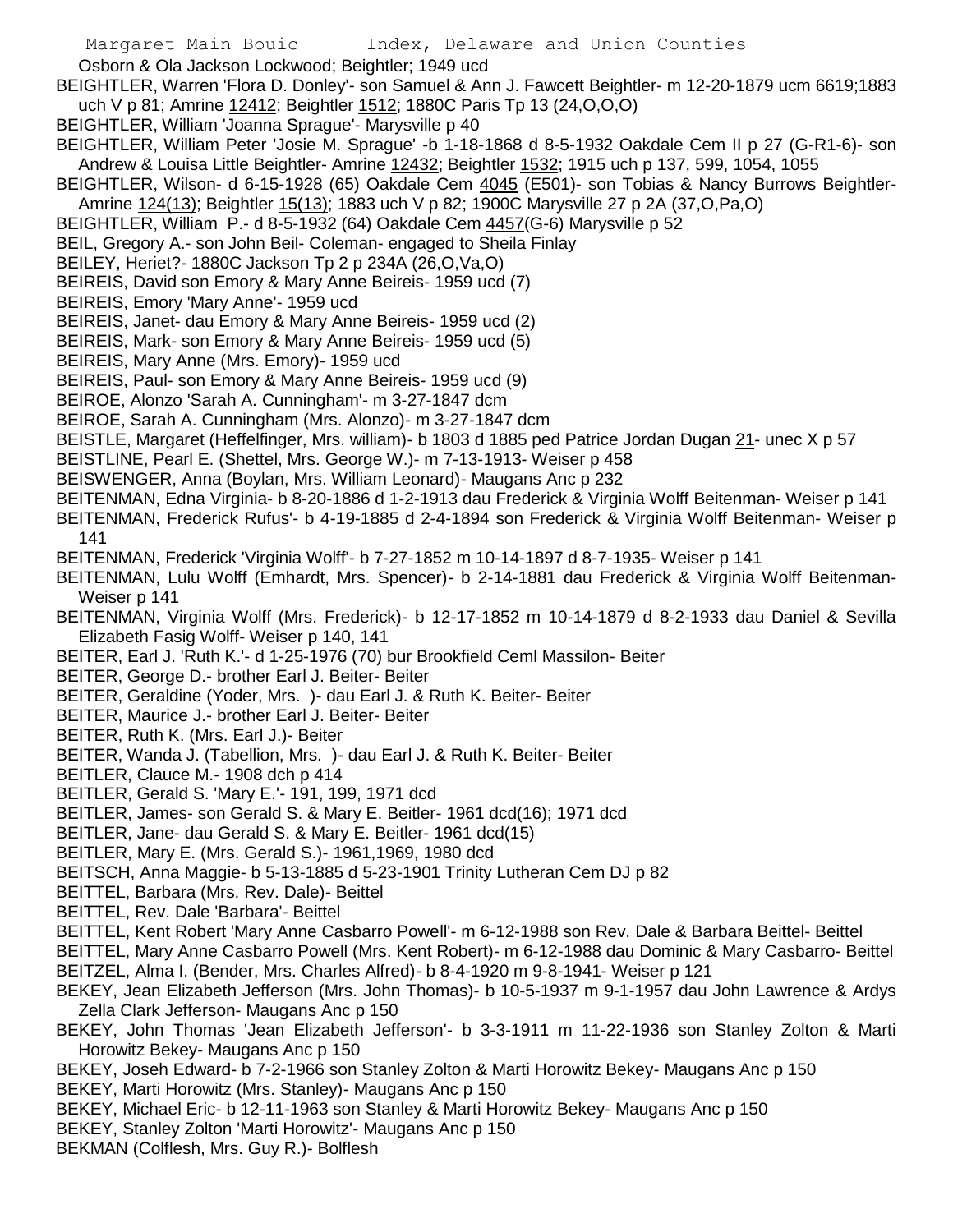- BELAIR, Neal A. 'Pamela Sue Stover'- m 10-10-1987 son Marjorie F. Belair- Belair
- BELAIR, Pamela Sue Stover (Mrs. Neal A.)- m 10-10-1987 dau Charles L. Sr. & Mary M. Stover- belair
- BELCHER, Alice Trusty (Mrs. Emery)- Belcher
- BELCHER, Anna (Gwilliams, Mrs. Charles)- m 1950 dau Inez Belcher- Belcher.
- BELCHER, Anna Marie Gaston (Mrs. Paul Kendrick) m 8-4-1952- Maugans Anc p 129
- BELCHER, Arthur L. 'M. Jean'- d 6-9-1989 (74) Sunbury Mem Gardens- Belcher
- BELCHER, Barbara Ann- b 11-1-1955 dau Paul Kendrick & Anna Marie Gaston Belcher- Maugans Anc p 129
- BELCHER, Bradley- b 1965 son Jack G. & Peggy Belcher- 1980 dcd
- BELCHER, Brian- son James & Margaret N. Burton Belcher- Belcher; 1973, 1975 ucd
- BELCHER, Carla Sue Rausch (Mrs. Timothy H.)- b 11-29-1956 m 10-29-1977 dau Robert & Janice McKitrick Rausch- Rausch 16884, III 300; 1967, 1971, 1973, 1975 ucd; Bouic 1135114; Lakin 1(10)763514;
- McKitrick p 292
- BELCHER, Charles R. 'Edith B. Wisegarner'-m 1-9-1901 Asp (2173)
- BELCHER, Chris- b 19 son Lillie M. Belcher- 1980 dcd
- BELCHER, Dan- b 1967 son James A. & Margaret M. Burton Belcher- Belcher; 1967, 1971, 1973 ucd
- BELCHER, Dana R. 'Shawna A.'- 1980 dcd
- BELCHER, Darlene- 1980 dcd
- BELCHER, Delna (Meadows, Mrs. )- dau Emery & Alice Trusty Belcher- Belcher
- BELCHER, Douglas F. 'Ruth J.'- Belcher; 1961, 1969, 1971, 1980 dcd
- BELCHER, Earl W. 'Mary C.''Sharon'- d 2-12-1988 (60) bur Blendon Central Cem- Belcher; 1971, 1973, 1979, 1981, 1983, 1991 ucd
- BELCHER, Edith- b 199 dau Lillie M. Belcher- 1980 dcd
- BELCHER, Edith B. Wisegarner (Mrs. Charles R.)-b 4-17-1876 m 1-9-1901 dau Amos S. & Emma L. Main Wisegarner- Asp 2173
- BELCHER, Emery 'Alice Trusty'- Belcher
- BELCHER, Eric Allen- b 7-13-1973 son Stanley & Pat Herron Belcher- Belcher
- BELCHER, Geneva (Mrs. James O.)- 1975 ucd
- BELCHER, Harold B.-b 10-11-1901 son Charles R. & Edith B. Wisegarner Belcher- Asp 2173-1
- BELCHER, Harry Sr. 'Inez'- 1961, 1971 dcd
- BELCHER, Inez (Mrs. Harry Sr.)- d 5-18-1988 (90); Burnside Cem- Belcher; 1961, 1969, 1980 dcd
- BELCHER, Jack G. 'Peggy'- 1980 dcd
- BELCHER, Jacqueline- b 1967 dau Jack G. & Peggy Belcher- 1980 dcd
- BELCHER, James A.- b 3-29-1932 d 5-8-1979 Price Cem Grave Reg.
- BELCHER, James O. 'Geneva'- 1975 ucd
- BELCHER, James Jr.- son James A. & Margaret Burton Belcher- Belcher
- BELCHER, Jami- b 1971 dau James A. & Margaret M. Burton Belcher- Belcher; l973, l975 ucd
- BELCHER, M. Jean (Mrs. Arthur L.)- Belcher
- BELCHER, Jeffrey Paul- b 7-6-1958 son Paul Kendirck & Anna Marie Gaston Belcher- Maugans Anc p 129
- BELCHER, Jennifer- b 1967 dau Jack G. & Peggy Belcher- 1980 dcd
- BELCHER, Jeremy Grant- b 7-8-1985 twin son Timothy H. & Carla Sue Rausch Belcher- Bouic 11351143; Lakin 1(10)7635143; Rausch 168843
- BELCHER, Joe- b 1963 son Jack G. & Peggy Belcher- 1980 dcd
- BELCHER, John- b 1970 son Jack G. & Peggy Belcher- 1980 dcd
- BELCHER, John Joseph, Jr. 'Terrie Elaine Highman'-m 6-3-1978 son John J.Belcher- Belcher
- BELCHER, Jonathan Adam b 7-8-1985 twin son Timothy H. & Carla Sue Rausch Belcher- Bouic 11351142; Lakin 1(10)7635142; McKitrick; Rausch 168842
- BELCHER, Kenny- b 1961 son Douglas F. & Ruth Belcher- 1961, 1969, 1980 dcd
- BELCHER, Larry O. 'Nancy I.'- son Arthur L. & M. Jean Belcher- Belcher; 1969, 1980 dcd
- BELCHER, Lila (Woods, Mrs. )- sister Arthur L. Belcher
- BELCHER, Lorrie Lynn (Staley, Mrs. David John)- b l964 m 8-9-1986 dau Douglas F. & Ruth J. Belcher-Belcher; 1969, 1971, 1980 dcd
- BELCHER, Lillie M.- 1980 dcd
- BELCHER, Lois- 1979, 1981, 1983 ucd
- BELCHER, James A. 'Margaret M. Burton' b 3-25-1932 Ky m 1954 d 5-9-1979 son Emery & Alice Trusty Belcher- Belcher; 1971, 1973, 1975 ucd
- BELCHER, James-b 1961 son James A. & Margaret M. Burton Belcher- Belcher; 1967, 1971, 1973 ucd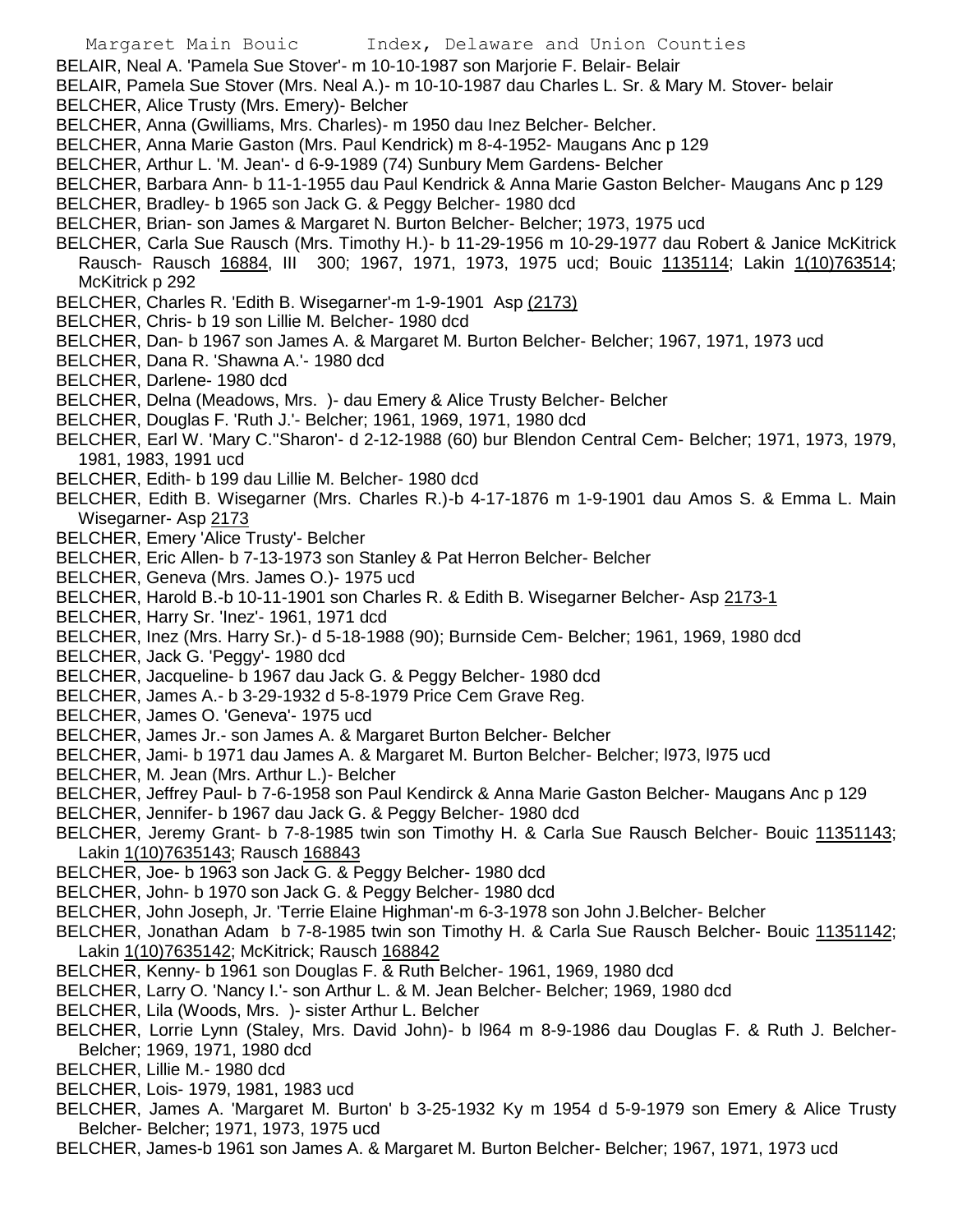- BELCHER, Margaret Burton (Mrs. James A.)- m 1954-dau Charles Burton- Belcher; 1971, 1973, 1975 ucd
- BELCHER, Margaret Ellen (Mrs. )- d 7-17-1988 (58) sister Martha Green- Belcher
- BELCHER, Marie (McKittrick, Mrs. James F. Jr.)- b 193 m 1958- McKitrick p 415
- BELCHER, Mary C. (Mrs. Earl W.)- 1971, 1981 ucd
- BELCHER, Mary Jane Potts (Mrs. Paul K.)- b 3-30-1908 m 10-21-1927 dau Charles Douglas & Hettie Chambers Potts- Maugans Anc p 127, 129
- BELCHER, Maybeth- b 1975 dau Lillie M. Belcher- 1980 dcd
- BELCHER, Michele- b 195 ch James O. & Geneva Belcher- 1975 ucd
- BELCHER, Nancy I. (Mrs. Larry O.)- 1980 dcd
- BELCHER, Pat Herron (Mrs. Stanley)- dau Marvin Herron- Belcher
- BELCHER, Patricia Sharon (Evans, Mrs. Jeffrey Lee)- b 1955 m 8-18-1979 dau James & Margaret Burton Belcher- Belcher; Evans; 1973, 1975 ucd; 1985 uch p 47
- BELCHER, Patrick- b 1971 son Jack G. & Peggy Belcher- 1980 dcd
- BELCHER, Paul K 'Mary Jane Potts'- m 10-21-1927- Maugans Anc p 129
- BELCHER, Paul Kendrick 'Anna Marie Gaston'- b 1-14-1931 m 8-4-1952 son Paul K. & Mary Jane Potts Belcher- Maugans Anc p 129
- BELCHER, Peggy (Mrs. Jack G.)- 1980 dcd
- BELCHER, Phillip- b 1965 son Lillie M. Belcher- 1980 dcd
- BELCHER, Rebecca- b 1963 dau James A. & Margaret M. Burton Belcher- Belcher; 1967, 1971, 1973, 1975 ucd
- BELCHER, Robert- son Earl W. & Sharon Belcher- Belcher; 1981, 1983 ucd
- BELCHER, Ruth J. (Mrs. Douglas F.)- Belcher; 1961, 1969, 1971, 1980 dcd
- BELCHER, Sandra- b 1965 dau James A. & Margaret M. Burton Belcher- Belcher; 1967, 1971, 1973 ucd
- BELCHER, Shannon Rae- stillborn 6-9-1973 bur Price Cem djlm p 69- son James & Margaret N. Burton Belcher - Belcher
- BELCHER, Sharon-b 1959 dau James A. & Margaret Burton Belcher- Belcher;1967, 1971, 1973 ucd
- BELCHER, Sharon (Mrs. Earl W.)- Belcher; 1983, 1991 ucd
- BELCHER, Sharon- b 1966 dau James O. & Geneva Belcher- 1975 ucd
- BELCHER, Sharon- b 1954 dau Earl W. & Mary C. Belcher- 1971, 1973 ucd
- BELCHER, Shauna (Mrs. Dana R.)- 1980 dcd
- BELCHER, Shawn- son James A. & Margaret Burton Belcher- Belcher
- BELCHER, Stanley 'Pat Herron'- son Stanley Belcher, Sr.- Belcher
- BELCHER, Stephanie-(3-1985) dau Timothy J. & Carla Sue Rausch Belcher- Bouic 11351141; Lakin 1(10)7635141 ; McKitrick; Rausch 168841
- BELCHER, Stephen- b 193 son Earl W. & Mary C. Belcher- 1971, 1973 ucd
- BELCHER, Susan (Tracy, Mrs. John)- b 197 dau Earl W. & Mary C. Belcher- Belcher; 1971, 1973 ucd BELCHER, T.- 1980 dcd
- BELCHER, Terrie Elaine Highman (Mrs. John Joseph Jr.)- m 6-3-1978 dau Don Highman & Carol Spayde-**Belcher**
- BELCHER, Timothy H. 'Carla Sue Rausch'- m 10-29-1977- Rausch (16884); Bouic (1135114); Lakin (1(10)763514); McKitrick
- BELCHER, Vicki- b 1959 dau James & Margaret Belcher- 1973 ucd
- BELCHER, Viola Cruikshank (Mrs. )- dau Martin & Grace Rodgers Cruikshank- Pounds 6
- BELCHER, Wanda (Holbrook, Mrs. )- dau Emery & Alice Trusty Belcher- Belcher
- BELCHER, William- Powers Pat p 317, 318
- BELDEN, Cyril 'Mary Herman'- m 7-21-1839 dcm
- BELDEN, Mary Herman (Mrs. Cyril)- m 7-21-1839 dcm
- BELDENER (BELDSNER), Margaretta (Asman, Mrs. Samuel)- 1915 uch p 683, 694
- BELDING, Hattie Beach (Teeter, Mrs. ) (Mrs. Jesse O.)- d 12-1-1970 bur Mansfield- Belding
- BELDING. Jesse O.'Hattie Teeter'- d 5-3-1967(70)- Belding
- BELDUS, David 'Nancy'- Beldus
- BELDUS, Nancy (Mrs. David)- Beldus
- BELDUS, Susan Elizabeth (Scites, Mrs. Gary Martin)- m 7-3-1980 dau David & Nancy Beldus- Beldus BELEAL,(Belal?), John P.- 1850C Delaware Town 1014 (21,O)
- BELFIELD, Berthena (Young, Mrs. Steven V. R.)- m 10-1-1861 dcm dau William & Margaret Sutten Belfield-1915 uch p 775; 1883 uch V p 651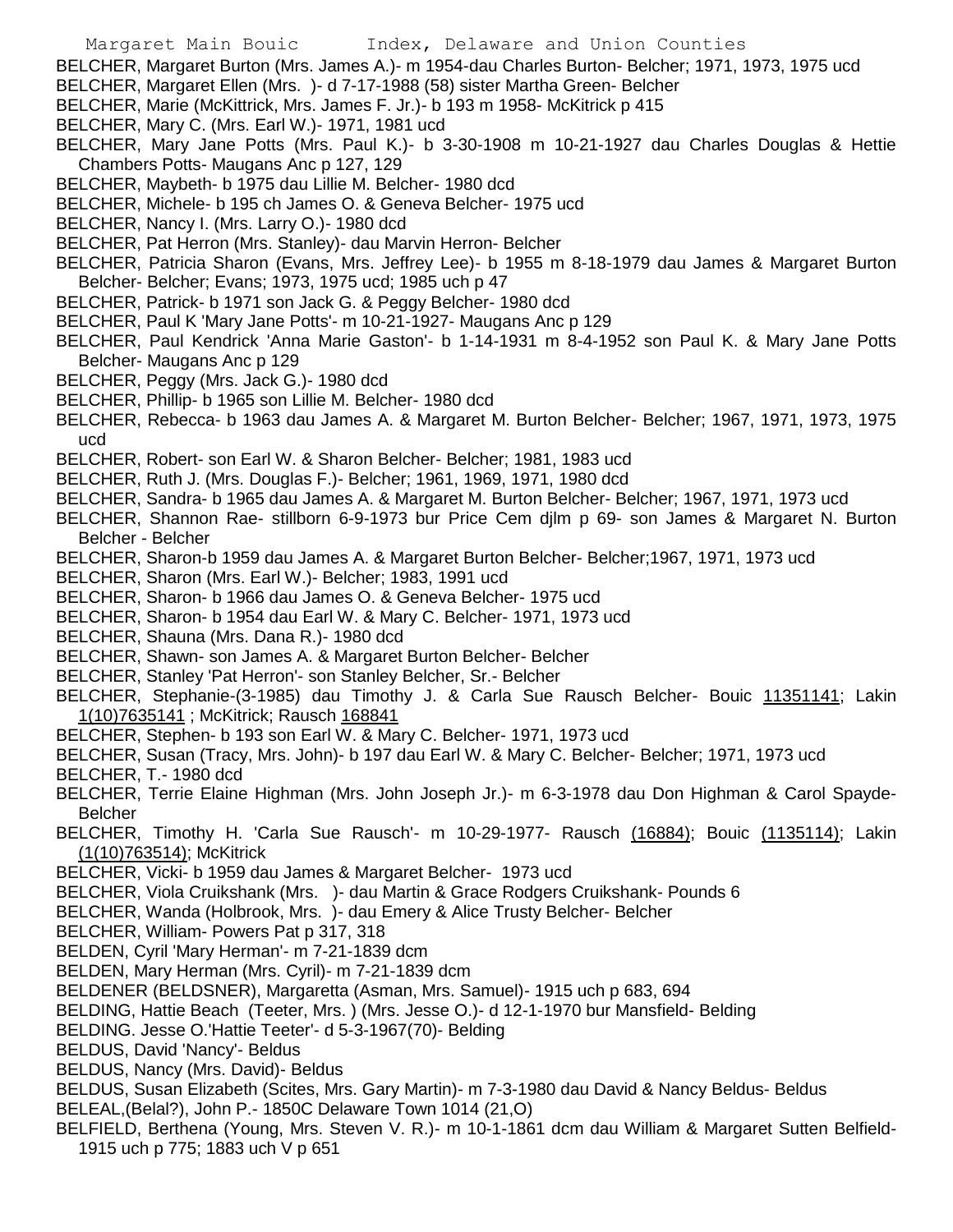Margaret Main Bouic Index, Delaware and Union Counties BELFIELD, Margaret Sutten (Mrs. William)- b 1843- 1915 uch p 775 BELFIELD, Margaret (Wells, Mrs. Harry)- dau William & Margaret Sutten Belfield- 1915 uch p 775 BELFIELD, William 'Margaret Sutten'- d 1875- 1915 uch p 775;1883 uch V p 651; 1870C Claibourne 114-112 (66, England) BELFIELD, William- son William & Margaret Sutten Belfield 1915 uch p 775 BELFORD, Andrew James- b 7-5-1949 son John Lawrence & Moria Kenedy Belford- Weiser p 835 BELFORD, Ann Reid- b 4-1-1951 dau John Lawrence & Moira Kenedy Belford- Weiser p 836 BELFORD, Barbara Ann- b 11-21-1932 dau Delbert & Charlotte Eckley Belford- Weiser p 75 BELFORD, Charlotte Eckley (Mrs. Delbert)- m 8-25-1920 dau Charles & Louise May Deppen Eckley- Weiser p 75 BELFORD, Cheryl Lynne Hancock (Mrs. Raymond Edgar)- m 10-10-1964- Belford BELFORD, Delbert 'Charlotte Eckley' Weiser p 75 BELFORD, Delbert Jr.- b 12-27-1928 son Delbert & Charlotte Eckley Belford- 1883 uch V p 75 BELFORD, D. H.- 1877 uca p 79 BELFORD, John Lawrence 'Moira Kenedy'- m 9-17-1940- Weiser p 835 BELFORD, John Lawrence- b 8-15-1941 son John Lawrence & Moira Kenedy Belford- Weiser p 835 BELFORD, Marjorie C.- b 8-9-1926 dau Delbert & Charlotte Eckley Belford- Weiser p 75 BELFORD, Michael- b 4-27-1947 son John Lawrence & Moira Kenedy Belford- Weiser p 835 BELFORD, Moira Kenedy (Mrs. John Lawrence)- b 7-21-1913 m 9-17-1940 dau Arthur & Anna Reid Kenedy-Weiser p 835 BELFORD, Paul Arthur- b 5-5-1943 son John Lawrence & Moira Kenedy Belford- Weiser p 835 BELFORD, Raymond- b 11-30-1921 son Delbert & Charlotte Eckley Belford- Weiser p 75 BELFORD, Raymond Edgar 'Cheryl Lynne Hancock'- m 10-10-1964-son Charles L. Belford- Belford BELFORD, Roy A.- b 9-24-1932 son Delbert & Charlotte Eckley Belford- Weiser p 75 BELFORD, Sidney E.- b 4-20-1924 son Delbert & Charlotte Eckley Belford- Weiser p 75 BELFORD, Vera Rose (Newton, Mrs. Stanley C. J.)- b 6-7-1914; m 12-15-1940- Weiser p 23 BELHORN, Catherine (Pruden, Mrs. )- dau Eberhardt George & Mary J. Belhorn- Belhorn BELHORN, Eberhardt George 'Mary J.'-d 1-30-1986(77); Belhorn; 1969, 1971, 1980 dcd BELHORN, John E.- son Eberhardt George & Mary Belhorn- Belhorn BELHORN, Leroy- brother Eberhardt George Belhorn- Belhorn BELHORN, Margaret (Gunn, Mrs. ) dau Eberhardt George & Mary J. Belhorn- Belhorn BELHORN. Mary J. (Mrs. Eberhardt George)- 1969, 1971, 1980 dcd BELINGER, Anna B.- dau Conrad & Elizabeth Belinger- 1870C Darby Tp 79-68 p 11 (18, Ger) BELINGER, Catherine- dau Conrad & Elizabeth Belinger- 1870C Darby Tp 79-68 p 11 (14,O) BELINGER. Christina- dau Conrad & Elizabeth Belinger- 1870C Darby Tp 79-68 p 11 (12,O) BELINGER, Conrad 'Elizabeth'- 1870C Darby Tp 79-68 p 11 (47, Ger) BELINGER, Elizabeth (Mrs. Conrad)- 1870C Darby Tp 79-68 p 11 (47, Ger) BELINGER, Frederick- son Conrad & Elizabeth Belinger- 1870C Darby Tp 79-68 p 11 (8,O) BELINGER, George- son Conrad & Elizabeth Belinger- 1870C Darby Tp 79-68 p 11 (8,O) BELINGER, Mary- dau Conrad & Elizabeth Belinger- 1870C Darby Tp 79-68 p 11 (4,O) BELINGER, Michael- son Conrad & Elizabeth Belinger- 1870C Darby Tp 79-68 p 11(16, Ger) BELISLE, Leo R. 'Lucille'- b 8-13-1909 Canada d 11-1-1988- Belisle BELISLE, Lucille (Mrs. Leo R.)- Belisle BELISLE, Theresa (Robert, Mrs. )- sister Leo R. Belisle- Belisle BELK, Cecil Earl 'Ramona LaVonie Nerlie'- Cowgill p 4 BELK, Ramona La Vonie Nerlie (Swan, Mrs. James A. Jr.)(Durham, Mrs. Leo)(Douglas, Mrs. John)(Mrs. Cecil Earl)- b 8-9-1932 m(1) 12-1950- dau Arthur Gorman & Beulah Mae Bobb Nerlie- Cowgill p 4 BELK, S. E.- Powers p 148, 149 BELKNAP, Amy (Mrs. Samuel)- 1850C Harlem Tp 682 (41,O) BELKNAP, Arricibillia- dau William B. & Elizabeth Belknap- 1850C Oxford Tp 2733 (4,O) BELKNAP, Charles 'Harriet Maine'- Asp (611) BELKNAP, David G.- son William B. & Elizabeth Belknap- 1850C Oxford Tp 2733 (1,O) BELKNAP, David Matthew- b 7-29-1980 son Gary & Kristin Carol Kutschbach Belknap- Genther p 193 BELKNAP, Debra- b 1952 dau William H. & Mary E. Belknap 1969 dcd BELKNAP, Elizabeth (Mrs. William B.)- 1850C Oxford Tp 2733 (25,O) BELKNAP, Elizabeth (Cole, Mrs. J. B.)- b 1838 dau Charles & Harriet Maine Belknap- Asp 1377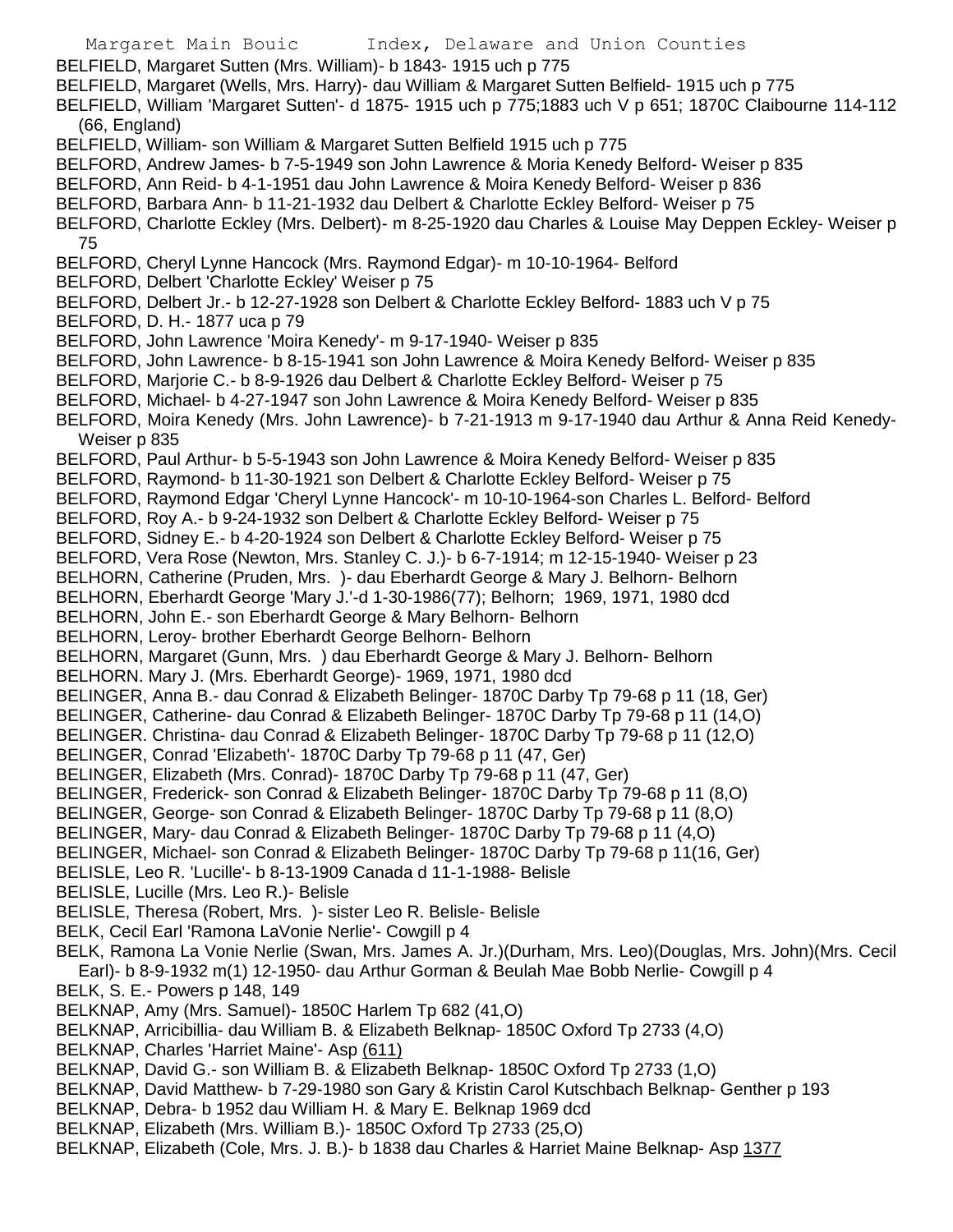- Margaret Main Bouic Index, Delaware and Union Counties
- BELKNAP, Elizabeth Mary- b 5-27-1976 dau Gary & Kristin Carol Kutschbach Belknap- Genther p 193
- BELKNAP, Gary 'Kristin Carol Kutschbach'- b 5-27-1976 Genther p 193
- BELKNAP, George- son Charles & Harriet Maine Belknap- Asp 1376
- BELKNAP, Harriet Maine (Mrs. Charles)- b 1875 dau Rufus & Lucy Goram Maine- Asp 611
- BELKNAP, Kristin Carol Kutschbach (Mrs. Gary)- b 7-13-1948 dau James William & Suzanne Humphreys Kutschbach- Genther p 193
- BELKNAP, Leonidas- son Samuel & Amy Belknap- 1850C Harlem Tp 682 (9,O)
- BELKNAP, Leonidas C.- son Samuel & Amy Belknapp- 1850C Harlem Tp 682 (4, Pa)
- BELKNAP, Lucy (Race, Mrs. Ira)(Newell, Mrs. Edward)- b 1844 dau Charles & Harriet Maine Belknap- Asp 1377
- BELKNAP,, Mary E. (Mrs. William H.)- 1969, 1971, 1980 dcd
- BELKNAP, Myron H.- son Samuel & Amy Belknap- 1850C Harlem Tp 682 (12,O)
- BELKNAP, Rebecca Ann- b 4-27-1978 dau Gary & Kristin Carol Kutschbach Belknap- Genther p 193
- BELKNAP, Samuel 'Amy'- 1850C Harlem Tp 682 (39, NY)
- BELKNAP, Terry- b 1955 ch William H. & Mary E. Belknap- 1969, 1971 dcd
- BELKNAP, William B.'Elizabeth'- 1880 dch p 540; 1850C Oxford Tp 2733 (30,O); 1880c Oxford Tp p 395A
- BELKNAP, William H. 'Mary E.'- 1969, 1971, 1980 dcd
- BELL, delge VII p 23 dg 1-3-1902
- BELL, Mrs. uninf p 20;----author- unec IX p 63
- BELL, ---- 1883 uch IV p 19 V p 533; 1877 uca 97; 1985 uch p 134 (Stewrt family); unec V p 1,2, VI p 1,13; family of Mary Carr #28; Rebecca George#80 Helen Blue #78 unec VI p 1, 13, VII p 7, X p 13, XI p 37
- BELL & BUTLER, unec III p 21 BELL & TIPTON delge V p 34,35
- BELL, A.'Abigail'- djlm p 106
- BELL, Aaron- d 8-11-1847(c 35y Price Cem djlm p 29 son Daniel & Hannah Underhill Bell 1883 uch V p 332; Mary Curtis chart
- BELL, Aaron- brother Bernie Burdette Bell- Bell
- BELL, Abigail (Mrs. A.)- d 9-12-1839 age 29- Watkins Cem p 1 djlm p 106
- BELL, Abigail Sherman (Mrs. Silas)- m 2-25-1826 ucm 109 d 9-12-1839 (29); 1880 dch p 344; 1883 uch III p 287; James Bell (13); Dennis Bell chart
- BELL, Ada V. Bowsher (Mrs. William G.)- b 12-16-1874 d 1-18-1931 dau Benjamin F. & Nancy Hockenberry Bowsher- Cowgill p 9
- BELL, Adah- dau John & Margaret Chambers Bell- McKitrick p 229, 231
- BELL, Adam A.- b 4-3-1980 son Edgar & Rosemary Baker Bell- 1985 uch p 7
- BELL, Adam B.- 1840C Brown Tp p 209 (40-50)
- BELL, Adam T.- b 5-25-1988 son Clarence A.,Jr. & Ellen Haines Bell- Dennis Bell chart
- BELL, Addie- dau George W. & Mary E. McMahan Bell- dumch p 181
- BELL, Addison- son Sylvester & Josephine Bell- 1870C Leesburg Tp 36-37 p 5 (1,O)
- BELL, Adeline- b 1-26-1846 d 10-27-1862 dau Jacob & Mary Ann Drake Bell- Dennis Bell chart
- BELL, Agnes (Mrs. Hugh A.)- Bell
- BELL, Agnes (McKittrick, Mrs. John Leslie)- McKitrick p 371
- BELL, Alexander T.-'Jennie Livingston' m 9-13-1879 ucm 6527;son John & Margaret McOhie Bell; 1880C Washington Tp 10-11 (30, Pa,Pa, Pa) p 0005 - 1915 uch p 894
- BELL, Alice (Draper, Mrs. Binney)- b 5-3-1881 d 7-9-1956 dau Amos & Rebecca Burk Bell- Dennis Bell chart
- BELL, Alice (Morey, Mrs. )- b 1864 d 1940 Claibourne Cem p 39
- BELL, Alice Shirk (Mrs. David)- m 6-1961 dau Earl Shirk- Bell
- BELL, Allen- brother Bernie Burdette Bell- Bell
- BELL, Alona Zebold (Mrs. Marshall)- Bell see Lona
- BELL, Alvi see William Alvi
- BELL, Alvin- mt 8-12-1888 abstract p 1
- BELL, Amanda Duvall (Mrs. John M.)- m 3-20-189 ucm 27
- BELL, Amanda- b 10-2-1844 d 11-7-1862 dau Jacob & Mary Ann Drake Bell- Dennis Bell chart
- BELL, Amassa (Annis) N. 'Eliza McAllister'-b 2-19-1831 m 3-30-1853 ucm 1940 d 2-15-1901 (70-11-27) Maple Dell Cem son Augustus & Juliett Bell- 1840C Paris Tp 910 (10-15); 1850C Leesburg Tp 254-255 p 39 (20, NY); 1860C Leesburg Tp 541 (30 NY); 1870C Claibourne Tp 255-252 p 32 (40. NY); m consent unec IV p 53
- BELL, Amos 'Rebecca Burk'-b 1-21-1848 d 12-10-1918 son Jacob & Mary A. Drake Bell- Bell 152- Hist of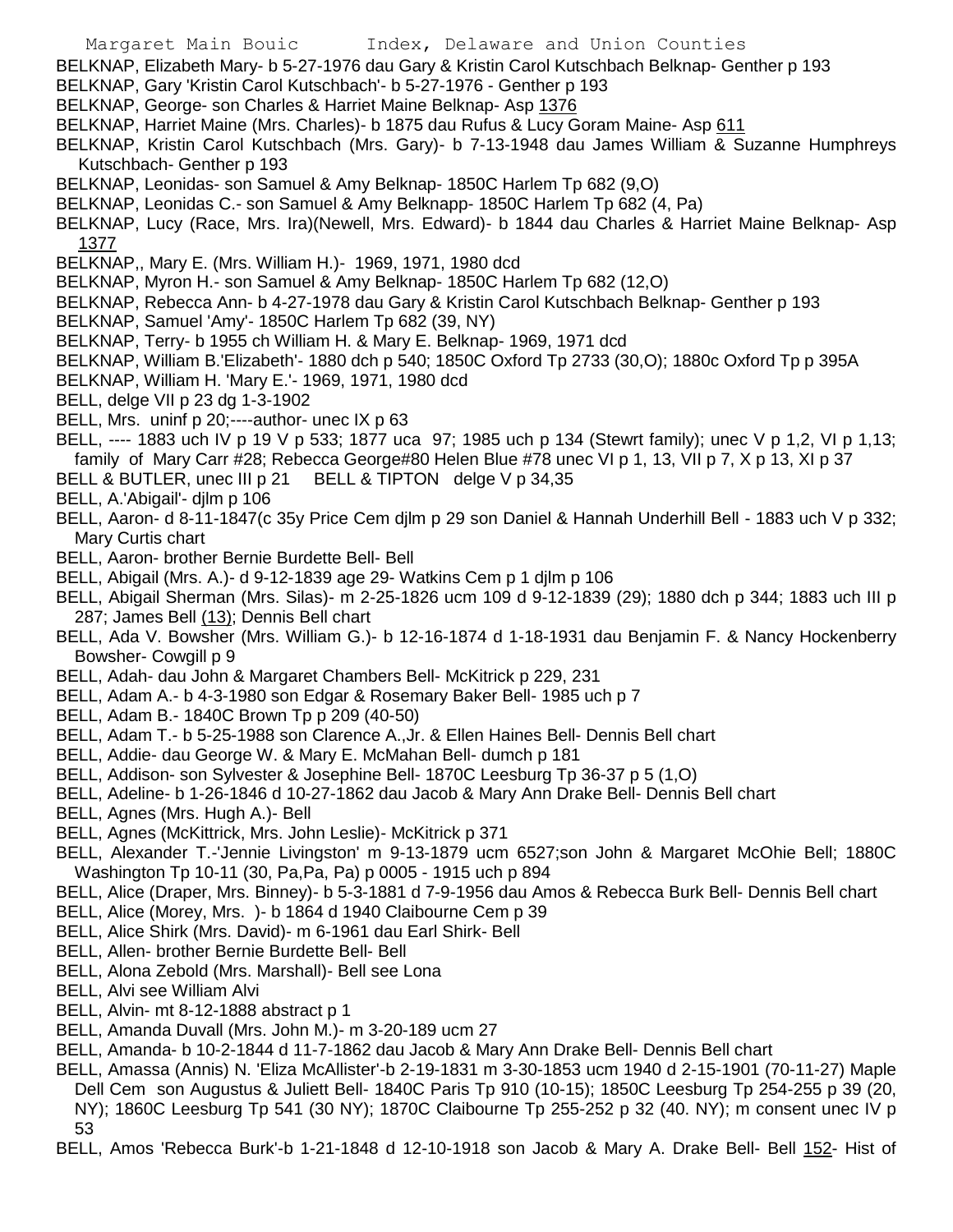Elkart Co Ind p 1104; Dennis Bell chart

- BELL, Amy-b 8-18-1821 dau Benjamin & Elizabeth McClellan Bell- 1880 dch p 679
- BELL, Amy Jolene (Spain, Mrs. Richard Douglas)- b 1967 m 7-1986 dau Robert Joe & Linda Bell- Bell; Spain; 1971, 1973, 1975, 1979, 1981, 1983 ucd
- BELL, Andrea R.- b 12-28-1979 dau Dennis M. & Londa S. Martin Bell- Dennis Bell chart
- BELL, Andrew- son John & Margaret McOhie Bell- 1915 uch p 894; unec IV p 6
- BELL, Andrew Jackson 'Elizabeth Nelson'- m 9-15-1861 dcm; son Samuel & Ann Bell- 1850C Brown Tp (14, Pa)
- BELL, Angeline Leonard (Mrs. John A.)- m 9-27-1857 dcm
- BELL, Ann A.- b 1842 d 10-20-1887 dau Jacob & Mary Ann Drake Bell- Dennis Bell chart
- BELL, Ann (Pletcher, Mrs. William)- dau Erman W. & Anna M. Bell- Bell
- BELL, Ann (Mrs. Samuel)- d 4-23-1863(65) Kilbourne Cem p 9 (55y 5m); Powell p 67; 1850C Brown Tp 2915 (38, Pa)
- BELL, Anna- b 1961 dau Donald E. & Evelyn Bell- 1967, 1973, 1975 ucd
- BELL, Anna- 1979, 1981, 1983 ucd
- BELL, Anna (Mrs. Thomas)- Asp p 14a
- BELL, Anna Edwards (Mrs. Ralph)- dau William & Bessie Burton Edwards- opc 727; Graham (161171) Richey 8,9; 1969, 1971, 1980 dcd; James Bell (135(12)1)
- BELL, Anna (Gearhart, Mrs. Harold)- Weiser p 375
- BELL, Anna- b 12-13-1898 Delaware Town dau J. S. & Lillie Reed Bell- dcb
- BELL, Anna M. (Mrs. Erman W.)- d 12-2-1967 (85) bur Cumberland O- Bell
- BELL, Anna Marie- b 1961 dau Donald E. & Evelyn Bell- 1971 ucd
- BELL, Anna (Tussing, Mrs. William J.)- dau Donald Bell- Bell; Tussing
- BELL, Anne Cooper (Mrs. Vance)- m 11-1936- Bell
- BELL, Ann C. (Harvey, Mrs. Jonathan)- m 4-7-1831 Madison Co unec V p 47
- BELL, Arthur- Nash p 193
- BELL, Arthur A. 'Mattie Frost'- d 8-1-1957(81) bur Berkshire Cem- Bell
- BELL, Arthur C.- son E. A. & Naomi Richards Bell- 1915 uch p 810; 1860C Leesburg Tp 538 (7,O); 1870C Leesburg 262-270 p 33 (17,O); 1880C Leesburg Tp 28 p 3 (16,O,NY,O)
- BELL, Arthur 'Minta Hup'- b 5-1-1876 Oxford Tp dcb; son Stanley & Harriet Watters Bell- 1908 dch p 674
- BELL, Arvid- son John H. & Mary Burk Bell- Dennis Bell chart
- BELL, Augustine- ch Henry & Laura A. Bell- 1850C Orange Tp 1771 (2,O)
- BELL, Augustus (Julius) 'Juliett'- 1850C Leesburg Tp 254-255 39 (47, Delaware); 1860C Leesburg T 540 (58, NY)
- BELL, Austin J.- 1908 dch p 388
- BELL, Austin & Mary Richards- not married ucm 3609
- BELL, Austin W. (N.)- son Augustus & Juliett Bell- 1840C Paris Tp 910 (5-10); 1850C Leesburg Tp 254-255 p 39 (18, NY); 1860C Leesburg Tp 540 (28, NY)
- BELL, Avis (Powell, Mrs. Harold)-m 2-20-1930 dau Clarence & Emma Prouty Bell- Graham ; opc 644; Richey; James Bell 135(12)2; Graham 161172
- BELL, Rev. A. W.- 1883 uch V p 465; unec IV p 51
- BELL, Barbara Ann (Mrs. William)- 1850C Brown Tp 2934 (70, Pa); dcw Bk 2 p 314; dbg p 12
- BELL, Barbara A. (Pool, Mrs. John)- m 6-26-1838 dcm see Margaret
- BELL, Barbara Ellen Miley (Mrs. Gary Lee)- m 9-5-1965 dau Claude Miley- 1969, 1971, 1980 dcd
- BELL, Barbara Jo Haas (Mrs. Duane Paul)- m 6-1-1965 dau John Haas- Bell
- BELL. Barbara (Sidebothom, Mrs. Gary)- dau James Roger & Lois Bell- Bell
- BELL, Bea (Beaumont, Mrs. ) sister Arthur A. Bell- Bell
- BELL, Beatrice Milburn (Mrs. Lewis Leroy)- Graham (17442)
- BELL, Becky- dau Charles W. & Dorothy M. Bell- 1961 dcd
- BELL, Benjamin- hadc p 99
- BELL, Benjamin 'Elizabeth McClellan'-d 1853- 1880 dch p 679
- BELL, Rev. Benjamin F.- 1880 dch p 409; 1908 dch p 259
- BELL, Benjamin 'Elizabeth Smith'- m 4-14-1836 Madison Co unec VII p 24
- BELL, Benjamin 'Frances'- Genther p 121
- BELL, Benjamin 'Sarah Coleman'- b 10-22-1786 d 1853 ucc Ethel Temple Jensen 24; 1835 men 16 #25 p 23 Brown Tp; unec II p 7; delge III p 51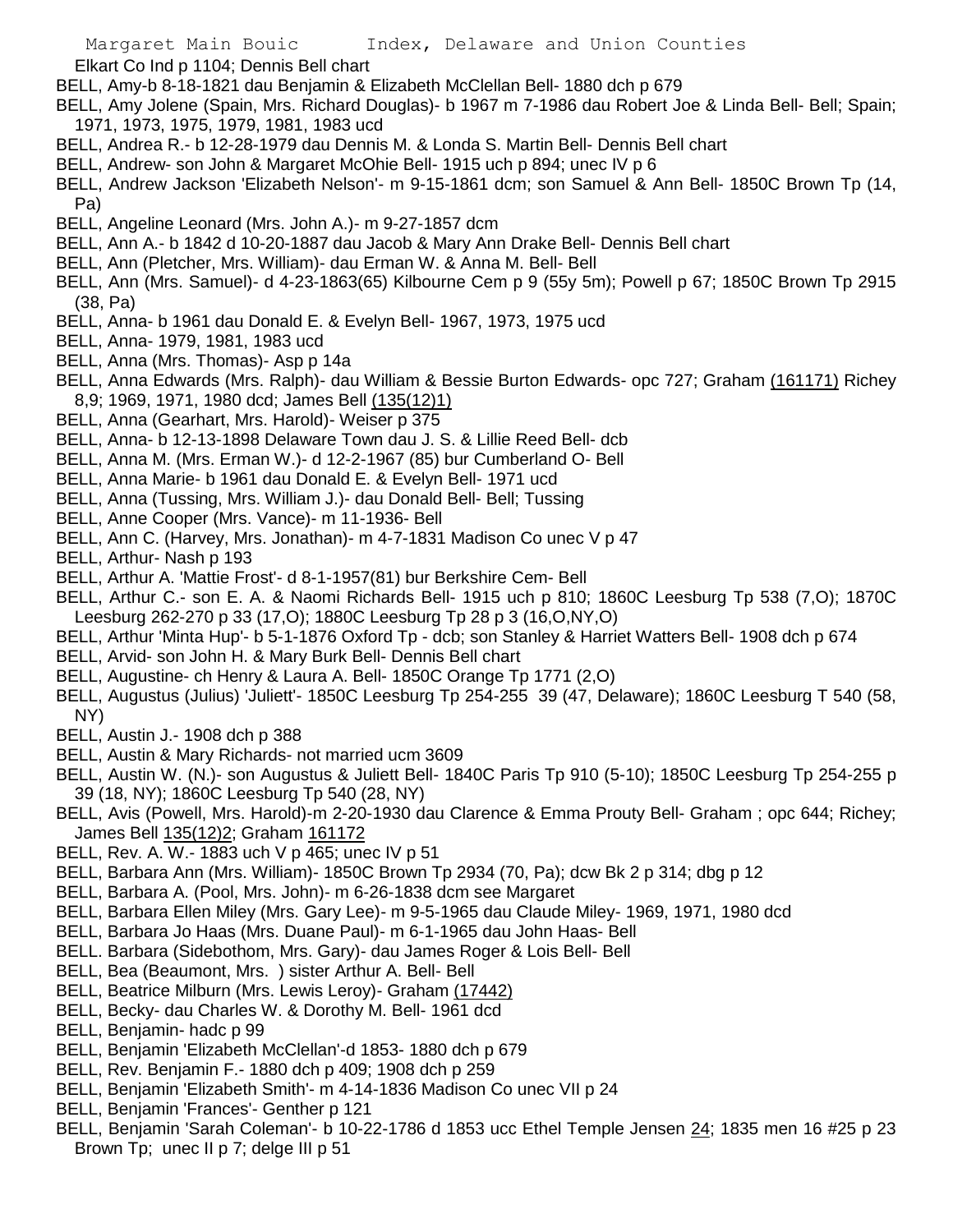BELL, Benjamin T.- 1880C Delaware Town p 484C

- BELL, ---b 9-27-1889 Delaware Town son Benjamin T. & Carrie M. Loomis Bell- dcb
- BELL, Benjamin T. 'Nora Mertis Brown'- m 8-1913- Bell
- BELL, Benjamin W. 'Louisa Warren'- b 10-4-1829 Knox Co m 5-11-1850 d 11-12-1943 Oller Cem p 26-son Benjamin & Elizabeth McClellan Bell; 1880 dch p 679; hadc p 91, 107; Bell; delge IV p 4i Berkshire Tp
- BELL, Benjamin W.- b 3-20-1882 Berkshire Tp son William J. & Mary Metzger Bell- dcb
- BELL, Benny- son Jacob & Mae Hollenbeck Bell- Dennis Bell chart
- BELL, Berman D 'Ruth'- 1961, 1969, 1971, 1980 dcd
- BELL, Bernie Burdette 'Dora May'- d 10-16-1971 (65) bur Trenton- Bell; 1969, 1971 dcd
- BELL, Bertha L. DeWitt (Mrs. Curtis)- m 6-19-1920 d 12-3-1982 (82) bur Sunbury Memorial Park; dau Levi & Ann Hogle DeWitt 1967, 1971, 1973, 1975 ucd
- BELL, Bertha (Hatton, Mrs. Marion)- b 2-24-1872 Oxford Tp dcb -dau Stanley & Harriet Watters Bell- 1908 dch p 674
- BELL, Bertha M.- dau William & Rachel Merritt Bell- 1870C Jackson Tp 43-42 p 7 (3,O); 1880C Jackson Tp p 222 (13,O,O,Pa)
- BELL, Bertha- dau Silas & FLoy Lockwood Bell- Dennis Bell chart
- BELL, Beryl Hulbert (Mrs. Frank Leroy)-m 1926; Graham (16643); Richey 7; James Bell (17543)
- BELL, Bessie- b 11-7-1903 d 11-7-1903 dau Amos & Rebecca Burk Bell- Dennis Bell chart
- BELL, Bessie (Mrs. Richard)- d 7-29-1978 (63) bur Oller Cem- Bell
- BELL, Betsy- 1883 uch V p 337
- BELL, Betsy- dau James F. J. & Charlotte Engard Bell- Beckley 6
- BELL, Bette (Howes, Mrs. )- dau Edythe Bell- Bell
- BELL, Betty Lou (Mrs. Harold)- Bell; 1961, 1969, 1971, 1980 dcd
- BELL, Bonnie- dau John R. & Lycia Woleslagel Bell- Bell
- BELL, Bonnie Lydia (Willis, Mrs. John L)- m 8-21-1965 dau John Russell & Lydia Hylon Bell- 1985 uch p 10; 1949, 1959 ucd (11)
- BELL, Brad- Bell (principal, Ostrander School)
- BELL, Brenda (Mrs. Kenneth B.)- Dennis Bell chart
- BELL, Brenda L.(Smith, Mrs. )(Holton, Mrs. Rodney E.) b 1962 m 2-2-1985 dau Ronald Charles & Donna Ruth Stevens Bell- Bell; 1969, 1971 dcd
- BELL, Brenda Lee (Griffith, Mrs. Daren A.)- b 1970 m 3-7-1992 dau Robert Joe & Linda Bell- Bell; Griffith; 1971, 1973, 1975, 1979, 1981, 1983 ucd
- BELL, Brian Mathew- b 1979 son John Steven & Margaret Jane Remaley Bell- Bell; Birkenshaw chart
- BELL, Bruce Edwin- son E. A. & Naomi Richards Bell- 1915 uch p 810; 1900C Magentic Springs 352-355 p 14B (30,O,NY,O)
- BELL, B. S.- attorney: unec X p 52
- BELL, B. T.'Carrie Loomis'- 1908 dch p 120 see Mary R.
- BELL, ---b 11-21-1886 Delaware Town son B. T. & Carrie M. Loomis Bell- dcb
- BELL, ---b 4-23-1868 Berkshire Tp 4-23-1868 dau B. W. & ELiza Warner Bell- dcb
- BELL, B. W.- 1880C Berkshire Tp p 412C; delge VI p 50
- BELL, Byron Jack 'Clara Pauline Wuertz'- b 11-4-1913 d 5-29-1963 son Raymond & Mary James Bell- Bell; Rausch (15311) II p 273; WW II Milford Cem Un Al 53
- BELL, Carl- brother James Roger Bell- Bell
- BELL, F. Carl- son Chalmers & Marie Jones Bell- Bell
- BELL, Carl D. 'Dorothy Emogene'- 1961, 1969, 1971, 1980 dcd
- BELL, Carlena- dau Earlene C. Bell- 1973 ucd
- BELL, Carol Willsey- delge I p 17, 18, 22, 31, II p 2, V p 29, 59, XIII p 10
- BELL, Carol Thompson (Mrs. Ralph)- dau James Thomson- Bell
- BELL, Carole- dau Charles W. & Dorothy M. Bell- 1961 dcd (16)
- BELL, Caroline Laird (Mrs. R. Fay)- b 2-11-1889 m 1911 d 5-1-1989 bur Claibourne Cem p 48; dau Charles & Loetta Brooke Laird- 1985 uch p 10; Bell; 1949, 1959, 1967, 1971, 1973, 1975, ucd
- BELL, Caroline Ann (Lucas, Mrs. William C.)-b 1950 m 6-26-1971 dau John Russell & Lydia Hylon Woleslagel Bell- 1985 uch p 10; Bell; 1949, 1959, 1967 ucd
- BELL, Carra- dau Sylvester & Josephine Hildreth Bell- 1880C Leesburg Tp 113 p 11 (9,O,O,O)
- BELL, Carolyn (Buck, Mrs. )- dau Wymond F. & Dorothy Hull Bell- Bell
- BELL, Carrie- d 9-8-1867 (1 yr) dau T. & M. A. Bell- Cheshire Cem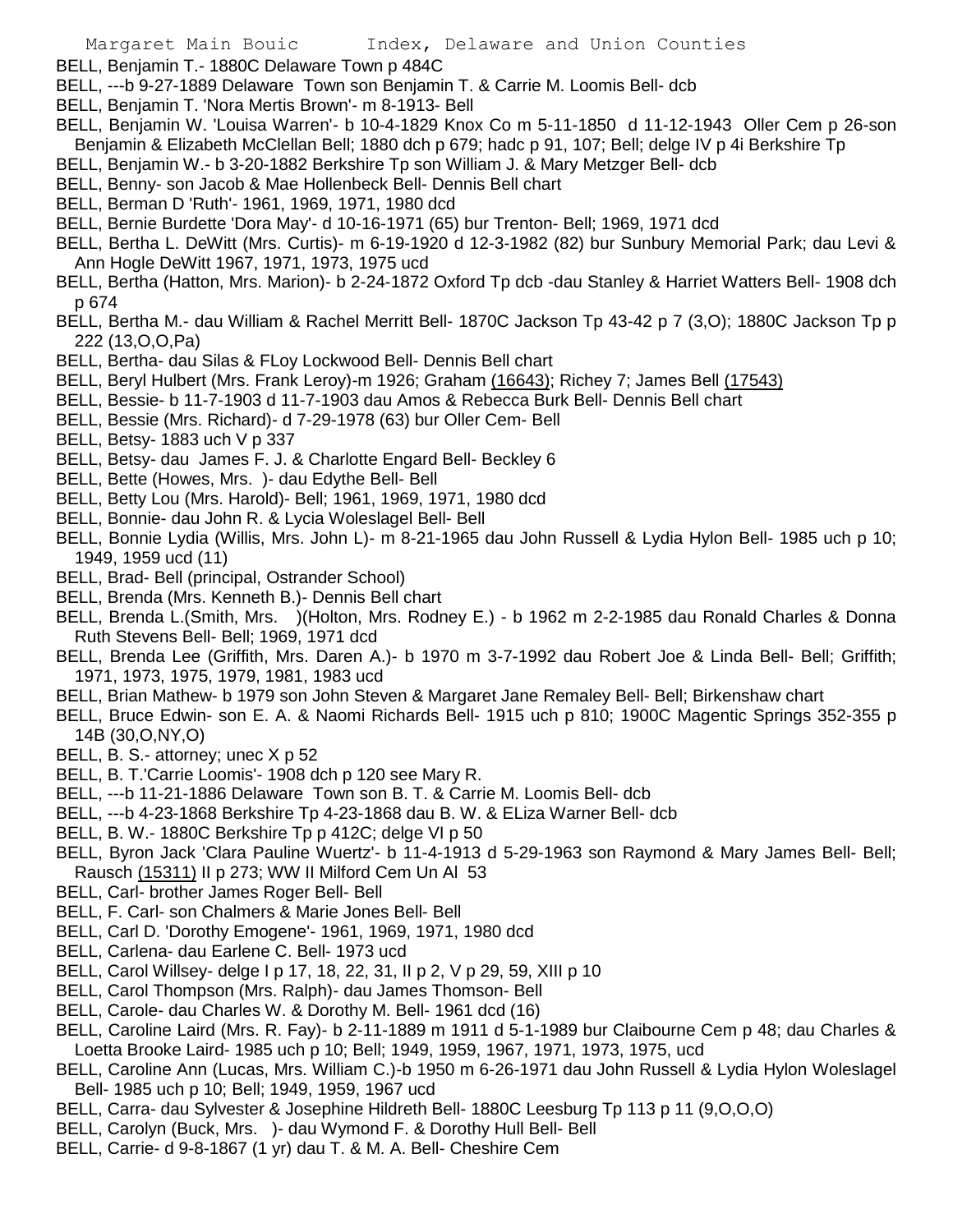- BELL, Carrie Loomis (Mrs. B. T.)- Oak Grove Cem Powell p 428 see Mary R.
- BELL, Carrie (Shaw, Mrs. Abraham)- b 1879 d 1946 Price Cem djlm p 38
- BELL, Carroll Everett- ch Charles Latrell & Nellie Cratty Bell- James Bell13552
- BELL, Cary-b 8-19-1805 d 3-11-1826 son Benjamin & Elizabeth Mcclellan Bell- 1880 dch p 679
- BELL, Catherine Blout (Mrs. Joseph)- m 1-30-1817 Madison Co; unec IV p 30
- BELL, Catherine- dau John & Margaret McOhie Bell- 1915 uch p 894
- BELL, Catherine (Carrie) Elizabeth (Snyder, Mrs. Roy)- b 10-20-1894 d 10-15-1914 dau William Alvi & Lucretia Tamison Westlake Bell- Graham 16642; Richey 8; James Bell1752
- BELL, Catherine Graham (Mrs. Phineas)- b 3-19-1836 m 3-18-1858 ucm 2706 d 2-7-1902 Watkins Cem p 1 djlm p 108; dau Ralph & Hannah Burdick Graham; 1877 uca p 23; Graham 166; 1883 uch V p 333;Richey 5,6; l860C Millcreek Tp 15 (24,O); l880C Mil Tp l05-110 (44,O,NY,Pa) p 160A; 1900C Mill. Tp 78-80 p 4B 964, O, O, O) 5 ch, 3 living; James Bell (17); unec IV p 55, XII p 29; Dennis Bell chart
- BELL, Catherine (Mrs. Jesse)- Bell
- BELL, Catherine (Mrs. William J.)- 1850C Marlborough Tp 23 (29,O)
- BELL, Cathrine (Hickson, Mrs. )- sister Raymond Bell- Bell
- BELL, Cathy Esterline (Mrs. Donald A.)- b 12-9-1957 Dennis Bell chart
- BELL, Cecil Hubert- b 3-1-1906 son William G. & Ada V. Bowsher Bell- Cowgill p 9
- BELL, Celia E.- dau Henry & Mary Miller Bell- 1880 dch p 786; 1908 dch p 674
- BELL, Chalmers 'Maree W. Jones'- b 10-6-1896 Brown Tp son D. M. & Ellen Hall dcb d 8-3-1978 (81) bur Green Mounds Cem- brother Millard Bell- Bell
- BELL, Cephas- b 3-5-1810 d 7-17-1812 son Benjamin & Elizabeth McClellan Bell- 1880 dch p 679
- BELL, C. H. 'Maude McGonigle'- Giffen (16471); delge X p 29
- BELL, Charles- 1870C Jerome Tp 97 (13,O)
- BELL, Charles D. 'Louise B.'- 1961, 1969, 1971, 1980 dcd
- BELL, Charles David Jr. 'Denise Anne Brinkmeyer'- m 5-20-1974 dau Charles B. Bell, Sr.- Bell
- BELL, Charles Edward- son Charles & Ernestine Roush Bell- Stone 4; see James Bell 173
- BELL, Charles 'Ernestine Roush'- d 1-1983 foster son Silas & Etta Haggard Bell- Stone 3,4; unec VIII p 28
- BELL, Charles Franklin 'Cora Ann Alspaugh'- b 1-6-1868 m 10-1891 d 1-7-1933- Weiser p 662
- BELL, Charles Graham 'Mildred Daisy Snyder'- b 5-9-1898 m 4-2-1917 son Charles Shafer Bell- Weiser p 571
- BELL, Charles H.- 1908 dch p 32, 640
- BELL, ----b 2-12-1900 Oxford Tp son C. H. & Mary McGornigle Bell- dcb
- BELL, ----b 1-17-1897 Oxford Tp son Charles & Mary McGornigle Bell- dcb
- BELL, Charles 'Helda'- 1870C Taylor Tp 127-119 p 15 (30,O); 1880C Taylor Tp p 0132
- BELL, Charles H. 'Helen I.'-C H. & Helen Bell- 1969, 1980 dcd
- BELL, Charles Hobert son Chalmers & Maree Jones Bell- Bell
- BELL, Charles- d 12-26-1854 (4-9-9) Price Cem djlm p 33 son Jonathan & Sarah Harriman Bell
- BELL, Charles Latrell- b 10-13-1869 son Phineas Jr. & Martha McKitrick Bell- McKitrick p 265; 1870C Millcreek Tp 126 (7/12,O); 1880C Millcreek Tp 141-146 (10,O,O,O); James Bell 1355
- BELL, Charles L.-(22-1964) son Vance & Anne Cooper Bell- Bell
- BELL, Charles Shafer 'Mary Alice Kempton''Olive May Stahlnecker'- b 11-27-1873 m 9-24-1891 d 4-8-1929 son Jacob & Lydia Snyder Bell- Weiser p 571
- BELL, Charles 'Nellie May Cratty'- b 10-13-1869 d 7-26-1913- dumch p 445
- BELL, Charles Thomas 'Susan'- son Hobart & Helen I. Mohart Bell- Bell
- BELL, Charles W.- 1877 ucd p 24, 75, 97; 1883 uch IV p 532
- BELL, Charles W. 'Dorothy M.'- 1961 dcd
- BELL, Charles W. 'Maude'- Bell
- BELL, Charlotte- dau Daniel Bell & Hannah Underhill Bell- 1883 uch V p 332; Mary Curtis chart
- BELL, Charlotte- dau James Roger & Lois Bell- Bell
- BELL, Charlotte Engard (Mrs. James F. Jr.)- b 4-6-1917 d 9-22(21)-1979 (62) bur. Oakdale Cem II p 143 (M-R9-1) dau Dr. Peter & Marie Armstrong Engard- Beckley 5
- BELL, Chauncey William- b 4-21-1912 d 8-7-1921 son William G. & Ada V. Bowsher Bell- Cowgill p 9
- BELL, Chauncy- 1880c Berkshire Tp p 412C
- BELL, Cheri- b 1957 dau Dale D. & Jean C. Bell- 1967, 1971, 1975 ucd
- BELL, Cheryl Ann (Hyatt, Mrs.Stephen Douglas)- m 5-1991- dau Lowell & Marjorie Foster Bell- Bell; 1967, 1973, 1975, 1979, 1991 ucd
- BELL, Chester Edwin- b 1-18-1891 son Oscar N. & Nancy Shisler Bell- 1915 uch p 810; 1900C Leesburg Tp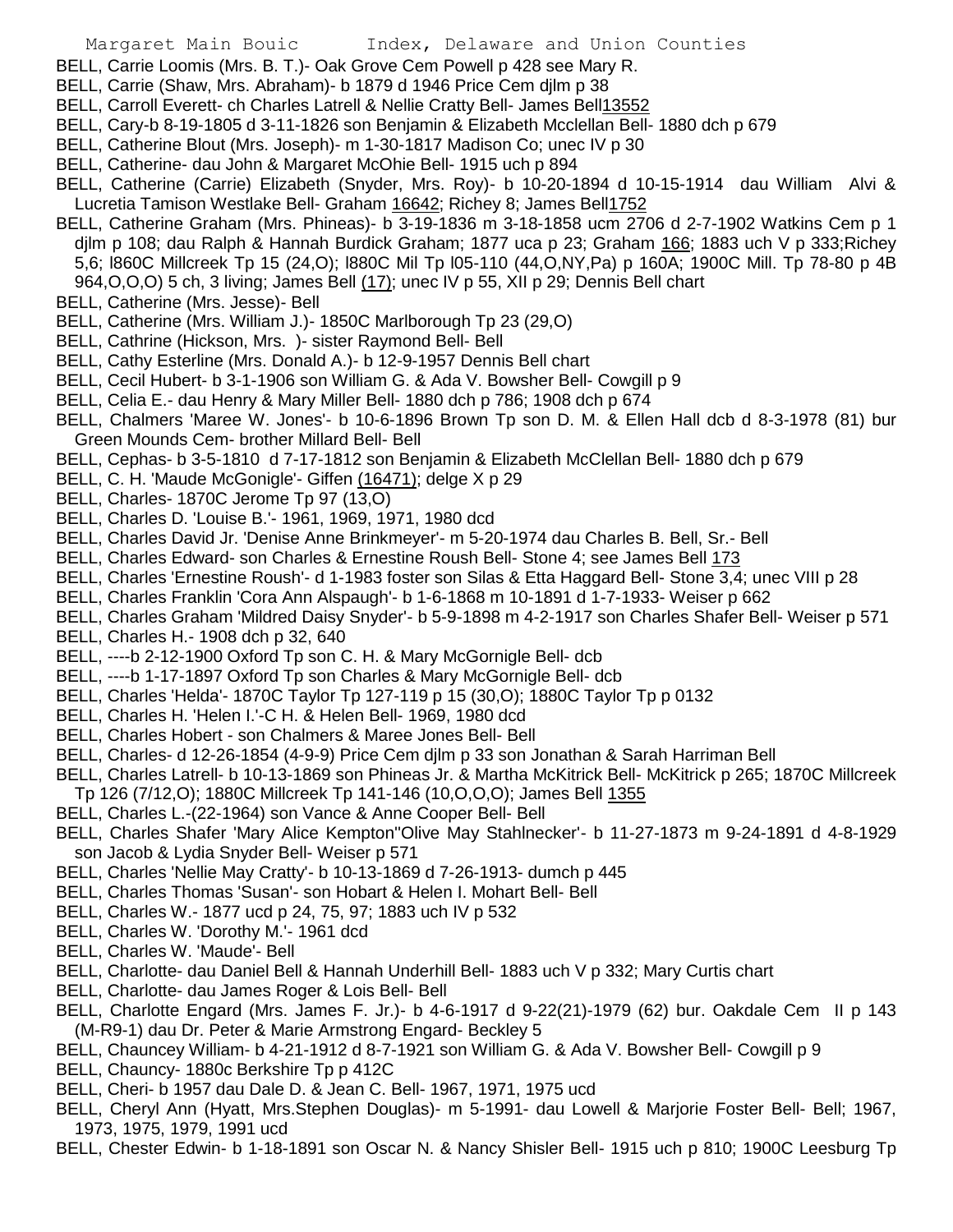258-261 p 11B (9,O,O,O)

- BELL, Christina- b 1989 dau Mark & Denise Bell- 1991 ucd
- BELL, Christine Spaeth (Mrs. W. Martin)- m 9-12-1970- Bell
- BELL, Christine- b 1955 dau
- BELL, Christopher- b 7-10-199- son Kenneth B. & Brenda Bell- Dennis Bell chart
- BELL, Cinda- 1850C Brown Tp 2967 (9,O)
- BELL, Cindy- b 1963 dau Donald E. & Evelyn Bell- Bell; 1967, 1971, 1973, 1975, 1979, 1981 ucd
- BELL, Cindy (Johnson, Mrs. William)- dau James Roger & Lois Bell- Bell
- BELL, C.Jean (Mrs. Dale D.)- 1967, 1971, 1975 ucd
- BELL, Clara L.- d 10-3-1870 (2y) Maple Dell djlm p 92, 93 dau Amsa Wilson & Eliza McAllister Bell
- BELL, Clara (Lee, Mrs. Harry L.)- b 9-1-1878 Oxford Tp dcb- dau Stanley & Harriet Watters Bell- 1908 dch p 657, 677; Bell
- BELL, Clara (Miller, mrs. )- dau Sumner S. & Ida Hervey Bell- Bell
- BELL, Clara Pauline Wuertz (Mrs. Byron Jack)- b 2-18-1915 m 9-21-1961 d 4-5-1990 (750 bur Milford Cem-dau Jacob P. & Bertha Gase Wuertz- Rausch 1531 II p 273
- BELL, Clarence A.,Jr.'Ellen Haines'- b 10-2-1952 son Clarence A. & Jane E. Sellers Bell- Dennis Bell chart
- BELL, Clarence A.,Sr. 'Jane E. Sellers''Patricia Hanks'- b 5-1-1932 son Phineas & Lucy C. Poff Bell- Dennis Bell chart
- BELL, Clarence' Myrtle Maye'- d 1952- Bell
- BELL, Clarence Ray 'Emma Prouty'- b 1885 d 2-14-1948 NM p 6; son Phineas &
- Hannah Graham Bell- Graham 16117; Richey 7,8; 1908 dch p 831; James Bell 135(12)
- BELL, Clarica (Wagner, Mrs. )- dau Merle & Emma Naus Bell- Bell
- BELL, Clarissa May (Reid, Mrs. Benjamin Franklin)- b 6-15-1879 m 2-12-1897- Weiser p 280
- BELL, Claudia (Becker, Mrs. Goerge)- b 3-9-1878 m 1-3-1899 s 11-6-1982 dau George & Emma Rowe Bell-Kenneth Bell chart
- BELL, Cleora Estella.-b 10-26-1878 d 2-16-1886(7-3-20) Watkins Cem djlm p 105 dau Phineas & Hannah Graham Bell- James Bell 1359; 1880C Millcreek Tp 141-146 (1,O,O,O)
- BELL, Clinton- unec III p 19
- BELL, Clinton A.- b 3-26-1977 son Edgar & Rosemary Baker Bell- 1985 uch p 7
- BELL, Clyde- son Merle & Emma Naus Bell- Bell
- BELL, Clyde Stanley- b 1906 d 1938 Berkshire Cem; Powell p 12 son Arthur & Minta Hupp Bell- 1908 dch p 674
- BELL, Cora Ann Alspaugh (Mrs. Charles Franklin)- b 9-30-1870 m 10-1891 d 10-15-1913- Weiser p 662
- BELL, Cora (Benedict, Mrs. Charles Bowering)- Nash p 345
- BELL, Cordelia S.- dau James & Rebecca Bell- 1850C Brown Tp 2937 (10,O)
- BELL, Curtis 'Bertha L. DeWitt'b 12-21-1899 m 6-19-1920 d 1-31-1986 (86) bur Sunbury Mem.- son David Miller & Priscilla Ella Hall Bell- Bell- 1967, 1971, 1973, 1975 ucd
- BELL, Cynthia- Pabst 8 p 36
- BELL, Cynthia (Collins, Mrs. )- dau Rev. Sheridan Watson & Elizabeth Rich Bell- Bell
- BELL, Cyrus 'Cann Curbey'- license 12-13-1856 ucm 2494
- BELL, D.- 1877 ucd p 49
- BELL, Dale D. 'C. Jean'-son Curtis & Bertha DeWitt Bell; 1967, 1971, 1975 ucd; Bell
- BELL, Daniel 'Hannah Underhill'- b 1772; 1820C Scioto Tp; 1880 dch p 506; 1908 dch p 284; Pabst 7 p 3; 1915 uch p 431, 471; 1883 uch V p 332, 492, 493 Mary Curtis Chart; 1877 uca p 58
- BELL, Daniel 'Mary Pryer'- 1915 uch p 431; m 7-31-1841 ucm 731; unec V p 38
- BELL, Daniel S.- 1883 uch III p 381
- BELL, Danny- b 1954 son William & Ethel Marie Bell- Bell; 1969, 1971 dcd
- BELL, Darwin D. 'Esther M. Gast'- d 6-25-1985 (70) bur Radnor- son Merle & Emma Naus Bell- Bell; Genther p 94; 1961, 1969, 1971, 1980 dcd
- BELL, Daryl- son Harold W. & Betty L. Bell- 1961 dcd (10), 1969, 1971 dcd; Bell
- BELL, C. David- son Charles D. Bell- Bell
- BELL, David- 1880C Oxford Tp p 392C
- BELL, David- 1860C Jackson Tp 1082-1097 144 (10,O)
- BELL, David- son Richard & Bessie Bell- Bell
- BELL, David- 1820C Sunbury Tp; Pabst 5 p 3; 1830C Jerome Tp
- BELL, David 'Alice Shirk'- m 6- 1961 son David Bell- Bell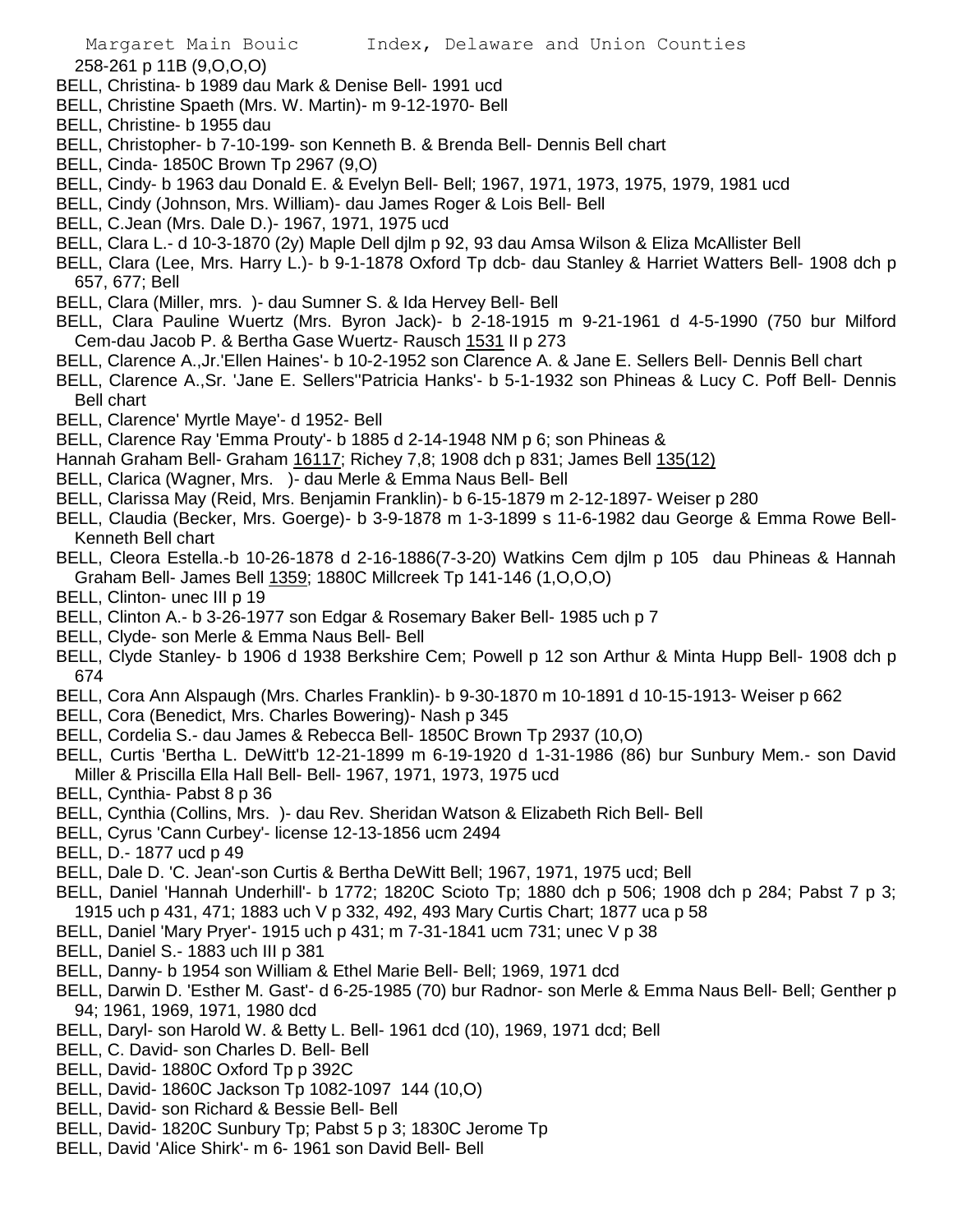- BELL, David b 1952 son Charles D. & Louise Bell- 1969, 1971 dcd
- BELL, David- son Charles W. & Dorothy M. Bell- 1961 dcd (14), 1971 dcd
- BELL, David- son John & Masye Bell- Bell; l959 ucd (16)
- BELL, David- b 6-13-1963 son David & Jean Wakeman Bell- St. Paul p 61
- BELL, David- b 1951 son Harold & Betty L. Bell- 1961, 1969 dcd
- BELL, David- son Henry & Mary Miller Bell- 1880 dch p 786; 1908 dch p 674
- BELL, David- son Richard & Bessie Bell- Bell
- BELL, David 'Katie Canady'- brother Benjamin Bell- 1880 dch p 679
- BELL, David A. 'Gertrude Nicol'- b 7-3-1910 m 1940 Rausch(13434) II p 265; St. Paul p 61
- BELL, David E. 'Jean Wakeman'- b 11-18-1940 son David A. & Gertrude Nicol Bell- Rausch 134341, II p 271; St. Paul p 61
- BELL, David J. 'Melissa A. Northrup'- m 11-6-1859 dcm
- BELL, David- son J. & S.- d 12-4-1858 (20-7-21)- Plain City Cem unec VIII p 4
- BELL, David Lee 'Virginia Merchant'- b 6-15-1921- Howison (771)
- BELL, David Miller 'Priscilla Ella Hall'- Bell
- BELL, David M.- 'Mae Severns'- b 1860 d 1911 Price Cem djlm p 33; Bell
- BELL, David Newell- d 2-5-1885 (1-5-8) E. York Cem p 4
- BELL, David 'Wilma Jean Keller- Weiser p 514
- BELL, Debbie- dau Ralph Gene Bell- Bell
- BELL, Deborah (York, Mrs. James)-m 1-19-1669 dau Thomas & Anna Bell- Asp p 14a
- BELL, Denise Anne Brinkmeyer (Mrs. Charles David, Jr.)- m 5-20-1974 dau Dale Brinkmeyer- Bell
- BELL, Denise (Mrs. Mark)- 1991 ucd
- BELL, Dennis L.'Grace Barbara Taylor'- m 10-29-1990 -son Earl & Dorothy Kinnell Bell- Bell; 1980 dcd
- BELL, Dennis M.'Londa S. Martin''Martha A. March'- son Clarence A.,Sr. & Jane E. Sellers Bell- query- Bell unec XIII p 6; Dennis Bell chart
- BELL, Bennise Diane (Martineic, Mrs. Joseph Anton)- b 1943 dau Joseph Howard & Josephine Cleola Brown Bell- Be;;' Birkenshaw chart
- BELL, ---b 3-22-1889 Oxford Tp dau D. M. & Ellen Hall Bell- dcb
- BELL, ---b 3-21-1893 Oxford Tp son D. M. & Ellen Hall Bell- dcb
- BELL, Donald A. 'Cathy Esterline'- b 6-14-1955 son Clarence A.,Sr. & Jane E. Sellers Bell- Dennis Bell chart
- BELL, Donald- b 5-4-1932 d 7-18-1989 (57) bur Hathaway Cem- son George & Laura Lease Bell- Bell
- BELL, Donald M. 'Sue McNeal/McNeil'd 1984- son Hugh Bell- Bell
- BELL, Donald- son Harold & Betty L. Bell- Bell; l961 dcd (7), 1969, 1971 dcd
- BELL, Donald E. 'Evelyn'- 1967, 1971, 1973, 1975 ucd
- BELL, Max Donald- d 9-19-1984 (56) Fla son Chalmers & Mary W. Bell-Bell
- BELL, Donna J. (Kuba, Mrs. William)- dau Ronald Charles & Donna Ruth Stevens Bell- b 1958 1959 ucd; 1969, 1971 dcd
- BELL, Donna Ruth Stevens (Mrs. Ronald)- m 10-6-1957 dau Raymond & Ruth Penn Stevens; Neill 4,5; l959 ucd; l969, l971, l980 dcd
- BELL, Dora May Fletcher (Steele, Mrs.) (Mrs. Burnie)- d 6-7-1971 (71) bur. Trenton Cem- 1969, l971 dcd; Bell
- BELL, Dora M. (Lewis, Mrs. Stephen)- dau William & Elizabeth Edy Bell- m 6-29-1882; d 5-28-1892; dumch p 275
- BELL, Dorothea (Moore, Mrs. )- dau Edythe Bell- Bell
- BELL, Dorothy (Bauder, Mrs. William Clyde)- b 7-25-1905; m 6-28-1933 dau David Miller & Priscilla Ella Hall Bell-Weiser p 237; Bell
- BELL, Dorothy Emogene (Mrs. Carl D.)- 1961, 1969, 1971, 1980 dcd
- BELL, Dorothy (Huczek, Mrs. Frank)- dau Earl & Marion Ehleet Bell- Kenneth Bell chart
- BELL, Dorothy Hull (Mrs. Wymond F.)- m 6-20-1934- Bell
- BELL, Dorothy Kinnell (Mrs. Earl)- m 11-28-1942- Bell
- BELL, Dorothy M (Mrs. Charles W.)- 1961 dcd
- BELL, Dorothy (Price, Mrs. )- dau George & Laura Lease Bell- Bell
- BELL, Dorothy Verla (Linderman, Mrs. David N.)- b 9-12-909 m 7-24-931- dau Charles Shafer Bell- Weiser p 571
- BELL, Duane Paul 'Barbara Jo Haas- m 6-1-1968 son Esther Bell- Bell
- BELL, Duff- son John R. & Maysie Bell- 1959 ucd (13)
- BELL, E. A. 'Naomi Richards'- d 1897; 1915 uch p 264, 809, 810; 1883 uch V p 427; l877 ucd p 75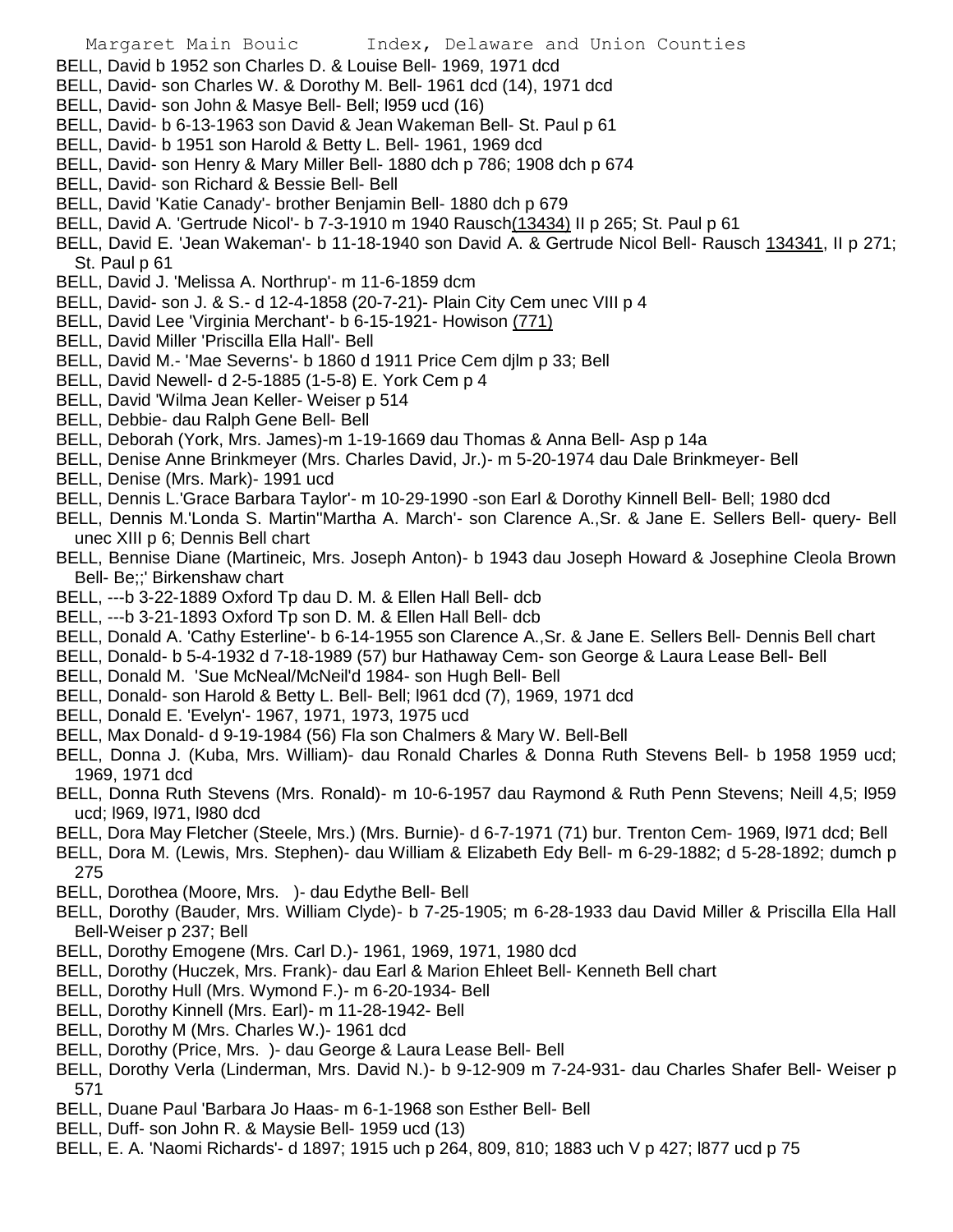BELL, Earl- son Fred W. & Nellie Ashbrook Bell- Bell

- BELL, Earl 'Dorothy Kinnell'- Bell
- BELL, Earl 'Marion Ehleet' b 1871 m 10-14-1909 d 8-30-1939 son George & Emma Rowe Bell- K Bell chart
- BELL, Earl- son Phineas & Electa Dort Bell- James Bell 1357
- BELL, Earl- son Sylvester & Josepnine Hildreth Bell- 1880C Leesburg Tp 113 p 11 (2,O,O,O)
- BELL, Earl- b 3-22-1898 Delaware Town- colored- son Wm. & Anna Alexander Bell- dcb
- BELL, Earlene C. L.- 1971, 1973, 1979, 1981, 1983 ucd
- BELL, Earnest- b 9-24-1882 Berkshire Tp son Sidney & Edith Coble Bell- dcb
- BELL, Eber B. 'Georgia Croy'- b 3-3-1911; m 5-14-1937 d 2-23-1985 Oakdale Cem- son Clarence & Emma Prouty Bell- Graham 161173; Richey 5; Hanawalt 4; opc645; James Bell 135(12)23
- BELL, Edgar A.'Rosemary Baker'- b 1952 son James E. & Shirley Bell- 1985 uch p 7; 1961, 1969, 1971 dcd
- BELL, Edgar- b 12-14-1897 Brown Tp twin son David & Ella Hall Bell- dcb
- BELL, Edna- b 12-14-1897 Brown Tp twin dau David & Ella Hall Bell- dcb
- BELL, Edna H. (Mrs. Harry E.)- 1971, 1979, 1981, 1983, 1991 ucd
- BELL, Edna Hudson (Patrick, Mrs. Afton)(Temple, Mrs. William Harrison)- b 8-19-1901 m 7-13-1920 dau Joseph Sylvester & Nancy Betty Hudson Bell- 1985 uch p 111; Price Cem djlm p 34
- BELL, Edna (Minthorn, Mrs. Dr.)- dau Charles & Nellie Cratty Bell- Bell; James Bell 13553
- BELL, Edna Patrick (Temple, Mrs. William Harrison)- dau Joseph & Nancy Betty Hudson Bell- Bell; 1985 uch p 111; 1973, 1975 ucd
- BELL, Edna (Sheets, Mrs. Fred)- b 12-14-1897 sister Chalmers Bell- Bell; 1961, 1969, 1971 dcd; Sheets (1566)
- BELL, Edward L.- son Charles & Ernest Roush Bell- Bell
- BELL, Edwin- son Enos A. & Nioma Richards Bell- 1870C Leesburg 262-270 p 33 (1,O)
- BELL, Edwin Loomis- b 7-3-1881 Delaware Town son Benjamin & Carrie Loomis Bell- dcb
- BELL, Edythe (Mrs. )- d 11-9-1967(76)- Bell
- BELL, E. Herrod (Mrs. Isaac)- 1880 dch p 679
- BELL, Eileen- b 12-10-1952 dau David A. & Gertrude Nicol Bell- Rausch 134342 III p 271; St. Paul p 61
- BELL, Electa F. Dort (Mrs.Phineas, Jr.)- m 8-2-1871 ucm 4958 d 9-16-1875(29-4-21) djlm p 105- McKitrick p 265; James Bell (135)
- BELL, Elida F.- d 1875 (29)- mt 3 29
- BELL, Elijah 'Mary Hart'- son Samuel Bell b 1773; dumch p 179
- BELL, Elinerda?- dau Sylvester & Josephine Hildreth Bell- 1880C Leesburg Tp 113 p 11 (5,O,O,O)
- BELL, Elise (Goodenough, Mrs. )- dau William S. Bell- Powers p 309
- BELL, Eliza (Mrs. John)- McKitrick p 469
- BELL, Eliza Davis (Mrs. Samuel D.)- m 1-23-1839(1-30-1840) ucm 613; l840C Claibourne Tp 48 (30-40); unec V p 23
- BELL, Eliza McAllister (Mrs. Amasa N.)- b 5-5-1836 m 3-30-1853 ucm 1940 d 6-25-1873(37-1-20) Maple Dell Cem djlm p 92, 93; 1860C Leesburg Tp 541 (24,O); 1870C Claibourne Tp 255-252 p 28 (34,O)
- BELL, Elizabeth Ady (Mrs. William)- dumch p 275
- BELL, Elizabeth- b 8-23-1852 dau Benjamin & Louisa Warner Bell- 1880 dch p 679
- BELL, Elizabeth (Dunlap, Mrs. George)- d 7-19-1965 (79) bur Oak Grove-sister Arthur A. Bell- Dunlap; Bell
- BELL, Elizabeth (Easton, Mrs. Lloyd)- b 11-30-1867 (twin) dau James & Mary Jane Reed Bell- Bell
- BELL, Elizabeth (Mrs. )- cousin of Elizabeth Rea- Powers p 146
- BELL, Elizabeth(Eliza) Ann (McKitrick, Mrs. William)- b 5-2-1832 m 11-10-1853 ucm 2023 d 2-12-1870 dau Silas & Abigail Sherman Bell; 1883 uch V p 322; 1850C Mil Tp 201-202 p 296 (18,O); McKitrick p 265, 267; James Bell 134
- BELL, Elizabeth (Fegley, Mrs. James)- m 12-24-1863 dcm
- BELL, Elizabeth (Graham, Mrs. Stephen)- m 12-10-1856 ucm 2492- Graham (173); 1870C Mil Tp 125 (34,O); unec XIII p 18
- BELL, Elizabeth (Graham, Mrs. William)- b 1804 m 12-17-1823; ucm 61; d 10-6-1848 (44-11-28); dau James & Sarah Warner Bell -Graham (14); 1915 uch p 214; 1883 uch III p 284 V p 333, 334; 1820C Mil Tp 244 (16-26); unec II p 14, XIII p 17; James Bell  $12$ ; unec IV p 55; ped DeFro Tossey #183  $19$ - unec X p 9; Dennis Bell chart
- BELL, Elizabeth- dau Henry & Mary Miller Bell- 1880 dch p 786;,1850C Oxford Tp 2762 (4,O)
- BELL, Elizabeth- dau Jacob & Mae Hollenbeck Bell- Dennis Bell chart
- BELL, Elizabeth- dau Jesse & Margaret Sanders Bell- 1850C Jackson Tp 45 p 7 (13,O)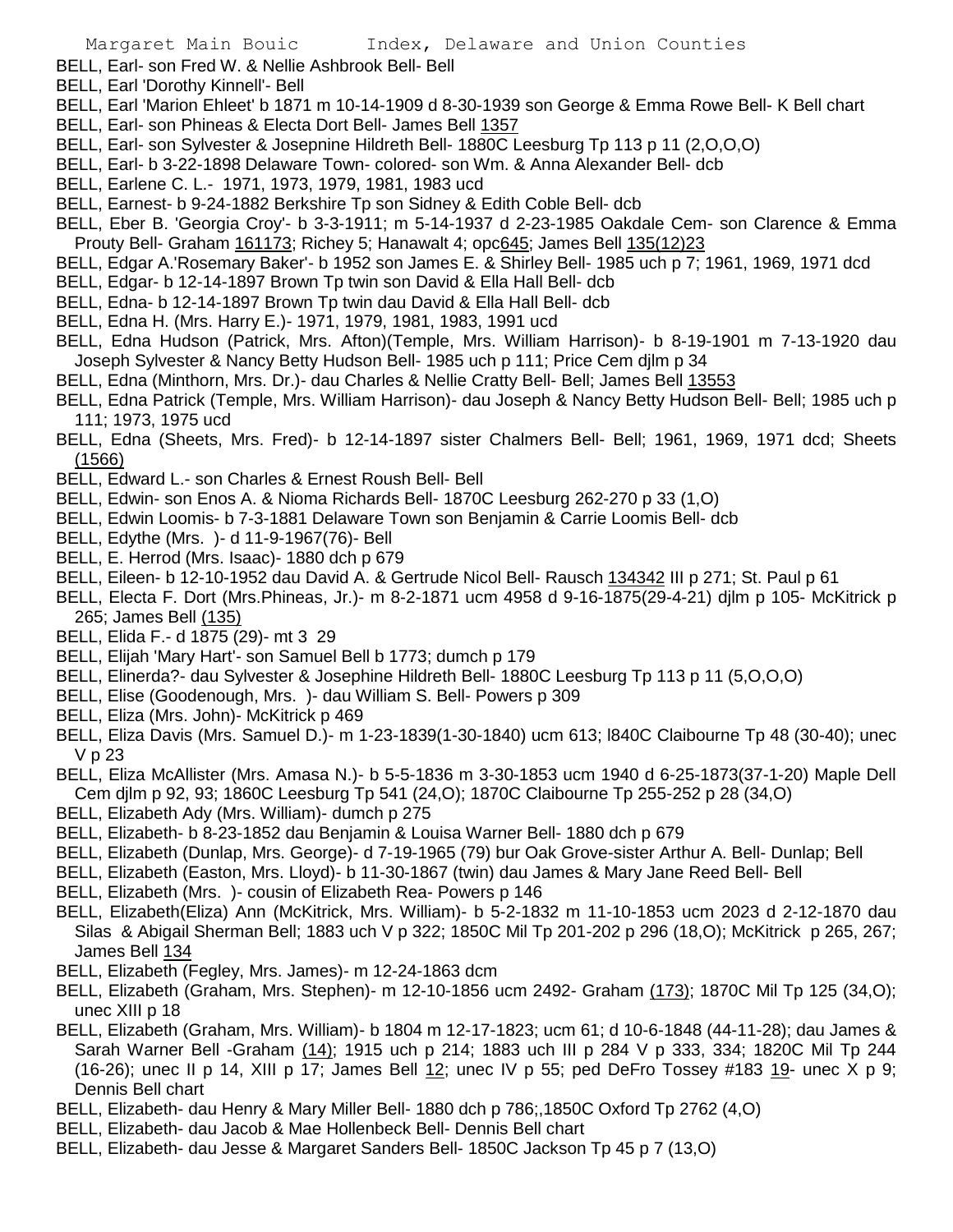- BELL, Elizabeth M.( Mrs. John M.)- b 1856 d 1933 bur Price Cem djlm p 50
- BELL, Elizabeth McClellan (Mrs. Benjamin)- d 1869 dau Cary McClellan- 1880 dch p 679
- BELL, Elizabeth Mitchell (Mrs. George)- m 5-10-1832 unec V p 48 Madison Co
- BELL, Elizabeth Neilson (Mrs. Andrew Jackson)- m 9-15-1861 dcm
- BELL, Elizabeth Rich (Mrs. Rev. Sheridan Watson)- Bell; Pabst 8 p 35, 36
- BELL, Elizabeth Jane (Robertson, Mrs. Granville)- m 3-15-1855 Marion dau Jesse & Margaret Sanders Bell-Mary Curtis chart; 1985 uch p 118, 143
- BELL, Elizabeth- dau Samuel & Ann Bell- 1850C Brown Tp 2915 (9,O)
- BELL, Elizabeth- dau Silas & Abigail Sherman Bell-1840C Millcreek Tp 1271 (-5) 1850C Mil Tp 2041-2062 p 296 (15,O);perhaps James Bell 131
- BELL, Elizabeth Smith (Mrs. Benjamin)- m 4-14-1836 Madison Co unec VII p 24
- BELL, Elizabeth- dau Stanley & Harriet Watters Bell- 1908 dch p 677
- BELL, Ellen Haines (Mrs. Clarence A.,Jr.)- d 4-4-1952- Dennis Bell chart
- BELL, Ellen (Vaughn, Mrs. Robert)- dau Fred W. & Nellie Ashbrook Bell- Bell
- BELL, Elma Frances- b 12-10-1882; d 2-20-1915 NM p 6 dau Phineas & Hannah Graham Bell- Graham 16116; Bell 135(11)Richey 7
- BELL, Elmer Phineas- b 8-15-1863 or 12-9-1861 son Phineas Jr. & Martha McKitrick Bell- McKitrick p 265; James Bell 1353
- BELL, Elnora (Butler, Mrs. William W.)- m 9--1873 ucm 31- dau Amasa W. & Elizabeth McAllister Bell- 1860C Leesburg Tp 541 (4,O); 1870C Claibourne Tp 255-252 p 32 (14,O)
- BELL, E. Maxine (Grove, Mrs. Arthur Ernest)- b 6-11-1917 m 12-24-1934 dau Charles Shafer Bell- Weiser p 572
- BELL, Emelina (Holderman, Mrs. C.0- dau Jacob & Mary Ann Drake Bell- Bell151 Hist. of Elkart Co Ind p 1104; Dennis Bell chart
- BELL, Emily- 1860C Mil Tp 16 (l8,O)
- BELL, Emily- dau Amasa W. & Elizabeth McAllister Bell- 1860C Leesburg Tp 541 (6,O)
- BELL, Emily (Ray, Mrs. John T.)- b 1917 d 1987 Claibourne Tp p 95
- BELL, Emma F. Beecher (Mrs. William Alvin)- b 9-5-1857 Un Co d 6-5-1929 (71) Oakdale Cem 4147(D80) I p 83 (D-R4-6)-; dau Walter & Orinda Jane Sherwood Beecher- McKitrick p 265; 1883 uch V p 343; 1870C Millcreek Tp 144 (12,O); 1880C Mil Tp 97; Beecher 2,3; James Bell (1351)
- BELL, Emma L.- dau Benjamin & Louisa Warren Beecher- 1880 dch p 679
- BELL, Emma Naus (Mrs. Merle)- Bell
- BELL, Emma Prouty (Mrs. Clarence)- b 9-15-1886 d 2-16-1978 New Millcreek Cem dau Byron & Mary Palmer Prouty- Graham (161117); Richey 7,8; opc 643; 1908 dch p 831; James Bell (135(12)); 1969 dcd
- BEOO, Emma Rowe (Mrs. George)- b 1-17-1853 m 9-12-1869 d 9-12-1938- Kenneth Bell chart
- BELL, Emma (Tracy, Mrs. Albert P.)- m 10-11-1877 ucm 6137; unec XIV p 23
- BELL, Emmet- son James & Rebecca Bell- 1850C Brown Tp 2937 (5,O)
- BELL, Enoch Beall- son Samuel Beall- dumch p 179
- BELL, Enos(Ennis) 'Naomi Richards'-b 1826 m 5-20-1852 ucm 1809 d 1897 Hopewell Cem djlm p 99; son Julius Augustus & Julia Bell- 1840C Paris Tp 910 (10-15); 1860C Leesburg Tp 538 (34, NJ); 1870C Leesburg Tp 262-270 p 33 (44, NY); 1880C Leesburg Tp 28 p 3 (54, NY,NY,NY) p 0176; m slip unec VII p 58
- BELL, Ercell Leo- b 4-5-1891 Scioto Tp dau E. P. & Fannie Gardner Bell- dcb
- BELL, Ercel (Roberts, Mrs.) dau Elmer . Bell- James Bell 13531
- BELL, Erman W.'Anna M.'- d 9-17-1969(85) bur Cumberland Cem near Cambridge- Bell
- BELL, Ernestine Roush (Maugans, Mrs. Robert)(Mrs. Charles)- b 11-28-1919 d 11-19-1994 (74) New Millcreek Cem- dau Spencer & Bertha Stone Roush- Maugans 4; Howison (1844); Stone 3,4
- BELL, Erynn- b 1975 ch Steven C. & Jolie Bell- 1980 dcd
- Esther Agnes (Lamb, Mrs. Harold Oscar)- b 9-7-1897 m 10-18-1919 dau Charles Franklin & Cora Ann Alspaugh Bell- Weiser p 662
- BELL, Esther M. Gast (Mrs. Darwin D.)- Bell; Genther p a4; 1961, 1969, 1971, 1980 dcd
- BELL, Ethel Calista (Knight, Mrs. Frank)(Euverard, Mrs. Donald)- b 6-2-1916 m(2) 6-1-1947 dau Clarence & Emma Prouty Bell- Graham 161174; Richey 8,9; opc 722; James Bell 135(12)24
- BELL, Ethel (Donmoyer, Mrs. William R.)- b 7-3-1882 m 12-25-1904 d 9-25-1959 dau Jacob & Lydia Snyder Bell- Weiser p 572
- BELL, Ethel Luetta (Weaver, Mrs. Eugene Thomas)- b 12-2-1880 d 4-2-1915- dau Phineas & Hannah Graham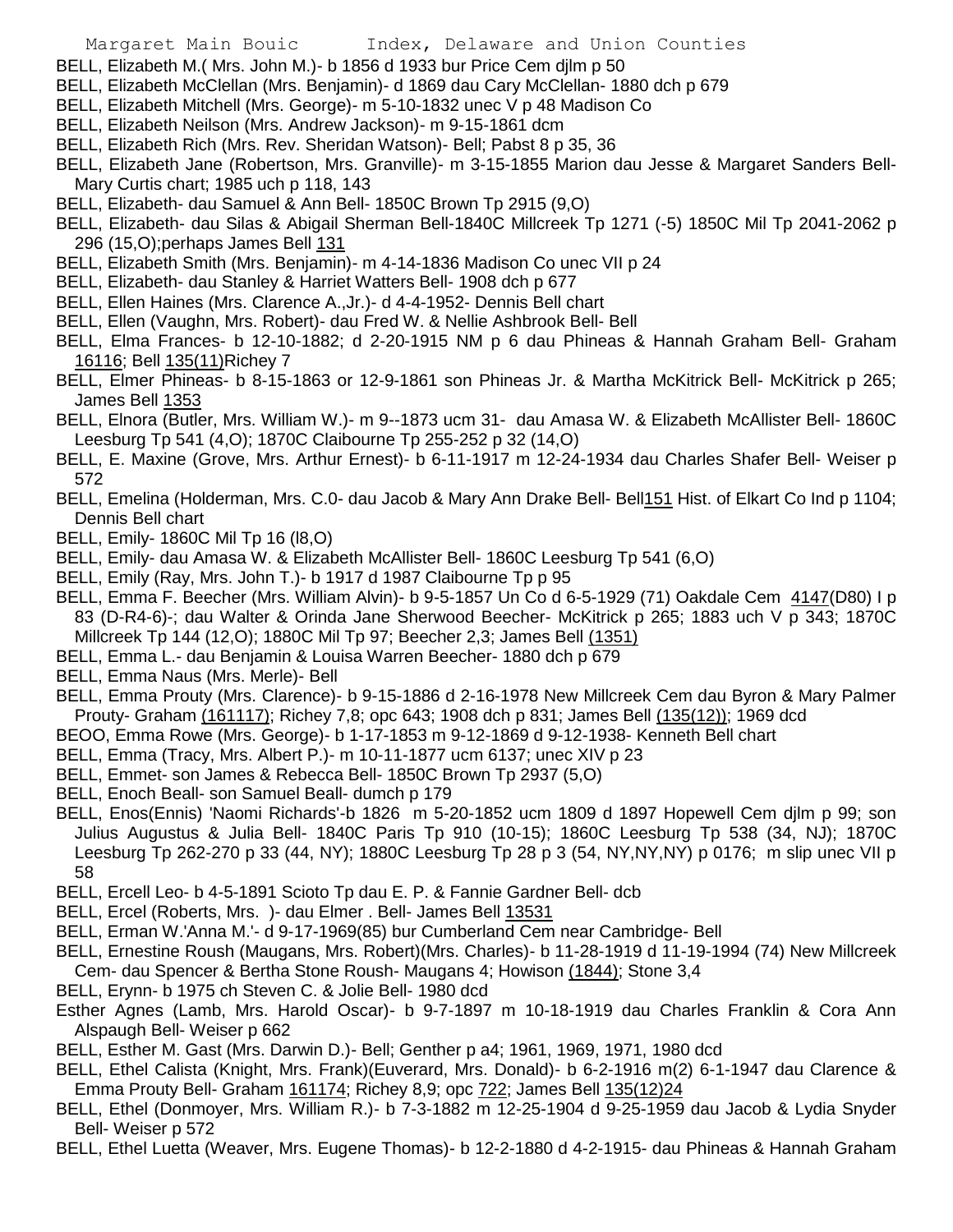- Bell Graham 16115; Weaver (129); Maugans Anc p 16; James Bell 135(10)
- BELL, Ethel Marie (Mrs. William)- d 4-22-1979 (48) bur. Sunbury Mem. Park- Bell; 1969, 1971 dcd
- BELL, ----(Dingus, Mrs. Terry)- dau William & Ethel Marie Bell- Bell
- BELL, ---(Miller, Mrs. Russel)- dau William & Ethel Marie Bell- Bell
- BELL, ----(Stover, Mrs. Harold)- dau William & Ethel Marie Bell- Bell
- BELL, ---(Pigman, Mrs. John)- dau William & Ethel Marie Bell- Bell
- BELL, Etta Haggard (Mrs. Silas)- b 9-11-1869 d 4-29-1951 NM p 43 dau Thomas & Mary Cherry Haggard; Richey 6; opc 792; James Bell (173); 1900C Millcreek Tp 88-90 (30,O,O,O) m 12y, no ch
- BELL, Eugene- son Fred W. & Nellie Ashbrook Bell- Bell
- BELL, Eugene- son Jacob & Mae Hollenbeck Bell- Dennis Bell chart
- BELL, Eunice- b 11-11-1826 dau Benjamin & Elizabeth McClellan Bell- 1880 dch p 679
- BELL, Evelyn (Mrs. Donald E.)- 1967, 1971, 1973, 1975, 1979, 1981, 1983 ucd
- BELL, Evelyn (Coffey, Mrs. Emerson)- b 8-10-1923 dau Phineas & Lucy C. Poff Bell- Dennis Bell chart
- BELL, Fanny May b 5-4-1899 Liberty Tp- dau B. W. & Nevada M. Rutherford Bell- dcb
- BELL, Faris W.- b W. Va 3-6-1919 d 4-14-1987 son Sumner S. & Ida Hervey Bell- Bell
- BELL, R. Fay 'Caroline Laird'- b 7-18-1885;m 1911 d 12-4-1968 bur Claibourne Cem p 48 (d 1956) -son John & Mary Brown Bell- Bell; 1949, 1959, 1967, 1971 ucd
- BELL, Faye Virginia- author book on Delaware Ancestors- Main Gaz I 2 p 17
- BELL, Flora- dg 1-3-10-2 delge VII p 23
- BELL, Flora A.- b 1860 d 1936 Bokescreek Cemk p 51; Powell p 238
- BELL, Florence (Chambers, Mrs. Walter)- Maugans Anc p 124
- BELL, Florence Krause (Mrs. Kermit Miller)- m 1936- Bell
- BELL, Florence (Waite, Mrs. Robert)(McLain, Mrs. Andrew)- b 8-4-1879 d 1-2-1953 dau Amos & Rebecca Burk Bell- Dennis Bell chart
- BELL, Flory Lockwood (Mrs. Silas)- Dennis Bell chart
- BELL, Forrest Jay 'Ida Parr'- Bell; 1949 ucd
- BELL, Frances (Taylor, Mrs. Levi)(Mrs. Benjamin)- Genther p 121
- BELL, Francis- Powers Pat p 134
- BELL, Francis- 1860C Jackson Tp 1082-1097 p 144 (10,O) lived with Susanna Hopkins
- BELL, Francis- brother Bernie Burdette Bell- Bell
- BELL, Frank- 1880C Leesburg Tp 169 p 183A (18,O,O,O)
- BELL, Frank B.- son Benjamin W. & Louisa Warren Bell- 1880 dch p 679
- BELL, Frank E.- b 2-1-5-1857 d 6-25-1857 (4m10d) Maple Dell Cem djlm p 92-prob. son Amsa Nelson & Eliza McAllister Bell
- BELL, Frank H.- b 10-12-1878 Oxford Tp-son David & Jennie Farris Bell- dcb
- BELL, Franklin L.- b 1835 Un Co d 12-28-1865 Oakdale Cem 330 I p 170 (C-GAR-131); 1887 uca p 97- son Augustus & Juliett Bell- 1840C Paris Tp 910 (5-10); 1850C Leesburg Tp 254-255 p 39 (16, NY); 1883 uch IV p 533, 536
- BELL, Franklin L.- son Amasa & Eliza McAllister Bell- 1870C Claibourne Tp 255-252 p 32 (8)
- BELL, Franklin Leroy 'Beryl Hulbert'- b 3-23-1896 m 1926 d 11- 1930 son William Alvi & Lucretia Tamison Westlake Bell- Graham 16643; Richey 7; James Bell 1753
- BELL, Franklin L. 'Shirley'- 199 dcd
- BELL, Frazier (Fraser) A.- son Rodney A. Bell- Bell; 1961, 1969, 1971, 1980 dcd
- BELL, Fred- b 6-30-1887 Oxford Tp son David & Ella Hall Bell- dcb
- BELL, Fred R.- son Fred W. & Nellie Ashbrook Bell- Bell
- BELL, Fred W.'Nellie Ashbrook'- d 11-20-1980 (93) bur Marlborough Cem brother Millard Bell- Bell
- BELL, Freda (Hofner, Mrs. )- dau George & Laura Lease Bell- Bell
- BELL, Freddie- d 9-9-1889 (2-1-11) son John W. & Rhoda Taylor Bell- Claibourne Cem p 33
- BELL, Garey Lee 'Barbara Lee Miley'-m 9-5-1959 son Darwin D. & Esther M. Bell; Bell; 1961(10) dcd, 1969, 1971, 1980 dcd
- BELL, Gary Lee'Nancy Lee Gay' m 5-26-1973- son James E. & Shirley Bell- Bell; 1961 dcd (10), 1969 dcd
- BELL, Gary L.- son Terry & Marietta Pendelton Bell- Bell; 1949, 1959 dcd
- BELL, Gene- son Chalmers & Maree Jones Bell- Bell
- BELL, Gene- d 11-4-1965 son Hugh Bell- Bell
- BELL, George- dg 1-3-1902 delge VII p 23
- BELL, George A.- b 10-3-1907 d 11-6-1913 Price Cem djlm p 31 son S. O. & Ida Bell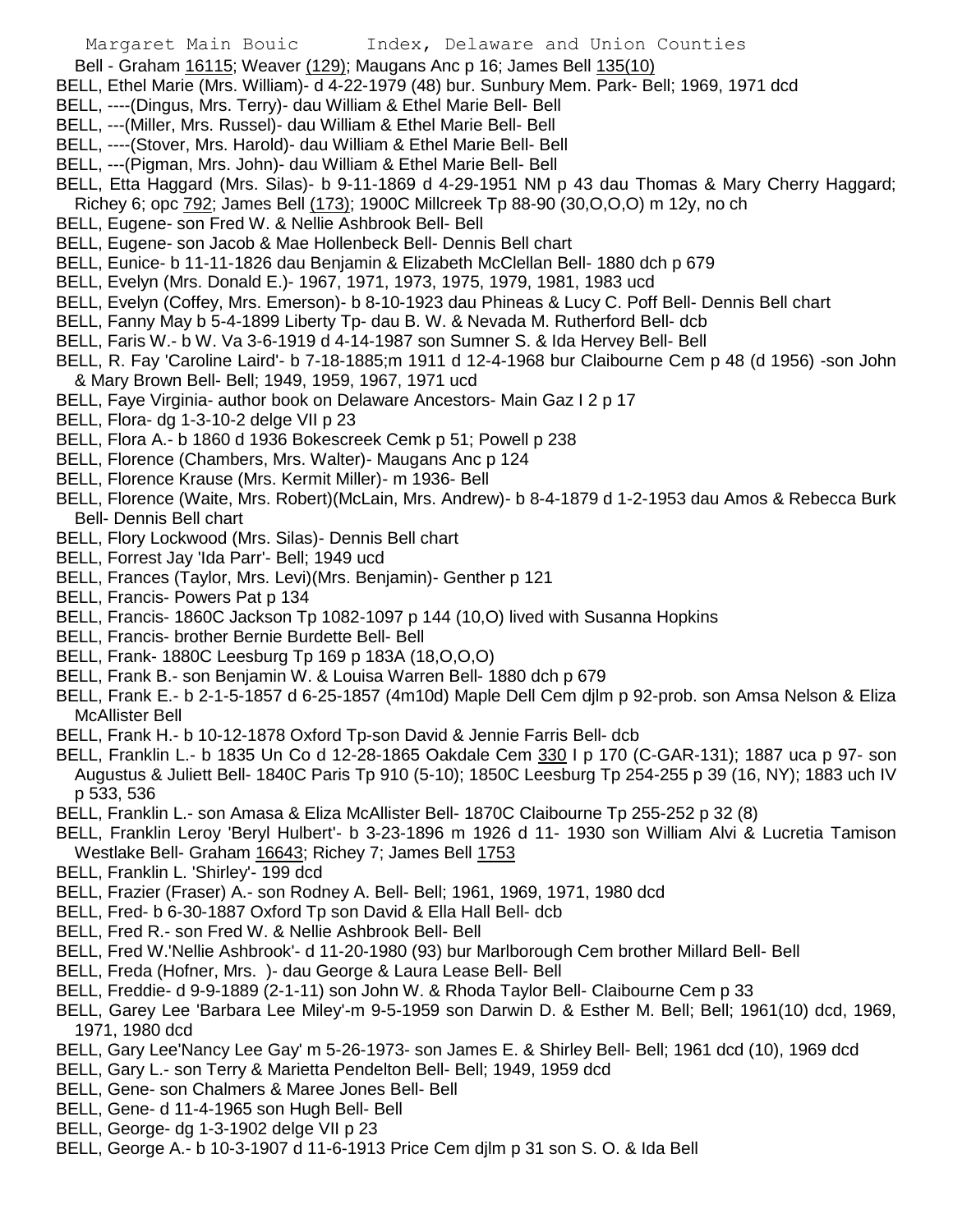- BELL, George 'Elizabeth Mitchell- m 5-10-1832 unec V p 48 Madison Co
- BELL, George 'Emma Rowe'- b 10-19-1847 m 9-12-1869 d 6-11-1910 son William & Mariah Kightlinger Bell-Kenneth Bell chart
- BELL, George 'Laura Lease'- Bell
- BELL, George- son Ralph Gene Bell- Bell
- BELL, George- brother Raymond Bell- Bell
- BELL, George W.- son William & Maria Bell- 1850C Jackson Tp 46 p 7 (3,O)
- BELL, George W. 'Mary E. McMahan'- b 5-17-1827 m 1856 son Elijah & Mary Hart Bell- dumch p 179
- BELL, George W.- 1850C Brown Tp 2967 (7,O)
- BELL, George W. 'Phoebe Williams'- m 11-9-1848 dcm
- BELL, Georgia Croy (Mrs. Eber)- b 5-13-1916 m 5-14-1937 dau Clinton & Kitty Hanawalt Croy- Graham (161173); Richey 8; Hanawalt 4; opc 793; James Bell (135(12)12)
- BELL, Geraldine- unec IV p 13
- BELL, Gertie- b 6-13-1888 Scioto Tp d 12-29-1889 (1-6-16) NM p 2 dau E. R/P. & Fannie Gardner Bell- dcb
- BELL, Gertrude B.- d age 82 bur Utica- Bell
- BELL, Gertrude Finlen (Mrs. Walter M.)- Giffen (164711)
- BELL, Gertrude Nicol (Mrs. David A.)- b 1-27-1921 m 1940 dau Ernest C. & Katharine Weilein Nicol- Rausch 13434 II p 265, III p 270; St. Paul p 61
- BELL, Gethie Stauffer (Mrs. John)- Bell(154)- Hist of Elkhart Co Ind p 1104
- BELL, Gladys (Bocook, Mrs. )- dau Richard & Bessie Bell- Bell; unec III p 19
- BELL, Gladys Fraser (Mrs. Rodney A. Bell)- m 10-26-1926- Giffen (164712)
- BELL, Glenna Jo Claar (Mrs. Steven Dale)- b 11-4-1955 m 9-11-1976 dau Gerald Willard Bell & Mrs. John Tucker- Bell; St. Paul p 74
- BELL, Glenwyn V. (Umplebee, Mrs. Curtis)- dau Charles Shafer Bell- Weiser p 571
- BELL, Grace (Boyd, Mrs. )- sister James Roger Bell- Bell
- BELL, Grace Cooper (Moninger, Mrs. )(Mrs. )- dau Jane V. Wilson Cooer- Wilson 1212
- BELL, Grace -dau Jacob & Mae Hollenbeck Bell-Dennis Bell chart
- BELL, Grace- dau James & Minnie Shepherd Bell- Dennis Bell chart
- BELL, Grace Taylor (Bricker, Mrs. )(Mrs. Dennis L.)- m(2) 10-29-1990 dau David L. & Ella Murphey Taylor-Bell
- BELL, Guelph- son Charles & Maude Bell- Bell
- BELL, Guy Harold 'Irene Stemple'- b 9-27-1906 son William Alvi & Lulu Westlake Bell- Graham 16645; James Bell 1755
- BELL, G. V.- 1980 dcd G. W.- delge V p 300
- BELL, H.- unclaimed letter unec XII p 21, 1842
- BELL, H.- son William & Rachel Merritte Bell- 1860C Jackson Tp 1051-1066 140 (1,O)
- BELL, Hanna (George, Mrs. Lester)(Metergart, Mrs. Bob)Ludlow, Mrs. Bill)- dau Amos & Rebecca Burk Bell-Dennis Bell chart
- BELL, Hannah (Chellis, Mrs. William)- b 9-8-1860 d 3-17-1888 m 11-3-1881 ucm 7057 dau Phineas & Catherine Graham Bell- Graham 1662; Richey 6; l870C Millcreek Tp 121 p 15 (9,O); 1880C Mil Tp 105-110 (19,O,O,O); James Bell 172
- BELL, Hannah Graham (Graham, Mrs. Phineas) (Mrs. Phineas Jr.)- b 7-22-1849 m(1) 3-1-1868 ucm 4346; (2) 1-17-1878 ucm 6194- d 4-28-1920 NM p 6- dau George & Nancy Smith Graham- Graham 1611; Richey 6,7 McKitrick p 265; Howers p 12; 1870C Dover Tp 154-156 (22.O); 1880C Millcreek Tp 141-146 (30,O,O,O); James Bell (135); Howers p 12; djlm p 105
- BELL, Hannah (Hinton, Mrs. Wesley)- m 10-25-1851 ucm 1726 d 3-29-1916 dau Jesse & Margaret Sanders Bell- Bell; Mary Curtis chart; unec XIV p 66; 1850C Jackson Tp 45 p 7 (7,O)
- BELL, Hannah Underhill (Mrs. Daniel)- Mary Curtis Chart; Bell
- BELL, Hannah (Woodruff, Mrs. B.)- sister Benjamin Bell- 1880 dch p 679
- BELL, Harold- son Fred W. & Nellie Ashbrook Bell- Bell
- BELL, Harold- brother Bernie Burdette Bell- Bell
- BELL, Harold Leland- b 4-2-1909 d Pearl Harbor- son William G. & Ada V. Bowsher Bell- Cowgill p 7
- BELL, Harold W. 'Betty Lou'- d 12-15-1991 (68) bur Westerville- 1961, 1969, 1971, 1980 dcd
- BELL, Harriet Bailey (Mrs. William)- delge IV p 19
- BELL, Harriet (Brown, Mrs. William)(Marsh, Mrs. Henry)- b 1860 dau Jacob & Mary Ann Drake Bell- Bell 157 Hist. of Elkhart Co. Ind. p 1104; Dennis Bell chart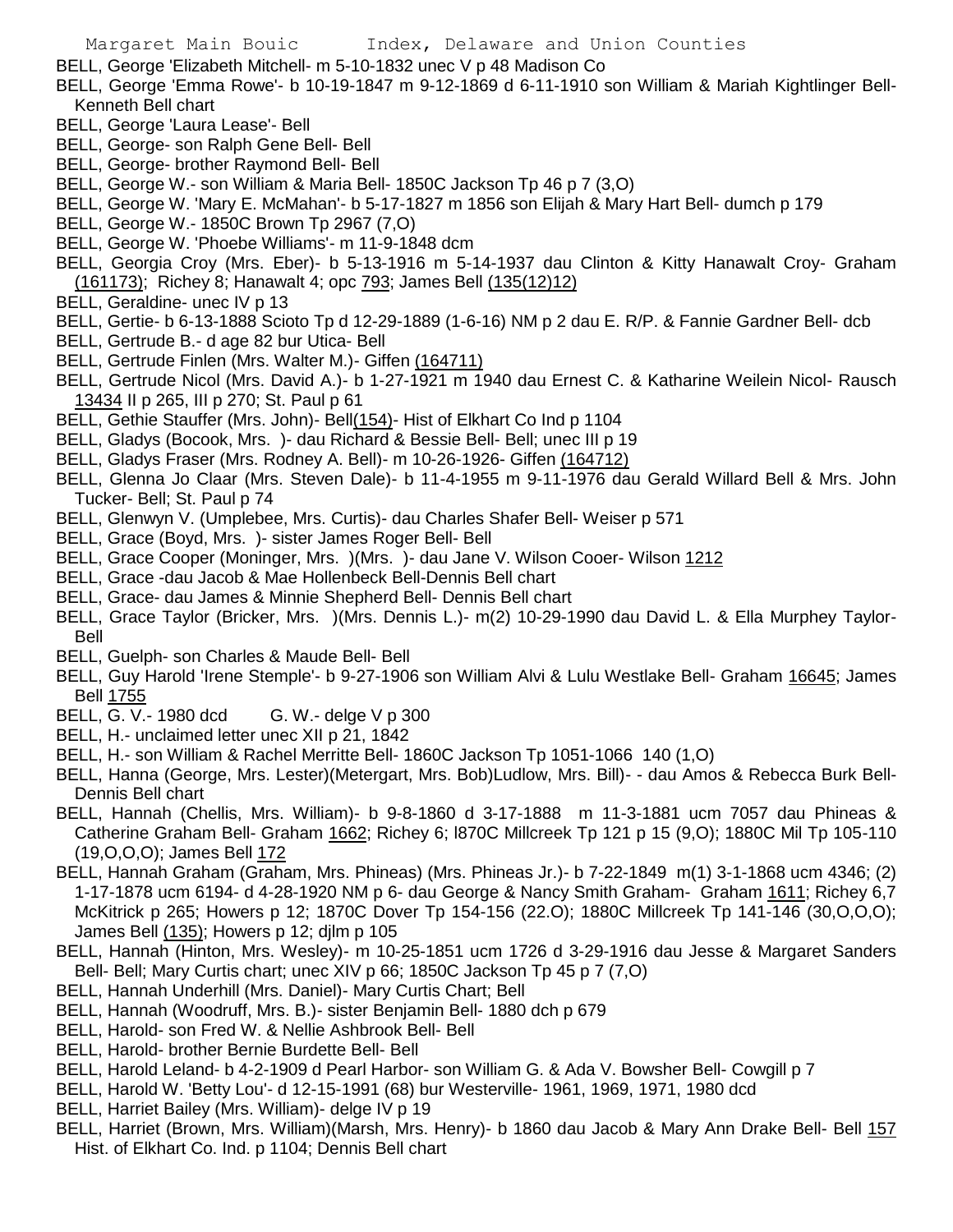- BELL, Harriet L.- 1850C Oxford Tp 2806 (15,O)
- BELL, Harriet L. -1850C Brown Tp 2967 (15,O)
- BELL, Harriet (Mealey, Mrs. Michael)- m 1-21-1841 dcm
- BELL, Harriet (Milla, Mrs. )- dau Mrs. Fred W. Bell-Bell
- BELL, Harriet Watters (Mrs. Stanley)- b 1850 d 1931 Gavitt Cem 8- dau Hosea & Hannah Heverlo Watters-1908 dch p 674; ped Sidney Bell Birkenshaw 9
- BELL, Harry 'Mattie Elmeda Garey'- b 5-25-1878 m 4-14-1917 son Jacob & Lydia Snyder Bell- Weiser p 572
- BELL, Harry- son Stanley & Harriet Watters Bell- 1908 dch p 674
- BELL, Harry E. 'Naomi Temple''Edna Temple'- b 8-9-1887 d 6-22-1978 bur Price Cem djlm p 34- son David & Mae Severns Bell- Bell; 1985 uch p 137 1971, 1973, 1975 ucd
- BELL, Hazel (Harmon, Mrs. )- sister James Roger Bell- Bell
- BELL, Helda (Mrs. Charles)- 1870C Taylor Tp 127-119 p 15 (33, Va); 1880C Taylor Tp 159-160 p 15 (43, Va,Va,Va)
- BELL, Helen (Carlson, Mrs. Ed)(Hilts, Mrs. Ellis)- b 7-23-1920 d 10-28-1964 dau Phineas & Lucy C. Poff Bell-Dennis Bell chart
- BELL, Helen- b 8-18-1881 dau Jacob & Lydia Snyder Bell- Weiser p 572
- BELL, Helen E. (Dreese, Mrs. Samuel Guy)- b 3-10-1894 m 6-15-1913 dau Charles Shafer Bell- Weiser p 571
- BELL, Helen I. (Mrs. Charles H.)- 1969, 1980 dcd
- BELL, Helen M. (Mrs. Hobert H.)- 1961 dcd
- BELL, Helen (Nichols, Mrs. )- dau Edythe Bell- Bell
- BELL, Rev. Helen T. Mohart (Mrs. Hobert H.)- b 4-29-1925 d 4-18-1994 (68) dau George & Helen Schroder Mohart- Mohart
- BELL, Henrietta- b 5-2-1812 d 10-30-1879 dau Benjamin W. & Louisa Warren Bell- 1880 dch p 679
- BELL, Henrietta (Paul, Mrs. Nathan)- d 1879- 1880 dch p 600, 846; dumch p 57; 1908 dch p 458
- BELL, Henry- unec XII p 40, unclaimed letter
- BELL, Henry- b 9-5-1839 d 9-15-1854 Gavitt Cem; 1880 dch p 786; 1908 dch p 282, 674; hadc p 42; CCC
- BELL, Henry- b 9-5-1839 d 9-15-1854 Gavitt Cem 12; son Henry & Mary Bell- 1850C Oxford Tp 2762 (11,O)
- BELL, Henry 'Laura A.'- 1850C Orange Tp 1771 (35, Md)
- BELL, Henry 'Mary Miller'- son John & Nancy Bell- b 1804 d 5-5-1867- 1880 dch p 786; 1908 dch p 674; 1850C Oxford Tp 2762 (45, Del); dcw Bk 4 p 358(37) will
- BELL, Henry 'Mercy Amrine'- dumch p 213; Amrine 136; m 11-5-1840 ucm 671; unec V p 37
- BELL, Hilda B.- 1877 ucd p 79
- BELL, Charles Hobart 'Helen M.'- son Chalmers & Mary W. Jones Bell- Bell; 1961 dcd
- BELL, Homer- son Mina Bell- Bell
- BELL, Homer L.- b 8-5-1948 d 4-3-1966 son Lindsey & Sarah Perry Bell- Bell
- BELL, Howard Eugene- b 1927 d 1937 Mlb p 190
- BELL, Howard 'Melissa Dermuth' -son Elijah & Mary Hart Bell- dumch p 180
- BELL, Howard 'Pauly'- 1980 dcd
- BELL, Hugh A.'Agnes'- b 7-1-1901 Brown Tp d 4-9-1975 (74) bur Oakdale- son David & Ellen Hall Bell- dcb; Bell
- BELL, Hugo- b 1860 d 1876 son Jacob & Mary Ann Drake Bell- Dennis Bell chart
- BELL, I. C.- 1877 ucd p 103
- BELL, Ida Hervey (Mrs. Sumner S.)- Bell
- BELL, Ida- dau James & Minnie Shepard Bell- Dennis Bell chart
- BELL, Ida M.- dau Benjamin W. & Louisa Warren Bell- 1880 dch p 679
- BELL, Ida M.- dau William & Rachel Merritt Bell- 1870C Jackson Tp 43-42 p 7 (6,O); 1880C Jackson Tp p 222 (17,O,O,Pa)
- BELL, Ida Parr (Mrs. Forrest Jay)- b 4-25-1911 d 2-3-198- dau Ernest & Mary Patrick Parr 1949 ucd; Bell
- BELL, Ida Sager- b 1876 d 1947 Price Cem djlm p 31
- BELL, Irena D.- b Mar. 1869 dau William & Rachel Merritt Bell- 1870C Jackson Tp 43-42 p 7 (3/12,O); 1880C Jackson Tp 222 (11,O,O,Pa)
- BELL, Irene (Bishop, Mrs. )- dau Marshall & Alona Zebold Bell- Bell
- BELL, Irene Stemple (Mrs. Guy Harold)- Graham (1755); Richey 7
- BELL, Irma Mildred (Lamb, Mrs. Asher Gundy)- b 1-13-1902 m 3- 1919 dau Charles Franklin & Cora Ann Alspaugh Bell- Weiser p 662
- BELL, Isaac 'E. Herod'- brother Benjamin Bell- 1880 dch p 679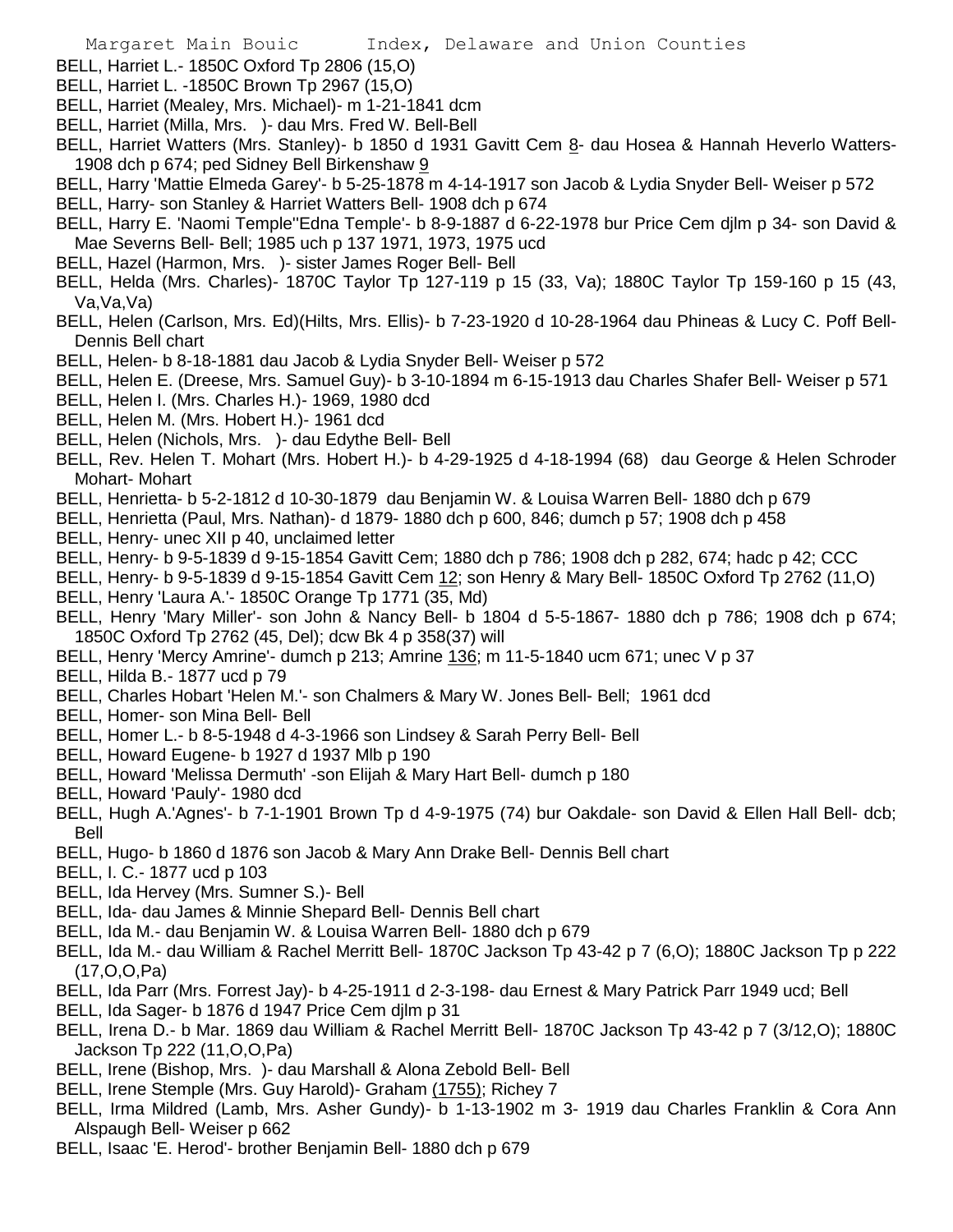- BELL, J. A.- 1877 uca p 75; CCC Brown Tp 1849
- BELL, J. (Mrs. S.)- djlm p 34
- BELL, Jack- son Richard & Bessie Bell- Bell
- BELL, Jack 'Jane Shirley Matz'- Weiser p 483
- BELL, Jack- son Jack & Jane Shirley Matz Bell- Weiser p 483
- BELL, Jacob 'Mae Hollinbeck'- b 11-20-1882 d 2-28-1957 son Amos & Rebecca Burk Bell- Dennis Bell chart
- BELL, Jacob 'Mary Ann Drake'- b Warren Co O. 10-29-1809 m 1841 d 1885 son James & Sarah Warner Bell-
- 1883 uch V p 333; James Bell 15 History of Elkhart Co Ind p 1104; Dennis Bell chart
- BELL, Jacob- hmp p 59
- BELL, Jacob L.- b 8-11-1807 d 10-15-1874 son Benjamin & Elizabeth McClellan Bell- 1880 dch p 679
- BELL, Jacob 'Lydia Snyder'- b 11-14-1845 m 7-24-1870 d 7-22-1884- Weiser p 571
- BELL, Jacqueline- b 1957 dau Lowell & Marjorie Foster Bell- 1959, 1967, 1973, 1975 ucd
- BELL, James- 1835 men 17 #72 p 25 Brown Tp
- BELL, James- 1883 uch IV p 435, V p 28
- BELL, James- b 5-17-1884 d 7-30-1885 son Amos & Rebecca Burk Bell- Dennis Bell chart
- BELL, James- son Henry & Laura A. Bell- 1850C Orange Tp 1771 (6/12,O)
- BELL, James- son Jacob & Mae Hollinbeck Bell- Dennis Bell chart
- BELL, James- son John & Margaret McGhie Bell- 1883 uch V p 894
- BELL, James- son James & Sarah Warner Bell- 1820C Millcreek Tp 244 (10-16)
- BELL, James- 1877 uca p 14, 16
- BELL, James ' Hayes'- brother Benjamin Bell- 1880 dch p 679
- BELL, James b 4-18-1819 d 3-1879 son Benjamin & Elizabeth McClellan Bell- 1880 dch p 679
- BELL, James A.- son James & Rebecca Bell- 1850C Brown Tp 2937 (6,O)
- BELL, James E.- Bell
- BELL, James E. 'Shirley J.'- 1961, 1969, 1971, 1980 dcd
- BELL, James F.- 1980 dcd
- BELL, James F. Jr. 'Charlotte Engard'- Beckley
- BELL, James H.'Rebecca F. Shaw' -m 12-27-1835 dcm son William Bell- 1840C Brown Tp p 211 (20-30); 1850C Brown Tp 2937 (36,O); dcw Bk 2 p 314
- BELL, James L.- Poe p 24
- BELL, James Langdon- b 9-5-1896 d 4-5-1948 son William G. & Ada V. Bowsher Bell- Cowgill p 9
- BELL, James McClellan-b 8-15-1863 son Phineas Jr. & Martha McKitrick Bell-1870C Millcreek Tp 126 (6,O); 1880C Millcreek Tp 141-146 (16,O,O,O); McKitrick p 265; James Bell 1354
- BELL, James 'Margaret Sanders'- 1915 uch p 470
- BELL, James M.- b 1864 d 1930 Bokescreek Cem p 51; Powell p 238; dg 1-21-1908 delge VIII p 12
- BELL, James 'Mary Jane Reed'- m 4-21-1855 ucm 2272; Bell; 1985 uch p 115; unec VIII p 34
- BELL, James 'Minnie Shepherd'- b 1-20-1851 d 10-18-1920 son Jacob & Mary A. Drake Bell- Bell 153- History of Elkart Co. Ind. p 1104; Dennis Bell chart
- BELL, James Polk- son William J. & Catherine Bell- 1850C Marlborough Tp 23 (5,O)
- BELL, James 'Polly Donaldson'- m 4-18-1811 Madison Co unec IV p 21
- BELL, James Roger 'Lois M.'- d 5-25-1983 (64) bur. Trenton- Bell
- BELL, James 'Sarah Warner'- b 1778 m 1799 d 11-23(2)-1848 (66 (61-8-17))djlm p 106; 1883 uch III p 283,287, 367 V p 333, 342, 343, 344; 1915 uch p 182, 272; 1820C Millcreek Tp 244 (26-45) 1830C Mil Tp 315 p 291 (40-50);1840C Mil Tp 1286 (50-60); uccp p 2,3,26,29, 38, 39; unec II p 13, 47;James Bell1; unec XI p 42, XIII p 6; Dennis Bell chart
- BELL, Jane A.- dau John & Masye Bell- Bell; l959 ucd (14), l967, 1971 ucd
- BELL, Jane (Burk, Mrs. John)- b 8-17-1858 d 8-1902 dau Jacob & Mary Ann Drake Bell- Bell 155 History of Elkhart Co Ind. p 1104; Dennis Bell chart
- BELL, Jane Denison (Mrs. William)- m 12-3-1843 Madison Co unec X p 7
- BELL, Jane Ellen- dau Samuel Bell- Bell engaged to Joel Dean Sterrett
- BELL, Jane Ellen (Boysel, Mrs. Willis J.)- b 1954 m 6-28-1975 dau James E. & Shirley Bell- Bell; 1961, 1969, 1971 dcd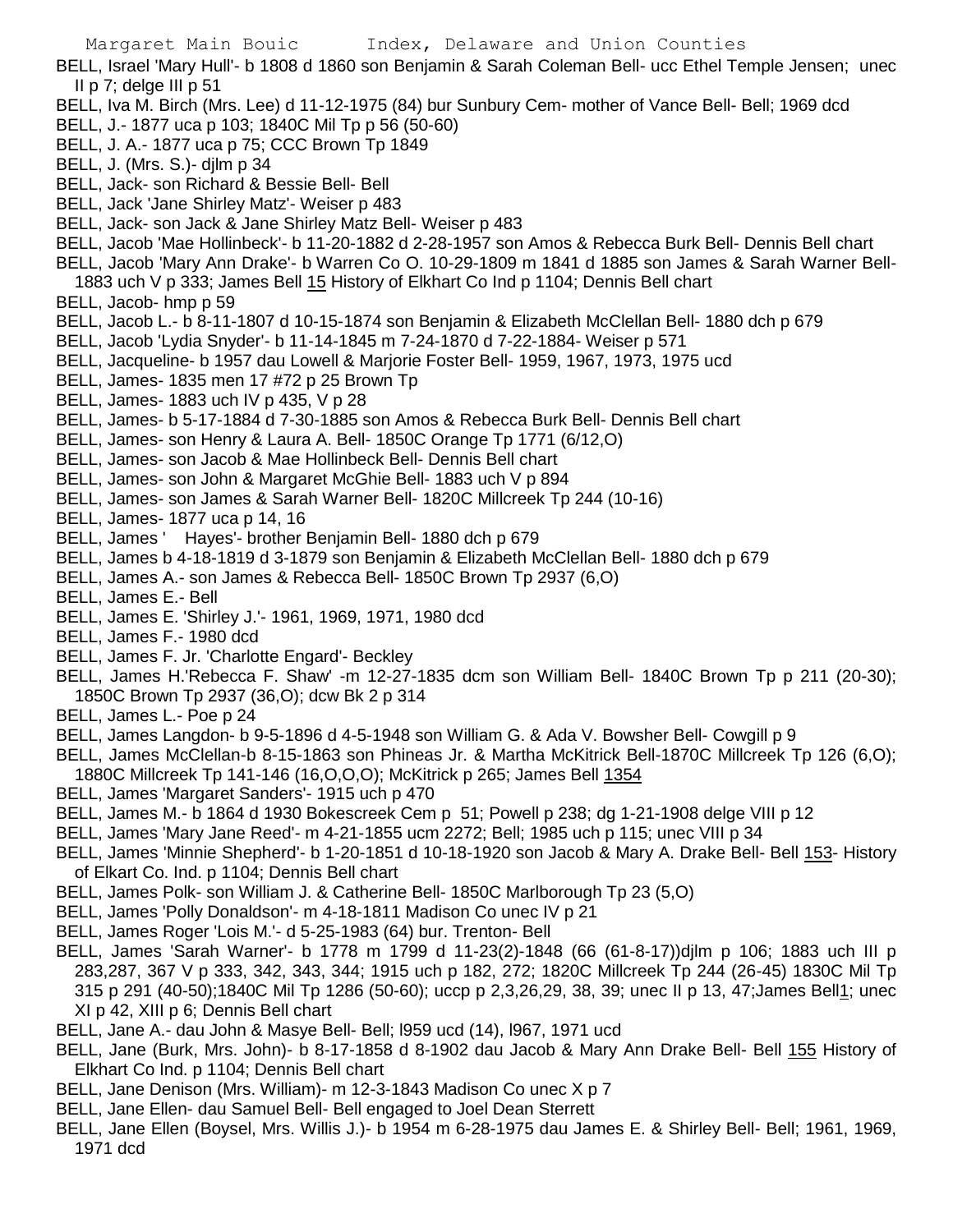BELL, Jane E. Sellers (Mrs. Clarence A.,Sr.)- b 6-26-1937- Dennis Bell chart

- BELL, Jane Shirley Matz (Mrs. Jack)- b 1920- Weiser p 483
- BELL, Jane (White, Mrs. )- dau Sumner S. & Ida Hervey Bell- Bell
- BELL, Janet (Brenneman, Mrs. Terrell)- dau James Roger & Lois M. Bell- Bell
- BELL, Janet Tailzefeir (Mrs. Robert)- McKitrick p 463
- BELL, Jean M. (Gossler, Mrs. Grant Burrett)- b 9-29-1892 m 6-30-1916- Weiser p 571
- BELL, Jean Wakeman (Mrs. David E.)- b 12-20-1941- Rausch (134341) III p 270; St. Paul p 61
- BELL, Jeannette (Troesch, Mrs. )- dau John & Masye Bell- Bell
- BELL, Jeff- b 1849 son William & Maria Kightlinger Bell-Kenneth Bell chart; 1860C Jackson Tp 1051-1066 p 140 (13,O)
- BELL, Jeffrey Lynn- b 1952 son Charles Hobart H. & Helen M. Bell- Bell; 1961, 1969, 1980 dcd
- BELL, Jemima- dau Samuel & Ann Bell- 1850C Brown Tp (7,O); Pabst 2 p 58
- BELL, Jennie Livingston (rs. Alex T.)- m 9-13-1879 ucm 6527; l880 Washington Tp 10-11 p 1 (23,O,O,O)
- BELL, Jesse- d 9-15-1888 (22-10-18) Price Cem djlm p 33
- BELL, Jesse- 1840C Jackson Tp 225 (70-80)
- BELL, Jesse- delge VII p 48
- BELL, Jesse- delge VII p 48, 1826, Scioto Tp
- BELL, Jesse- b 10-21-1849 d 8-4-1850 son Jacob & Mary Ann Drake Bell- Dennis Bell chart
- BELL, Jesse- son James & Sarah Warner Bell- Dennis Bell chart
- BELL, Jesse- son S. & A. Bell- d 8- 1839 (2 y) Watkins Cem p 1 djlm p 106
- BELL, Jesse 'Margaret Sanders'- b 8-15-1801 m 4-9-1822 d 5-5-1873 son Daniel & Hannah Underhill Bell-1883 uch V p 332, 491, 494; Mary Curtis chart; ped Ella Wells Gorrell 12; 1850C Jackson Tp 45 p 7 (49, Pa); 1985 uch p 118 (d 5-26-1880? )77-8-20) Price Cem djlm p 32
- BELL, Jesse d 5-26-1880?(77?-8-20) Price Cem djlm p 32
- BELL, Jesse'Catherine'- son James & Sarah Warner Bell- 1883 uch V p 333; 1820C Millcreek Tp 244 (10-16; uccp p 39; James Bell 11
- BELL, Jessie b 12-18-1873 Delaware Town dau George E. & Mattie E. Waters Bell- Bell
- BELL, Jesse- son Samuel & Sarah Said Bell- 1850C Concord Tp 2273 (3,O)
- BELL, Jesse V.- son William & Maria Kightlinger Bell- b 1849 1850C Jackson Tp 46 p 7 (11,O); Kenneth Bell chart; James Bell 113
- BELL, J. M.- 1880C Jackson Tp p 0228 brother-in-law Jacob Schmelzer
- BELL, Joann A. Schillinger (Mrs. William G.)- b 12-21-1943 d 5-13-1989 (45) bur Mt. Vernon- dau Stanley & Alma Schillinger- Bell
- BELL, Jo Ann (Reckling, Mrs. )- dau Vance & Anne Cooper Bell- Bell
- BELL, R. Joe 'Linda'- 1973, 1975, 1979, 1981, 1983 ucd
- BELL, Joe- son Forest Jay & Ida Parr Bell- Bell; 1949 ucd
- BELL, Joe- b 1953 son John Russell & Lydia Hylon Woleslagel Bell- Bell; 1985 uch p 10 1959, 1967, 1971, 1973, 1975, 1979 ucd
- BELL, Capt. John- Nash p 68
- BELL, John- 1880C Leesburg Tp p 0183
- BELL, John- McKitrick p 463
- BELL, John- 1826 Harlem Tp- delge VI p 8
- BELL, John- 1870C Marysville-Paris Tp 264-266 p 30 (24,O)
- BELL, John- 1880C Radnor Tp p 478A
- BELL, John- 1880C Leesburg Tp 169 p 17 (20,O,O,O)
- BELL, John- b 1964 son Earlene Bell- 1973, 1979, 1981 ucd
- BELL, John- son Henry & Mary Bell- 1850C Oxford Tp 2762 (17,O); 1880C Oxford Tp p 392C
- BELL, John- son John & Margaret McGhie Bell- 1915 uch p 894
- BELL, John ' Knox'- brother Benjamin W. Bell- 1880 dch p 679
- BELL, John d 1834 (12-5-13) Watkins Cem djlm p 106- son James & Sarah Warner Bell- 1883 uch V p 333; James Bell 19; Dennis Bell chart
- BELL, John A. 'Angeline Leonard'- m 9-27-1857 dcm
- BELL, John C.- son Henry & Mary Miller Bell- 1880 dch p 786; 1908 dch p 488, 674
- BELL, John C.- son Henry & Laura A. Bell- 1850C Orange Tp 1771 (10,O)
- BELL, John- son Daniel & Hannah Underhill Bell- 1883 uch V p 332; Mary Curtis chart
- BELL, John Edward- son John Russell& Lydia Hylon Bell- 1949, 1959 ucd (15); 1985 uch p 10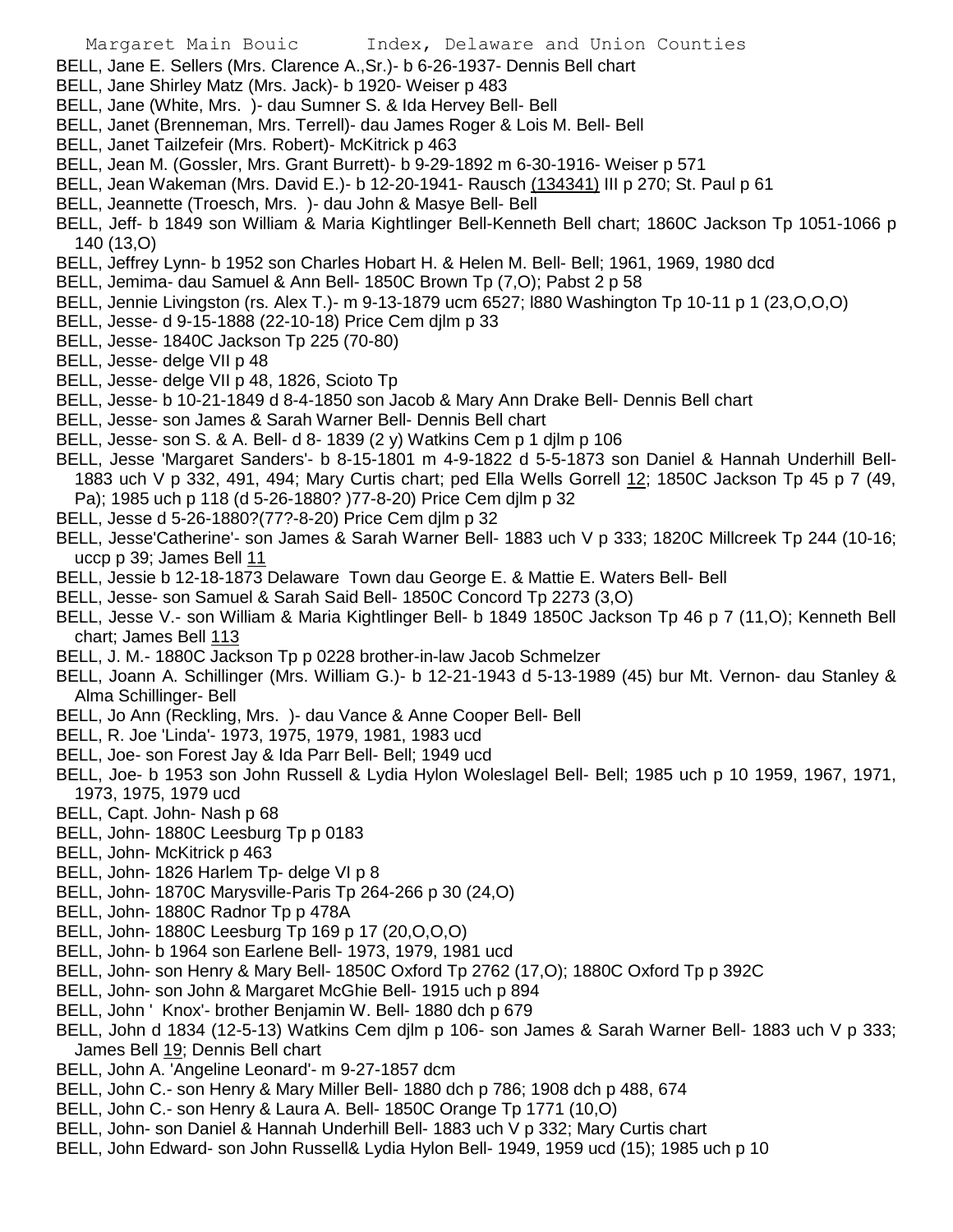- Margaret Main Bouic Index, Delaware and Union Counties
- BELL, John Ed- son John R. & Maysie M. Bell-Bell; 1967, 1991 ucd
- BELL, John Ed- son John R. & Lycia Woleslagel Bell- Bell
- BELL, John E 'Linda M.'- 1973, 1975, 1979, 1981, 1983 ucd
- BELL, John 'Eliza'- McKitrick p 469
- BELL, John 'Elizabeth'-b 1845 d 1918 Price Cem djlm p 50- son William & Maria Kightlinger Bell- Kenneth Bell chart; 1860C Jackson Tp 1051-1066 p 140 (15,O)
- BELL, John 'Gethie Stauffer'- son Jacob & Mary A. Drake Bell- Bell154- History of Elkhart Co Ind.- p 1104
- BELL, John H. 'Mary Burk'- b 1-8-1855 d 12-16-1939 son Jacob & Mary Ann Drake Bell- Dennis Bell chart
- BELL, John 'Margaret McGhie'- 1915 uch p 894
- BELL, John 'Margaret Chambers'- McKitrick p 229, 231
- BELL, John M.- son William & Maria Bell- 1850C Jackson Tp 46 p 7 (5,O)
- BELL, John M. 'Amanda Duvall'- b 1845 m 3-20-1869 ucm 4527 d 1918; 1883 uch IV p 453; Civil War Price Cem Gr.Reg.
- BELL, John 'Mary Aplin'- m 1-23-1850 dcm
- BELL, John M. 'Lizzie M. Benjamin'- m 2-17-1881 ucm 6915
- BELL, John M.- son Sumner S. & Ida Hervey Bell- Bell
- BELL, John ' Murphy'- son Lynn Bell- Bell
- BELL, John 'Nancy Bell'- 1880 dch p 786
- BELL, John- son John & Nancy Bell- 1880 dch p 786
- BELL, John R. 'Lydia Woleslagel'- m 3-25-1944 son John R. & Caroline Laird Bell- Bell1949, 1959, 1967, 1971, 1973, 1975, 1979, 1981, 1983 ucd
- BELL, John 'Mary Brown- Bell
- BELL, John Russell 'Lydia Hylon'- b 4-25-1916 m 3-25-1944- son R. Fay & Caroline Laird Bell- 1985 uch p 10; Bell
- BELL, John Russell 'Maysie'-- Bell; 1959, 1967, 1971 ucd
- BELL, John 'S'- d 9-13-1859 (47-10-27) Plain City cem- unec VIII p 4
- BELL, John Steven 'Margaret Jane Remaley'- b 1953 son Joseph Howard & Josephine Cleola Brown Bell-Birkenshaw chart- Bell
- BELL, John 'Teresa Carpenter'- son Lynn Bell- Bell; 1991 ucd
- BELL, John- b 1959 son Verman & Ruth Bell- 1969, 1971 dcd; Bell
- BELL, John W.- son Amasa M. & Eliza Mcallister Bell- 1870C Claibourne Tp 255-252 p 32 (10,O)
- BELL, John W. 'Mary Brown'- b 1-5-1845 m 10-10-1878 d 1923 Claibourne Cem p 33- son William & Margaret Shipley Bell- 1883 uch V p 611
- BELL, John W. 'Mrs. Mary Carr'- m 8-10-1878 ucm 6297
- BELL, John W. 'Rhoda Taylor'- b 1861 d 1940 Claibourne cem p 33; 1900C Claibourne Tp 197-211 p 9A (36, Penn,Penn,Penn) m 17y
- BELL, John W. 'Susan Ann Henderson'- m 10-30-1836 Madison Co unec VIII p 67
- BELL, Jolie (Mrs. Steven C.)- 1980 dcd
- BELL, Jonathan 'Sarah Harriman'- b 11-1-1826 m 11-13-1847 d 6-28-1904 Price Cem djlm p 33- son Jesse & Margaret Sanders Bell- Bell; mt 3 p 17; mt 9-20-1854
- BELL, Joseph- 1883 uch V p 67, 302, 305
- BELL, Joseph 'Catherine Blout'- m 1-30-1817 Madison Co unec IV p 30
- BELL, Joseph- son E. A. & Naomi Richards Bell- 1915 uch p 327, 516, 810; 1870C Leesburg 262-270 p 33 (8,O); 1880C Leesburg Tp 28 p 3 (17,O,NY,O)
- BELL, Joseph Howard 'Josephine Cleola Brown'- b 9-3-1910 m 7-18-1935 d c 8-1975 Az. son Joseph Mitchell & Leone Stump Bell- ped Sidney Bell Birkenshaw 2
- BELL, Joseph Mitchell 'Leona Stump'- b 6-26-1831 Oxford Tp m 9-25-1909 div- son Stanley & Harriet Watters Bell- 1908 dch p 674; ped Sidney Bell Birkenshaw 4
- BELL, Joseph F.- son Henry & Laura A. Bell- 1850C Orange Tp 1771 (11,O)
- BELL, Joseph M.- b 1881 d 1944 Gavitt Cem 9- 1908 dch p 414
- BELL, Joseph Sylvester 'Nancy Betty Hudson'- b 1862 m 10-23-1900 d 1942 Hopewell Cem djlm p 83- Bell; 1985 uch p 111; Spanish War; Cowgill p 50
- BELL, Josephine Cleola Brown (Mrs. Joseph Howard)- b 11-26-1910 dau John David & Jimena Cleora Bopp Brown- ped Sidney Bell Birkenshaw 3
- BELL, Josephine (Klinefelt, Mrs. Fred)- b 7-3-1898 dau Amos & Rebecca Burk Bell- Dennis Bell chart
- BELL, Josephine M. Hildreth (Mrs. Sylvester L.) E.)- m 10-5-1867 ucm 4250 dau David & Eliza A. Riley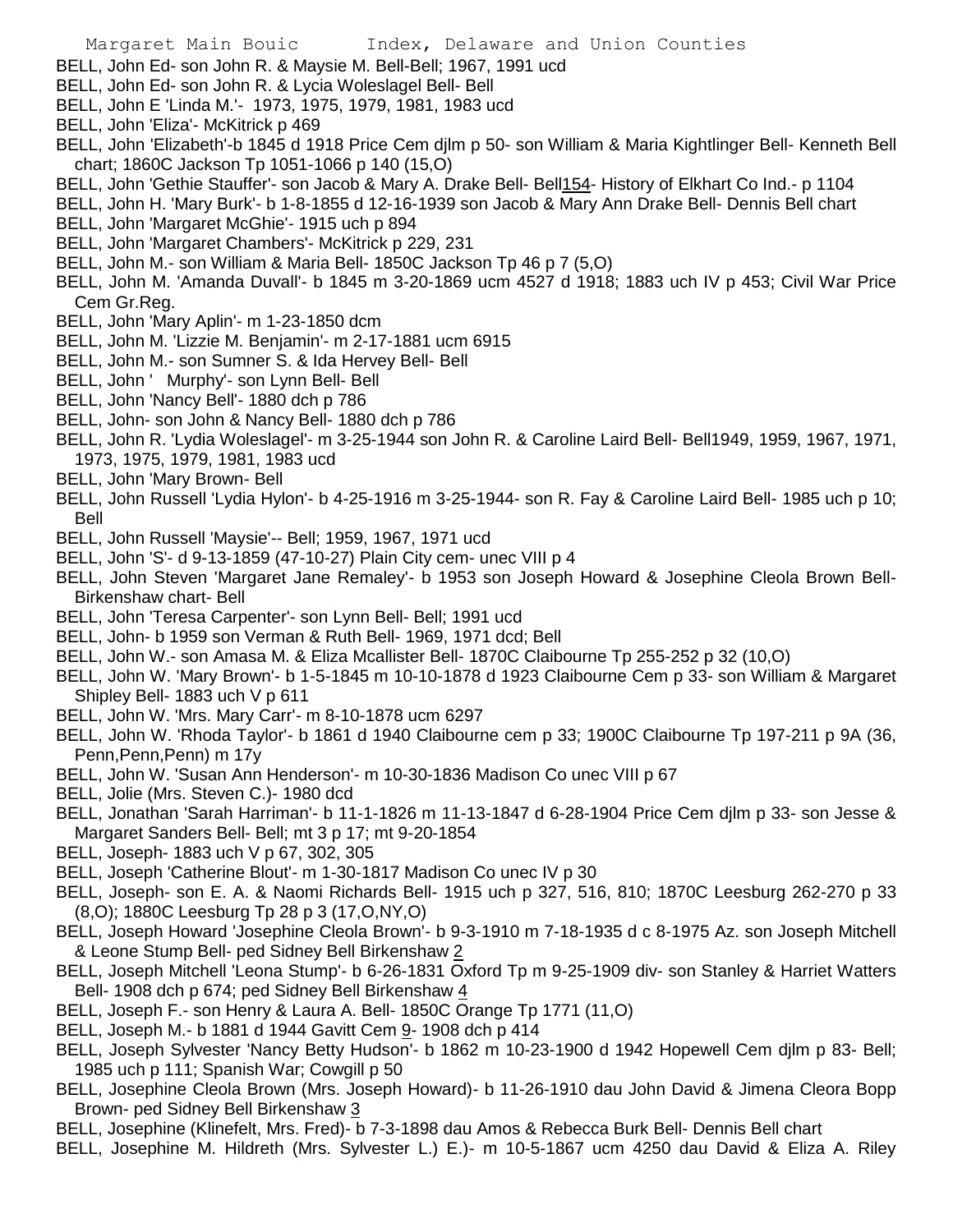Hildreth- dumch p 452; 1870C Leesburg Tp 36-37 p 5 (20,O); 1880C Leesburg Tp 113 p 11 (30,O,O,O) BELL, Joshua- 1908 dch p 388

BELL, Judith- delge IX p 74

- BELL, Judith (Graham, Mrs. Robert)- b 8-8-1807 m 12-22-1829 ucm 185 d 8-24-1869 bur Watkins Cem p 3 ; dau James & Sarah Warner Bell ; 1883 uch III p 288. V p 28, 333, 335 - Graham (17); 1820C Mil Tp 244 (10-16); James Bell 14; unec III p 56, IV p 56; XIII p 18
- BELL, Judith K. (Schultz, Mrs. Glenn W.)-b 11-12-1940 m 3-24-1963 dau Darwin D. & Esther Gast Bell- 1961 dcd; Bell; Genther p a4
- BELL, Judy Ann (Jones, Mrs. Eric David)- b 1961 m d 10-25-1983 (22) dau Ronald Charles & Donna R. Stevens Bell- Bell; 1969, 1971, 1980 dcd
- BELL, Judy Lee- b 8-23-1954 dau David E. & Jean Wakeman Bell- Rausch 134343 III p 270; St. Paul p 61
- BELL, Julia- dau Amasa W. & Elizabeth McAllister Bell- 1860C Leesburg Tp 541 (2,O); 1870C Claibourne Tp 255-252 p 32 (12,O)
- BELL, Julia Amrine (Mrs. Moses)- Lic 5-28-1840 ucm 638
- BELL, Julia Angeline (Smith, Mrs. George J.)- m 11-15-1853 ucm 2031 mt 11-23-1853- dau Augustus & Juliett Bell- 1840C Paris Tp 910 (5-P0); 1850C Leesburg Tp 254-255 p 39 (12, NY); m slip unec VIII p 10
- BELL, Julia(Juliett) (Mrs. Julius Augustus.)- 1883 uch V p 428; 1850C Paris Tp 910 (30-40); 1850C Leesburg Tp 254-255 p 39 (42, NY) 1860C Leesburg Tp 540 (54, NY); l870C Leesburg Tp 36-37 p 5 (55, NY); 1880C Leesburg Tp 113 p 11 (72, NY,NY,NY)
- BELL, Julia (Martin, Mrs. Tom)- dau Rev. Sheridan Watson & Elizabeth Rich Bell- Bell
- BELL, Julius A. 'Julia- 1883 uch V p 428;1840C Paris Tp 910 (30-40); 1850C Leesburg Tp 254-253 39 (47, Del); 1860C Lessburg Tp 540 (58, NY); uccp p 41 (l849, Appraiser); unec X p 54, XI p 15, XII p 56
- BELL, Karen Ann (Johnson, Mrs. Gary T.)- b 11-10-1958 dau Robert & Mary Lee Williams Bell- Dennis Bell chart
- BELL, Karen P. (Sheel, Mrs. Anal W.)- b 1-28-1942 dau Evelyn Bell- Dennis Bell chart
- BELL, Kathleen (German, Mrs. Ronald)- m 11-21-1964- Bell; German
- BELL, Kathryn Criswell (Mrs. )- d 1-8-1971 (77) bur Oak Grove Cem Bell
- BELL, Katie Canady (Mrs. David)- 1880 dch p 679
- BELL, Kenneth B. 'Laura ''Brenda'- b 4-10-1956 son Clarence A.,Sr. & Jane E. Sellers Bell- Dennis Bell chart
- BELL, Kenneth'Mary McDonald'- son Earl & Marion Ehleet Bell- K. Bell chart
- BELL, Kenneth William- son Curtis & Bertha L. DeWitt Bell- Bell
- BELL, Kermit Miller 'Florence Krause'- m 1936 son Fred W. & Nellie Ashbrook Bell- Bell
- BELL, Kevin- b 1974 son Robert J. & Vera L. Bell- 1980 dcd
- BELL, Kristine Delores Badey (Daniel, Mrs. Charles) dau Charles Hobart H. & Helen M. Bell- Bell; 1961 dcd (4)
- BELL, Lackey M. (Wright, Mrs. James)- m 10-19-1837 Madison Co unec IX p 5
- BELL, Lafayette- b 1852 d 1894 Price Cem djlm p 34
- BELL, Laura- dau Amasa M. & Eliza McAllister Bell- 1870C Claibourne Tp 255-252 p 32 (6,O)
- BELL, Laura A. (Mrs. Henry)- 1850C Orange Tp 1771 (29,O)
- BELL, Laura (Mrs. Kenneth B.)- Dennis Bell chart
- BELL, Laura Lease (Mrs. George)- Bell
- BELL, Laura L. (Maskiell, Mrs. William R.)- d 7-12-1948 dau Leonard & Mildred L. Thompson Bell- Dennis Bell chart
- BELL, Laura Olmstead (Mrs. Thomas)- m Apr 1828 dcga p 42 Del Patron & Fr Chron
- BELL, Laurie Jean- b 12-7-1964 dau Ralph & Carol Thompson Bell- Bell
- BELL, Lavon Moses (Mrs. Lewis Leroy)- James Bell (17442)
- BELL, Lawrence Floyd-b 10-7-1892 son William A. & Emma A. Beecher Bell- Beecher 3; James Bell 13513
- BELL, L. C.- 1877 uca p 102
- BELL, Leander H.- son Charles & Helda Bell- 1870C Taylor Tp 127-119 p 15 (20)
- BELL, Leat- b 2-3-1890 Porter Tp son Isaac & Eunice Blackledge Bell- dcb
- BELL, Lena (Held, Mrs. )- sister Arthur H. Bell- Bell
- BELL, Lena (Librock, Mrs. Frank)- dau Stanley & Harriet Watters Bell- 1908 dch p 674
- BELL, Lenna (Johnson, Mrs. )- dau John & Elizabeth Bell- Kennthe Bell chart
- BELL, Leo Day 'Marie Bringle'- b 9-22-1889 d 1952 Claibourne Cem p 57- son Oscar N. & Nancy Shisler Bell-1915 uch p 810; 1900C Leesburg Tp 258-261 p 11B (10,O,O,O)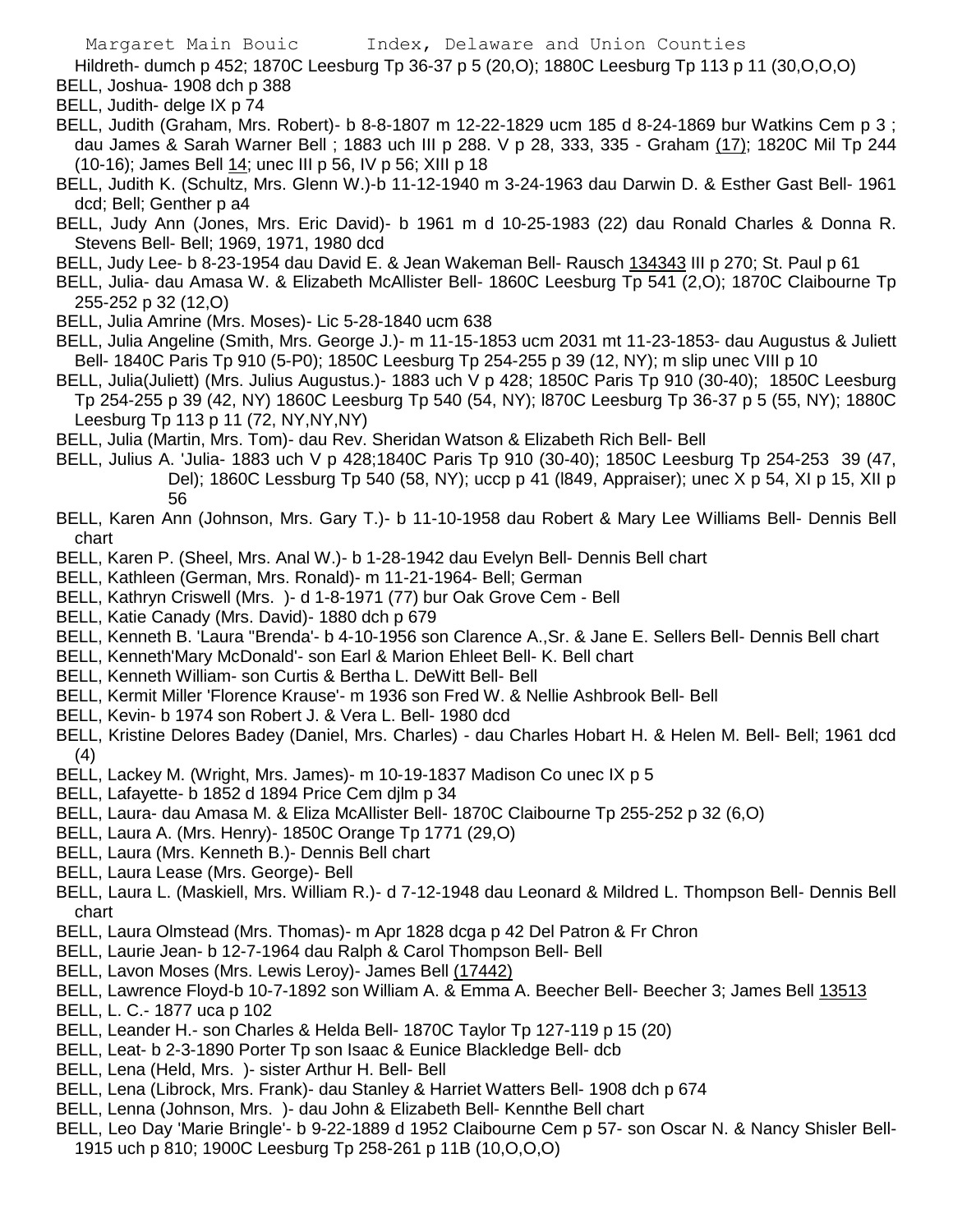- BELL, Leona (Holycross, Mrs. Frank) dau Curtis & Bertha L. DeWitt Bell-Bell
- BELL, Leona Stump (Mrs. Joseph Mitchell)(Huston, Mrs. Raymond)- b 9-21-1886 Pl City d c 1862 Iowa- dau Alexander & Eleanora Miller Stump- ped Sidney Bell Birkenshaw 3
- BELL, Leonard A. 'Linda Campbell'- b 7-23-1957 son Leonard & Mildred I. Thompson Bell- Dennis Bell chart
- BELL, Leonard E.- b 8-29-1978 son Leonard A. & Linda Campbell Bell- Dennis Bell chart
- BELL, Leonard 'Mildred L. Thompson'- b 11-15-1921 d 9-6-1991 son Phineas & Lucy C. Poff Bell- Dennis Bell chart
- BELL, Lewis- son Merle & Emma Naus Bell- Bell
- BELL, Lewis Clifton- b 4-20-1893 d 11- 1909 son William Alvi & Lucretia Tamison Westlake Bell- Graham 16641; Richey 7; James Bell 1741
- BELL, Lewis G. 'Minerva'- djlm p 34
- BELL, Lewis Leroy 'Lavon Moses'- James Bell 17542
- BELL, Lewis T.- d 9-3-1873 (5m 15d) Watkins Cem djlm p 105- son Phineas & Electa F. Dort Bell ; James Bell 1356
- BELL, Lina- b 2-8-1874 Oxford Tp dau Stanley & Harriot Waters Bell- Bell
- BELL, Linda- dau Berman D. & Ruth M. Bell- 1961 dcd (12)
- BELL, Linda Campbell (Mrs. Leonard A.)- b 4-11-19151- Dennis Bell chart
- BELL, Linda I. (Maskiell, Mrs. William R.)(Abrams, Mrs. Ermi)- dau Leonard & Mildred I. Thompson Weiser Bell- Dennis Bell chart
- BELL, Linda Lee Cahill (Mrs. Robert Joseph)- m 6-6-1964 dau Fred Cahill 1971, 1973, 1975, 1979, 1981, 1983, 1991 ucd; Bell
- BELL, Linda M. (Mrs. John E.)- Bell; 1973, 1975, 1979, 1981, 1983 ucd
- BELL, Lindsey'Sarah Perry'- Bell
- BELL, Linnie Marie (Pray, Mrs. Austin)- b 12-20-1897 dau William Alvi & Lucretoa Lu Westlake Bell- Graham 16644; Richey 7,8; James Bell 1754
- BELL, Lisle- ch Charles Latrell & Nellie Cratty Bell- James Bell 13551
- BELL, Lizzie- dau Amasa M. & Eliza McAllister Bell- 1870C Claibourne Tp 255-252 p 32 (l,O)
- BELL, Lizzie M. Benjamin (Mrs. John M.)- m 2-17-1881 ucm 6915
- BELL, Lloyd- son Jacob & Mae Hollinbeck Bell- Dennis Bell chart
- BELL, Lois M. (Mrs. James Roger)- Bell
- BELL, Lona H. (Mrs. Marshall A.)- b 1872 d 1954 Price Cem djlm p 55
- BELL, Londa S. Martin (Mrs. Dennis M.)- b 3-26-1955- Dennis Bell chart
- BELL, Lorenzo- d 9-12-1850 son James & Rebecca Bell- 1850C Brown Tp 2937 (14,O)
- BELL, Lora 1880C Claibourne Tp p 204A
- BELL, Lori L.- b 11-26-1982 dau Edgar & Rosemary Baker Bell- 1985 uch p 7
- BELL, Lottie- b 5-16-1895 Delaware Town colored- dau unknown & Anna Alexander dcb
- BELL, Louisa (Hush, Mrs. Peter) or Eliza Beal?- 1915 uch p 905, 994
- BELL, Louisa Warren (Mrs. Benjamin W.)- b 4-8-1830 m 5-11-1850 dau David Warren- 1880 dch p 679
- BELL, inf dau of Benjamin & Louisa Warren Bell b 10-4-1852- 1880 dch p 679
- BELL, Louise B. (Mrs. Charles D.)- 1969, 1971, 1980 dcd
- BELL, Lowell 'Marjorie Foster'- b 7-8-1932 d 7-25-1991 (59) bur Fairview Mem.- son Terry & Marietta Pendleton Bell- Bell; 1949, 1959, 1967, 1971, 1973, 1975, 1979, 1981, 1983, 1991 ucd
- BELL, Loyola- b 7-14-1874 d 3-2-1888 ch George & Emma Rowe Bell- Kenneth Bell chart
- BELL, Lucilla (Johnson, Mrs. )- sister Darwin D. Bell- Bell
- BELL, Lucy Ann(S) (McKitrick, Mrs. James W.)- m 4-14-1857 mt 4-29-1857 d 12-18-1865 Watkins Cem-McKitrick p 269 1850C Mil Tp 1936-1957 p 283 (18,O) lived with Phineas & his mother Sarah m consent unec III p 9; Bell 133
- BELL, Lucy C. Poff (Mrs. Phineas)- b 6-14-1899 d 1982- Dennis Bell chart
- BELL, Lucy H.- 1850C Oxford Tp 2806 (19,O)
- BELL, Lucy H.- 1850C Brown Tp 2967 (l9,O)
- BELL, Lula (Linley, Mrs. )- dau Richard & Bessie Bell- Bell
- BELL, Lucretia Tamison Westlake (Mrs. William Alvi)- b 2-1-1873 d 1-1942- Graham (1664); Richey 6,7; James Bell (174)
- BELL, Lydia- d 10-1839 (1 m) bur Watkins, djlm p 106- dau Silas & Abigail Sherman Bell
- BELL, Lydia A.- b 3-5-1897 d 5-7-1897 Price Cem djlm p 33
- BELL, Lydia Hylon (Mrs. John Russell) b 7-26-1923 Prospect m 3-25-1944- 1985 uch p 10;- 1949, 1959, 1967,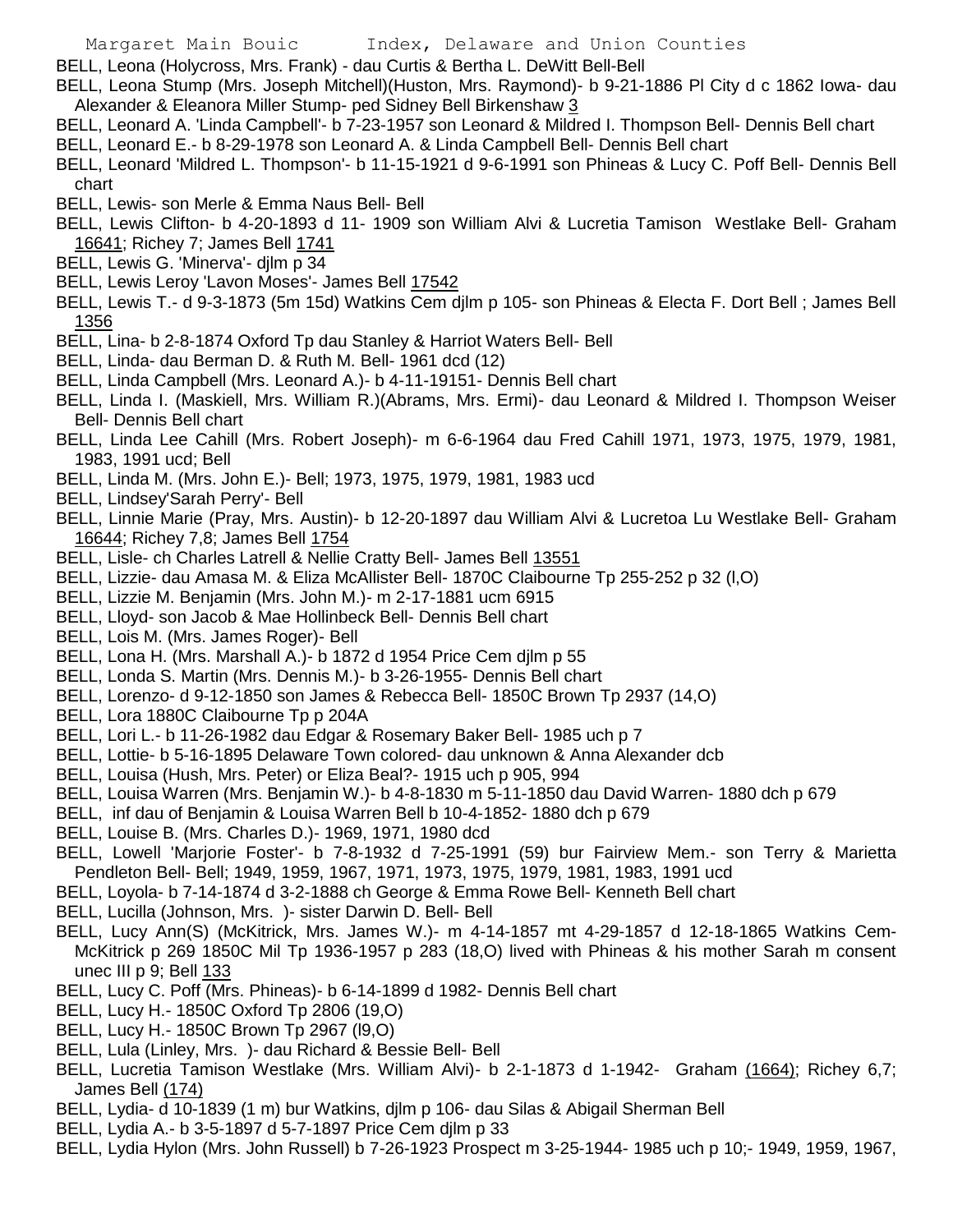1971, 1973, 1975, 1983, 1991 ucd

- BELL, Lydia Snyder (Mrs. Jacob)- b 10-11-1847 m 7-24-1870 d 2-28-1928 son Simon & Mary Kreamer Snyder- Weiser p 571
- BELL, Lydia Woleslager (Mrs. John R.)- m 3-25-1944- Bell
- BELL, Lyle (Lisle)- son Charles & Nellie Cratty Bell- James Bell 13551
- BELL, Lynn- bell
- BELL, Lynn Alexander- b 4-18-1902 Neb. son William G. & Ada V. Bowsher Bell- Cowgill p 9
- BELL, Mabel Irene-- b 3-18-1900 d 3-2-1902 dau Charles Shafer Bell- Weiser p 571
- BELL, Mabel- dau George & Laura Lease Bell- Bell
- BELL, J. Mabel (Orahood, Mrs. Roy D.)- dau William A. & Emma F. Beecher Bell- b 3-21-1884 m 4-14-1904- Beecher 3; James Bell 13511
- BELL, Mcelvain- 1850C Orange Tp (18,O)
- BELL, Mae Hollinbeck (Mrs. Jacob)- Dennis Bell chart
- BELL, Mae/May Severns (Mrs. David)-b 1854 d 1950 Price Cem djlm p 33- Bell
- BELL, Malinda- b 7-26-1819 d 7-19-1875 dau Benjamin & Elizabeth McClellan Bell- 1880 dch p 679
- BELL, Maree(Mary) Jones (Mrs. Chalmers)-b 12-31-1896 Pickaway Co m 2-17-1917 d 8-17-1958 dau Wilda & Mary Jones- Bell
- BELL, Margaret- dau George W. & May McMahan Bell- dumch p 181
- BELL, Margaret Ann (Pool, Mrs. )- dcw Bk 2 p 314 see Barbara
- BELL, Margaret Chambers (Mrs. John)- McKitrick p 229, 231
- BELL, Margaret (Embrey, Mrs. Lewis)- dau John & Margaret McGhie Bell- 1883 uch V p 617; 1915 uch p 894
- BELL, Margaret Frazier- b 11-22-1811 dau Samuel & Eleanor Robinson Frazier- Shipps p 2
- BELL, Margaret McGhie (Mrs. John)- dau John McGhie- 1915 uch p 894
- BELL, Margaret Jane Remaley (Mrs. John Steven)- b 1953 Birkenshaw Chart- Bell
- BELL, Margaret (McKee, Mrs. )- dau Sumner S. & Ida Hervey Bell- Bell
- BELL, Margaret (Norton, Mrs. Raymond J. II)- m 2- 1920- Howison (749)
- BELL, Margaret Sanders (Mrs. James)- 1915 uch p 470
- BELL, Margaret Sanders (Mrs. Jesse)- b 2-17-1804 m 4-9-1822 d 8-14-1893(89-6-13) Price Cem djlm p 32 dau Samuel & Nancy Reid Sanders- Bell; l850C Jackson Tp 45 p 7 (49, Ky); 1883 uch IV p 491; ped Mary Curtis 29; 1985 uch p 118
- BELL, Margaret Shipley (Mrs. William)- 1883 uch V p 611
- BELL, Margaret Smart (Mrs. William)- m 9-12-865 dau John & Mary Robinson Smart- Robinson 2,3; Smart 3,4; 1883 uch V p 336
- BELL, Margaret Thompson (Mrs. Urcel)- K. Bell chart
- BELL, Margaret (Walker, Mrs. )- dau William Bell- dcw Bk 2 p 314
- BELL, Margarette- dau William & Rachael Merritt Bell- 1860C Jackson Tp 1051-1066 140 (9,O)
- BELL, Margery L.- b 8-1-1902 Brown Tp dau D. M. & Ella Hall Bell- dcb
- BELL, Maria- 1883 uch V p 486
- BELL, Maria Kightlinger (Mrs. William)- 1850C Jackson Tp 46 p 7 (23,O); Mary Curtis chartl Kenneth Bell chart
- BELL, Marie A. Jenkins (Mrs. Rodney A.)- b 5-7-1900 d 9-13-1991 (91) bur Ashley Cem- dau William & Margaret Marshall Jenkins- Bell; 1961, 1969, 1971, 1980 dcd
- BELL, Marie Bringle (Mrs. Leo Day)- b 1892 d 1949 Claibourne cem p 57; 1915 uch p 810
- BELL, Marie (Powell, Mrs. Jack)- dau Jay Forest & Ida Bell- 1949 ucd; Bell
- BELL, Marietta G. Pendleton (Mrs. Terry)- b 1-29-1915 d 1-4-1990 (74) Fairview Mem- dau Joseph & Eliza Haynes Pendleton- Bell; 1949, 1959, 1967, 1971, 1973, 1975, 1979, 1981, 1983 ucd
- BELL, Marjorie Foster "Margie" (Mrs. Lowell)- Bell; 1959, 1967, 1971, 1973, 1975, 1979, 1981, 1983, 1991 ucd
- BELL, Marjorie (Ward, Mrs.Verle) dau David Miller & Priscilla Ella Hall Bell- Bell
- BELL, Mark Allen- b 1956 son Charles Hobert & Helen Bell- Bell; 1969 ucd
- BELL, Mark- b 2-13-1958 son David & Wilma Jane Keller Bell- Weiser p 514
- BELL, Mark 'Denise'- 1991 ucd
- BELL, Marlyn E.- dau Charles Shafer Bell- Weiser p 572
- BELL, Marmalou E.- 1991 ucd
- BELL, Marshall A.- b 1871 d 1954 Price Cem djlm p 55
- BELL, Marshall 'Alena Zebold'- nephew of John Newhouse; Bell; 1880C Leesburg Tp 55 p 5 )9,O,O,O) p 0177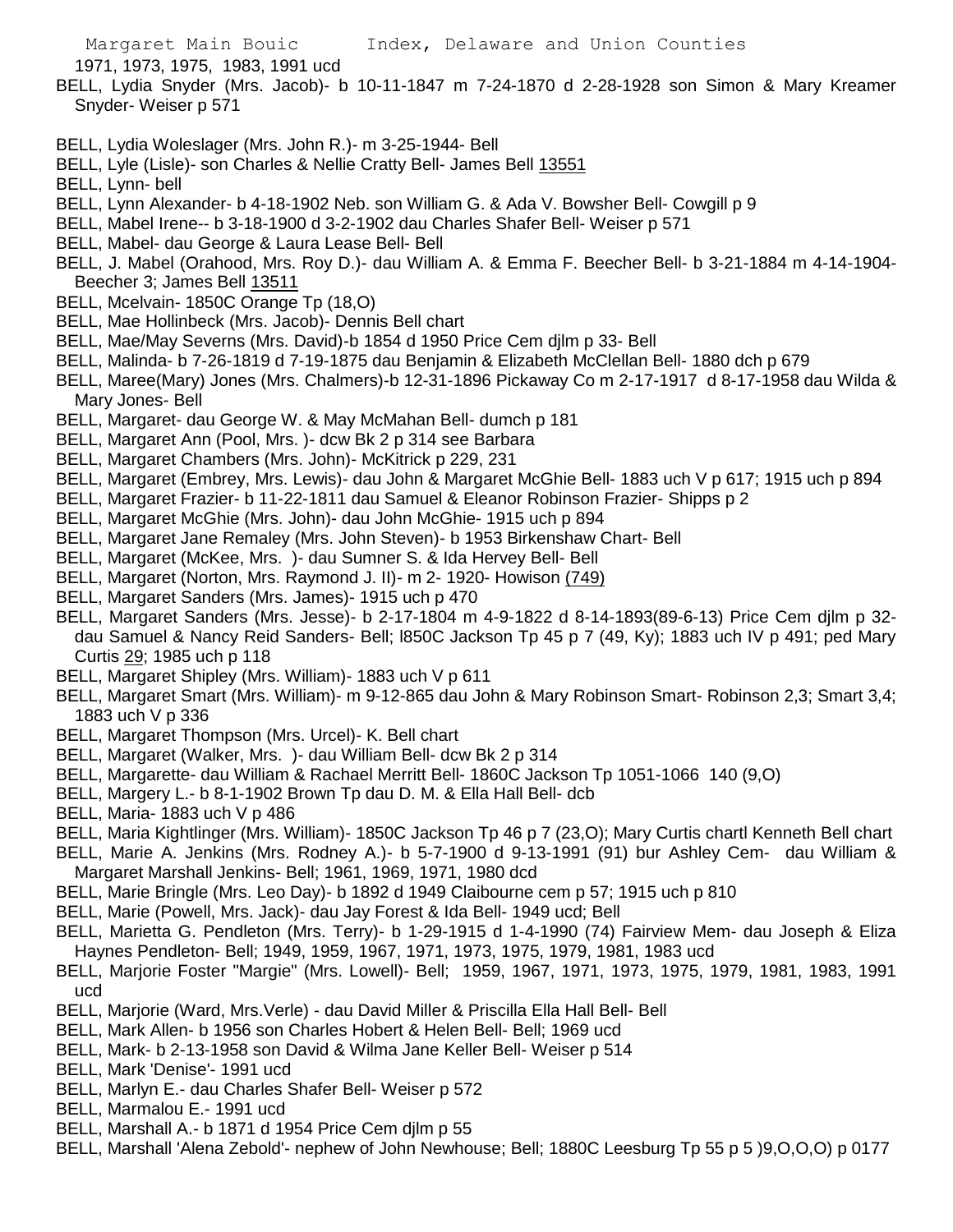- BELL, Martha A. March (Mrs. Dennis M.)- b 2-22-1962- Dennis Bell chart
- BELL, Martha Ann d 11-12-1821 (3-5-2) Watkins Cem djlm p 105
- BELL, Martha- dau Henry & Mary Miller Bell- 1880 dch p 786
- BELL, Martha- dau Samuuel & Ann Bell- 1850C Brown Tp 2915 (18, Pa)
- BELL, Martha Ellen Shirley (Mrs. William Jackson)- b 12-4-1848 m 5-27-1869 d 7-3-1943 dau William B. & Rose Ann Gray Shirley- ucc Ethel Temple Jenson7; delge III p 51
- BELL, Martha McKitrick (Mrs. Phineas Jr.)- m 8-18-1855 ucm 2317 dau John & Sarah Hughes McKitrick-McKitrick p 265; 1860C Millcreek Tp 16 (24,O); 1870C Mil T 126 (35,O); James Bell (135)
- BELL, Martha J.(Mrs. Thomas)- b 1848 d 1920 Price Cem djlm p 31- Kenneth Bell chart
- BELL, W, Martin- son Harold & Betty Bell- Bell; 1961 dcd (14) 1969 dcd
- BELL, Martin- b 1952 son William R. & Ethel Bell- 1969, 1971 dcd; Bell
- BELL, Mary- b 2-4-1835 d 10-3-1891 (49-1884)- uninf p 2,4,5
- BELL, Mary Ann Drake (Mrs. Jacob)- m 1841 d 5-9-1860 dau Nathaniel & Anna Dixon Drake- History of Elkart Co Ind. p 1104; Dennis Bell chart
- BELL, Mary- b 6-15-1814 d 8-15-1875 dau Benjamin & Elizabeth McClellan Bell- 1880 dch p 679
- BELL, Mary- 1860C Jackson Tp 1082-1097 p 144 (3,O) lived with Susanna Hopkins
- BELL, Mary A.- dau William & Rachel Merritt Bell- 1870C Jackson Tp 43-42 7 (8,O); 1880C Jackson Tp 222 (18,O,O,Pa)
- BELL, Mary Alice Kempton (Mrs. Charles Shafer)- m 9-24-1891- Weiser p 571
- BELL, M
- BELL, Mary Aplin (Mrs. John)- m 1850 dcm
- BELL, Mary Burk (Mrs. John H.)- Dennis Bell chart
- BELL, Mary (Burroughs, Mrs. Jonathan)- 1915 uch p 107
- BELL, Mary (Mrs. )- mother of Carrie M. Foster- delge IV p 63
- BELL, Mary C.- dau James & Rebecca Bell- 1850C Brown Tp 2937 (12,O)
- BELL, Mary C. (Carlock, Mrs. Washington)- m 12-24-1854 dcm
- BELL, Mary (Chellis, Mrs. William)-b 8-4-1865 d 1-15-1895 dau Phineas & Catherine Graham Bell- mt 10-31- 1888, married, abst p 3- Graham 1665; Richey 6; l870C Mil Tp 121 p 15 (4,O); l880C Mil Tp l05-110 (14,O,O,O); James Bell 175
- BELL, Mary Cooper (Loy, Mrs. Luther)- d 6- 1943- Weiser p 29
- BELL, Mary E.- dau Amasa & Eliza McAllister Bell- 1860C Claibourne Tp 255-252 p 32 (16,O)
- BELL, Mary E.- b Feb. 1870 dau Charles & Helda Bell- 1870C Taylor Tp 127-119 p 15 (?/12,O); 1880C Taylor Tp 159-160 p 15 (10,O,O,Va)
- BELL, Mary E.(Hopkins, Mrs. Michael D. Jr.)- b 1954 m 10-22-19 dau Charles D. & Louise Bell- Bell; 1969 dcd
- BELL, Mary E. McMahan (Mrs.George W.)- b 1832 m 188 d 2-13-1891 dau Asa McMahan- dumch p 180
- BELL, Mary McDonald (Mrs. Kenneth)- K. Bell chart
- BELL, Mary Elizabeth (Robinson, Mrs. Sherrwin)- b 6-28-1869 d 9-1951 bur. Fairview dau Sherwin & Margaret Smart Bell- Robinson 3,4; Smart 4,5; opc 413; 1908 dch p 806; delge X p 7
- BELL, Mary Elizabeth (Wells, Mrs. Addison Monroe)- b 10-20-1849 m 8-18-1867 d 8-17-1917 Ca. dau Samuel & Sarah Said Bell- Mary Curtis ped 7; 1850C Concord Tp 2273 (6/12,O)
- BELL, Mary E.- dau Jonathan & Sarah Harriman Bell- Price Cem djlm p 33
- BELL, Mary- dau Jesse & Margaret Sanders Bell- 1850C Jackson Tp 45 (8,O)
- BELL, Mary (Finney, Mrs. Rufus)- m 10-23-1845 ucm 1078; unec VI p 32
- BELL, Mary Hart (Mrs. Elijah)- b 1789 d 1862- dumch p 179
- BELL, perhaps Mrs. Henry Jr.)- b 1841 d 1914 Gavitt Cem 16
- BELL, Mary- dau Henry & Mary Miller Bell- 1880 dch p 786; 1908 dch p 674 1850C Oxford Tp 2762 (8,O); 1880C Oxford Tp p 392C
- BELL, Mary H. (Snyder, Mrs. John L.)- m 10-3-1861 dcm
- BELL, Mary Hull (Mrs. Israel)- b 1813 d 1852 ucc Ethel Temple Jensen 13; delge III p 51
- BELL, Mary James (Mrs. Raymond)- Bell
- BELL, Bell, Mary Jane- dau George & Laura Lease Bell- Bell
- BELL, Mary Jane Reed (Mrs. James)- m 4-21-855; ucm 2272; Bell; 1985 uch p 115
- BELL, Mary- b 1955- dau John Russell & Lydia Hylon Bell- 1959, 1967,1971, 1973 ucd; 1985 uch p 10
- BELL, Mary (Jones, Mrs. Thomas)- m 11-13-1856 dcm
- BELL, Mary Kathryn- dau Forest Jay & Ida Bell- 1949 ucd
- BELL, Mary Lee Williams (Mrs. Robert)- b 1-31-1930 d 5-7-1978- Dennis Bell chart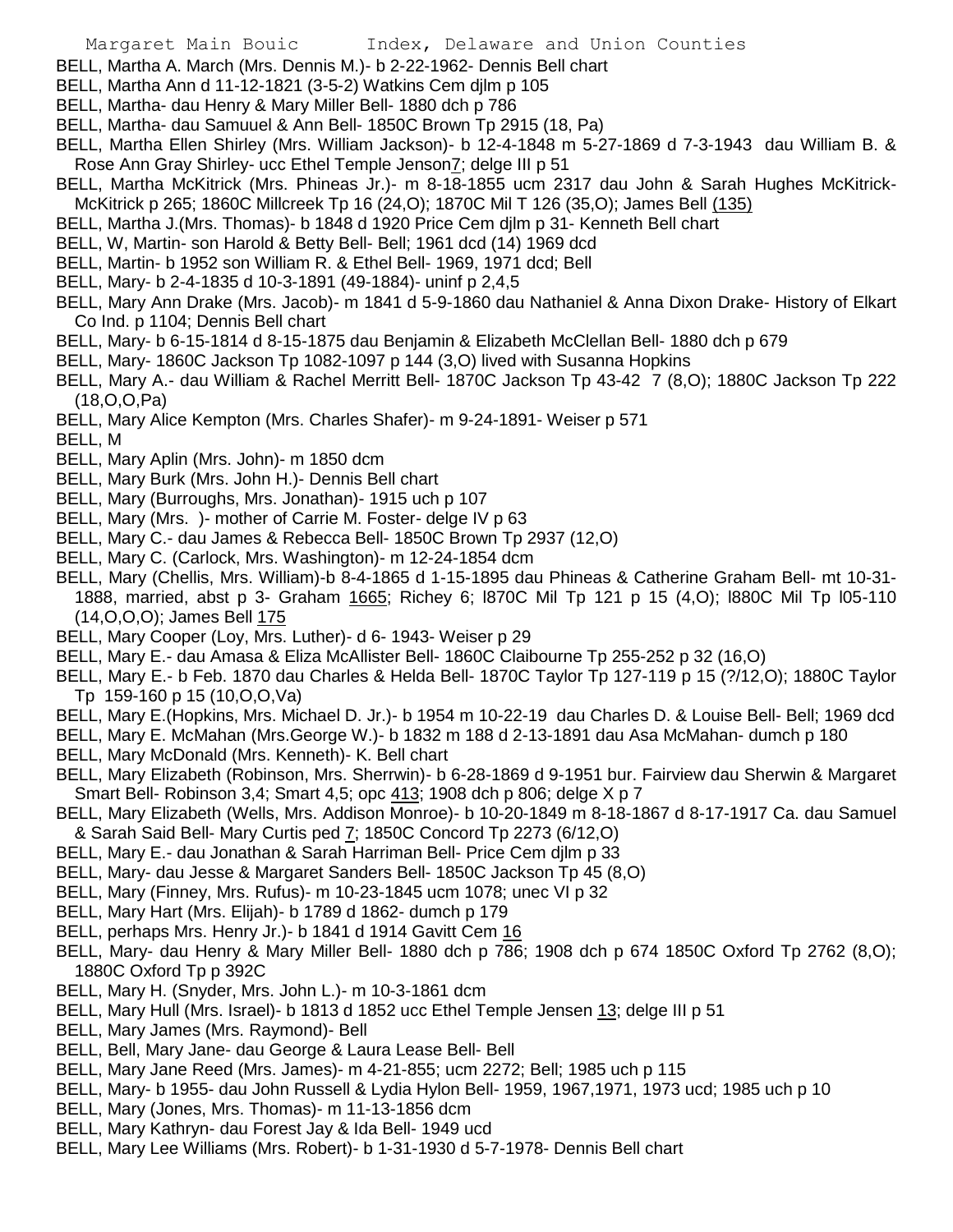- BELL, Mary (Levering, Mrs. Morgan)- dau Robert Bell- dumch p 313
- BELL, Mary M. (Carr, Mrs. )(Mrs. John W.)- m 10or 8-10-1878- dau P. G. & Sarah Brown- 1883 uch V p 611
- BELL, Mary McGonigle (Mrs. Charles W.)- d 4-1960 (63) bur Walnut Grove, Worthington -dau Rodney D. & Ella Cline McGonigle- 1908 dch p 640
- BELL, Mary Miller (Mrs. Henry)- b 12-5-1812 d 4-17-1892 Gavitt Cem 13 dau Jesse & Mary Miller- 1880 dch p 786; 1908 dch p 674; 1850C Oxford Tp 2762 (39,L); dcw Bk 4 p 358(37)
- BELL, Mary M. (Mrs. John)- b 1849 d 1912 Claibourne Cem p 8
- BELL, Mary Orlin (Cantrell, Mrs. Carmi)- m 1-1-1879 ucm 6407 dau Enos A. & Naomi Richards Bell- 1860C Leesburg Tp 538 (l/12,O); 1870C Leesburg Tp 262-270 p 33 (10,O); 1915 uch p 810
- BELL, Mary (Pierce, Mrs. Pearl)- 1985 uch p 33
- BELL, Mary (Powers, Mrs. John)- m 1-10-1847 Madison Co unec X p 28
- BELL, Mary Pryer (Mrs. Daniel)- ucm 731 m 7-31-1841 unec V p 38
- BELL, Mary Richards- ucm 3609 not m Bill Austin
- BELL, Mary Roena (Benton, Mrs. Burton Price)- m 8-25-1903 dau B. T. & Carrie Loomis Bell- Newhouse 23; Benton 3
- BELL, Mary- dau Samuel & Ann Miller- 1850C Brown Tp 2915 (l7, Pa)
- BELL, Mary (Sifritt, Mrs. Joseph- m 3-1-1862 Marion Co dau Jesse & Margaret Sanders Bell- Mary Curtis **Chart**
- BELL, Mary (Snider, Mrs. Terry Bernard)- b 9-2-19-- m 5-8-1976 dau John R. & Julia Woleslager Bell- Bell; St. Paul p 14; 1985 uch p 10
- BELL, Mary (Sole, Mrs. Galen)- b 2-26-1913 (72-10-10) Millcreek Tp unec VIII p 71
- BELL, Mary (Tossey, Mrs. William)- m 12-25-1845; ucm 1092; see Polly; James Bell 18; unec III p 24, ped Robert Clendenen 31
- BELL, Mary Yost (Mrs. Robert Sr.)- m 1780 dumch p 313
- BELL, Matilda (Hunter, Mrs. John W.)- m 4-9-1843 Madison Co unec IX p 66
- BELL, Matilda Westlake (Mrs. Thomas)- m 6-30-1859 ucm 2897
- BELL, Matthew- b 1974 son Stanley A. & Nanci L. Bell- 1980 dcd
- BELL, Mattie Elmeda Garey (Mrs. Harry)- b 6-25-1879 m 4-14-1917- Weiser p 572
- BELL, Mattie Frost (Mrs. Arthur A.)- Bell
- BELL, Maude (Mrs. Charles W.)- d 4-5-1960(63) bur Worthington- Bell
- BELL, Maude McGonigle (Mrs. C. H.)- b 12-25-1871 d 7-5-1910 dau r. D. & Ellen J. Kline McGonigle- Giffen 16471
- BELL, Donald Max- son Chalmers & Maree Jones Bell- Bell
- BELL, May- b 1864 d 1950 Price Cem djlm p 32
- BELL, May (26-1915) Liberty Tp uninf p 16
- BELL, May- b 5-4-1883 Oxford Tp dcb- dau Stanley & Harriet Watters Bell- 1908 dch p 677
- BELL, Mayde- d 4-16-1877 dau Jacob & Lydia Snyder Bell- Weiser p 571
- BELL, Maysie(Masye)Weaver (Mrs. John R.)- d 1-3-1969(54)- 1959, 1967, 1971 ucd
- BELL, Melissa A. Northrup (Mrs. David J.)- m 11-6-1859 dcm
- BELL, Melissa (Easton, Mrs. Elmer)- b 11-30-1867 dau James & Mary Jane Reed Bell (twin)- Bell
- BELL, Melissa Dermuth (Mrs. Howard)- dumch p 180
- BELL, Mercy (Burroughs, Mrs. Jonathan M.)- dau Daniel & Hannah Underhill Bell- 1883 uch V p 332, 355; Mary Curtis chart
- BELL, Mercy Amrine (Mrs. Henry)-m 11-5-1840 unec V p 37- dau Henry & Mary Powers Amrine- dumch p 213; ucm 671
- Bell, Mrs. Mertis- d 2-23-1973 (96) Oak Grove Cem ; Bell
- BELL, Michael- b 1958 son C. H. & Helen Bell- 1969 dcd
- BELL, Michael- b 1966 son Franklin L. & Shirley F. Bell- 1969 dcd
- BELL, Michael Lee- son Charles Hobart H. & Helen M. Bell- Bell; 1961 dcd (2), 1980 dcd
- BELL, Michael- son Jack & Jane Shirley Matz Bell- Weiser p 483
- BELL, Michael- b 1968 son Stanley A. & Nanci L. Bell- 1980 dcd
- BELL, Michael Steven- b 9-13-1987 son Steven Dale & Glenna Jo Claar Bell- Bell; St. Paul p 74
- BELL, Michael- son Wymond F. & Dorothy Hull Bell- Bell?>
- BELL, Mildred Blinn (Gordon, Mrs. Paul)(Mrs. Clyde Stanley)(Dorn, Mrs. Arthur)- dau Nelson & Edna Moore Blinn- 1908 dch p 763; Mills 3,4; Moore 4,5
- BELL, Mildred Daisy Snyder (Mrs. Charles Graham)- b 1-18-1898 m 4-2-1917- Weiser p 571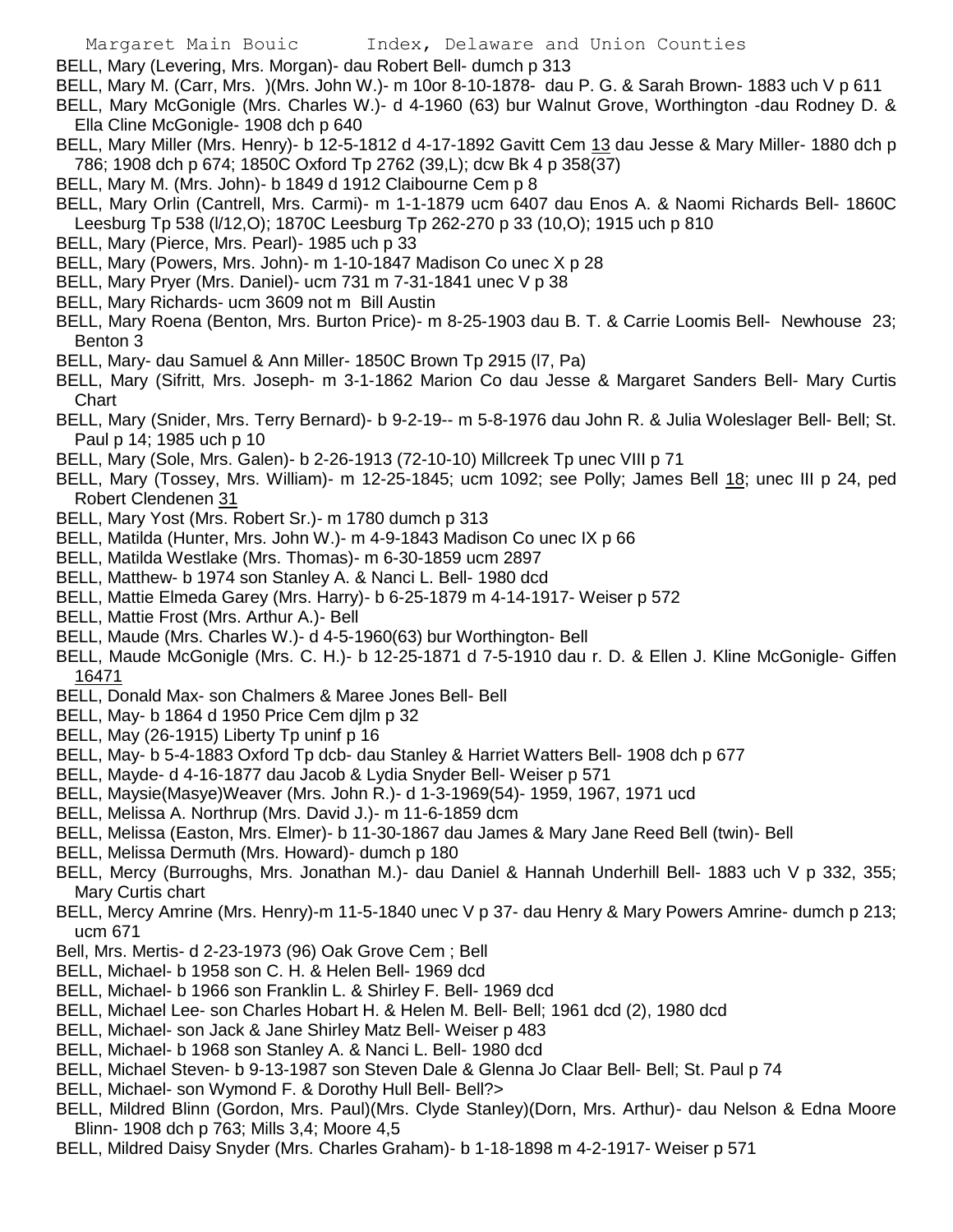- BELL, Mildred L. Thompson (Mrs. Leonard)- b 6-17-1942- Dennis Bell chart
- BELL, Millard F. 'Zella'- d 5-31-1968(73) bur. Fairviw Memorial- Bell
- BELL, Milton- son John H. & Mary Burk Bell- Dennis Bell chart
- BELL, Mina (Mrs. )- d 5-6-1973 (87) bur Glendale Cem- Bell
- BELL, -- (McPeek, Mrs. Donald)- dau Mina Bell- Bell
- BELL, Minerva (Mrs. Lewis G.)- d 2-10-875(23-4-27) Price Cem djlm p 34
- BELL, inf dau of Lewis G. & Minerva Bell- d 2-7-1873 Price Cem djlm p 34
- BELL, Minerva (Pumphery, Mrs. Bazzle)- m 7-10-1867 ucm 4211
- BELL, Minnie (Croft, Mrs. W. W.)- d 7-8-1898 (29-9-2) Claibourne Cem p 38
- BELL, Minnie Shepherd (Mrs. James)- Bell (153) History of Elkart Co Ind. p 1104; Dennis Bell chart
- BELL, Minnie- b 2-10-1892 Berkshire Tp dau William J. & M. E. Rouck Bell- dcb
- BELL, Minnie (Williams, Mrs. Joe)(Krause, Mrs. )(Vandercook, Mrs. Fred)- dau Amos & Rebecca Burk Bell-Dennis Bell chart
- BELL, Minta Hupp (Mrs. Arthur)- 1908 dch p 674
- BELL, Mollie- b 1953 dau William R. & ethel Bell- 1969, 1971 dcd
- BELL, Moses 'Julia Amrine'- lic 5-28-1840 ucm 638
- BELL, Myron Dwight- son Gertrude B. Bell- Bell
- BELL, Myron L.- d 5-28-1914 son Charles Shafer Bell- Weiser p 572
- BELL, Myrtle Maye (Mrs. Clarence)-d 1-29-1985 (94) bur Green Mound 1961, 1969, 1971, 1980 dcd; Bell
- BELL, Myrtle (Mulholland, Mrs. )- dau Richard & Bessie Bell- Bell
- BELL, Nanci L. (Mrs. Stanley L.)- 1980 dcd
- BELL, Nancy- dau Benjamin & Louisa Warren Bell- b 10-23-18- 1880 dch p 679
- BELL, Nancy- b 1954 dau C. H. & Helen Bell- 1969 dcd
- BELL, Nancy Betty Hudson (Mrs. Joseph S.)- b 2-6-1873 m 10-23-1900 d 7-6-1960 bur Hopewell Cem djlm p 83- dau Benjamin & Elizabeth Hildreth Hudson- Bell; 1985 uch p 111; Cowgill p 50
- BELL, Nancy (Mrs. John)- 1880 dch p 786
- BELL, Nancy (Elliott, Mrs. D. H.)- b 1823 dau Benjamin & Elizabeth McClellan Bell- 1880 dch p 679
- BELL, Nancy Jo Lene (Lee, Mrs. )(Lentz, Mrs. Gary)- dau Charles Hobart H. & Helen M. Bell- Bell; 1961 dcd
- BELL, Nancy Latimer (Mrs. Samuel O.)- m 9-6-1881 ucm 7011
- BELL, Nancy Lee Gay (Mrs. Gary Lee)- m 5-26-1973 dau Joseph F. Gay- Bell
- BELL, Nancy (Potticary, Mrs. Ted)- dau Rodney A. Bell- Bell
- BELL, Nancy Rebecca (McDaniel (Mrs. William)- dau David & Sallie Bell- m 10-9-1873- Howison (340)
- BELL, Nancy (Robertson, Mrs. )- dau George & Nancy Lease Bell- Bell
- BELL, Nancy- dau R. W. & E.d 10-23-1863 (1-6-11) Sunbury Cem- Powell p 33
- BELL, Nancy Shisler (Mrs. Oscar N.)- b 9-1858 m 8-16-1888 d 1927 Claibourne Cem p 26 -dau John & Lacy Darling Shisler- 1915 uch p 810; 1900C Leesburg Tp 258-261 p 11B (41,O,O,O) m 11y, 3 ch, 2 living
- BELL, Nancy (Sifritt, Mrs. Andrew)(Beardsley, Mrs. Joab G.)- m 4-21-1850 ucm 1527 m(2) 1871 dau Jesse & Margaret Sanders Bell- Mary Curtis chart; 1883 uch V p 608; unec VII p 60, XIV p 17
- BELL, Naomi Richards (Mrs. Enos. A.)- b 1834 m 5-20-1852 d 1909 bur Hopewell Cem djlm p 79- 1915 uch p 809; 1860C Leesburg Tp 538 (26,O); 1870C Leesburg Tp 262-270 p 33 (36,O); 1900C Magnetic Springs 352-355 p 14B (66,O,O,O) wid, 8 ch, 6 living; m slip unec VII p 58
- BELL, Naomi Elizabeth (Shoup, Mrs.Ellwood Vernon)- b 10-24-1905 m 5-2-1925 d 4-10-1968 Marion Co- dau Joseph Sylvester & Nancy Betty Hudson Bell- Bell; Cowgill p 50; 1880C Leesburg Tp 28 p 3 (46,O,O,O); unec VII p 58
- BELL, Naomi Temple (Mrs. Harry E.)- b 1890 d 1961- Bell
- BELL, Nellie- dau Stanley & Harriet Watters Bell- Gavitt Cem 10
- BELL, Nellie Ashbrook (Mrs. Fred W.)- d 1928- Bell
- BELL, Nellie Grace (Krahenbuhl, Mrs. Richard Lee)- m 6-16-1962 dau Kermit M. Bell- Bell
- BELL, Nellie May Cratty (Mrs. Charles)- b 10-21-1869 dau David & Martha Cratty Crain- opc 272; dumch p 445; James Bell (1355)
- BELL, Nellie- b 3-13-1870 Oxford Tp dau S. & Harriet Watters Bell- dcb
- BELL, Nevada M.- b 1869 d 1926 Oller p 26
- BELL, Nicole- b 3-11-1980 dau Donald A. & Cathy Esterline Bell- Dennis Bell chart
- BELL, Nondus or Nonda- b 1952 son Berman D. & Ruth M. Bell- 1961, 1969 dcd
- BELL, Nora (Hall, Mrs. Bill)- b 8-16-1889 d 1-10-1964 dau Amos & Rebecca Burk Bell- Dennis Bell chart
- BELL, Nora May (Gabriel, Mrs. Herbert C.)- dau E. A. & Naomi Richards Bell- 1915 uch p 810; Gabriel,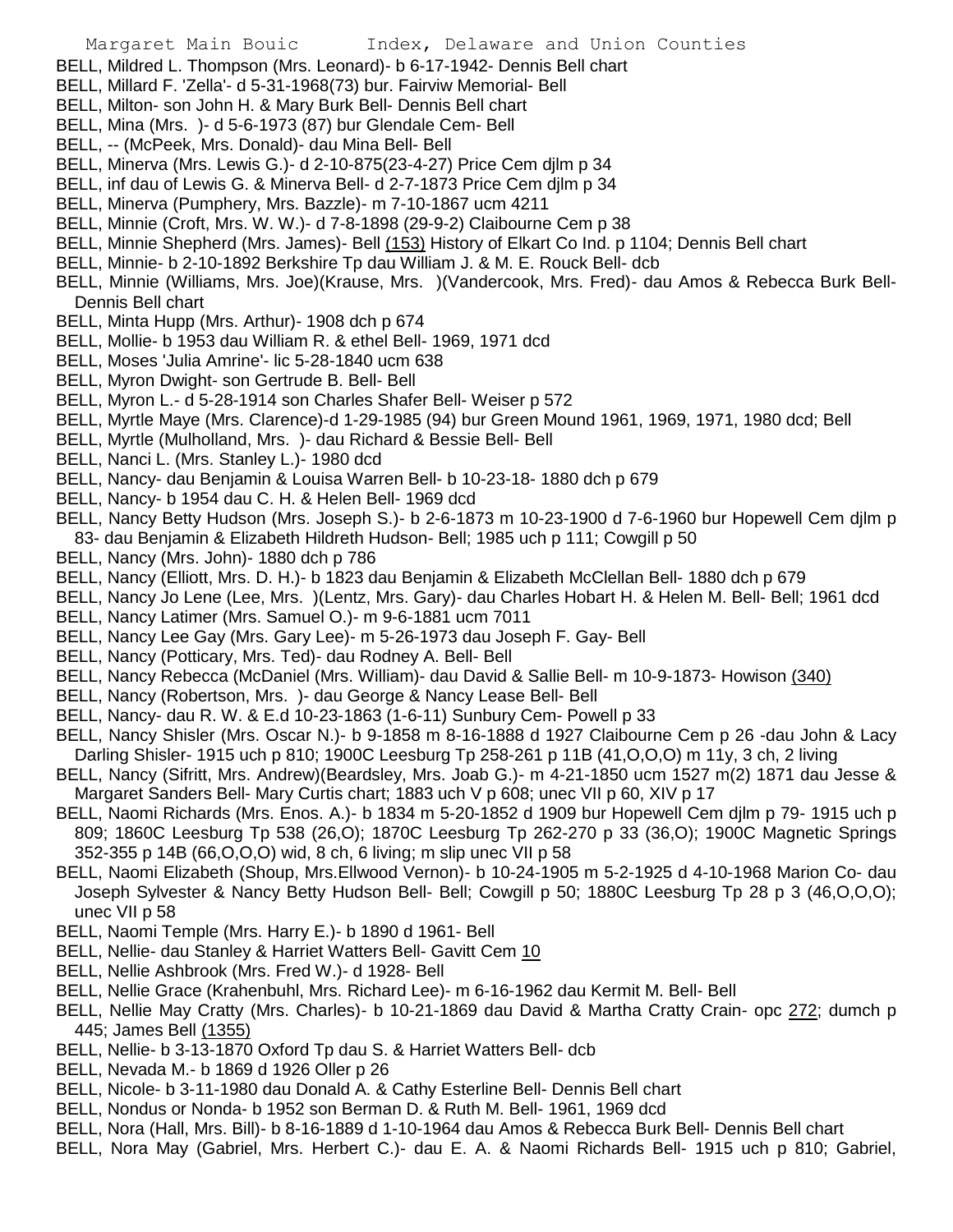- Ballard; Cowgill p 17; 1880C Leesburg Tp 28 p 3 (8,O,NY,O)
- BELL, Nora Mertis Brown (Mrs. Benjamin T.)-m 8-1913 d 2-23-1973 (96) bur Oak Grove- Bell
- BELL, Norma Hazel (Kidd, Mrs. David Robert)-m 3-28-1947 McKitrick p 170
- BELL, Olive H. (Mrs. Wesley David)- d 6-11-1987(98)- Bell; 1961, 1969, 1971, 1980 dcd
- BELL, Olive May Stahlnecker (Mrs. Charles Shafer)- Weiser p 571
- BELL, Olivia- unec II p 10
- BELL, Ola (Lash, Mrs. )- dau William A. & Emma F. Beecher Bell- Beecher 3; James Bell 13512
- BELL, Ora (Ikensaa, Mrs. William)- b 1871 d 1952 Price Cem djlm p 45
- BELL, Oraline (Goodrich, Mrs. Robert P.)- m 6-7/27-1847 ucm 1224; unec VII p 25
- BELL, Orpha Marie (McKitrick Mrs. Dane Conrad)- b 5-22-1875 m 1895 d 2-6-1958- McKitrick p 300
- BELL, Oscar N. 'Nancy Shisler'- b 6-8-1858 m 8-16-1888 d 1950 Claibourne Cem p 26 -son Enos A. & Naomi Richards Bell 1915 uch p 809, 810; 1860C Leesburg Tp 538 (2,O); l870C Leesburg 262-270 p 33 (12,O); 1880C Leesburg Tp 27 p 3 (21, O,NY,O); 1900C Lees. Tp 258-261 p 11B (41,O,NY,O) m 11y
- BELL, Pat (Griner, Mrs. )- dau George & Laura Lease Bell- Bell
- BELL, Patricia Hanks (Mrs. Clarence A.)- b 6-29-1937- Dennis Bell chart
- BELL, Patricia Lynn- b 2-26-1984 dau John & Murphy Bell-Bell
- BELL, Patrick- McKitrick p 463
- BELL, Paul Newton- b 9-18-1915 son Leo Day & Marie Pringle Bell- 1915 uch p 810
- BELL, Pauly (Mrs. Howard)- 1980 dcd
- BELL, Pearl- b 10-1884 d 1957 Claibourne Cem p 66- dau John W. & Rhoda Taylor Bell- 1900C Claibourne Tp 197-211 p 9A (15,O,O,Ind)
- BELL, Pearly- ch Alex T. & Jennie bell- 1880C Washington Tp 10 (4/12, O, Pa, O)
- BELL, Perl E.- d 8-16-1888 (6m) bur Oakdale Cem 411 I p 83 (D-R4-6) son W. A. & E. F.; mt 9-112-1888 abstact p 2
- BELL, Perry W.- d 5-31-1897 (9-7-9) Price Cem djlm p 33
- BELL, Phebe Randall (Mrs. )- dau Alvin & Elizabeth Rogers Randall- 1883 uch V p 333
- BELL, Phineas- 1915 uch p 424
- BELL, Phineas 'Catherine Graham'-m 3-18-1857 unec IV p 55 d 2-22-1875 (60-7-17) Watkins Cem p 1 djlm 108; son James & Sarah Warner Bell- 1820C Mil Tp 244 (-10);1850C Millcreek Tp 15 (36) 1860C Mil Tp 15 (45,O); l870C Mil Tp 121 p 15 (56, Pa); 1877 uca p 49;James Bell 17; Graham (166); 1883 uch V p 333, 344; Richey 5,6; uccp p 38; 1877 uca p 49; unec XII p 29; Dennis Bell chart
- BELL, Phineas 'Lucy C. Poff'- b 9-19-1887 d 1987 son Amos & Rebecca Burk Bell- Dennis Bell chart
- BELL, Phineas, Jr.-'Martha McKitrick'Electa F. Dort''Hannah Graham' m(1) 8-18-1855 ucm 2317 (2) 8-24-1871 (3) 1-17-1878 ucm 6194 only son of Silas & Abigail Sherman Bell- b 3-25-1834 d 2-26-1900 Watkins Cem djlm p 105; 1883 uch V p 344; uccp p 38; 1840C Mil 1271 (5-10) 1850C Mil Tp 2041-2062 p 296 (16,O); 1860C Mil Tp 16; 1870C Mil Tp 126 (36,O);1880C Mil Tp 141-146 (46,O,O,O) p 162A; unec II p 47; l877 uca p 31, 49; James Bell 135 ; mt 4-10-1889, abst. p 7; unec XIII p 43
- BELL, Phineas Elmer- son Phineas & Martha McKitrick Bell- 1870C Millcreek Tp 126 p 16 (8,O);1880C Mil Tp 141-146 (18,O,O,O)
- BELL, Phebe A. (Smeltzer, Mrs. Joseph or Jacob)- dau William & Rachel Merritt Bell m 3-14-1878 ucm 6232 1860C Jackson Tp 1051-1066 140 (3,O); 1870C Jackson T 43-42 p 7 (12,O)
- BELL, Phillip Camden- b 1-6-1943 son Guy Harold & Irene Stemle Bell- Graham 166452; James Bell 17552
- BELL, Phoebe Williams (Mrs. George W.)- m 11-9-1848 dcm
- BELL, Phyllis (Preston, Mrs. )- dau George & Laura Lease Bell- Bell
- BELL, Polly Donaldson (Mrs. James)- m 4-18-1811 Madison Co unec IV p 21
- BELL, Polly (Downing, Mrs. Joseph)- m 10-4-1814 Madison Co unec IV p 22
- BELL, Polly (Woodruff, Mrs. N.)- sister Benjamin Bell- 1880 dch p 679
- BELL, Polly (Price, Mrs. John)- dau Daniel & Hannah Underhill Bell- Mary Curtis chart;1883 uch V p 332
- BELL, Polly (Mary) (Tossey, Mrs. William)- dau James & Sarah Warner Bell- 1883 uch V p 332 ; James Bell 18
- BELL, Priscilla Ella Hall (Mrs. David Miller)- Bell
- BELL, Rachael Merritt (Mrs. William)- b 8-17-1832 m 5-30-1847 ucm 2565 d 10-27-1902 Price Cem djlm 31; 1860C Jackson Tp 1051-1066 p 140 (38,O); 1870C Jackson Tp 43-42 p 7 (40,O); 1880C Jack. Tp p 222 (47, Pa,Pa,Pa); unec XII p 11
- BELL, Rachel Jump (Mrs. Silby)- McKitrick p 231
- BELL, Ralph 'Carol Thomson'- Bell
- BELL, Ralph Eugene- son Chalmers & Maree Jones Bell- Bell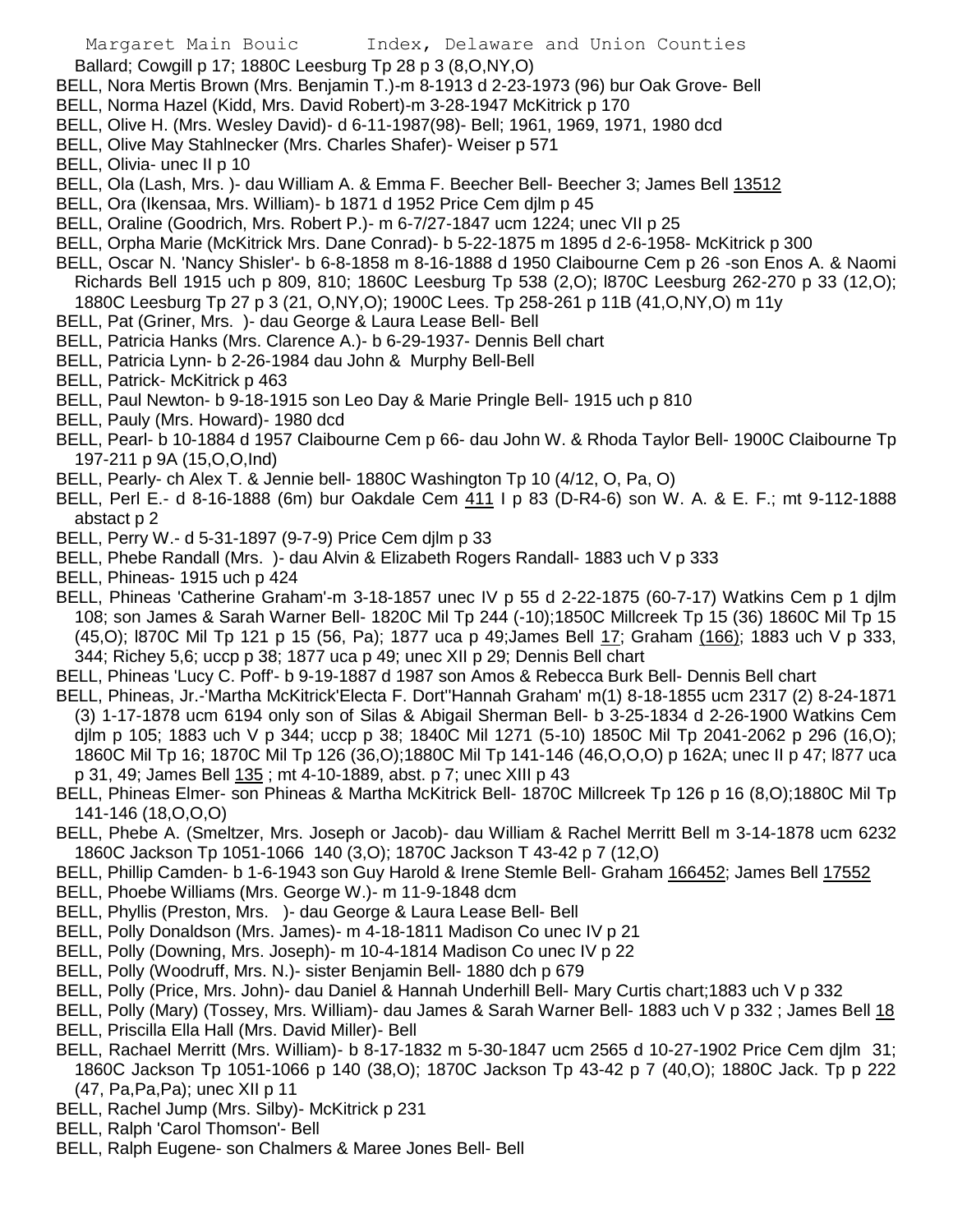BELL, Ralph Waldo 'Anna Edwards'- b 10-8-1906 m 4-2-1926 d 6-15-1980 bur Fairview- son Clarence & Emma Prouty Bell- Graham 16171; Richey 8,9; opc 885;1969, 1971, 1980 dcd; James Bell 135(12)1

- BELL, Ran- unec VIII p 29
- BELL, Raymond- d 10-30-1984 (84) bur Stantontown- Bell
- BELL, Raymond 'Mary James'- Bell
- BELL, Raymond P.- 1991 ucd
- BELL, Rebecca Burk (Mrs. Amos)- b 1858 -Bell (152) History of Elkhart Co. Ind. p 1104; Dennis Bell chart
- BELL, Rebecca F. Shaw (Mrs. James H.)- m 12-27-1835 dcm; l850C Brown Tp 2937 (41, Va)
- BELL, Regene- b 1955 dau William R. & Ethel Bell- 1969, 1971 dcd
- BELL, Revella Ann (Flahive, Mrs. Jack)(Jones, Mrs. Robert) b 3-13-1928 m 2-17-1947 dau Ralph & Anna Edwards Bell- Graham 1611711; Richey 9,10; opc 773; James Bell 135(12)11
- BELL, R. F.- m 1961- Bell
- BELL, Rhoda Taylor (Mrs. John w.)- b 1886 d 1914 Claibourne Cem p 33; 1900C Claibourne Tp 197-211 (33, Ind,O,O,0
- BELL, Richard- b 1953 son Charles D. & Louise Bell- 1969 dcd
- BELL, Richard- b 1-14-1970 son David & Jean Wakeman Bell- St. Paul p 61
- BELL, Richard- b 1929 son Frank Leroy & Beryl Hulbert Bell- Graham 166432; James Bell 17532
- BELL, Richard- b 1968 son Franklin L. & Shirley F. Bell- 1969 dcd
- BELL, Richard 'Bessie'- Bell; 1971 dcd
- BELL, Richard Fay- b 1913 d 1929 Claibourne Cem p 48
- BELL, Robert- 1961 dcd
- BELL, Robert-Pabst 8 p 36; Powers p 230
- BELL, Robert Sr.- 1985 uch p 86 (Fort Necessity)
- BELL, Robert- b 7-14-1848 d 2-9-1927 son Henry & Mary Miller Bell- 1850C Oxford Tp 2762 (2,O); 1880C Oxford Tp p 392C; 1880 dch p 412, 557, 786; 1908 dch p 388, 426
- BELL, Col. Robert d 10-16-1908 son Charles G. Bell- Bell
- BELL, Robert- son John & Mary McGhie Bell- 1915 uch p 894
- BELL, Robert- son Marshall & Alona Zebold Bell- Bell
- BELL, Robert- son Merle & Emma Naus Bell- Ball
- BELL, Robert- son Robert Sr. & Mary Yost Bell- dumch p 313
- BELL, Robert- son Rev. Sheridan Watson & Elizabeth Rich Bell- Bell
- BELL, Robert Jr. 'Mary Yost'- b 1750 dumch p 313; 1985 uch p 86
- BELL, Robert A.- son Robert M. Bell- Bell
- BELL, Robert Dean 'Rose Marie Dampf'- b 7-28-1929 son Guy Harold & Irene Stemple Bell- Graham 166451; James Bell 17551
- BELL, Robert F.- d 2-9-1863 (21) Kilbourne Cem p 9; Powell p 67; 1850C Brown Tp 2915 (13,O)
- BELL, Robert Joseph 'Linda Lee Cahill'- m 6-6-1964 son Forest Jay & Ida Bell- Bell; l971, 1991 ucd
- BELL, Robert J. 'Vera'- 1980 dcd
- BELL, Robert 'Janet Tailzefeir'- McKitrick p 463
- BELL, Robert M.'Candelaria'- d 8-9-1982 (69) bur. Green Mound, Kilbourne son Myrtle Bell- 1969, 1971, 1980 dcd
- BELL, Robert 'Mary Lee Williams'- b 11-27-1925 d 3-29-1992 son Phineas & Lucy C. Poff Bell- Dennis Bell chart
- BELL, Rodney A. 'Marie A.''Gladys Fraser'-d 4-3-1982 (82) Ashley Union Cem son Charles H. & Maude McGonigle Bell- 1908 dch p 640; delge X p 19; 1961, 1969, 1971, 1980 dcd
- BELL, Ronald Charles 'Donna Ruth Stevens'- m 10-6-1957 son Terry & Marietta Pendleton Bell- Neill 4,5; Bell; 1949, 1959 ucd, 1969, 1971, 1980 dcd
- BELL, Ronald- b 4-10-1966 son David & Jean Wakeman Bell- St. Paul p 61
- BELL, Rose Elizabeth (McKittrick, Mrs. Dr. William Thomas)- b 2-10-1888 m 5- 1916 d 8-1965 dau John & Elizabeth Miller- McKitrick p 469
- BELL, Rose Marie Dampf (Mrs. Robert Dean)- Graham (166451)
- BELL, Rosemary Baker (Mrs. Edgar)- b 12-3-1953 dau Harold & Evelyn Somerlot Baker- 1985 uch p 7
- BELL, Rowland- brother Raymond Bell- Bell
- BELL, Roxey Jane- b 1857 d 1933 Price Cem djlm p 34
- BELL, Rucy- b 7-16-1891 Missouri dau B. W. & Elizabeth Aven Bell- dcb
- BELL, Russell- sonB/Verman D. & Ruth M. Bell- Bell; 1961 dcd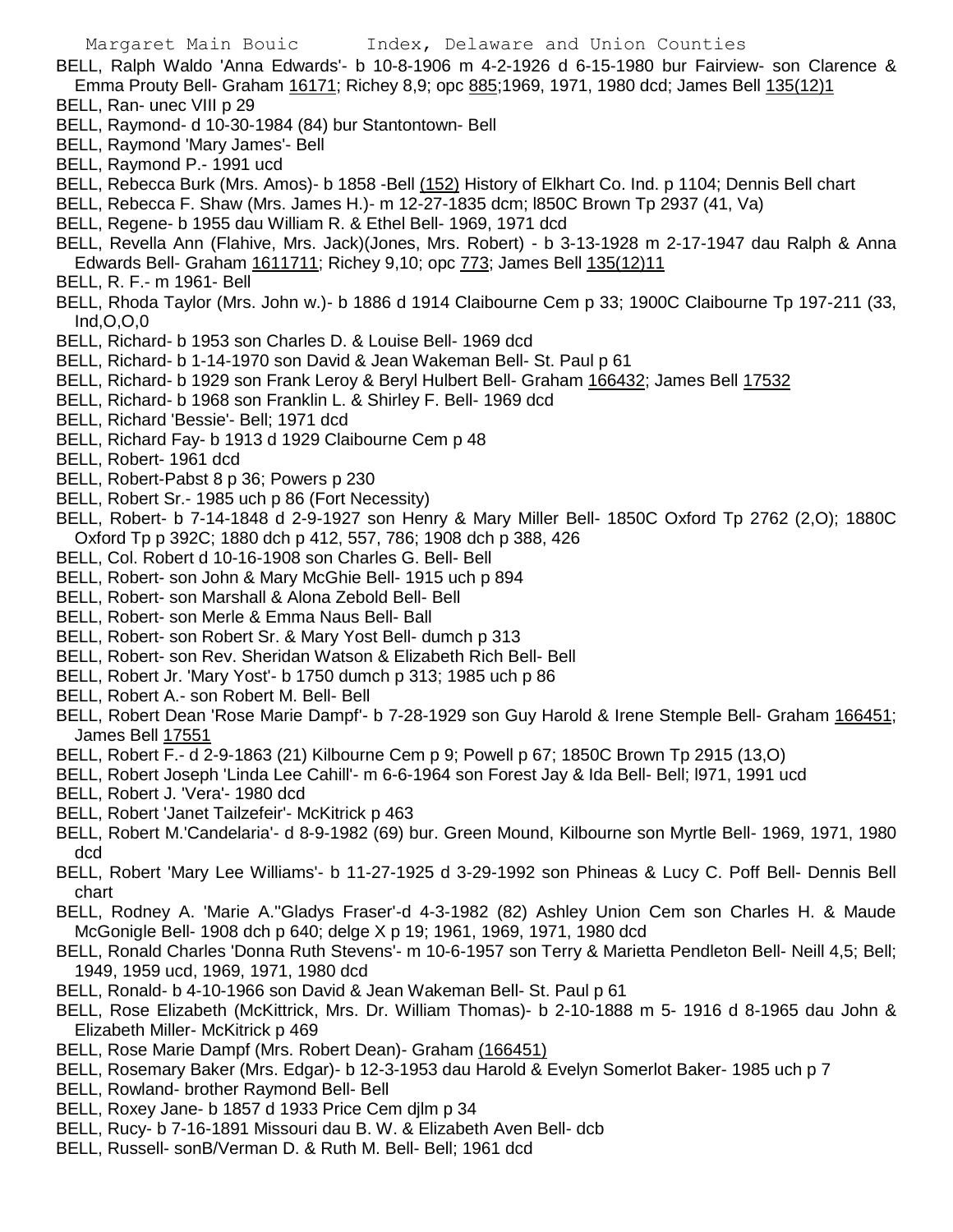BELL, Russell Z. (Bus) b 1-28-1897 d 4-30-1972(5-10-1972) bur Price Cem djlm pp 55; Gr Reg- son Marshall & Alona Zebold Bell- Bell; 1971, 1973 ucd

- BELL, Ruth (Beard, Mrs. Duane)- dau Wesley David & Olive N. Bell- Bell
- BELL, Ruth- b 1909 d 1946 dau Harry & Naomi Temple Bell- 1985 uch p 137
- BELL, Ruth (Mrs. Erman D.)-d 11-6-1985 (55) bur Trenton Cem- 1961, 1969, 1971, 1980 dcd
- BELL, Ruth Ella (Leasure, Mrs. Earl)- dau Elmer P. Bell- James Bell 13532
- BELL, Ruth G.- b 1-6-1897 Scioto Tp dau E. P. & Fannie Gardner Bell- dcb
- BELL, S.- CCC Brown Tp
- BELL, Salina (Ricketts, Mrs. Edward)- dau Elijah & Mary Hart Bell- dumch p 187
- BELL, Sally- dau Daniel & Hannah Underhill Bell- 1883 uch V p 332; Mary Curtis chart
- BELL, Sally (Stevens, Mrs. Andrew)- dau Terry & Marietta Bell- l949 ucd; Neill 4,5; Bell
- BELL, Samantha- b 10-18-1991 dau Kenneth b. & Laura Bell- Dennis Bell chart
- BELL, Samantha- 1860C Jackson Tp 1082-1097 p 144 (15,O) lived with Susanna Hopkins
- BELL, Samilda J. (Carter, Mrs. S. D.)- d 9-5-1878 (22-6-24) Price Cem djlm p 34 dau S. & J. Bell
- BELL, Samuel- hadc p 56 (l849 Troy Tp)
- BELL, Samuel- son W. & B. Ann- d 3-7-1842 (l8y-9m-28) Oak Grove Cem Powell p 95
- BELL, Samuel 'Ann'- d 5-10-1829 (79-6-11) Kilbourne Cem p 9 1820C Orange Tp ; Pabst 7 p 2
- BELL, Samuel 'Ann'- 1840C Brown Tp 210 (40-50); l850C Brown Tp 2915 (50, Pa); CCC Brown Tp 1849; delge V p 34
- BELL, Samuel Beall- 1915 uch p 187
- BELL, Samuel C.- son James & Rebecca Bell- 1850C Brown Tp 2939 (8,O)
- BELL, Samuel D. 'Eliza Davis'- m 1-23(30)-1840 ucm 613; unec V p 23
- BELL, Samuel, Governor- 1915 uch p 187
- BELL, Samuel Leroy 'Sarah Said'- b 12-3-1824 m 8-16-1846 d 1886 or 8-3-1887 or 6-30-1887 (62-6-27) Price Cem djlm p 34- son Jesse & Margaret Sanders Bell- ped Mary Curtis 14; 1850C Concord Tp 2211 (26, Va)
- BELL, Samuel O. 'Nancy Latimer'- b 1859 m 9-6-1881 ucm 7011 d 1919 Price Cem djlm p 31- son William & Rachel Merritt Bell- 1870C Jackson Tp 43-42 p 7 (10,O); 1880C Jackson Tp 222 (20,O,O,Pa)
- BELL, Sandy (Mrs. William)- 1971 dcd
- BELL, Sarah- Pabst 5 p 9
- BELL, Sarah- 1850C Brown Tp 2967 (12,O)
- BELL, Sarah- 1860C Union Tp 694-700 p 95 (30, England); 1870C Milford 66-65 p 7 (42, Eng); 1880C Milford 9 p 30 (52,Eng,Eng,Eng) p 0079
- BELL, Sarah A. (Mrs. William)- 1870C Washington Tp 144-139 p 20 (20,O)
- BELL, Sarah- d 5-8-1877 (18-4-9) Watkins Cem djlm p 108- dau Pnineas & Catherine Graham Bell- Graham 1661; 1860C Millcreek Tp 15 (l,O); 1870C Mil Tp 121 p 15 (11,O); James Bell 171
- BELL, Sarah Ann (Watts, Mrs. Jackson)- m 10-21-1864 ucm 3632
- BELL, Sarah B.- dau William J. & Catherine Bell- 1850C Marlborough Tp 23 (3,O)
- BELL, Sarah Coleman (Mrs. Benjamin)- ucc Ethel Temple Jensen 25 unec II p 7; delge III p 51
- BELL, Sarah- b 9-2-5-1853 d 2-17-1870 dau Jacob & Mary Ann Drake Bell- Dennis Bell chart
- BELL, Sarah Jane (Boice, Mrs. William)- m 9-7-1855 dcm; l850C Brown T 2914 (20, Pa)
- BELL, Sarah M.- b 4-26-1902 Liberty Tp dau Ben W. & Nevada M. Rutherford Bell- dcb
- BELL, Sarah (Poole, Mrs. )- dau Henry & Mary Miller Bell- 1880 dch p 786; 1908 dch p 282, 674; 1850C Oxford Tp 2762 (13,O)
- BELL, Sarah (Ricketts, Mrs. Jared)- dau Elijah & Mary Hart Bell- dumch p 180
- BELL, Sarah (Hayes, Mrs. J.)- sister Benjamin W. Bell- 1880 dch p 679
- BELL. Sarah Harriman (Mrs. Jonathan)- b 1823 m 11-13-1847 d 1891 Price Cem djlm p 33
- BELL, Sarah Perry (Mrs. Lindsey)- Bell
- BELL, Sarah Rose (Mackan, Mrs. Joseph Edward)-b 2-29-1860 m 11-18-1879 ucm 6593 d 7-11-1940 dau Phineas Jr. & Martha A. McKitrick Bell- Hutchisson p 35; l860C Mil Tp 16 (2/12,O); McKitrick p 265; 1870C Mil Tp 126 (l0,); James Bell 1352
- BELL, Sarah Said (Mrs. Samuel Leroy)- b 9-2-1824 m 8(6)-16-1846 dcm d 8-17-1877(10-31-1877) dau Jesse Hawley & Nancy Eubanks Said- Mary Curtis ped 15; 1850C Concord Tp 2273 (26,O); Said 2,3
- BELL, Sarah "Sadie J"(Temple, Mrs. William)- b 2-19-1883 m 5-27-1869d 5-9-1979 dau William Jackson & Martha Ellen Shirley Bell- ped Ethel Temple3 delge III p 51; ucc Ethel Temple Jenson ; unec II p 7
- BELL, Sarah Warner (Mrs. James)- m 1799 d 10-31-1869 (90) Watkins Cem djlm p 106 -1883 uch V p 333, 343; 1820C Mil Tp 244 (45+);1830C Mil Tp 305 (50-60) 1850C Mil Tp 15 (80,Pa); 1860C Mil see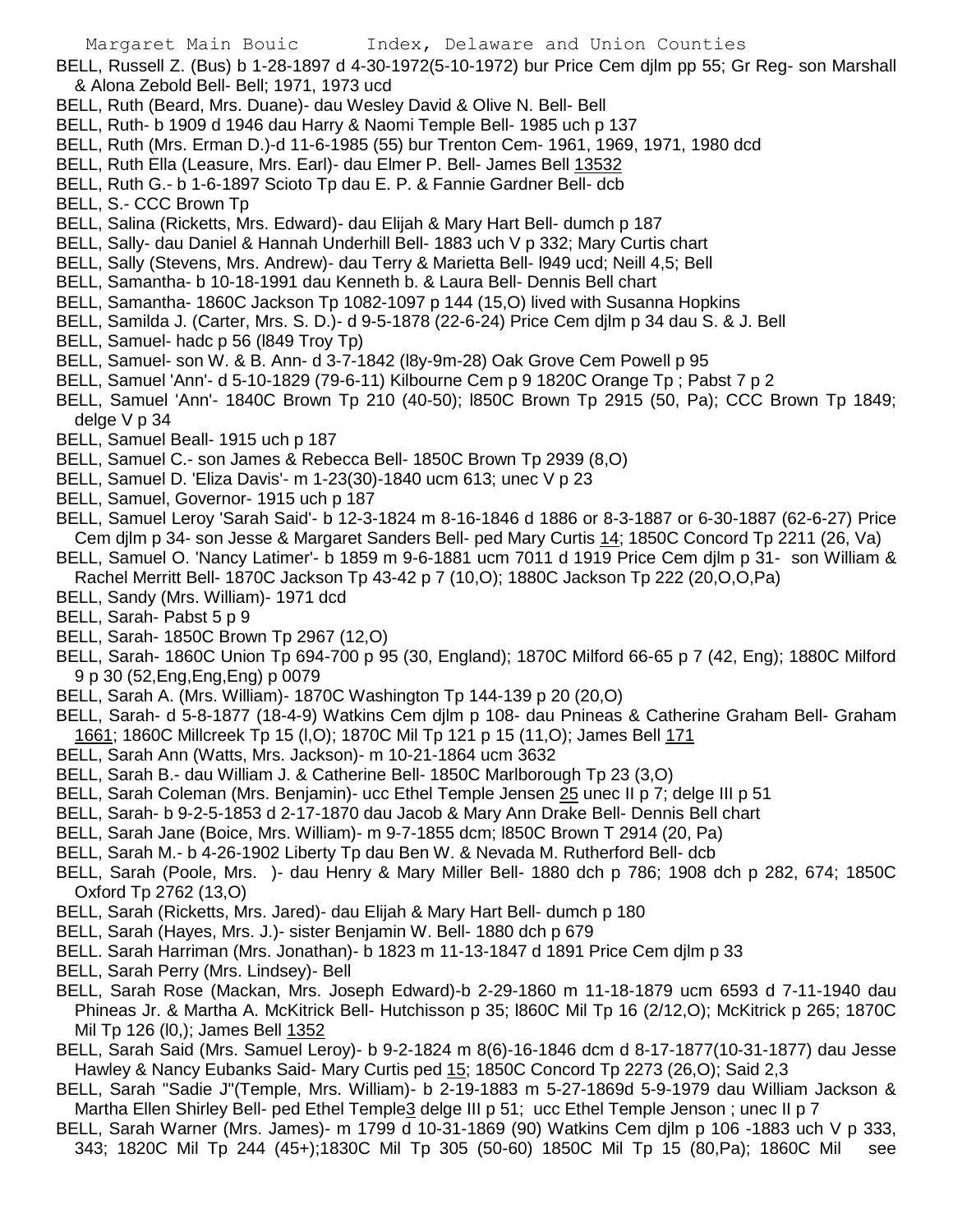Graham(14); James Bell(1); Dennis Bell chart; unec XIII p 6

- BELL, Sarah- dau James & Sarah Warner Bell- Bell estate; James Bell16
- BELL, Sarah V.- niece of Jacob Schnelzer- 1880C Jackson Tp p 228A (5,O,O,O)
- BELL, Sarah (Woodburn, Mrs. William)- m 1-24-1850 ucm 1497; unec XIV p 17
- BELL, Sarah (Mrs. Zepheniah)- Pabst 8 p 5
- BELL, S. E.'Josephine Hildreth'- dumch p 452
- BELL, Sean Patrick- b 1981 son John Steven & Margaret Jane Remaley Bell- Bell; Birkenshaw chart
- BELL, Sheila Jean (Leibold, Mrs. James Ricky)- m 9-30-1967 dcc Dean Leibold1; Ardith Waters Leibold 1
- BELL, Rev. Sheridan Watson 'Elizabeth Rich'- d 10-30-1982 (73) wsc Grah p 59, 62; Pabst 8 p 34; Bell
- BELL, Sheridan III- son Rev. Sheriden Watson & Elizabeth Rich Bell- Bell
- BELL, Shirley- dau Frank Leroy & Beryl Hulbert Bell- Graham 166431; James Bell 17531
- BELL, Shirley (Dunahugh, Mrs. Terry)- dau James Roger & Lois M. Bell- Bell
- BELL, Shirley F. (Mrs. Franklin L.)- 1969 dcd
- BELL, Shirley J. (Mrs. James E.)- 1961, 1969, 1971, 1980 dcd
- BELL, Sidney Patricia Marie (Shannon, Mrs. Keith Michael)(Birkenshaw, Mrs. David Huston)- b 1940 dau Joseph Howard & Josephine Cleola Brwon Bell- Bell; Birkenshaw chart
- BELL, Silas- b 5-2-1832 d 2-12-1870- 1883 uch V p 322
- BELL, Silas 'Abigail Sherman'- b 12-12-1805 m 2-25-1826 d 5-20-1879 (73-5-8) Watkins Cem djlm p 106; son James & Sarah Warner Bell-James Bell 13 1883 uch III p 287, 334 V p 344; 1915 uch p 116; 1877 uca p 23, 49; uccp p 38 1830C Jerome Tp 32 (20-30); 1840C Mil Tp (30-40); 1850C Mil Tp 2041-2062 p 296 (44,O);1870C Mil Tp 125 p 15 (64,O); unec II p 15, 47. VIII p 17; Dennis Bell chart
- BELL, Silas 'Etta Haggard'- b 10-23-1862 d 12-27-1933 NM p 43; son Phineas & Catherine Graham Bell-Graham 16631; Richey 6;1870C Mil Tp 121 (7,O) l880C Mil Tp 105-110 (17,O,O,O); 1900C Mil. Tp 88-90 (37,O,O,O) m 12y; James Bell 173
- BELL, Silas 'Flory Lockwood'- b 8-17-1858 d 4-8-1890 son Jacob & May Ann Drake Bell- Dennis Bell chart
- BELL, Silas- son Jacob & Mary A. Drake Bell- Bell 156- History of Elkhart Co ind. p 1104
- BELL, Silby Rachel Jump'- McKitrick p 231
- BELL, S. L.- 1883 uch IV p 533; 1883 uca p 23, 97
- BELL, Staci Ann- b 1-22-1988 dau John & Teresa Carpenter Bell- Bell
- BELL, Stanley A. 'Nanci L.'- 1980 dcd
- BELL, Stanley 'Harriet Watters'- b 1843 d 1921 Gavitt Cem 7 son Henry & Mary Miller Bell- 1908 dch p 388, 674, 677; 1880 dch p 786; 1850C Oxford Tp 2762 (7,O); 1880C Oxford Tp p 390C- 1976 dch p 110; ped Sidney Bell Birkenshaw8
- BELL, Stella (Cowgill, Mrs. Daniel)- m 1880 dumch p 464
- BELL, Stella- dau John H. & Mary Burk Bell- Dennis Bell chart
- BELL, Stella (Mangan, Mrs. Edward)- dau Wesley David & Olive H. Bell- Bell
- BELL, Stephanie Aileen- dau Lindsey Bell- Bell
- BELL, Stephen- 1883 uch III p 313; 1915 uch p 101, 117
- BELL, Steve- son Judge James F. & Charlotte Engard Bell- Bell; Beckley
- BELL, Steven (Stephen) B(R).- d 2- 1970 (20) bur Pioneer Cem, Westerville- son Harold Bell- 1961 dcd (12); 1969 dcd
- BELL, Steven C. 'Jolie'- 1980 dcd
- BELL, Steven Dale' Glenna Jo Claar'- b 3-10-1954 m 9/8-11-1976 son Dale D. & C. Jean Bell; Bell; St. Paul p 74; 1967, 1971, 1975 ucd
- BELL, Jeanette Sue (Longhenry, Mrs. Christopher A.)(Ashman, Mrs. Rich) dau Lowell & Marjorie Foster Bell-Bell; l959, l967 ucd
- BELL, Sue McNeil (Mrs. Donald M.)- d 11-16-1987 946) bur NY- Bell
- BELL, Sumner S. 'Ida Hervey'- Bell
- BELL, Susan B. (Newton, Mrs. Rev. Isaac)- 1880 dch p 636
- BELL, Susan (Chambers, Mrs. John Wesley)- b 6-20-1807 dau Silby & Rachel Jump Bell- McKitrick p 231
- BELL, Susan (Mrs. Charles Thomas)- Bell
- BELL, Susan Turney (Dill, Mrs. Augustus)(Mrs. Thomas)- b 1812 d 1899 Radnor Cem Powell p 225-1908 dch p 552
- BELL, Sylvester L. 'Josephine Hildreth'- m 10-5-1867 ucm 4250 son Julius & Juliett Bell- 1850C Leesburg Tp 254-255 p 39 (8, NY); 1870C Leesburg Tp 36-37 p 5 (28, O); 1880C Leesburg Tp 113 - 11 (36,O,Ny,NY) p 0180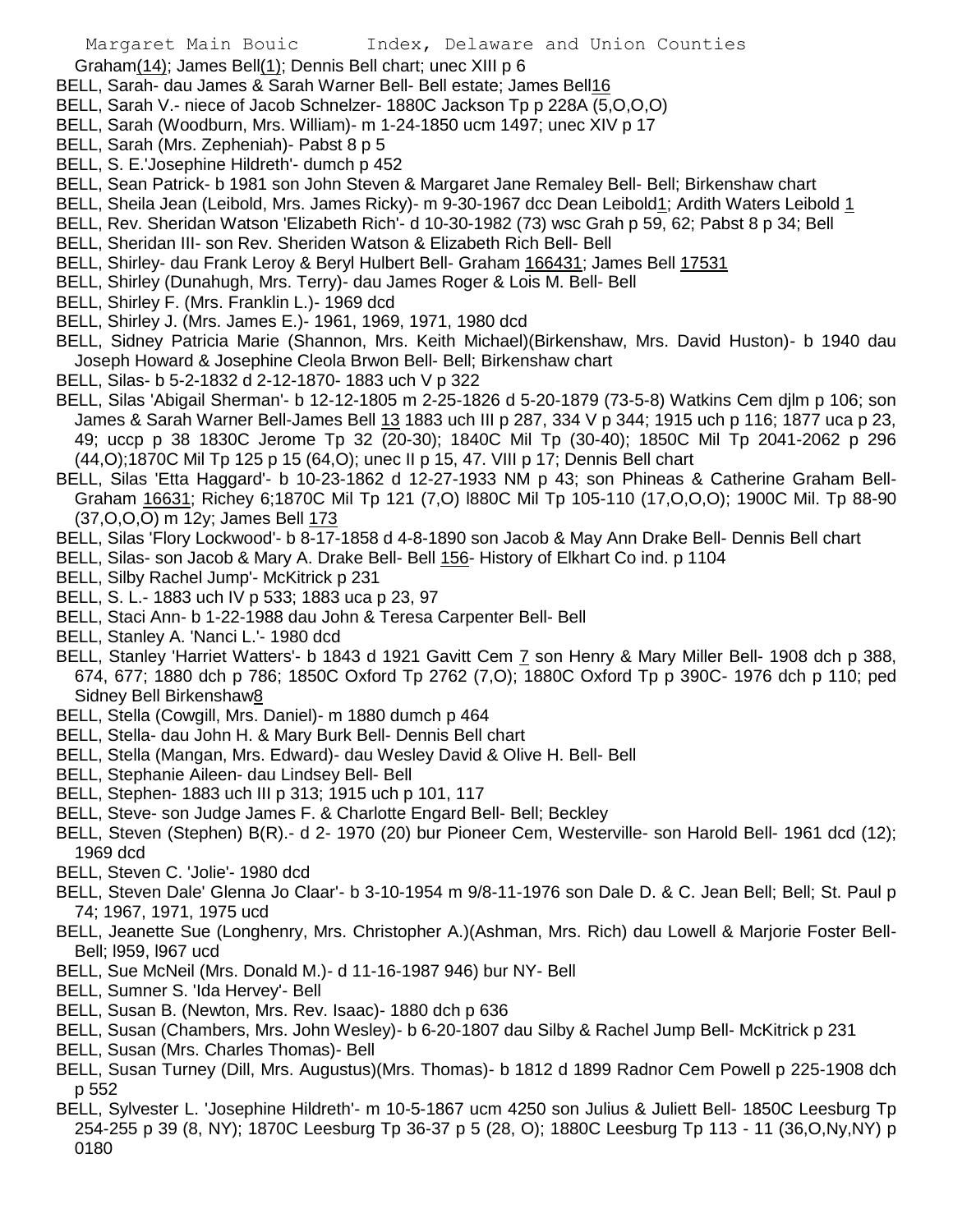- BELL, Teresa Carpenter (Mrs. John)- Bell; 1991 ucd
- BELL, Terri- b 1966 ch Stanley A. & Nanci L. Bell- 1980 dcd
- BELL, Terry 'Marietta'- Bell; 1949, 1959, 1967, 1971, 1973, 1975, 1979, 1981, 1983 ucd
- BELL, Thelma (Hanner, Mrs. )- dau Merle & Emma Naus Bell- Bell
- BELL, Thomas-b 1960 son Harold W. & Betty Bell- Bell; 1961, 1969 cdc
- BELL, Thomas 'Anna'- Asp p 14a
- BELL, C. Thomas- son Charles Hobart H. & Helen M. Bell- Bell; 1961 dcd (10)
- BELL, Thomas B.- son James & Rebecca Bell- 1850C Brown Tp 2937 (9,O); 1908 dch p 388
- BELL, Thomas J.'Martha- b 1846 d 1905 Price Cem djlm p 31; Gr Reg- son William & Maria Kightlinger Bell-1850C Jackson Tp 46 p 7 (4,O); Kenneth Bell chart
- BELL, Thomas 'Laura Olmstead- m April 1828 dcga p 42 Del P & Franklin Chr. 4-24-1828
- BELL, Thomas 'Matilda Westlake'- m 6-30-1859 ucm 2897
- BELL, Thomas 'Susan Turney'- Radnor Cem- Powell p 225
- BELL, Tiffany Lynn- b 7-28-1981 dau Steven Dale & Glenne Jo Claar Bell- Bell; St. Paul p 74
- BELL, Tillie (Reed, Mrs. Otho)- sister Millard F. Bell- Bell
- BELL, Tom F.- 1980 dcd
- BELL, Tomy- son Earlene C. Bell- 1973, 1979, 1981 ucd
- BELL, Trich- (3 1/2-1988) dau John Bell- Bell
- BELL, Trudy- ch John H. & Mary Burk Bell- Dennis Bell chart
- BELL, Turzy- ch John H. & Mary Burk Bell- Dennis Bell chart
- BELL, Urcel 'Margaret Thompson'-son Earl & Marion Ehleet Bell- Kenneth Bell chart
- BELL, Vance 'Anne Cooper'- son Lee & Iva M. Birch Bell-Bell
- BELL, Vandaver- son Charles & Hilda B. Bell- 1880C Taylor Tp 159-160 p 15 (6,O,O,Va)
- BELL, Vera L. (Mrs. Robert J.)- 1980 dcd
- BELL, Vernon- son Sylvester & Josephine Hildreth Bell- 1880C leesburg Tp 113 11 (7,O,O,O)
- BELL, Vincent- Powers Pat p 188
- BELL, Virginia Merchant (Mrs. David Lee)- b 3-4-1902 m 6-15-1921- Howison 771
- BELL, W. A.- d 4-6-1894 (37y3m) Oakdale Cem 996 (80D)
- BELL, Walter M.'Gertrude Finlen'-b 1-8-1897 m 11-1-1924- son Charles H. & Maude McGonigle Bell- 1908 dch p 640; Powell p 428; Oak Grove Cem Giffen164711; delge X p 29
- BELL, Mrs. Walter M- d 4-5-1968(74) bur. Ill.- Bell
- BELL, Warren- 1850C Brown Tp 2967 (5/12,O)
- BELL, W.'B. Ann' d 2-3-1846 (62-6m) dbg p 12
- BELL, Wesley David' Olive H.' d 4-26-1979 (87) bur Green Mound Cem- brother Millard Bell- 1969, 1971 dcd
- BELL, William- 1980 dcd
- BELL, William- dg 1-31-1908, delge VIII p 12
- BELL, William- b Ireland to US 1801, naturalized 9-15-1837, delge VIII p 57
- BELL, William- 1877 uca p 97
- BELL, William- 1840C Genoa Tp- delge IV p 67
- BELL, William- 1835 men 17 #71 p 25 Brown Tp; 1840C Brown Tp p 211 (50-60) CCC Brown Tp 1849; delge IV p 8, 65
- BELL, William- d 2-8-1846 (62y 6m) Oak Grove- Powell p 95
- BELL, Rev. William- Powers Pat p 97
- BELL, William- 1880C Washington Tp p 008A
- BELL, William- 1880C Washington Tp p 017A
- BELL, William- 1880C Washington Tp 73-76 p 8 (9,O,O,O)
- BELL, William A. d 6-25-1857 (1-8-15) Maple Dell Cem djlm p 93 son N. & E. A.
- BELL, William Ashby- b 12-29-1945 son Guy Harold & Irene Stemple Bell- Bell17553
- BELL, William- b 9-5-1885 d 3-1-1957 son Amos & Rebecca Burk Bell- Dennis Bell chart
- BELL, William- son Enos A. & Naomi Richard Bell- 1915 uch p 810; 1860C Leesburg Tp 538 (l,O)
- BELL, William Alvin 'Emma Beecher'- b 7-14-1856 d 4-7/6-1894 Oakdale Cem I p 83 (D-R4-6)- son Phineas Jr. & Martha McKitrick Bell- McKitrick p 265; 1860C Mil Tp 16(3);1870C Mil Tp 126 (14,O) l880C Mil Tp
	- 141-146 (23,O,O,O); Beecher 2,3; 1883 uch V p 343; James Bell 1351
- BELL, William Alvi 'Lucrtia Tamison Westlake'-b 9-27-1868 m 7-27-1892 d 4-1915 son Phineas & Catherine Graham Bell- Graham 1664; Richey 6,7; 1880C Mil Tp 1o5-110 (12,O,O,O);; James Bell 175
- BELL, William Ashby- b 12-29-1945 son Guy Harold & Irene Stemple Bell- Graham 166453; James Bell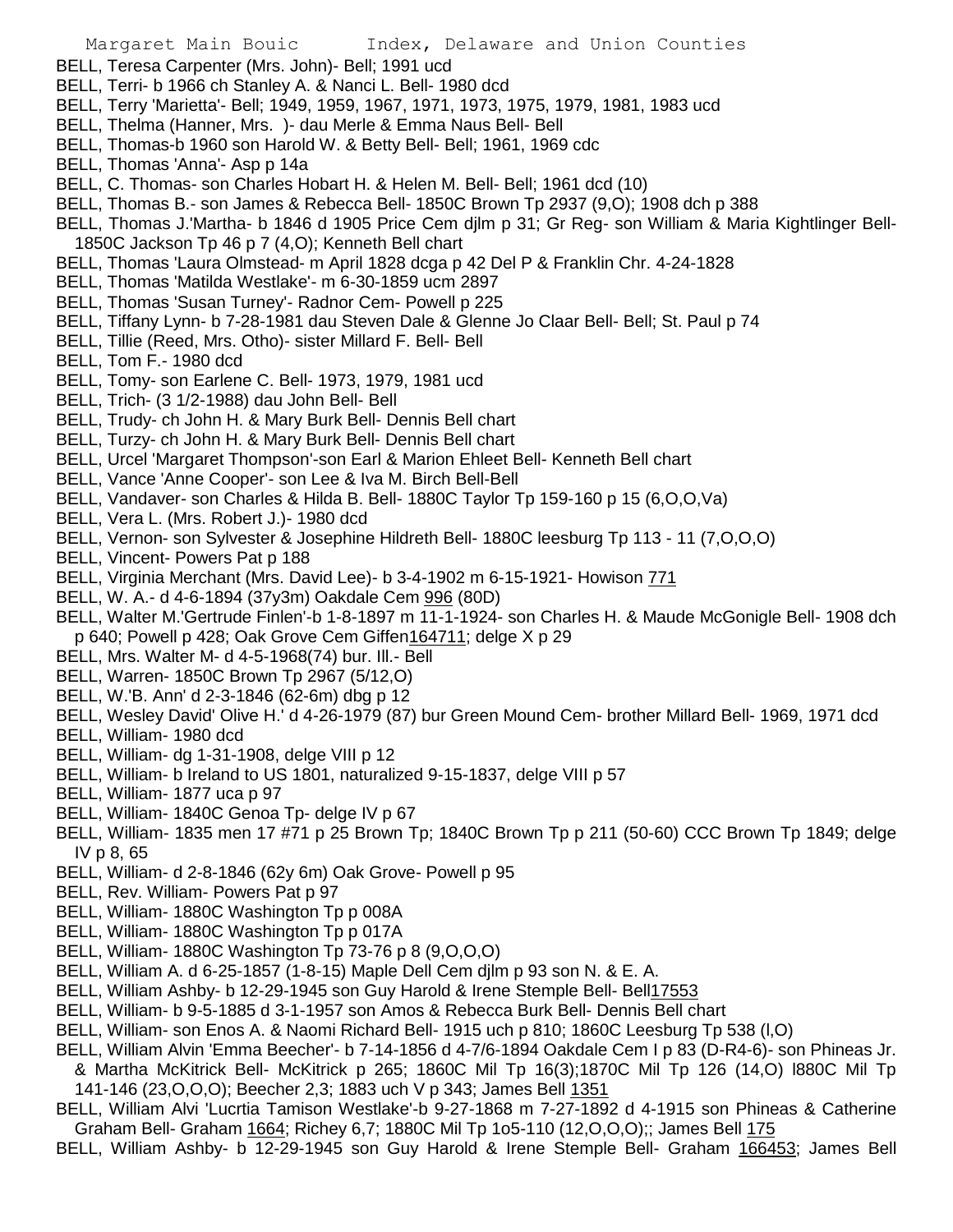## 174453

- BELL, William 'Elizabeth Ady'- dumch p 275
- BELL, William 'Ethel Marie'- Bell; 1969, 1971 dcd
- BELL, William G. 'Ada V. Bowsher'- b 6-6-1871 d 5-24-1950- Cowgill p 9
- BELL, William G. 'Joann A. Schillinger'- Bell
- BELL, William G. Jr.- son William G. Bell- bell
- BELL, William- b 1951 son William & Ethel Marie Bell; 1969, 1971 dcd
- BELL, William H.- 1883 uch IV p 485
- BELL, William 'Harriet Bailey'- delge IV p 19
- BELL, William J. 'Catherine'- 1850C Marlborough Tp 23 (35, NJ)
- BELL, William Jackson 'Martha Ellen Shirley'- b 8-10-1844 m 5-27-1869 d 1-25-1907 son Israel & Mary Hull Bell- ucc Ethel Temple Jenson  $6$ ; unec II p 7; delge III p 51
- BELL, William 'Jane Denison'- m 12-3-1843 Madison Co unec X p 7
- BELL, William L.- d 9-28-1881 (30-4-14) Price Cem djlm p 34
- BELL, William 'Margaret Shipley'- 1883 uch V p 611
- BELL, William 'Margaret Smart'- m 9-12-1865 ucm 3783; W.Smart (1174); 1908 dch p 806; 1883 uch V p 336;
- BELL, William 'Mariah Kightlinger''Rachel Merritt'- b 1822 m(1) 7-12-1843- Mary Curtis chart'- b Jan 1823 m
- 5-2-1846 d 2-11-1897- unec XII p 11; 1850C Jackson Tp 46 p 7 (28,O);1860C Jackson Tp 1051-1066 p 140
- (36,O); 1870C Jackson Tp 43-42 p 7 (45,O); 1880C Jackson Tp p 222A (56,O,KY,KY); Kenneth Bell query
- BELL, William 'Rachel'- b 1-16-1823 d 12-11-1897 Price Cem djlm p 31
- BELL, William S.' Munch'- mayor of Zanesville-Bell
- BELL, William 'Sandy'- 1971 dcd
- BELL, William 'Sarah A.'- 1870C Washington Tp 144-139 p 20 (20,O)
- BELL, Willie J.- son Benjamin & Eliza Warren Bell- 1880 dch p 679
- BELL, Wilma Jane Keller (Mrs. David)- dau Albert & Neva Eleanor Cosgrove Keller- Weiser p 514
- BELL, Wilma Jean (Jackson, Mrs. Peter Bradshaw)- m 8-1959- Bell
- BELL, Wilma (Milhoan, Mrs. )- dau Chalmers & Mary W. Jones Bell- Bell
- BELL, Wilson S.- son William J. & Catherine Bell- 1850C Marlborough Tp (7,O)
- BELL, Winifred- b 8-16-1875 dau Phineas Bell Jr. & Electa F. Dort Bell- James Bell 1358
- BELL, W. Martin 'Christine Spaeth'- m 9-12-1970 son Harold Bell- Bell
- BELL, Rev. Woodrow- son Fred W. & Nellie Ashbrook Bell- Bell
- BELL, W. W.- Genoa Tp- Powell p 119
- BELL, Wymond F. 'Dorothy Hull'- m 6-20-1934- son Fred W. & Nellie Ashbrook Bell- Bell
- BELL, Wymond Jr.- son Wymond F. & Dorothy Hull Bell- Bell
- BELL, Zane A.- b 8-23-1978 ch Donald A. & Cathy Esterline Bell- Dennis Bell chart
- BELL, Zane- son Jeremiah & Hannah Bell- d 10-17-1845 (11 yrs) Oller Cem p 28
- BELL, Zella (Clark, Mrs. )(Mrs. Millard)- Bell
- BELL, Zella (McCutcheon, Mrs. )- dau George & Laura Lease Bell- Bell
- BELL, Zephemah 'Sarah'- Pabst 8 p 5
- BELL, Zephaniah(r)- Pabst 1 p 43; 1835 men 13 #3 p 17 Burlin Tp; 1840C Berlin Tp p 206 (30-40); Pabst Pion I p 60, 61
- BELLAMY, Bonnie L. (Mrs. David)- 1961 dcd; l980 dcd
- BELLAMY, Burton 'Jimmie Eugene Bates'- McKitrick p 424
- BELLAMY, Clara- d 3-15-1975 (90) bur Weber City, Va.- Bellamy
- BELLAMY, Darlene (Ray, Mrs. )- dau Roy E. & Dorothy Bellamy- Bellamy
- BELLAMY, David 'Bonnie L.'- 1980 dcd
- BELLAMY, David Eugene 'Martha Ann Ward'- m 3-20-1971 son Roy E. & Dorothy Bellamy- Bellamy
- BELLAMY, Dorothy (Mrs. Roy E.)- Bellamy
- BELLAMY, Jimmie Eugene Bates (McKettrick, Mrs. Robert Lee Sr.)(Mrs. Burton)- McKitrick p 424
- BELLAMY, Martha Ann Ward (Mrs. David Eugene)- m 3-20-1971 dau Kenneth Ward- Bellamy
- BELLAMY, Ora (Krigbaum, Mrs. Howard Arthur)- Weiser p 83
- BELLAMY, Patricia- b 1978 dau David & Bonnie L. Bellamy- 1980 dcd
- BELLAMY, Roy E. 'Dorothy' b 4-2-1922 d 1-14-1990 (67) Green Mounds Cem- son Clara Bellamy-Bellamy
- BELLAMY, Roy Elmer- son Roy E. & Dorothy Bellamy- Bellamy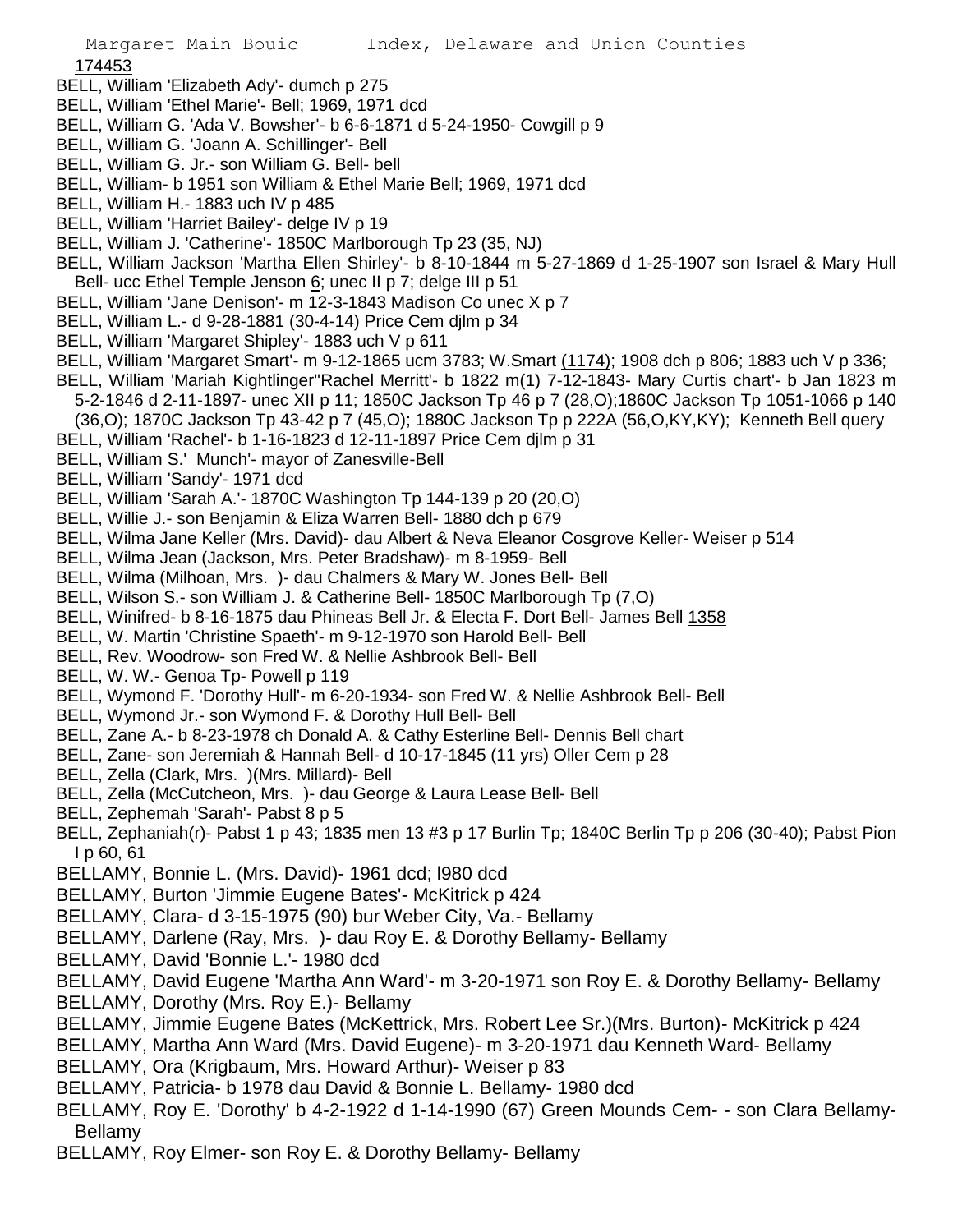- Margaret Main Bouic Index, Delaware and Union Counties BELLAMY, Stella T. (Simson, Mrs. )- dau Clara Bellamy- Bellamy BELLAR, Deanna- b 1971 dau Ronald D. & Rose M. Bellar- 1980 dcd BELLAR, Ronald D. 'Rose M.'- 1980 dcd BELLAR, Rose M. (Mrs. Ronald D.)- 1980 dcd BELLAR, Tammy- b 1975 ch Ronald D. & Rose M. Bellar- 1980 dcd BELLAS, M.- 1877 uca p 92 BELLE, inf dau of C. & B. Belle- Oakdale Cem 693 (32F) BELLE, B. W. 'Eliza Warner'- dumch p 140 BELLE, Eliza Warner (Mrs. B. W.)- dumch p 140 BELLE, Ida May (Metzger, Mrs. C. N.)- m 6-27-1881 dau B. W. & Eliza Warner Belle- dumch p 140 BELLEMAN, Daisy Alverta (Schell, Mrs. Vernie Herbert)- b 3-21-1887 d 11-29-1924- Weiser p 720 BELLENTINE- William- d 3- 1865- 1883 uch IV p 491 BELLER, Bonnie- dau Franklin & Virginia Beller- 1959 ucd(10) BELLER, Christopher- b 1970 son Leo L. & Delphine J. Beller- 1973 ucd BELLER, Cynthia- b 1961 dau Leo L. & Delphine J. Beller- 1973 ucd BELLER, David- son Franklin & Virginia Beller- 1959 ucd(5) BELLER, Delphine J. (Mrs. Leo L.)- 1973 ucd BELLER, Franklin 'Virginia'- 1959 ucd BELLER, Karen- dau Franklin & Virginia Beller- 1959 ucd (3) BELLER, Larry- son Franklin & Viginia Beller- 1959 ucd (7) BELLER, Leo L. 'Delphine J.'- 1973 ucd BELLER, Natalie- b 1966 dau Leo L. & Delphine J. Beller- 1973 ucd BELLER, Virginia (Mrs. Franklin)- 1959 ucd BELLEFEUILLE, Bette- researching Bennett, Milledge, Smothers- delge X p 17 BELLESS, Gertrude (Carlock, Mrs. John)- Maugans Anc p 157 BELLET, Lucinda- 1860C Union Tp 625-631 p 87 (78, Conn) BELLEVILLE---family of Dennis Baker #308, unec VIII p 1 BELLEW, Anita Joan Holp (Mrs. Frederick William)- b 5-29-1930 m 6-11-1950 dau Paul Everet & Marguerite Loucille Schelp Holp- Weiser p 720 BELLEW, Daniel Paul- b 6-23-1958 son Frederick William & Anita Joan Holp Bellew- Weiser p 720 BELLEW, Frederick William 'Anita Joan Holp' b 8-15-1927 m 6-11-1950- Weiser p 720 BELLEW, Mark William- b 7-19-1954 son Frederick William & Anita Joan Holp Bellew- Weiser p 720 BELLEW, Patricia Jo- b 7-16-1952 dau Frederick William & Anita Joan Holp Bellew- Weiser p 720 BELLI, John E. 'Margaret L.'- 1980 dcd BELLI, John E. Jr.- son John E. & Margaret L. Belli- 1980 dcd BELLI, Joseph- b 1968 son John E. & Margaret L. Belli- 1980 dcd BELLI, Julie Dawn Caris (Mrs. Michael Anthony)- m 4-7-1984 dau Ernest & Diane Caris- Belli; 1991 ucd BELLI, Margaret L. (Mrs. John E.)- 1980 dcd BELLI, Michael Anthony 'Julie Dawn Caris'- b 1963 m 4-7-1984 son John E. & Margaret L. Belli- 1980 dcd; Belli; 1991 ucd BELLI, Peter- b 1964 son John E. & Margaret L. Belli- 1980 dcd BELLINGS, James- Pabst 7 p 2 BELLINGSLEY, David Dwight- b 10-1-1875 Liberty Tp son J. E. & Mary D. Bellingsley- dcb BELLIS, Abraham- Marengo Cem- Powell p 376 BELLIS, Eva- Claibourne Cem p 44 BELLIS, M. Marengo Cem- Powell p 377 BELLISAR, Heather- b 1970 lived with John G. & Janis Egers- 1975 ucd BELLMIN, Alfreda- 1880C Concord Tp p 274A BELLMORE, Mary (Long, Mrs. James)- dcc Susan Cain Jackson 113 BELLMYRE, Carole (D'Mato, Mrs. )- dau Ole A. Bellmyre- Bellmyre
- BELLMYRE, Nancy (Geiger, Mrs. )- dau Ole A. Bellmyre- Bellmyre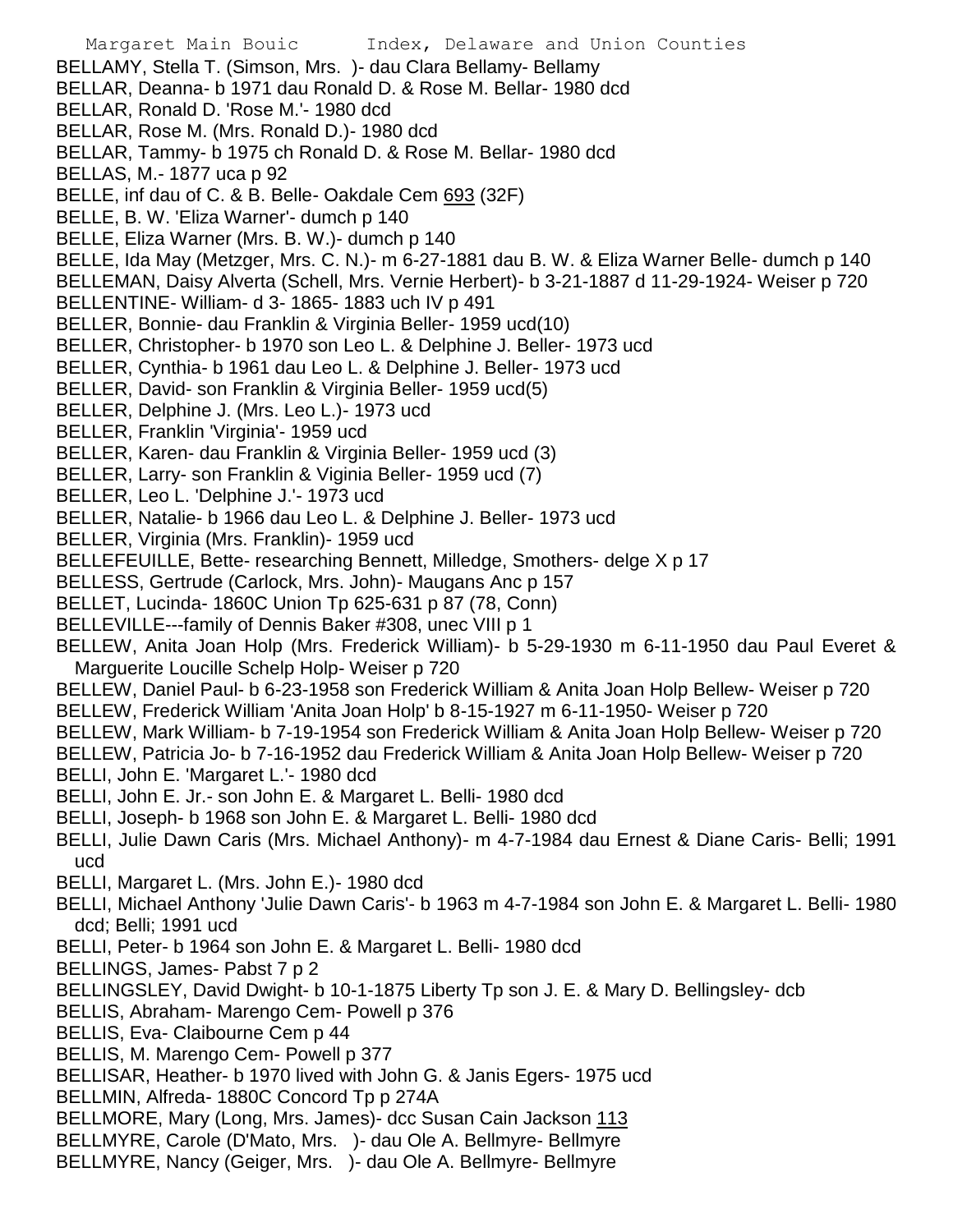- Margaret Main Bouic Index, Delaware and Union Counties
- BELLMYRE, O. C.- brother Ole A. Bellmyre-Bellmyre
- BELLMYRE, Ole A.- d 10-25-1978 (87)- Bellmyre
- BELLMYRE, Osborn B.- brother Ole A. Bellmyre- Bellmyre
- BELLON, Marton- unclaimed letter, 1842- unec XI p 67
- BELLOW, Martin- 1830C Union Tp 199 p 287 (70-80)
- BELLOWR, William- 1880C Berlin Tp p 364A
- BELLOWS, --- Powers Pat p 67
- BELLOWS, Frances M. (Benjamin, Mrs. William)- m 11-13-1849 Powers p 75
- BELLOWS, George- 1976 dch p 65
- BELLUS, -- Marysville 51; Oak Grove Cem 888
- BELLUS, A. C.- 1877 uca 97
- BELLUS, Serena Alice Hamilton (Brown, Mrs. James Wesley) (Mrs. Stanley E.)- b 2-20-1847 m(1) 6-4-1865 (2) 11-8-1873 ucm 5375- dau John & Lucy Griffin Hamilton- Hamilton 112; unec VII p 14; l880C Paris Tp 56-69 p 46 (32,O,O,O)
- BELLUS, Baby b 4- 1880 dau Stanley E. & Serena Alice Hamilton Brown Bellus- 1880C Paris Tp 56-69 p 46 (2/12,O, NY,O)
- BELLUS, Alvin S.-'Rhoda'- b 1830/4-15-1831 Allegheny Co NY d 11-18-1894 Oakdale Cem I p 21; son Leonard & Mabel Spencer Bellus- unec VII p 14; 1877 uca 24, 65, 71; Powell p 103; 1870C Marysville 1 p 1 (38, NY); 1880C Marysville 216-233 p 12 (48,NY,NY,NY)
- BELLUS, Anna K. (Mrs. Leonard E.)- 4-1857; 1900C Marysville 114 p 5A (43,O,Wis,Wis), m 8y, no ch
- BELLUS, Berton/Bertin- son Alvin S. & Rhoda Bellus- 1870C Marysville 1 p 1 (6,O); 1880C Marysville 216-233 p 12 (16,O,NY,O); (34-1899) Paris Tp uninf p 20
- BELLUS, Charles Irvin 'Ella Hilsabeck'- son Stanley & Sarah Ann Cross Bellus- b 10-4-1858 m 4-17-1883- unec VII p 14; 1870C Paris Tp 102 p 15 (12,O); 1880C Paris Tp 56-69 p 46 (22, O, NY, O)
- BELLUS, Diana Rosa- b 3-22-1827 dau Leonard & Mabel Spencer Bellus- unec VII p 14
- BELLUS, Dottie- dau Stanley E. & Alice Brown Bellus- 1880C Paris Tp 56-69 p 46 (2,O, NY,O)
- BELLUS, Edgar Nye- b 2-17-1890 son Standley E. & Serena Alice Hamilton Bellus- unec VII p 15; Hamilton 1127
- BELLUS, Effie May- b 4-6-1880 Iowa- dau Standley E. & Serena Alice Hamilton Bellus- unec VII p 15; Hamilton 1125
- BELLUS, Emma J. Rathbun (Mrs. Leonard) b 10-7-1843 Madison Co m 11-18-1863 ucm 3493 d 2-6-1892 (49y 3m) Oakdale Cem 711 (111F) I p 74 (D-R1-31); 1870C Marysville 66 p 7 (25,O); 1880C Marysville 8-10 p 1 (38,O,O,O)
- BELLUS, Frank E.- son Stanley Bellus- 1880C Paris Tp 56-69 p 46 (9,O, NY, O)
- BELLUS, Franklin A/B.- son Standley E. & Sarah Ann Cross Bellus- unec VII p 141870C Paris Tp 102-103 p 15 (8,O)
- BELLUS, Hattie Diana- b 12-28-1864 dau Standley E. & Sarah Ann Cross Bellus- unec VII p 14; 1880C Paris Tp 56-69 p 46 (l5, O, NY, O)
- BELLUS, Jane (Richardson, Mrs. William)- b 1821 d 1903 Cheshire Cem- Powell p 60b
- BELLUS, Jennie E.- 1870C Marysville 1 p 1 98,O)
- BELLUS, Jennie Sophia- b 3-12-1876 dau Stanley E. & Serena Alice Hamilton Bellus- unec VII p 15; Hamilton 1224; 1880C Paris Tp 56-69 p 46 (4,O, NY,O)
- BELLUS, Jennie (Shadrock, Mrs. William H.)- m 6-3-1880 ucm 6730 dau Alvin S. & Rhoda Bellus-1880C Marysville 216-233 p 12 (18,O,NY,O)
- BELLUS, Laura Redding (Mrs. Marshall)- m 9-4-1873 ucm 5315
- BELLUS, Lellia- dau William A. & Rosetta Bellus- 1870C Marysville-Paris Tp 112 p 13 (15,O)
- BELLUS, Leonard E.(F) 'Emma Rathbun''Anna K.'- b 9-15-1838 m 11-18-1863 ucm 3493 d 9-12-1916 Oakdale Cem I p 74 (D-R1-3); son Leonard & Mabel Spencer Bellus- 1915 uch p 533, 917; 1883 uch V p 56; 1870C Marysville 66 p 7 (30,O); 1880C Marysville 8-10 p 1 (42, O, Ny,NY) p 0086;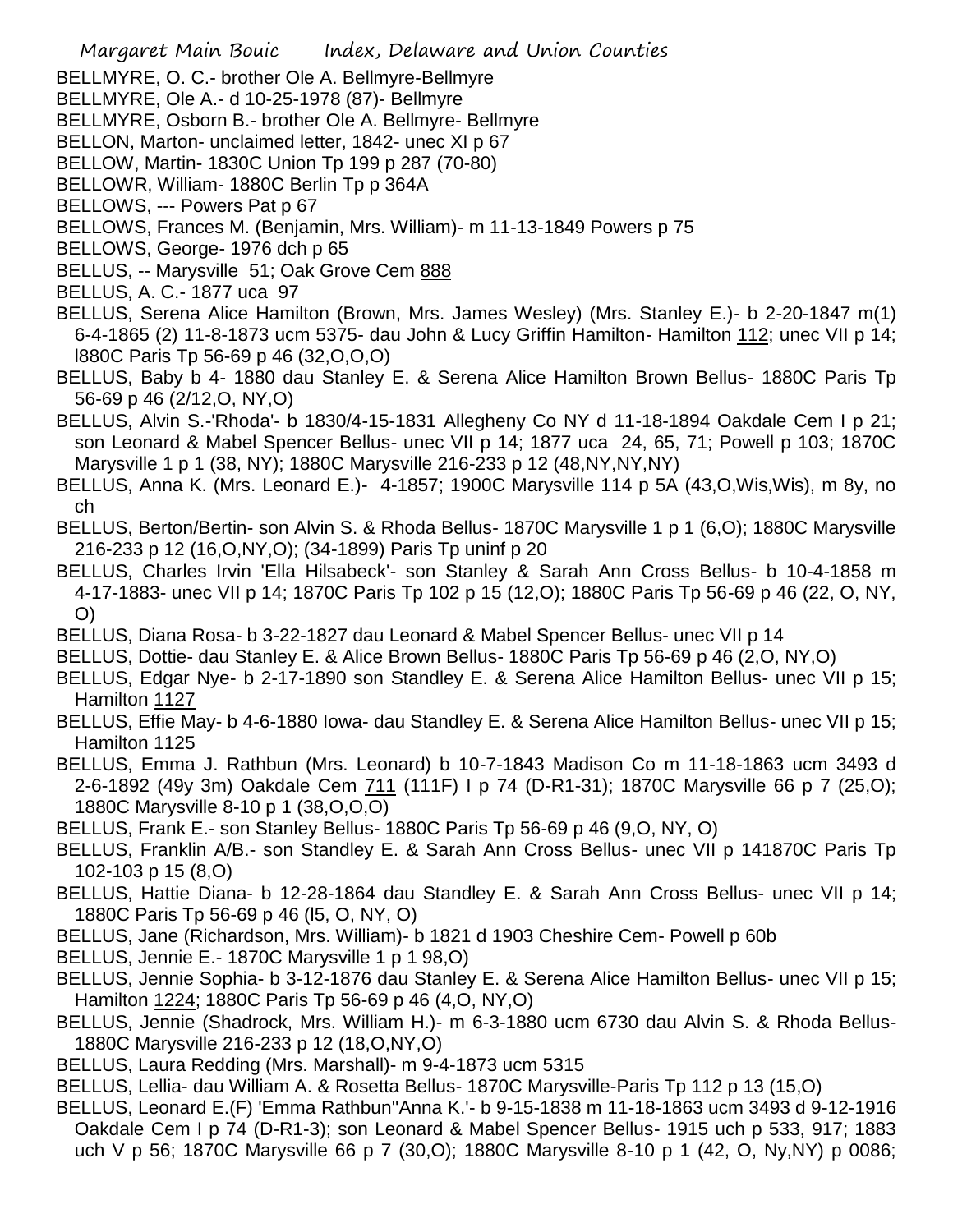- 1900C Marysville 114 p 5A (61,O,O,O) m 8y; 1877 uca p 65; unec VII p 14
- BELLUS, Leonard E.- b 9-15-1838 son Leonard & Mabel Spencer Bellus- unec VII p 14
- BELLUS, Leonard 'Mabel Spencer'- b 1790 m 1820 d 11-19-1845- unec VII p 14
- BELLUS, Loly- dau William A. & Rosetta Bellus- 1870C Marysville-Paris Tp 112 p 13 (12,O)
- BELLUS, Lomina (Mrs. Warren)- b 10(12)-23-1820 d 7-12-1877 bur. Cheshire Cem Powell p 54, 60a
- BELLUS, Lottie I.- d 9-1908 (9m) b Paulding O. Oakdale Cem 2145 (163E) I p 31 (E-R29-4)
- BELLUS, Lucinda Sophia- b 4-28-1829 dau Leonard & Mabel Spencer Bellus- unec VII p 14
- BELLUS, Luther 'Martha Guy'-10-4-1870 ucm 479- son William A. & Rosetta Bellus- 1870C Marysville-Paris Tp 112 p 13 (18,O)
- BELLUS, M.- 1877 uca p 92
- BELLUS, Mabel Spencer (Mrs. Leonard)- b 180-3 m 1820 d 2-8-1854- unec VII p 14
- BELLUS, Mabel- b 1-22-1861 dau Standley E. & Sarah Ann Cross Bellus- unec VII p 14
- BELLUS, Marshall 'Laura Redding'- m 9-4-1873 ucm 5315- won William A. & Rosetta Bellus- 1870C Marysville-Paris Tp 112 p 13 (18,O); 1880C Claibourne Tp 201-214 p 19 (30,O,O,O0 p 0200
- BELLUS, Martha Guy (Mrs. Luther)- m 10-4-1870 ucm 479
- BELLUS, Martin L.- son Alvin S. & Rhoda Bellus- 1870C Marysville 1 p 1 (2,O); 1880C Marysville 216-233 p 12 (12,O,NY,O)
- BELLUS, Mary- b 7-1-1871 d inf 7-1-1871 dau Standley E. & Sarah Ann Cross Bellus- unec VII p 14
- BELLUS, Max Standley- b 7-9-1884 Iowa- son Standley E. & Serena Alice Hamilton Bellus- unec VII p 15; Hamilton 1126
- BELLUS, Nettie- dau Alvin S. & Rhoda Bellus- 1870C Marysville 1 p 1 (4,O); 1880C Marysville 216-233 p 12 (14,O,NY,O)
- BELLUS, Parker C.- b 8-12-1874 O. d 1-30-1877 son Standley E. & Serena Alice Hamilton Bellusunec VII p 15; Hamilton 1123
- BELLUS, Phoebe Melissa- b 12-20-1835 dau Leonard & Mabel Spencer Bellus- unec VII p 14
- BELLUS, Phoebe M.- dau Stanley Bellus- 1880C Paris Tp 56-69 p 46 (l9,O, NY,O)
- BELLUS, Rhoda (Mrs. Alvin S.)- b 1824 Lake Co d 10-25-1917 Oakdale Cem I p 21 (E-R17-4); 1870C Marysville 1 p 1 (42,O); 1880C Marysville 216-233 p 12 (54,O,Vt,Vt)
- BELLUS, Rolly- son William A. & Rosetta Bellus- 1870C Marysville-Paris Tp 112 p 13 (4,O)
- BELLUS, Rosetta (Mrs. William A.)- 1870C Marysville-Paris Tp 112 p 13 (37,O)
- BELLUS, Sarah- d 1-26-1925 (82y) Oakdale Cem 3704 (E163) I p 31 (E-R29-4)
- BELLUS, Sarah A. Wycross (Mrs. Stanley)- b 5 -11-1837 m 10-14-1855 d 12-29-1871 dau D. G.&
- Phoebe T. Howell Cross unec VII p 14; 1860C Taylor Tp 978-994 p 130 (22,O)
- BELLUS, Sarah- b 5-4-1825 dau Leonard & Mabel Spencer Bellus- unec VII p 14
- BELLUS, Stan(d)ley E.'Sarah A. Cross/Wycross''Serena Alice Hamilton Brown'-b 5-30-1833 m (1) 10-14-1855 (2) 11-8-1873 ucm 5375- son Leonard & Mabel Spencer Bellus- unec IV p 14, 15; 1860C Taylor 978-994 p 130 (26,NY); 1880C Paris Tp 56-69 p 46 (47, NY, NY, NY) 108A; 1877 uca p 59, 79
- BELLUS, Warren 'Lomina'- b 3-30-1807 d 2-27-1863 Cheshire Cem Powell p 54
- BELLUS, William A- b 10-20-1823 son Leonard & Mabel Spencer Bellus- unec VII p 14
- BELLUS, William A. 'Rosetta'- 1870C Marysville-Paris Tp 112 p 13 (45, NY)
- BELLUS, William- b Medina Co 1841 d 4-25-1913 (71y 3m) Oakdale Cem 2544 (E163) I p 31 (E-R29-4)
- BELLVILLE- see Belville
- BELMONT, Carmie (Mrs. James H.)- 1961 dcd
- BELMONT, James H. 'Carmie'- 1961 dcd
- BELMONT, Jimmie- son James H. & Carmie Belmont- 1961 dcd (5)
- BELMONT, Sheila- dau James H. & Carmie Belmont- 1961 dcd (7)
- BELNAP, Artemesa (Kreger, Mrs. Jacob)- m 3-24-1850 dcm
- BELNAP, Betty Jo- b 5-24-1949 dau Parley Kershaw & Merle Crane Belnap- McKitrick p 168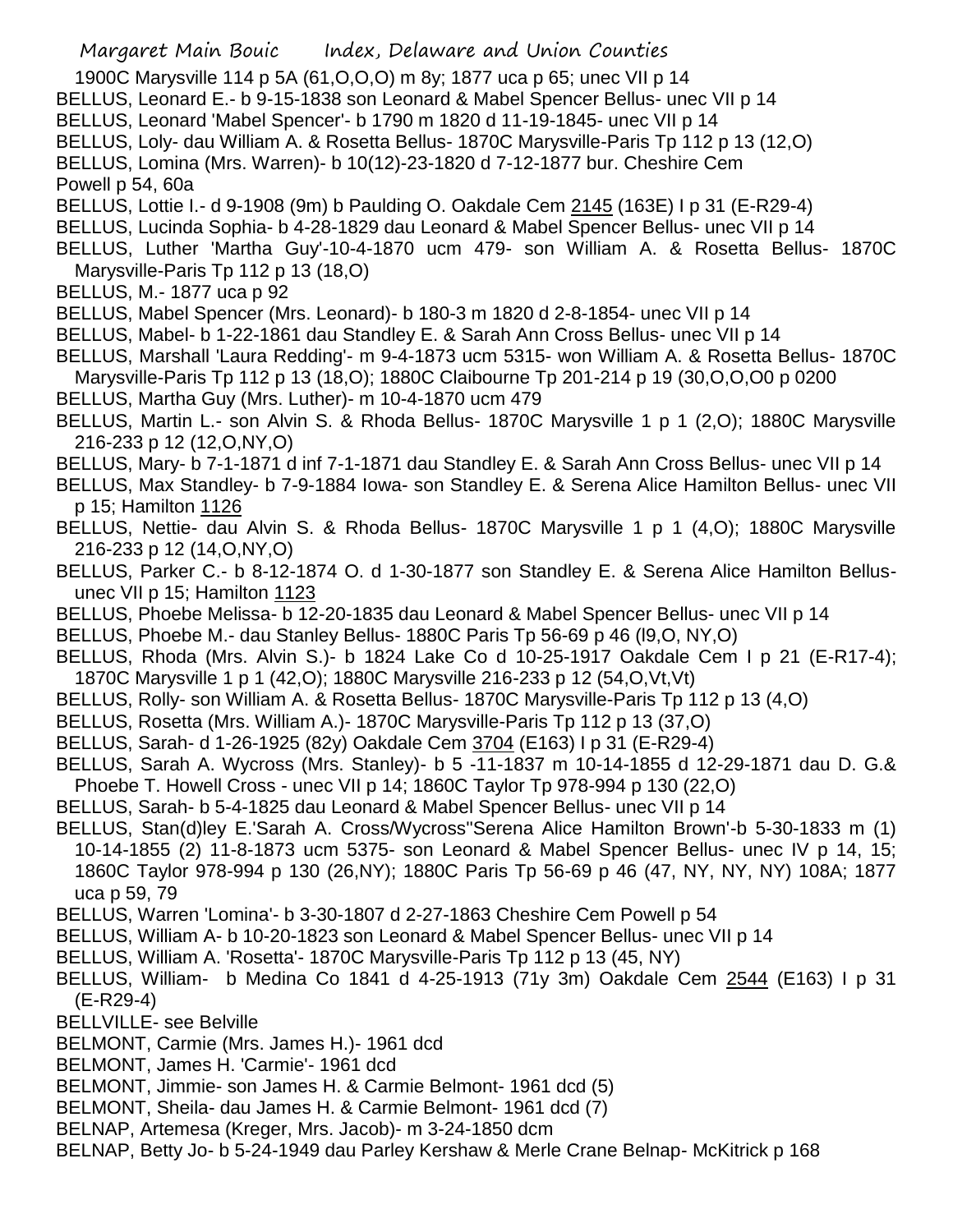BELNAP, Emory 'Martha Davis'- McKitrick p 168

- BELNAP, Kathleen- b 5-27-1946 dau Parley Kershaw & Merle Crane Belnap- McKitrick p 168
- BELNAP, Martha Davis (Mrs. Emory)- McKitrick p 168
- BELNAP, Merle Crane (Mrs. Parley Kershaw)- b 12-7-1925 Idaho m 8-22-1945 dau Lucius Ethelbert & Louise Morgan Crane- McKitrick p 168
- BELNAP, Parley Dennis- b 1-3-1952 d 1-6-1952 son Parley Kershaw & Merle Crane Belnap-McKitrick p 168
- BELNAP, Parley Kershaw 'Merle Crane'- b 10-13-1921 m 8-22-1945 son Emory & Martha Davis Belnap- McKitrick p 108
- BELNAP, inf son d 10-30-1953 son Parley Kershaw & Merle Crane Belnap- McKitrick p 168
- BELOHLADEK, Terry L.- d 1959 Lady of Lourdes Cem lptw p 51
- BELOTE, Carrie Margaret (Kiger, Mrs. Ervin Elmer)- b 9-3-1863 m 10-9-1902 d 4-2-1934- Weiser p 667
- BELOTE, George W. 'Harriet Weiser'- b 10-20-1828 m 10-5-1858 d 12-28-1962- Weiser p 665
- BELOTE, Flora Minnesota (Heister, Mrs. Edward Monroe)- b 6-21-1859 m 4-30-1882 d 5-2E4-1922 dau George W. & Harriet Weiser Belote- Weiser p 665
- BELOTE, Harriet Weiser (Mrs. George W.)- b 11-24-1836 m 10-5-1858 d 8-25-1874- dau Samuel & Margaret Hart Weiser- Weiser p 665
- BELSHER, Henry 'Rebecca Thralekill'- m 12-28-1847 dcm
- BELSHER, Rebecca Thralekill (Mrs. Henry)- m 12-28-1847 dcm
- BELSKIS, Lawrence- 1980 dcd
- BELSON, Arthur Ernest 'Joanne Onata Bachman'-b 10-27-1921 m 8-23-1956- Weiser p 495

BELSON, Joanne Onata Bachman (Mrs. Arthur Ernest)- b 1-23-1933; m 8-23-1956 dau William & Romain Elizabeth Brehm Bachman- Weiser p 495

- BELT,--family of Melba Clark un co gen soc #154; unec VI p 13
- BELT, Mrs.- 1877 uca 75
- BELT, inf- d 1-6-1894 Oakdale Cem 98- (141D)
- BELT, Alvi- 1835 men 5 #17 p 1 Berkshire Tp
- BELT, Alvin- d 10-22-1846 son Robert & Mary Park Belt- 1883 uch V p 81
- BELT, Alvin T.'Barbara Mead'- b 1809 d 1873 Oak Grove Cem Powell p 428; l840C Berkshire Tp 179 (30-40); l850C Delaware Tp (40, Md); Pabst 8 13, 14; 1869 ssc p 2,3
- BELT, Ann (Mrs. Lee)- Belt
- BELT, A. T.- delge IX p 60
- BELT, Barbara Mead (Mrs. Alvin)- b 1811 d l885 Oak Grove Cem Powell p 425; 1850C Delaware Tp 1447 (38,O); 1880C Delaware Town p 488C; Pabst 8 p 14; 1869 wsc p 3
- BELT, Barbara Morrison (Mrs. Ralph M.)- m 6-3-1936- Belt; 1961, 1969, 1971, 1980 dcd
- BELT, Barbara R. (Mrs. Harold O. Jr.)- 1961 dcd
- BELT, Barney E 'Rene'- 1961, 1969, 1971, 1980 dcd- son Ralph Belt- Belt
- BELT, Benjamin C.- d 10-21-1864 (20-8-29) Oakdale Cem 838(D172) I p 88 (D-R6-6) son Robert & Mary Park Belt- 1883 uch IV p 541, V p 81
- BELT, Benjamin C. 'Rachel Crouch'- 1883 uch V p 81; 1887 uca p 96
- BELT, Berta M.- dau Gilbert A. & Rose A. Caryl Belt- 1880C Leesburg Tp 141 (3,O,O,O)
- BELT, C. A.- 1915 uch p 261
- BELT, Carl- b 12-9-1905 d 6-10-1974 bur East Liberty- son Robert & Icy Amspoker Belt- Belt
- BELT, Carlton Lee- son Lee Belt- Belt
- BELT, Catharine M.- Pabst O
- BELT, Chadwick- son Debbie Belt- 1979 ucd
- BELT, Clark E. 'F. Mina'- 1961, 1969, 1971 dcd
- BELT, Claude H. 'Ilene Johnson'- b 11-19-1919 d 5-16-1962 bur Plain City- son Rolla & Irma Howell Belt- Belt
- BELT, Judge- 1908 dch p 80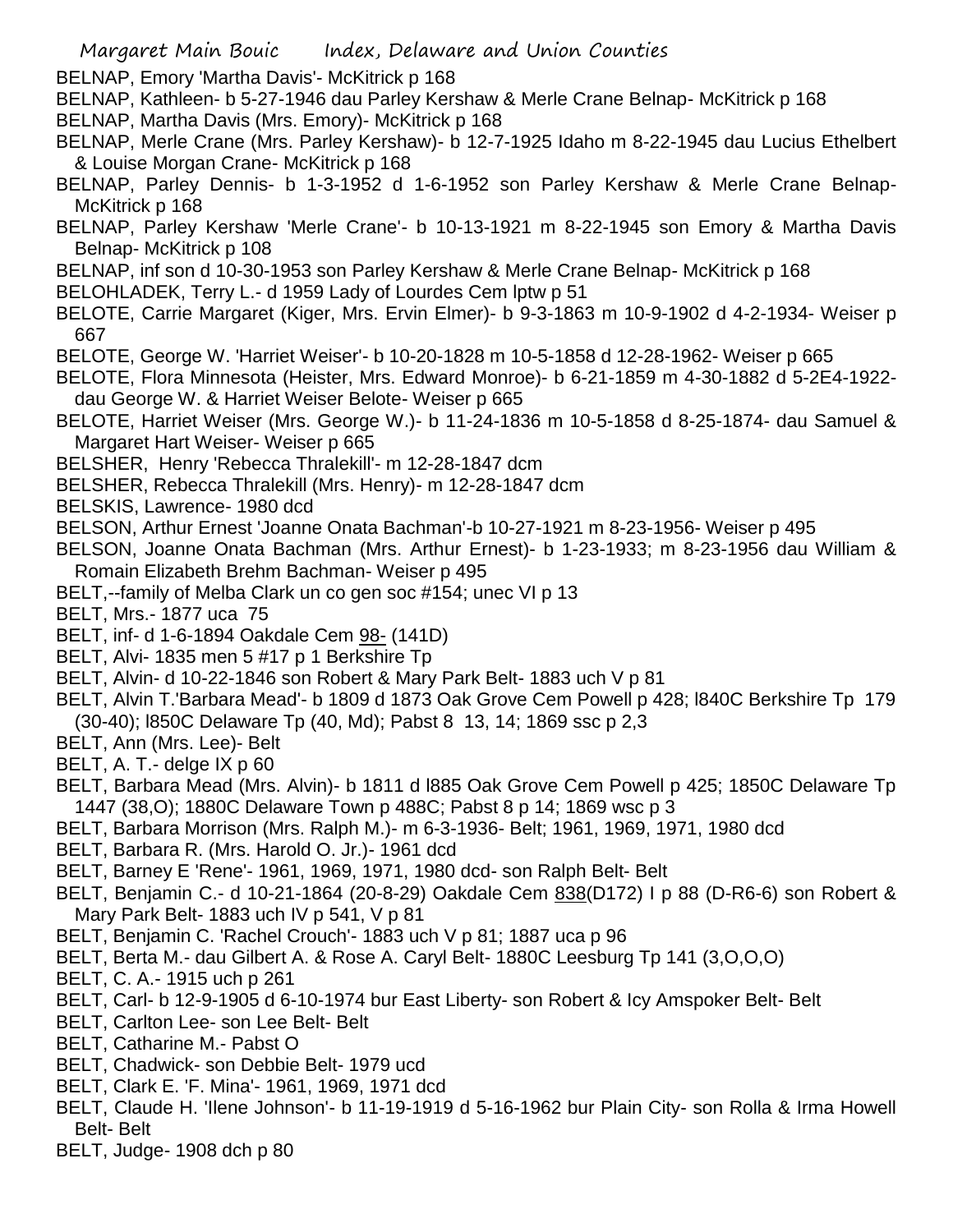- BELT, Deborah- dau Harold O. Jr. & Donna Belt- Belt
- BELT, Debra R. (Mrs.Paul H.)- 1975, 1979 ucd
- BELT, Dianne L. (Mrs. Jerry L.)- 1991 ucd
- BELT, Donna (Mrs. Harold O. Jr.)- Belt
- BELT, Earl- son Paul & Martha Belt- Belt
- BELT, Edith Ellinwood (Mrs. Julius E.)- b 8-8-1920 m 8-21-1944 d 3-28-1989 Claibourne Cem p 104 dau Howard Francis & Hazel Mae Harris Ellinwood- 1985 uch p 46; Belt; 1973, 1975, 1981, 1983 ucd
- BELT, Elizabeth- Nash 145
- BELT, Ella- opc 245
- BELT, Ella (Park,Mrs. Asa)- dau Benjamin & Rachel Crouch Belt- 1883 uch V p 81
- BELT, Ella- dau Robert & Mary Park Belt- 1883 uch V p 81; 1870C Paris Tp 111-112 p 16 (6,O); 1880C Paris Tp 42-53 p 43 (18,O,O,O)
- BELT, Ellen Ilene Johnson (Mrs. Claude)- b 8-7-1922 d 5-14-1968 bur Plain City- dau John & Della McCoy Johnson- Belt
- BELT, Elnora O.(Patterson, Mrs. John P.)- m 7-12-1860 dcm;- Pabst 6 p 23 dau Alvin & Barbara Mead Belt- 1850C Delaware Tp 1447 (12,O)
- BELT, Eloise- b 7-5-1915 d 11-18-1979 bur East Liberty- dau Robert & Icy Amspoker Belt- Belt
- BELT, Elvin Eugene.- b 3-28-1916 d 11-18-1982 Oakdale Cem II p 139 (M-R5-18); son Rolla Belt; 1971, 1973, 197, 1979, 1981, 1983, 1991 ucd; Belt
- BELT, Emma ( Adams Mrs. )- b 10-1879 dau Frank C.& Louisa Belt- Belt; 1880C Paris Tp 42-54 p 43 (7/12,O,O,O); 1900C Paris Tp 79-82 p 5B (20,O,O,O)
- BELT, Emma E. (Amrine, Mrs. Charles L.)- m 9-3-1873 ucm 5312
- BELT, Emma V. (Blanchard, Mrs. Frank A.)- m 10-1-1863 dcm
- BELT, Emma- dau Robert & Mary Park Belt- 1870C Paris Tp 111-112 p 16 (13,O)
- BELT, Fannie (Gaines, Mrs. )- sister Harold Belt- Belt
- BELT, Fenora- Pabst 2 p 58
- BELT, Floyd (67-1924) d 10-12-1924 uninf p 18
- BELT, Dr. Floyd 'Iva Handschy'- son Frank C. Belt- Belt
- BELT, Floyd F. 'Libuse B.'- b 1922 Oakdale Cem II p 135 (M-R2-14)
- BELT, R. Floyd 'Madlyn'- b 11-1896 d 1975 Oakdale Cem II p 91 (H-R22-2)- son Frank & Louisa Van Atta Belt- 1900C Paris Tp 79-82 p 6A (3,O,O,O)
- BELT, Frances (Mrs. Robert N.)- Belt
- BELT, Frances Mina Linnaberry (Mrs. Clark E.)- d 2-19-1980(92) bur Trenton Cem; 1961, 1969, 1971 dcd
- BELT, Frank- 1926 uninf p 19
- BELT, Frank G.- b 2-1883 son Frank & Louisa Van Atta Belt- 1900C Paris Tp 79-82 p 5B (17,O,O,O)
- BELT, Frank Sr. 'Louise(Lorie) Van Atta'- b 4-1-1857 Licking Co m lic 1-1-1879 ucm 6409 d 11-30 (12-1)-1926 (69 y); Oakdale Cem 3870 (E225) I p 39 (E-R37-2)(E-R37-2); son Robert & Mary Park Belt- 1883 uch V p 81; 1915 uch p 263; 1870C Paris Tp 111-112 p 16 (11,O); 1880C Paris Tp 42- 54 p 43 (23,O,O,O) p 0108; 1900C Paris Tp 79-82 p 5B (43,O,O,O) m 21y
- BELT, George (65-1915)(75-1926) Paris Tp uninf p 16, 18, 19
- BELT, George- son Robert & Mary Park Belt- 1883 uch V p 81; 1870C Paris Tp 111-112 p 16 (17,O)
- BELT, George F. 'Ida G. Fox'- m 11-8-1877 ucm 6155; l880C Mil Tp 6 (26, O,O,NY); D J 116,121
- BELT, Gilbert A. 'Rosanna L. Cary' -b 1848 Un Co m 8-16-1876 ucm 5913 d 9-26-1924 (75) Oakdale Cem 3673 (F110) I p 124 (F-R7-5)- son Robert & Mary Park Belt- 1883 uch V p 81; 1870C Paris Tp
	- 111-112 p 16 (21,O); 1880C Leesburg Tp p 181A (31,O,O,O)
- BELT, inf of Gilbert- d 1-6-1894 Oakdale Cem I 89 (D-R6-13)
- BELT, Glenda (Mrs. Richard)- 1969, 1971 dcd
- BELT, Harold O. Sr. 'Mildred G. Myers'- d 9-11-1972 (62) Oak Grove Cem brother Lee Belt- Belt
- BELT, Harold O. Jr.' Barbara R''Donna'- d 7-31-1968 Oak Grove Cem son Harold Belt- Belt; 1961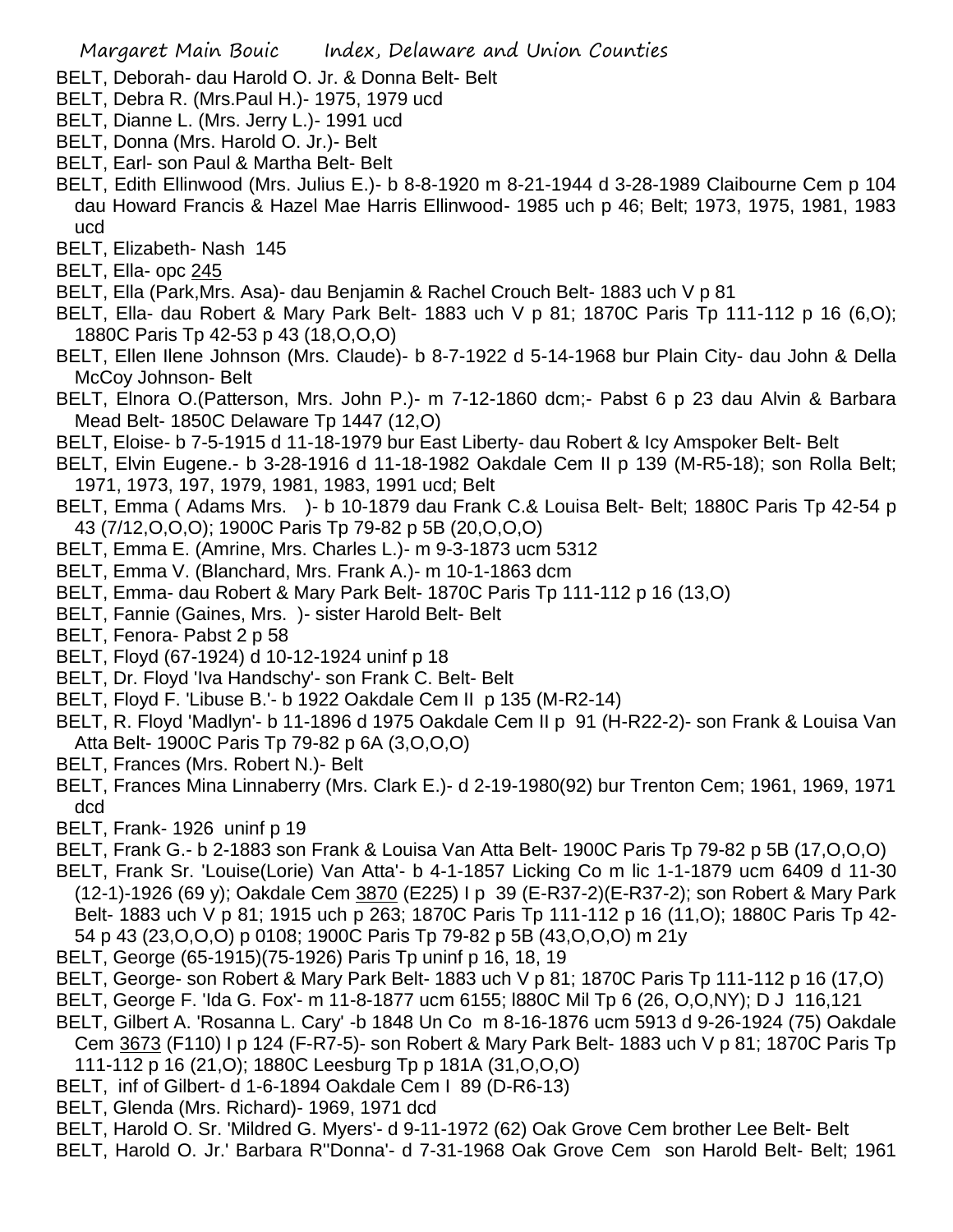- BELT, W. Hayes 'Louise Jane'- d 11-21-1968 bur Fairview Memorial Park- Belt
- BELT, Hazel (O'Brien, Mrs. )- d 12-1962 dau Frank & Louise Van Atta Belt- Belt; 1900C Paris Tp 79- 82 p 5B (19,O,O,O); Belt
- BELT, Henry C- d 12-19-1864 (16-11-2) Oakdale Cem 837 (D172) I p 88 (D-R6-6)- son Robert & Mary Park Belt- 1883 uch V p 81
- BELT, Homer- b 12-1891 d 10-24-1903 (14y 2m) Oakdale Cem 1815 (225E) p 39 (E-R37-2)- son Frank & Louisa Van Atta Belt- 1900C Paris Tp 79-82 p 6A (8,O,O,O)
- BELT, Howard- son Julius E. & Martha Belt- Belt
- BELT, Rev. Leroy A.-son Alvin & Barbara Mead Belt- 1880 dch p 368; 1908 dch p 245; Pabst 6 p 23; wsc Grah p 47, 48, 58; 1850C Delaware Tp 1447 (13,O)
- BELT, Hon Levin- 1880 dch p 220; Pabst Pion II p 166; unec II p 12, 19
- BELT, Icy Amsoker (Mrs. Robert)- Belt
- BELT, Ida G (Mrs. George F.)- b 1-19-1859 m 11-8-1877 ucm 6155 d 4-20-1892 Jerome IOOF D J 116; l880C Mil Tp 6
- BELT, Ida (Raymond, Mrs. )- b 10-1884 dau Frank C. & Louisa Van Atta Belt- Belt; 1900C Paris Tp 79-82 p 5B (15,O,O,O)
- BELT, Ilene- 1967 ucd
- BELT, Irma Howell (Mrs. Rolla C.)- b 7-7-1896 d 6-7-1968 Oakdale Cem II p 139 (M-R5-17); 1949, 1959, 1967 ucd
- BELT, Isabell A.- d 12-14-1864 (13y 10m) Oakdale Cem 838 (D172) I p 88 (D-R6-6) dau Robert & Mary Park Belt- 1883 uch V p 81
- BELT, Iva Hacndschy (Miracle, Mrs.) (Mrs. Dr. Floyd)- b 6-14-1895 m 1950 d 9-5-1965 bur Oakdale Cem II p 92 (H-R23-4)
- BELT, James J. 'Lee Ann Michel'- m 5-18-1868 son Bob J. Belt- Belt
- BELT, James 'Mary'- Belt
- BELT, Jane (Mrs. W. H.)- 1969 dcd
- BELT, Jerry L.'Pam J.''Dianne L.'- son Julius E. & Edith Ellinwood Belt- Belt; 1973, 197, 1979, 1981, 1983, 1991 ucd
- BELT, Jessia A. -b 4-1887 d 9-24-1903 (16y 6m) Oakdale Cem 1814 (225E) I p 39 (E-R37-2)- dau Frank & Louisa Van Atta Belt- 1900C Paris Tp 79-82 p 5B (13,O,O,O)
- BELT, Jessie- b 1884 d 1849 Mother Broadway Cem lptw p 79
- BELT, Jessie (Watkins, Mrs. )- Sbc p 32
- BELT, Jesse- 1830C Leesburg Tp 513 p 299 (20-30)
- BELT, John W. 'Ruth'- 1961 dcd
- BELT, Julius E. 'Edith Ellinwood'- b 6-4-1922 d 4-9-1975 bur Claibourne Cem p 103 WWII- son Paul & Martha Belt- Belt; 1973 ucd
- BELT, Justin- b 1981 son Jerry L. & Pam J. Belt- 1983, 1991 ucd
- BELT, Karen Sue (Sellers, Mrs. Robert Arthur)- dau Ralph & Barbara Belt- m 1-20-1963- Belt; 1961 dcd (17)
- BELT, Lee Anne Michel (Mrs. James J.)- m 5-18-1868 dau Howard Michel- Belt
- BELT, Lee 'Ann'- d 9-13-1963 son Effie Belt- Belt
- BELT, Letha A. (Park, Mrs. Samuel)- dau Benjamin & Rachel Crouch Belt- 1883 uch V p 81
- BELT, Levin- Powers p 117; delge II p 9, 10-
- BELT, L. Homer- d 10-24-1903 (61y 2m)-Oakdale Cem I p 39 (E-R37-2)
- BELT, Libuse B. (Mrs. Floyd F.)- b 1920 d 1980 Oakdale Cem II135 (M-R2-14)
- BELT, Lloyd- son John W. & Ruth Belt- 1961 dcd (6)
- BELT, Louisa (Lorie) Vanatta (Mrs. Frank)- b 9-12-1858 Perry Co lic m 1-1-1879 ucm 6409 d 9-12-1910 (52y) Oakdale Cem 2321 (225E) I p 39 (E-R37-2); 1880C Paris Tp 42-54 p 43 (22, O, NJ, O); 1900C Paris Tp 79-82 p 5B (41,O,NJ,O) 9 ch
- BELT, Lucy- dau Robert & Mary Park Belt- 1883 uch V p 81; 1870C Paris Tp 111-112 p 16 (8,O);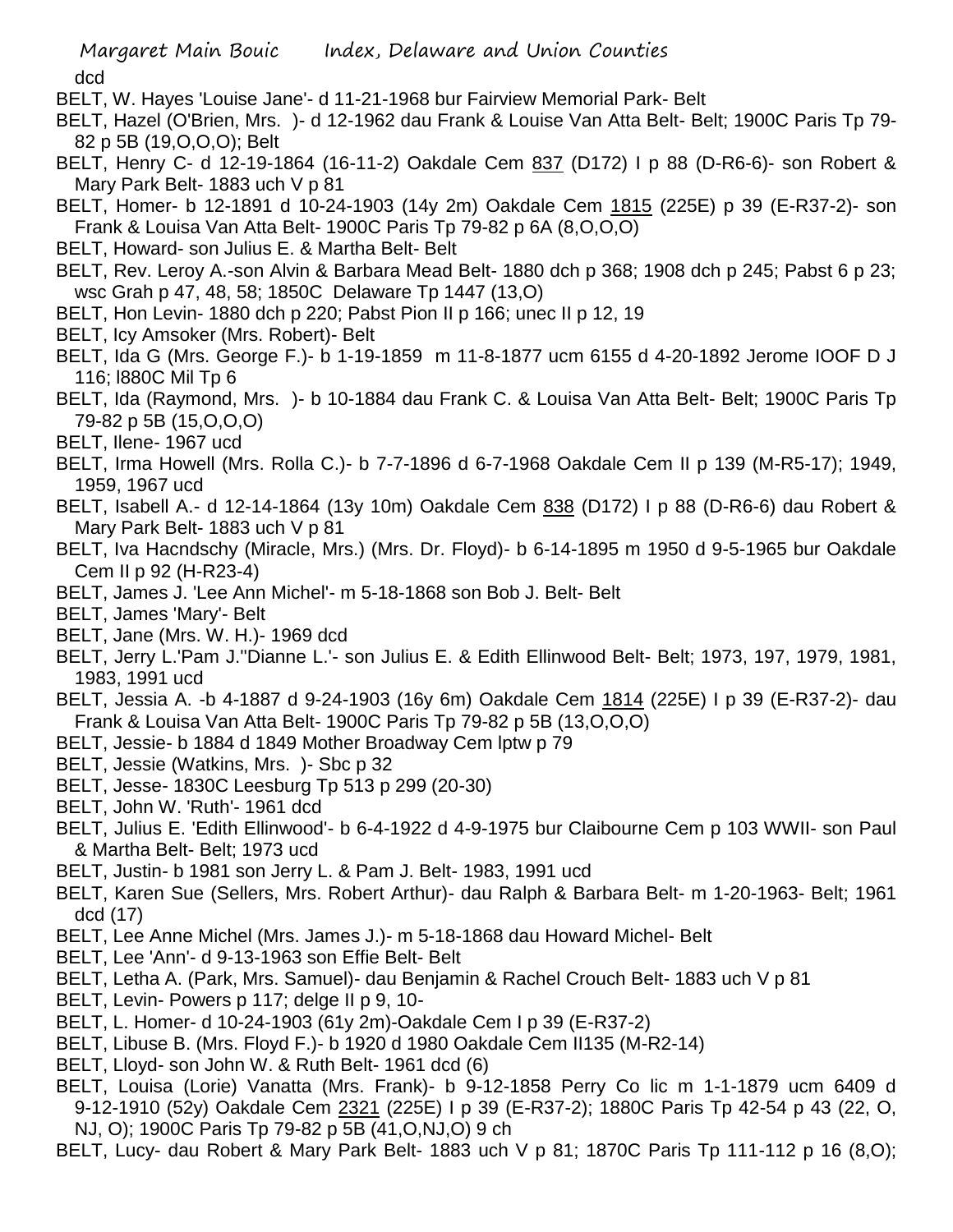1880C Paris Tp 42-53 p 43 (20,O,O,O)

- BELT, Lydia (Sain, Mrs. Hamilton)- m 11-8-185?- Sain; Irwin letter
- BELT, Madlyn (Mrs. R. Floyd)- b 1897 d 1948 Oakdale Cem II p 91 (H-R22-2)
- BELT, Mandy- b 1975 ch Jerry L. & Pam J. Belt- 1981, 1983 ucd
- BELT, Martha (Mrs. Paul)- Belt
- BELT, Mary A.- d 1-5-1865 (39y 4m) Oakdale Cem 835 (D172)
- BELT, Mary- b 1880 Un Co d 12-8-1903 (22y 4m) Oakdale Cem I p 124 (F-R7-5)
- BELT, Mary Cunningham (Wells, Mrs. Joseph)(Mrs. Robert)- b 9-2-1832(1) m 1-29-1866 d 4-9-1900 Oakdale Cem I p 87 (D-R6-6) dau Ezekiel & Sarah Cunningham- 1883 uch V p 81; 1870C Paris Tp 111-112 p 16 (30,O); 1880C Paris Tp 42-53 p 43 (48, O, O, Va)
- BELT, Mary Eleanor- dau Robert & Icy Amspoker Belt- Belt
- BELT, Mary Park (Mrs. Robert)-b 1826 Licking Co m 1844 d 1-5-1865 Oakdale Cem I (D-R6-6) dau John & Margaret Park- 1883 uch V p 81
- BELT, Michelle Rae- b 5-21-1976 dau Barney Belt- Belt
- BELT, Mildred G. Myers (Mrs. Harold O. Sr.) d 7-16-1980 (65) Belt
- BELT, F. Mina (Mrs. Clark E.)- 1961, 1969, 1971 dcd
- BELT, Nora (Geary, Mrs. Samuel D.)- Pabst 3 p 30; 6 p l0
- BELT, Pam J. (Mrs. Jerry L.)- 1981, 1983 ucd
- BELT, Paul 'Martha'- Belt
- BELT, Paul- son Paul & Martha Belt- Belt
- BELT, Paul H. 'Debra R.'- 1975, 1979, 1981 ucd
- BELT, Rachel Crouch (Mrs. Benjamin)- b 1836 d 1888 Oak Grove Cem Powell p 427 1883 uch V p 81
- BELT, Ralph M. 'Barbara Morrison'-m 6-3-1936; Belt; 1961, 1969, 1971, 1980 dcd
- BELT, Rene (Mrs. Barney)- 1980 dcd
- BELT, Richard 'Glenda'- 1969 dcd
- BELT, Richard- son Paul & Martha Belt- Belt
- BELT, Mrs. Robert- mother of Sarah E. Wells- mt 11-14-1888 abstract p 3
- BELT, Robbert A.- son Gilbert A. & Rose A. Caryl Belt- 1880C Leesburg Tp 141 p 14 (1,O,O,O)
- BELT, Robert 'Icy Amspoker'-Belt
- BELT, Robert- son Robert & Icy Amsoker Belt- Belt
- BELT, Robert' Mary Park''Mary Cunningham'- b 6-15-1822 Newark m(1) 1844 (2) 1-29-1866 d 5-19-1894 Oakdale Cem I p 87 (D-R6-6)- son Benjamin & Rachel Crouch Belt- 1883 uch V p 81; 1877 uca p 59; 1915 uch p 516; 1870C Paris Tp 111-112 p 16 (48,O); 1880C Paris Tp 42-53 p 43 (55, O, Md, Pa) p 0107
- BELT, Robert M.- b 5-11-1958 d 7-17-1960 Oakdale Cem II p 92 (H-R23-5) son Floyd F. & Ann Belt-Belt
- BELT, Robert N. 'Frances Leaper''- d 10-18-1959 bur Oak Grove Cem son James & Mary Belt- Belt
- BELT, Roberta Lynn- b d 12-1960 dau Robert N. & Frances Leaper Belt- Belt
- BELT, Rolla C. 'Irma Howell'- b 5-28-1894 d 12-2-1960 Oakdale Cem II p 139 (M-R5-17) son Frank C. & Louise Van Atta Belt- Belt; 1949, 1959, 1967 ucd; 1900C Paris Tp 79-82 p 6A (6,O,O,O)
- BELT, Rose A. Caryl (Mrs. Gilbert)- b 1853 Un Co d 8-13-1911 Oakdale Cem O p 124 (F-R7-5); 1880C Leesburg Tp 141 p 14 (27,O,O,O)
- BELT, Ruth (Bilsing, Mrs. )- b 8-31-1900 d 8-8-1976 sister Ralph Belt- Belt
- BELT, Ruth (Mrs. John W.)- 1961 dcd
- BELT, Sarah Louise Dowell (Mrs. Warren)- b 8-5-1906 d 9-13-1993 (87) Fairview Mem. Pk.- dau Robert & Anna Hoffman Dowell- Belt; 1971 dcd
- BELT, Sarah- dau Robert & Mary Park Belt- 1870C Paris Tp 111-112 pp 16 (18,O)
- BELT, Shirley- dau Lee Belt- Belt
- BELT, Terry Lea (Overfield, Mrs. )- dau Julius E. & Edith Ellinwood Belt- Belt
- BELT, Todd Robert- b 7-23-1970 son James J. & Lee Ann Michel Belt- Belt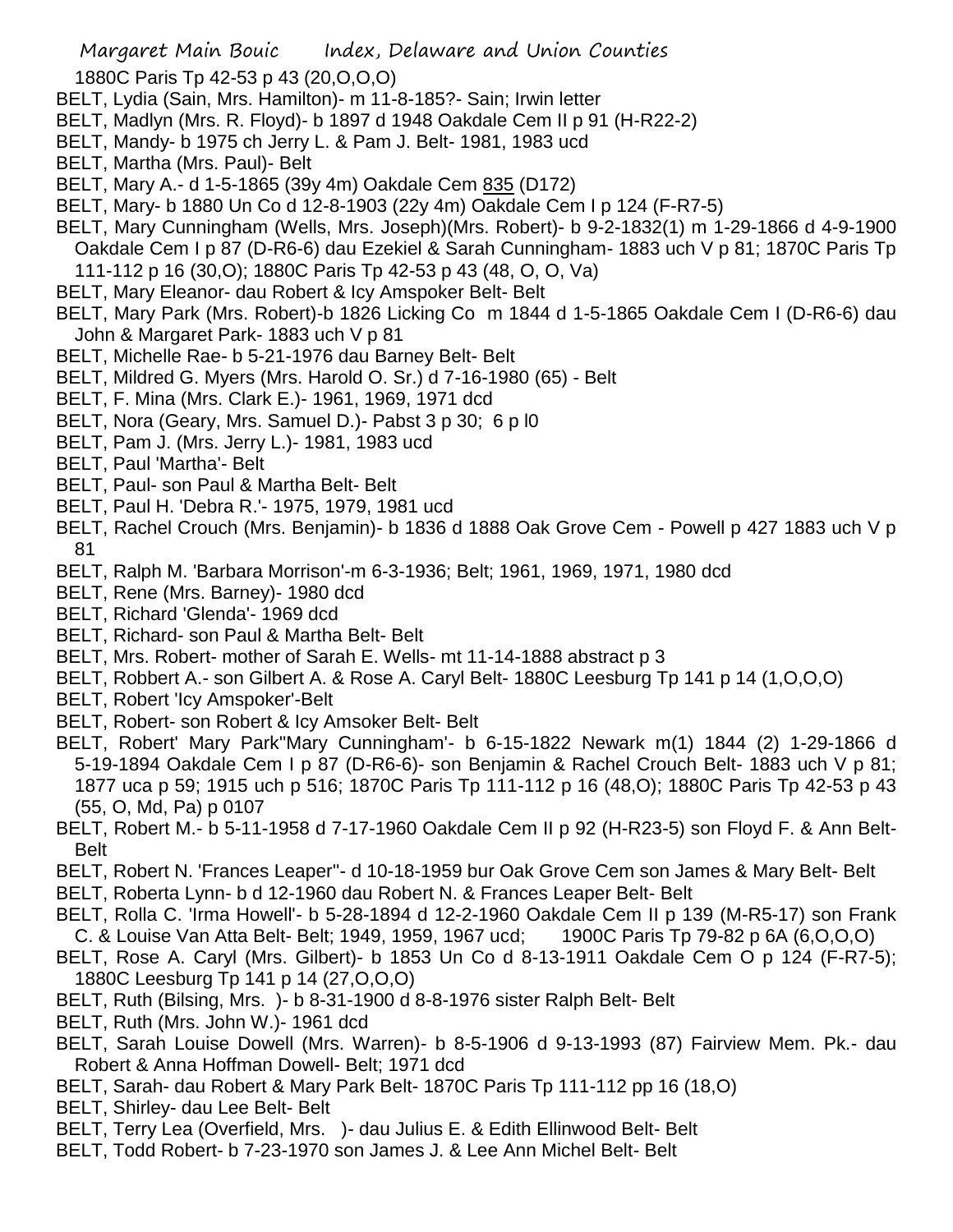- BELT, Troy- son John W. & Ruth Belt- 1961 dcd (9 mo)
- BELT, Valentine- 1835 men 14 #96 p 20 Burlin Tp
- BELT, Viola- dau Alvin & Barbara Belt- 1850C Delaware Tp 1447 (7,O)
- BELT, Viola- dau John W. & Ruth Belt- 1961 dcd (3)
- BELT, Walter- b 4-1890 son Frank & Louisa Van Atta Belt- 1900C Paris Tp 79-82 p 6A (10,O,O,O)
- BELT, Warren 'Sarah Louise Dowell'- Belt
- BELT, Wesley- son Benjamin & Rachel Crouch Belt- 1883 uch V p 81
- BELT, William- son Paul & Martha Belt- Belt
- BELTRAM, Barbara A. (Mrs. Walter A.)- 1980 dcd
- BELTRAM, Chris- b 1962 ch robert L. & F. V. Beltram- 1980 dcd
- BELTRAM, F. V. (Mrs. Robert L.)- 1980 dcd
- BELTRAM, Robert- b 1963 son Robert L. & F. V. Beltram- 1980 dcd
- BELTRAM, Robert L. 'F. V."- 1980 dcd
- BELTRAM, Walter A. 'Barbara A.'- 1980 dcd
- BELTY, Andrrew- unclaimed letter, unec XI p 42
- BELTZ (BELTS), Adam- son Henry & Susan Fry Beltz- dumch p 345; uccp p 36(1848); 1850C Allen Tp 1457 p 217 (51, Va)
- BELTZ, Almira- dau B & S d 9-23-1855 (11-9-4) Un Al p 88
- BELTZ, Andrew 'Nancy McClung'-m 6-27-1844 ucm 970 son Henry & Susan Fry Beltz- dumch p 345; 1883 uch V p 468; 1850C Allen Tp 1416-1434 p 211 (35,Pa); unec VI p 15
- BELTZ, Angus- son Daniel & Sarah Beltz- 1870C Allen Tp 244-235 p 15 (4,O); l880C Allen Tp 128-138 p 14 (14, O,Pa, NY)
- BELTZ, Bernard 'Sarah Jane Emerson'- m m 11-6-1842 ucm 836 d 3-11-1853 (31-7-14) Un Al p 88
- BELTZ, Bertha E.- b 1867 d 1950 Oakdale Cem OO p 67 (H-R3-8)
- BELTZ, Bros.- 1915 uch p 163
- BELTZ, Carmi- son William & Rachael Snuffin Belts- 1985 uch p 131 1850C Allen Tp 1458-1476 p 217 (6/12,O)
- BELTZ, Caroline (Milligan, Mrs. Samuel)- m 11-7-1850 ucm 1597 dau Adam & Mary Belts- 1850C Allen Tp 1457 p 216 (18, Pa); unec VIII p 3; XIV p 18
- BELTZ, Catherine- dau Henry & Susan Fry Beltz- dumch 345
- BELTZ, Cecil- b 10-21-1896 d 8-25-1964 bur Maple Grove- son Andy & Emma Coffenbarger Beltz-Beltz
- BELTZ, Dan- d 1-18-1923 (56y) Oakdale Cem 3522 (H 18)
- BELTZ, Daniel- son Henry & Susan Fry Beltz- dumch p 345; 1883 uch V p 462; 1915 uch p 265; 1877 uca p 21, 58
- BELTZ, Daniel 'Sarah A. Gano'- b 1826 m 1-10-1847 ucm 1193 d 8-26-1900(74-3-20) Broderick Cem Un Al p 88; 1860C Allen Tp 726-733 p 99 (42, Pa); 1870C Allen Tp 244-235 p 15 (52, Pa); 1880C Allen Tp 128-138 141 (62, Pa,Va,Va) p 056A
- BELTZ, inf of D & S d 9-1857 Broderick Cem Un Al p 88
- BELTZ, Daniel 'Emily Holycross'- m 12-2-1865 ucm 3866
- BELTZ, Daniel b 1973 son Terry W. & Dianne Yoder Beltz- Beltz; 1973 ucd
- BELTZ, Dianne Lynn Yoder (Mrs. Terry W.)(Belt, Mrs. Jerry)- dau Robert J. Yoder- Beltz; 1973 ucd
- BELTZ, Truman Don- b 1866 d 1-18-1923 Oakdale Cem II p 67 (H-R3-8)
- BELTZ, E.- d 11-11-1862- 1883 uch IV p 463
- BELTZ, Elizabeth- dau Henry & Susan Fry Beltz- dumch p 345
- BELTZ, Elva- dau Hannah Beltz- 1870C Allen Tp 121-115 p 8 (11,O); mt 3 p 24
- BELTZ, Elwood- son Daniel & Sarah Gano Beltz- b Jan 1862 1870C Allen Tp 244-235 p 15 (8,O);
- 1880C Allen Tp 128-138 p 14 (l8, O, Pa, NY); 1900C Allen Tp 184-188 p 9A (38,O,Penn,NY)
- BELTZ, Emily Holycross (Mrs. Daniel)- m 12-2-1865 ucm 3866
- BELTZ, Emma Reed (Mrs. George)- m 10-16-1873 ucm 5353
- BELTZ, Evan- son Adam & Mary Belts- 1850C Allen Tp 1457 p 216 (14,O)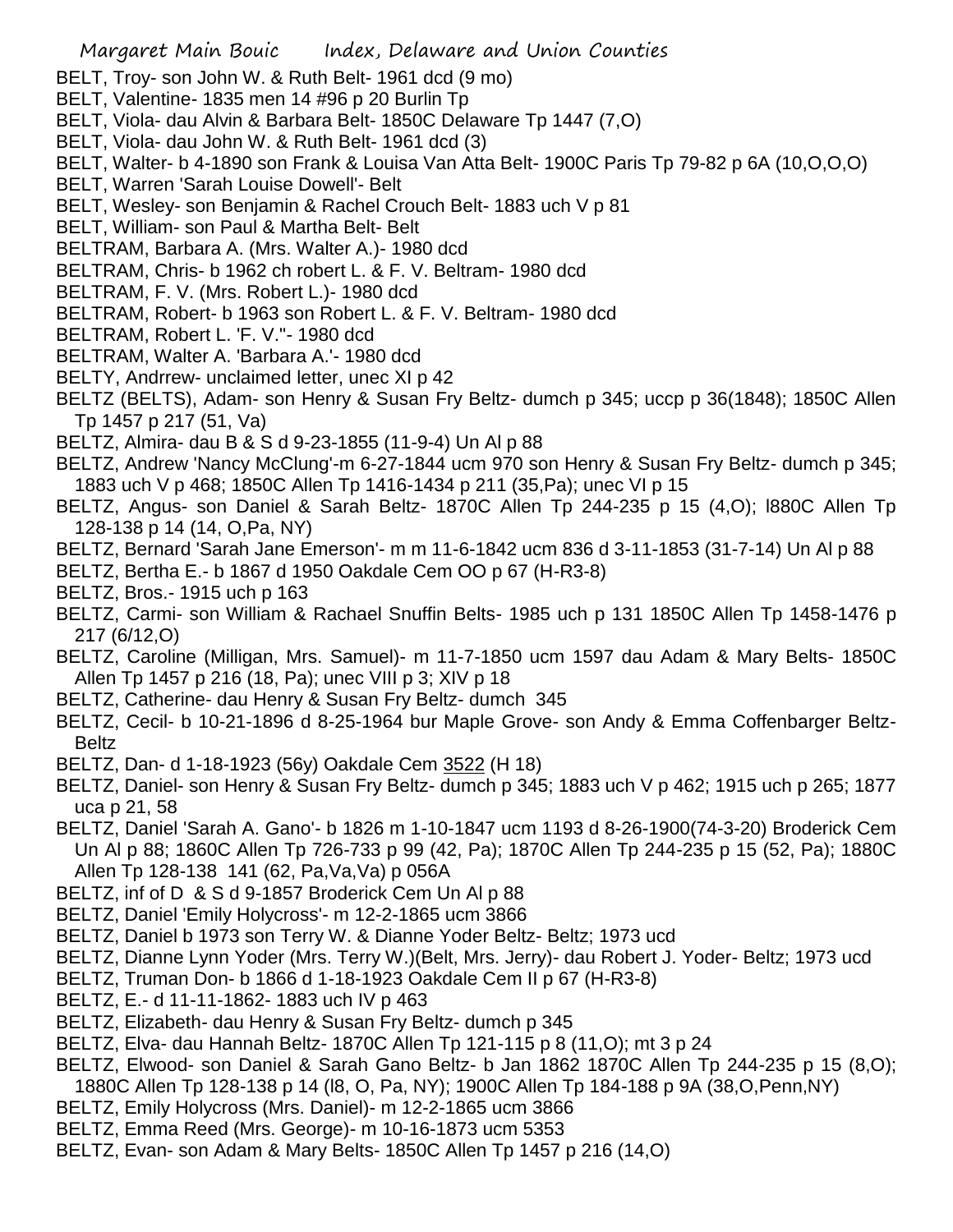- BELTZ, Eve- dau Henry & Susan Fry Beltz- dumch p 345
- BELTZ, Frederick- son Adam & Mary Belts- 1850C Allen Tp 1475 p 216 (6,O)
- BELTZ, Fredrick 'Rosina Epps' b 2-1845 m 9-10-1871 ucm 4975 d 4-30-1909 (64y 2m) Oakdale Cem 2191 II p 16 (B-R9-10)- son Henry & Susan Fry Beltz- 1915 uch p 1071; 1883 uch IV p 500; dumch p 345; 1877 uca p 58, 97; 1880C Allen Tp 237-251 p 24 (35,O,Va,Penn) p 061A; 1900C Allen Tp 28-30 (29,O,O,O);
- BELTZ, George 'Emma Reed'- m 10-16-1873 ucm 5353- son Daniel & Sarah Beltz- 1850C Allen Tp 1416-1434 p 211 (l,O); 1860C Allen Tp 726-733 p 99 (12,O); 1870C Allen Tp 244-235 p 15(22,O)
- BELTZ, Grant W.- b 6-18-1874 d 7-14-1963 bur Maple Grove, N. Lewisburg- Beltz
- BELTZ, Hannah- dau Adam & Mary Belts- 1850C Allen Tp 1457-1475 p 216 (4,O)
- BELTZ, Hannah- 1870C Allen Tp 121-115 p 8 (46, Pa)
- BELTZ, Harold Wilbur'Mary L.Williams'- b 1-27-1911 m 9-8-1933 d 3-29-1989 (78) bur Maple Grove-1959, 1967, 1971, 1973, 1975 ucd- son Grant W.& Sadie Hall Beltz- Beltz
- BELTZ, Henry- son Adam & Mary Belts- 1850C Allen Tp 1457 p 216 (16,O)
- BELTZ, Henry- son Henry & Susan Fry Beltz- Beltz
- BELTZ, Henry 'Susan Fry'- dumch p 345
- BELTZ, Howard- son Daniel & Sarah Gano Beltz- 1870C Allen Tp 244-235 p 15 (1,O); 1880C Allen Tp 128-138 p 14 (ll, O, Pa, NY)
- BELTZ, Huldah- dau Daniel & Sarah Gano Beltz- 1870C Allen Tp 244-235 p 15 (6,O); 1880C Allen Tp 128-138 p 14 (l6, O, Pa, NY)
- BELTZ, Isaac- son Andrew Beltz- Broderick Cem Un Al p 88
- BELTZ, Isaac- son Henry & Susan Fry Beltz- dumch p 345; Un Al p 88 Broderick Cem
- BELTZ, Isabel- dau Adam & Mary Belts- 1850C Allen Tp 1457 p 216 (9,O)
- BELTZ, James H. 'Minnie M. Barnett'- m 6-29-1880 ucm 6743
- BELTZ, Joseph A.- son Hannah Beltz- 1870C Allen Tp 121-115 p 8 (6,O); mt 3 p 24 BELTZ, Julia Ann- d 6-4-1854 (1y 8d) Un Al p 88- dau David & Sarah
- BELTZ, Lewis- 1883 uch IV p 493, 500; 1877 uca p 97; Co P Ohio Inf; Un Al p 88 Broderick Cem
- BELTZ, Loretta- dau Daniel & Sarah Gano Beltz- 1860C Allen Tp 726-733 p 100 (5,O); 1870C Allen Tp 244-235 p 15 (16,O); 1880C Allen Tp 128-138 p 14 (23, O, Pa, NY)
- BELTZ, Louisa (Jackson, Mrs. Amos R.)- m 10-1-1872 ucm 5142 dau Daniel & Sarah Gano Beltz-1860C Allen Tp 726-733 p 100 (9,O); 1870C Allen Tp 244, 235 15 (19,O); 1880C Allen Tp 128-138 14 (29,O,Pa,NY)
- BELTZ, Mary (Mrs. Adam)- 1850C Allen Tp 1457 p 217 (49, Pa)
- BELTZ, Mary L. Williams (Mrs. Harold Wilbur)- m 9-8-1933- Beltz; 1959, 1967, 1971, 1973, 1975 ucd
- BELTZ, Mary (McGunn, Mrs. Denny/Deny)- m 5-10-1849 ucm 1418; unec VII p 45; XIII p 19
- BELTZ, Minnie M. Barnett (Mrs. James H.)- m 6-29-1880 ucm 6743
- BELTZ, Mollie (Fitzpatrick, Mrs. Edward)- dau Frederick & Rosina Epps Beltz- 1880C Allen Tp 237-251 p 24 (7,O,O,O); 1900C Allen tp 28-30 (28,O,O,O) m 3 y
- BELTZ, Nancy McClung (Mrs. Andrew)- m 6-27-1844 ucm 970; unec VI p 15
- BELTZ, Paul Andrew- b 9-24-1971 d 11-19-1987 Oakdale Cem- son Terry W. & Diane Yoder Beltz-Beltz; 1973 ucd
- BELTZ, Pearl- 1915 uch p 265
- BELTZ, Philip- b 12-29-1844 (31-7-20) War 1812 Broderick Cem son Henry & Susan Fry Beltzdumch p 345; Un Al p 88
- BELTZ, Pearl C.- b 1891 d 1959 Oakdale Cem II p 67 (H-R3-8)
- BELTZ, Rachael Sunuffin (Mrs. William)- m 1-18-1849 ucm 1377- dau Amos & Sarah Baldwin Sunuffin- 1985 uch p 130; 1850C Allen Tp 1458-1476 p 217 (22,O)
- BELTZ, Rachel (Clark, Mrs. Caleb)- lic m 10-3-1842 ucm 821 d age 64; dau Henry & Susan Fry Beltz- dumch p 345; 1915 uch p 915; unec V p 60
- BELTZ, Rachel- d 9-16-1869 (9-7-14) Broderick Cem Un Al p 88 dau Daniel & Sarah Gano Beltz-1860C Allen Tp 726-733 p 100(4/12,O)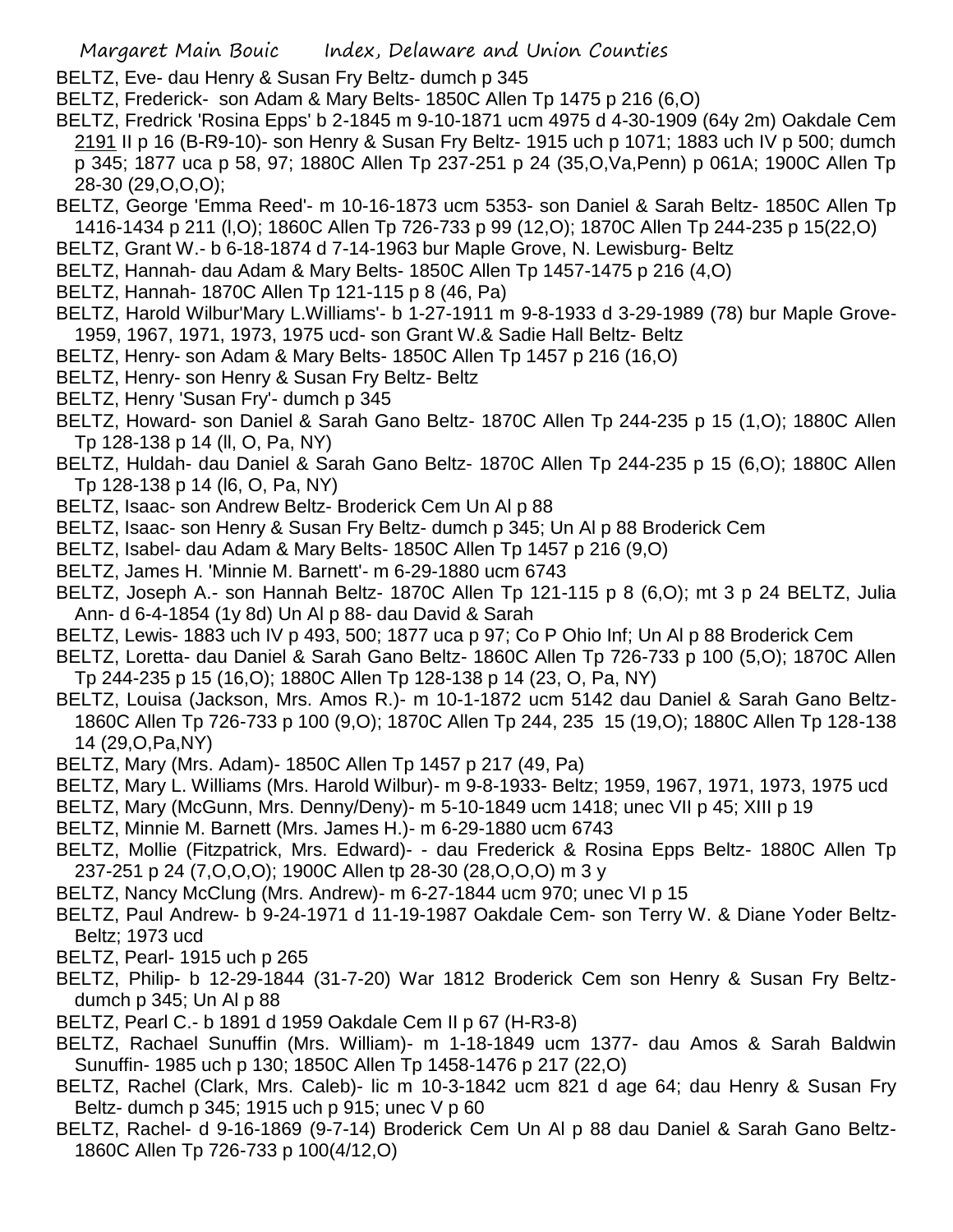- BELTZ, Rebecca (Critchfield, Mrs. Resolve)- m 12-20-1846 ucm 1182
- BELTZ, Rosina Epps (Mrs. Frederick)- b Feb 1851 m 9-10-1871 ucm 4975 d 5-9-1935 Oakdale Cem II p 16 (B-R-9-10) dau Thomas & Clarissa Smith Epps- 1915 uch p 1071; 1880C Allen Tp 237-251 p 24 (25,O,-,O); 1900C Allen Tp 28-30 p A2 (29,O,O,O) 2 ch
- BELTZ, Samuel- son Henry & Susan Fry Beltz- dumch p 345
- BELTZ, Sarah A. Gano (Mrs. Daniel)- m 1-10-1847 ucm 1193 d 8-26-1900 (74-3-20) Broderick Cem Un Al p 88; 1850C Allen Tp 1416-1434 p 211 (24 NY); 1860C Allen Tp 726-733 p 99 (33, NY); 1870C Allen Tp 244-235 p 15 (44,NY); 1880C Allen Tp 128-138 p 114 (52, NY,Pa, NY); 1900C Allen Tp 184-188 p 9A (74,Ny,PA,Vt) 10 ch 5 living
- BELTZ, Sarah Jane Emerson (Mrs. Barnard)- m 11-6-1842 ucm 836; unec V p 60
- BELTZ, Susan Elizabeth (Blumenschein, Mrs.Pearl Lawrence)-b 4-18-1942 m 12-9-1961- m 12-9-1961 dau Harold Wilbur & Mary L. Williams Beltz; Blumenschein; 1959 ucd (16); Rausch (19524)
- BELTZ, Susan Fry (Mrs. Henry)- dumch p 345
- BELTZ, Susannah (Burroughs, Mrs. William)- m 10-30-1844 ucm 996; unec VI p 16
- BELTZ, Terry W. 'Diane'- b 1949 dau Harold Wilbur & Mary L Williams Beltz 1959, 1967 1973 ucd
- BELTZ, William- grandson of Amos & Sarah Baldwin Snuffin Beltz- 1985 uch p 131
- BELTZ, William 'Rachael Snuffin'-m 1-18-1849 ucm 1377;1985 uch p 130, 161; 1850C Allen Tp 1458-1476 p 217 (26, Pa)
- BELTZ, William- d 10-3-1863; 1883 uch IV p 474
- BELTZ, William G.- 1908 dch 388; l860C Sc Tp 855 (14)
- BELUS, F.'T.'- lptw p 91
- BELUS, J.S.A, (Mrs. S. E.)- lptw p 88
- BELUS, Parker C. son of S. E(R). & S. A. Belus- d 1-30-1877 (2-5-18); Union Ch Cem lptw p 88
- BELUS, S.E.(R)'J.S.A.'- lptw p 88
- BELUS, T. (Mrs. F.)- lptw p 91
- BELVILLW---(Giffen, Mrs. George)- Giffen (155)

BELVILLE,(Belveal)(Bellville), Aaron- b 1980 son Ronald D. & Jo Ann Belville- 1980 dcd; 1991 ucd

- BELVILLE, A. C.- 1883 uch V p 533
- BELVILLE, Ada May- dau Ira & Rachel Shirk Belville- Belville
- BELVILLE, Addie M.- dau Ira & Rachel Shirk Belville- 1880C Paris Tp 56-57 p 6 (6,O,O,O)
- BELVILLE, Alice- dau Nicholas & Anna Belville- 1860C Paris Tp 1185-1195 p 156 (3,O); 1870C Paris Tp 209-210 p 28 (12,O) see Effie
- BELVILLE, Amanda Melissa Jarvis (Mrs. Daniel Griffin)-b 1856 m 11-9-1873 ucm 5373 d 1940 Oakdale Cem II p 48 (G-R8-12) dau Emmanuel & Lettice Lynch Jarvis- dumch p 473; 1880C Dover Tp 141-149 p 33 (24,O,O,O); 1900C Paris Tp 202-208 p 11B (44,O,O,O) 1 ch, div.
- BELVILLE, Anna (Hamilton, Mrs. John L.)- b 9-1869 dau Ira & Rachel Shirk Belville- 1883 uch V p 81 - Hamilton 3; m consent 1889 unec III p 9; 1870C Paris Tp 209-210 p 28 (8/12,O); 1880C Paris Tp 56-57 p 6 (10,O,O,O)
- BELVILLE, Anna (Mrs. Nicholas)- b 1819 d 8-15-1895 (76y6m) Oakdale Cemi p 88 9D-R6-9); 1883 uch V p 81; 1850C Paris Tp 720-736 p 109 (36,O); 1860C Paris Tp 1185-1195 p 156(44,O); 1870C Paris Tp 209-210 p 28 (54,O); 1880C Paris Tp 62-75 p 47 (64, O,O,O)
- BELVILLE, Benjamin- 1883 uch IV p 541
- BELVILLE, Bertha (Mrs. Harry)- 1949, 1959 ucd
- BELVILLE, Bessie Koffman (Mrs. Harry A.)- b 7-19-1883 d 7-9-1944 Oakdale Cem II p 93 (H-R24-5); Sbc p 32
- BELVILLE, Betty Cooley (Mrs. Robert Lee)- b 1933 Un Christian Ch Cem lptw p 87; Belville
- BELVILLE, Brenda Kay Rucker (Mrs. Stephen Edward)- m 8-5-1978 dau James R. Rucker- Belville; Genther p 65
- BELVILLE, Brittany Lee- b 6-1-1989 dau Bryan Edward & Laurie Runyan Belville- Belville
- BELVILLE, Bryan Edward 'Laurie Runyan'- b 1-9-1960 m 8-6-1982 son Leonard Eugene & Lucille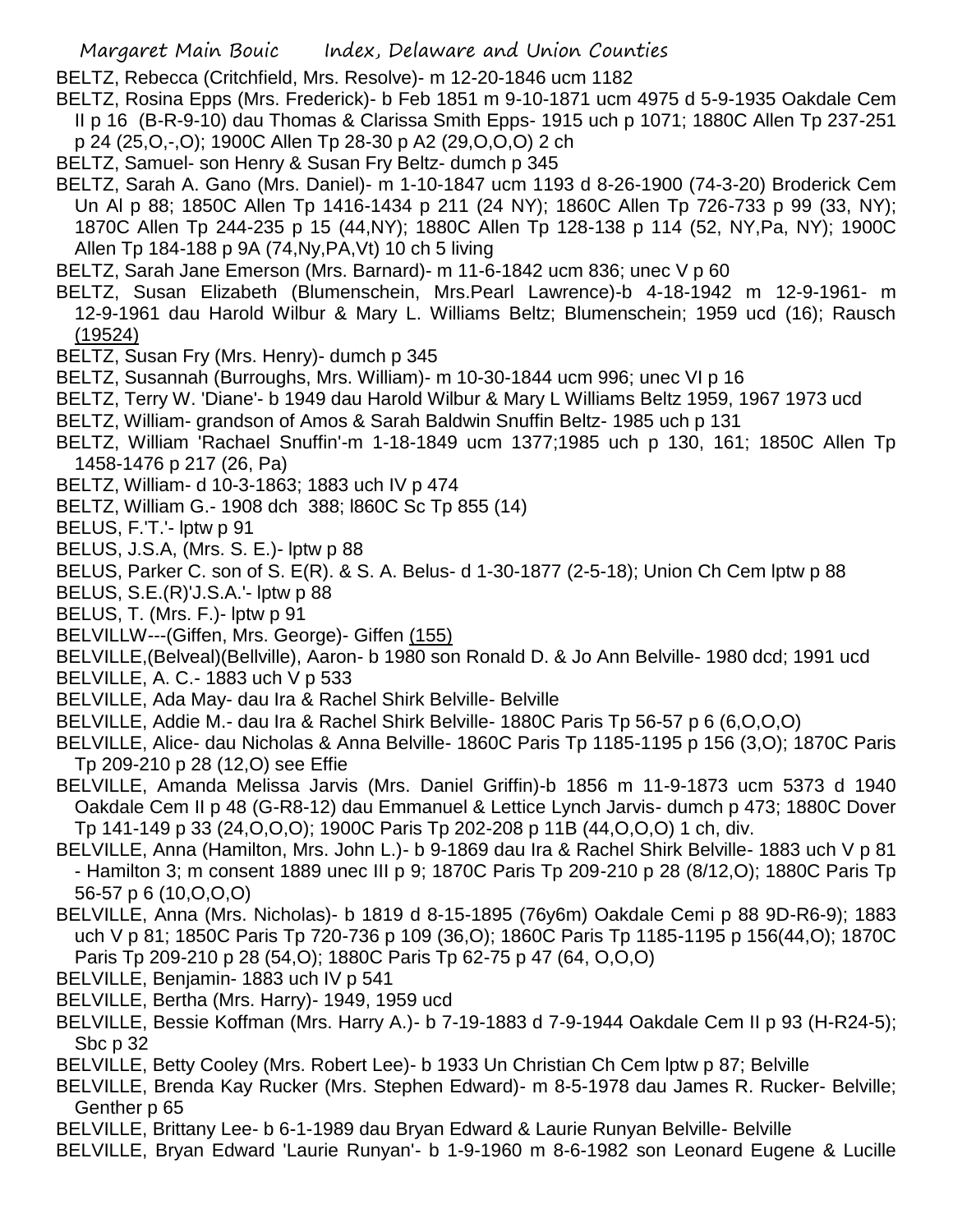Huey Belville-Genther p 65; 1985 uch p 78; 1961, 1969, 1971, 1980 dcd

- BELVILLE, Burl 'Donna P''Ethel'-b 1900 Un Christian Ch Cem lptw p 87 son Leonard McKay & Mary E. Knotts Belville- Belville; 1949, 1959, 1967, 1971, 1973, 1975, 1979, 1981, 1983 ucd
- BELVILLE, Carl- son Homer I. & Mildred Raines Belville- Belville
- BELVILLE, Caroline Smith (Mrs. Ira)- m 8-29-1861 ucm 3214 d 8-4-1864-dau Andrew & Jane Smith-1883 uch V p 81
- BELVILLE, Catharine (Mrs. Ira)- d 8-4-1864 Smith Cem djlm p 99
- BELVILLE, Christena (Moore, Mrs. James W.)- b 1830 Belmont Co m 2-2 7(8)-1858 ucm 2698 d 5-19-1913 (82y11m) Oakdale Cem I p 94 (D-R8-5)- dau Joseph & Sarah Belville- 1883 uch V p 124 mt 3-3-1858; unec XII p 30
- BELVILLE, Christiana- dau Joseph & Sarah Belville- 1840C Paris Tp 875 (15-20); 1850C Paris Tp 718-734 p 108 (20,O)
- BELVILLE, Daisy L. Bridges (Mrs. Stanley A.)- b 9-5-1875 d 8-12-1955 Oakdale Cem II p 117 (K-R5-7) - Belville; 1949 ucd
- BELVILLE, Daniel- son Robert Lee & Betty Cooley Belville- Belville
- BELVILLE, Daniel Griffin 'Amanda Melissa Jarvis' b 5-1850 m 11-9-1873 ucm 5373- dumch p 473; 1880C Dover Tp 141-149 p 33 (30,O,O,O); 1900C Paris T[p 199-205 p 11A (56,O,O,O) m 11y
- BELVILLE, Daniel Griffin.' Mary C. Orahood'-b 1849 Un Co d 1-31-1928 Oakdale Cem I p 10 (E-R13-3)- son Nicholas & Ann Belville- 1850C Paris Tp 720-736 p 109 (3/12,O); 1860C Paris Tp 1185-1195 156 (10,O); 1880C Dover Tp p 0171
- BELVILLE, David- son Carl G. Belville- Belville
- BELVILLE, David Lee 'Laurie Heather Nyman'- m 3-25-1977 son Robert Lee & Betty Cooley Belville-Belville
- BELVILLE, Deborah Sue- b 10-18-1963 dau Leonard Eugene & Lucille Huey Belville- 1985 uch p 78; 1969, 1971, 1980 dcd; Genther p 65
- BELVILLE, Donna P. Lucas (Mrs. Burl)- b 1-8-1902 Oakdale Cem II p 58 (G-R13-15); dau Martin L. & Mabel Nickles Lucas; 1949, 1959, 1967 ucd; Belville
- BELVILLE, Effie- dau Nicholas & Anna Belville- 1880C Paris Tp 62-75 p 47 (20, O,O,O)
- BELVILLE, Elizabeth- dau Joseph & Sarah Belville- 1840C Paris Tp 875 (15-20); 1850C Paris Tp 718-734 p 108 (25,O)
- BELVILLE, Elizabeth (Amrine, Mrs. Josiah/Isiah)- b 1823 Belmont Co m 2-9-1853 ucm 1913 d 2-2-1914 (90y1m) Oakdale Cem IIp 21 (B-R10-5) 1840C Paris Tp 912 (20-30); 1850C Paris Tp 1184-1194 p 156 (36,O); 1870C Leesburg Tp 2 (47,O); unec VIII p 10
- BELVILLE, Ellen- b 9-1897 dau Leonard McKay & Mary E. Knotts Belville- 1900C Paris Tp 202-208 p 11B (2,O,O,O)
- BELVILLE, Martha Ellen- dau Nicholas & Anna Belville- 1870C Paris Tp 209-210 p 28 (17,O)
- BELVILLE, Elsie May Simkins (Mrs. Pearl Edwin)- b 5-1-1900 Madison Co m 3-25-1926 d 3-21(22)-1983 Oakdale Cem II p 146 (M-R12-7) dau Sumner Taylor & Clara Ellen Huff Simkins-Genther p 55, 56, 64; 1985 uch p 57; 1949,1959, 1967, 1971, 1973, 1975, 1979, 1981 ucd
- BELVILLE, Emma M. (Chappell, Mrs. Forest G.)- b 1907 m 10-14-1930 d 10-13-1991 (84) Oakdale Cem II p 117 (R-R5-6)- dau Stanley & Daisy Bridges Belville-Chappell; Bellville
- 0BELVILLE, Emma M. Simkins (Mrs. Pearl E.)- b 5-1-1900 Madison Co d 3-22-1983 Oakdale Cem II p 146 (M-R12-7)
- BELVILLE, Emma Winston- b 1855 Va d 1939 Oakdale Cem I p 79 (D-R1-29)
- BELVILLE, Ethel (Mrs. Burl)-b 1910 Un Christian Ch Cem lptw p 87 1973, 1975, 1979, 1981, 1983 ucd
- BELVILLE, Etta May- d 11-3-1889 (13y 11m) Oakdale Cem 491; dau Sylvanus & Martha E. Winston Belville- 1880C Paris Tp 61-74 p 46 (4,O,O,Va)
- BELVILLE, Evan D.- Belville
- BELVILLE, Gale'Jo Ann Bushong'- m 1-7-1967 son Burl & Donna P. Belville- 1959 ucd (10); Bushong; Belville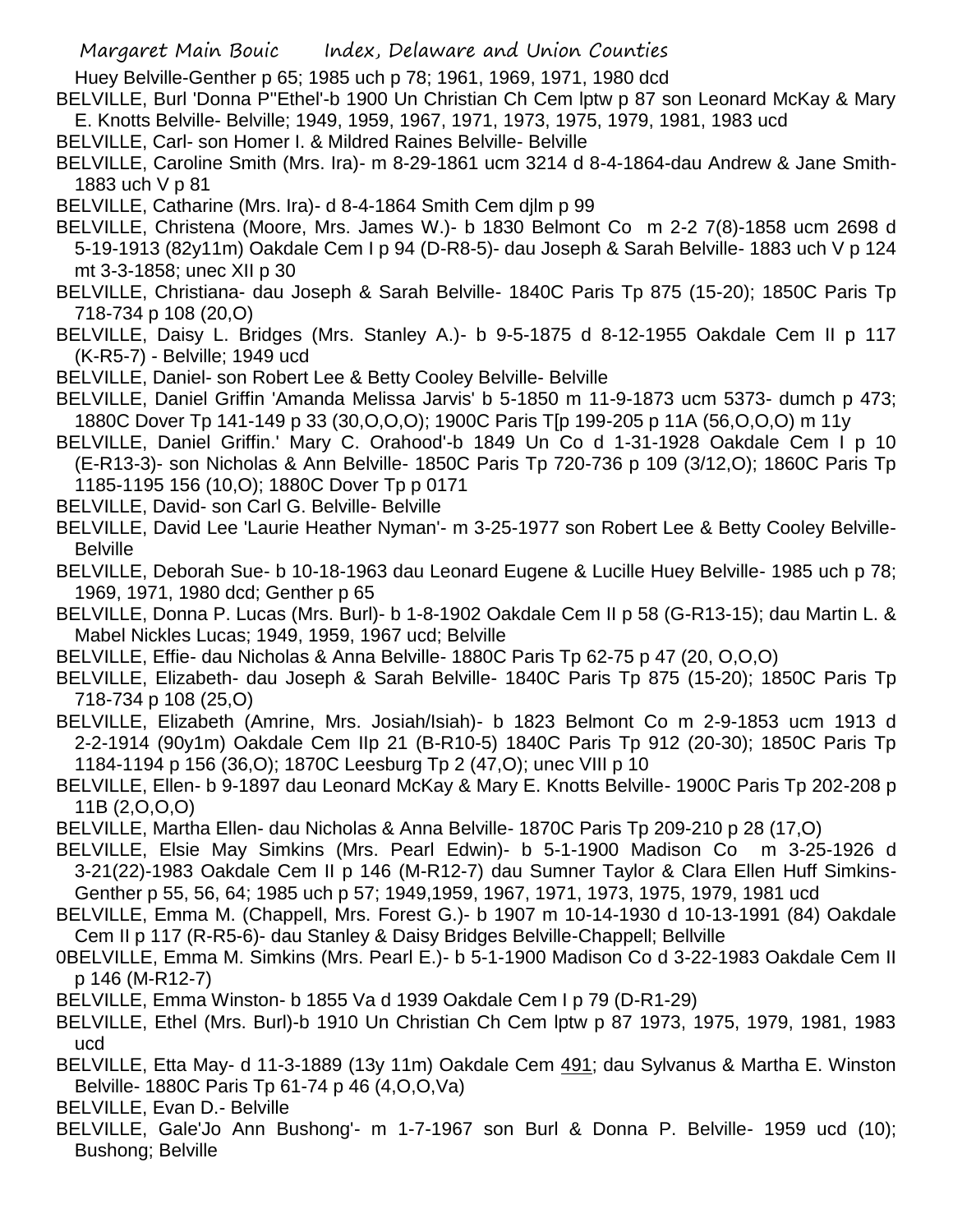BELVILLE, Griffin- d 1-31-1928 (77y) Oakdale Cem 3991 (E19) son Nicholas & Ann Belville- 1850C Paris Tp 720-736 p 109 (3/12,O); 1870C Paris Tp 209-210 p 28 (20,O)

- BELVILLE, Harry A.'Bertha' d 1958 Sbc p 20, 25, 28, 29, 32; 1949, 1959, 1967, 1971, 1973, 1975, 1979, 1981, 1983 ucd
- BELVILLE, Harry A. 'Bessie C/Koffman- Belville

BELVILLE, Harry S.- b 8-31-1906 d 10-11-1990 (84) son Harry A. & Bessie Coffman Belville- Belville BELVILLE, Helen A.- b 1897 d 1940 Oakdale Cem II p 48 (G-R8-12)

BELVILLE, Henry- son Joseph & Sarah Belville- 1840C Paris Tp 875 (15-20); l850C Paris Tp 718-734 p 108 (22,0);1860C Paris Tp 1186-1196 p 157 (29,O) 1877 uca p 83

- BELVILLE, Henry A. 'Bessie Koffman'- b 7-19-1883 d 7-9-1944 Oakdale Cem II p 93 (H-R24-5)
- BELVILLE, Henry A.- son Sylvanus & Martha E. Winston Belville- 1880C Paris Tp 61-74 p 46 (8,O,O,Va)
- BELVILLE, Homer I. 'Mildred Raines'- b 6-7-1892/1 m 2-20-1926 d 10-3-1979 Oakdale Cem II p 113 (K-R3-11) son Daniel G. & Mary Orahood Belville; 1900C Paris Tp 199-205 p 11A (8,O,O,O) BELVILLE, Huna-1880C Paris Tp p 0109
- BELVILLE, Ira 'Caroline Smith''Rachel Shirk'- b 4-18-1839 m 8-29-1861 d 12-19-1884 (45-8-1) Peoria Cem lptw p 88- son Nicholas & Anna Belville- 1883 uch V p 81; 1877 uca p 59; 1840C Paris Tp 876 (-5); 1850C Paris Tp 720-736 p 109 (11, O); 1860C Paris Tp 1185-1195 p 156 (21,O); 1870C Paris Tp 53-54 p 5 (31,O); 1880C Paris Tp 56-57 p 6 (41,O,O,O) p 0106
- BELVILLE, Ira 'Catharine'- Smith Cem djlm p 99
- BELVILLE, James Richard 'Lauretta Gallagher'- b 9-23-1928 m 1951 son Pearl Edwin & Elsie May Simkins Belville- Genther p 65
- BELVILLE, Jane (Laughrey, Mrs. Sylvester)- b 1845 d 1865 dau Nicholas & Ann Belville- m 10-23-1865 ucm 3828 (Bellveal); ped Dennis Baker #308 31- unec XI p 47, IX p 40, 47; 1850C Paris Tp 720-736 p 109 (6,O); 1860C Paris Tp 1185-1195 p 156(14,O); m consent unec III p 9, IX p 40, 47
- BELVILLE, Jo Ann Bushong (Mrs. Gale Edwin Jr.)- m 1-7-1967 dau Rev. Kermit Bushong- Belville; Bushong; 1991 ucd
- BELVILLE, Jo Ann (Mrs. Ronald D.)- 1971, 1973, 1975, 1979, 1981, 1983 ucd
- BELVILLE, Rev. John L.- unec XII p 6, 55
- BELVILLE, John 'Mary M. Amrine'- m 11-23(24)-1840 ucm 680; unec V p 37 Sbc p 25
- BELVILLE, John J.- b 8-17-1913 d 8-5-1988 (74) Oakdale Cem- son Harry A. & Bessie Coffman Belville; 1959, 1967, 1971,1973. 1975, 1979, 1981, 1983 ucd
- BELVILLE, Joseph'Sarah'- d 1863-djlm p 99; 1915 uch p 453; 1883 uch V p 124, 423, 424, 428; 1985 uch p 88; Un Co Wills Vol A p 200; 1850C Paris Tp 718-734 p 108 (72, Del); 1860C Paris Tp 1186-1196 p 156 (82, Del)
- BELVILLE, Joshua Robert- b 7-17-1980 son David Lee & Laurie Heather Nyman Belville- Belville
- BELVILLE, June Kelsey (Daughrey, Mrs. Sylvester L.)- b 1845 m 10-23-1865 d 1932- 1915 uch p 751
- BELVILLE, Laurie Heather Nyman (Mrs. David Lee)- m 3-25-1977 dau Donald Helding Nyman-**Belville**
- BELVILLE, Laurie Runyan (Mrs. Bryan Edward)- m 8-6-1982 dau Doward & Lena Runyan- Genther p 65
- BELVILLE, Lemuel L.- b April 1970 son Samuel & Sarah Hildebrand Bellville- 1870C Paris Tp 204-205 p 28 (1/12,O)
- BELVILLE, Leonard Eugene 'Edith Lucille Huey'- b 12-26-1931 m 11-10-1956 son Pearl Edwin & Elsie Mae Simkins Belville-Genther p 65; 1985 uch p 78; Belville; 1949 ucd, 1961, 1969, 1971, 1980 dcd
- BELVILLE, Leonard McKay 'Mary E. Knotts'- b 1875 d 1953 Oakdale Cem II G-R8-12; son Daniel Griffin & Amanda Melissa Jarvis Belville- 1949 ucd; Genther p 56; 1880C Dover Tp 141-149 p 33 (4,O,O,O); 1900C Paris Tp 208 p 11B (24,O,O,O) m 3y

BELVILLE, Letha (Rowlands, Mrs. Robert J.)- dau Harry A. & Bessie Coffman Belville- Belville; Sbc p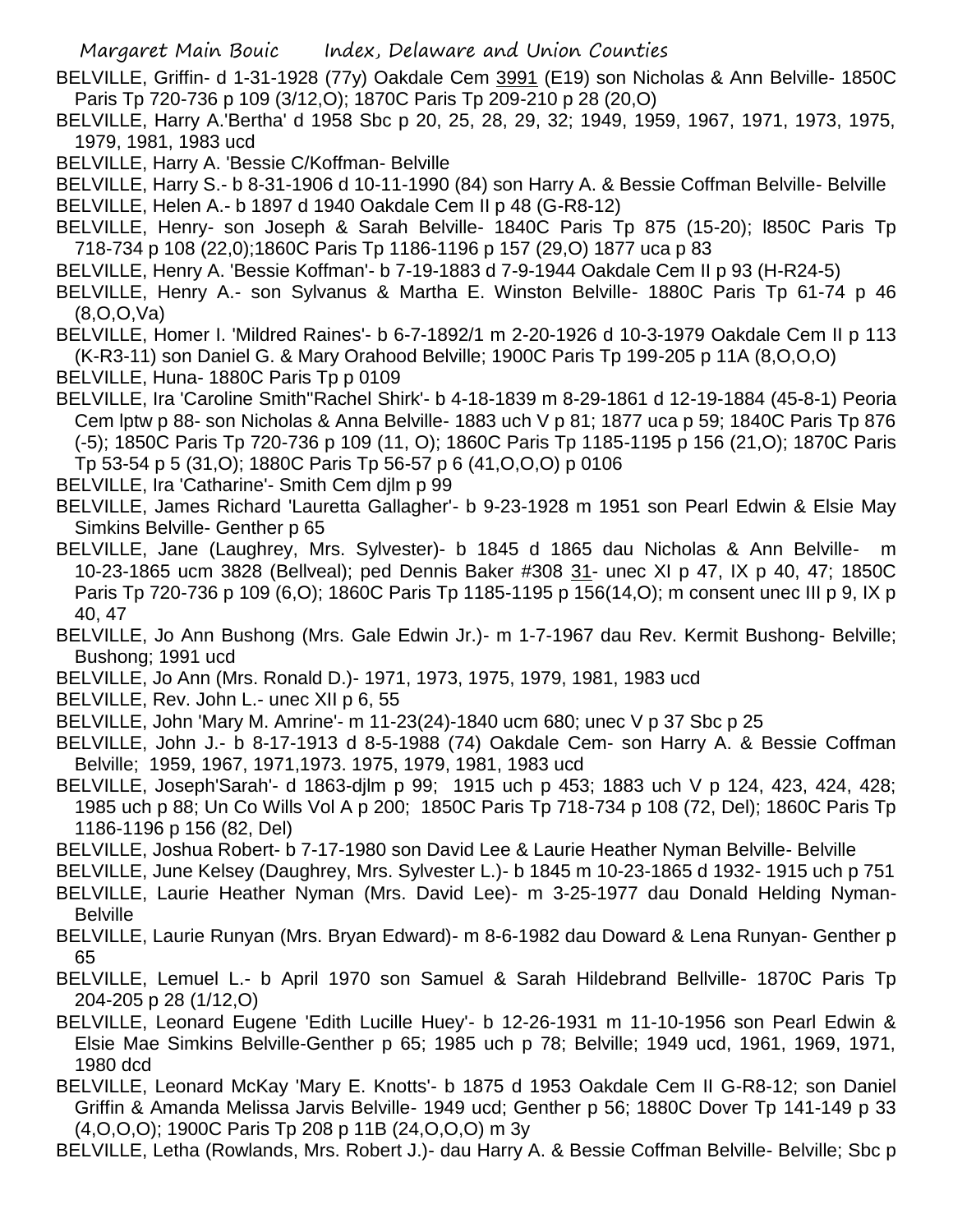- BELVILLE, Lima(?) M. dau Samuel Belville- 1870C Paris Tp 204-205 p 28 (9,O)
- BELVILLE, Louretta Gallagher (Mrs. James Richard)- b 1926 m 1951 dau Valcea & Loure Gallagher-Genther p 65
- BELVILLE, Edith Lucille (Mrs. Leonard Eugene) b 10-28-1930 m 11-10-1956 dau Floyd N. & Beatrice L. Fish Huey- Genther p 65; 1985 uch p 78; 1961, 1969, 1971, 1980 dcd
- BELVILLE, Margaret- dau Nicholas & Mary Belville- l850C Paris Tp 720-736 p 109 (7,O); 1860C Paris Tp 1185-1195 p 156 (17,O)
- BELVILLE, Marinda- dau Nicholas & Ann Bellville- 1840C Paris Tp 876 (-5); 1850C Paris Tp 720-736 p 109 (13,O)
- BELVILLE, Martha Ellen (Fogle, Mrs. James L.)- m 12-24-1873 ucm 5413- dau Nicholas & Anna Belville- 1860C Paris Tp 1185-1195 p 156 (7,O); 1880C Paris Tp 62-76 p 47 (27,O,O,O)
- BELVILLE, Martha Emma Winston (Mrs. Sylvanus)-b 1855 m 5-4-1871 ucm 4925 d 1938; l880C Paris Tp 61-74 p 46 (25, Va, Va, Va); Sbc p 131
- BELVILLE, Martha (Lowe, Mrs. John)- dau Harry A. & Bessie Coffman Belville- Bellville
- BELVILLE, Mary (Amrine, Mrs. Forest E.)- b 1908 Oakdale Cem II p 135 (M-R2-8)- dau Harry A. & Bessie Coffman Bellville- Bellville
- BELVILLE, Mary Ann (Lee, Mrs. Addison)- b 6-17-1818 m 2-17-1842 ucm 779 dau Joseph & Sarah Bellville- Belville; 1915 uch p 594, 1027; 1883 uch V p 118; 1985 uch p 88 unec V p 59, IX p 66
- BELVILLE, Mary C. Orahood (Mrs. Daniel Griffin)- b 1867 d 4-28-1925 (58y) Oakdale Cem 3726 (E19) I p 10 (E-R-13); 1900C Paris Tp 199-205 p 11A (33,O,O,O) m 11y, 3ch, 2 living
- BELVILLE, Mary E. Knotts (Mrs. Leonard McKay)- b 9-14- 1878 m 1898 d 3-5-1959 Oakdale Cem II p 48 IG-R8-12)-dau Erskine & Frances Knotts-1949 ucd; Belville; Knotts; Genther p 56; 1900C Paris Tp 202-208 p 11B (22,O,O,O); m 3 y, 1 ch
- BELVILLE, Mary E.- dau Nicholas & Ann Belville- 1850C Paris Tp 720-736 p 109 (9,O)
- BELVILLE, Mary E.- dau Samuel & Sarah Hildebrand Belville- 1870C Paris Tp 204-205 p 28 (1,O)
- BELVILLE, Mary Electa (Melick, Mrs. Aaron)- m 6-4-1857 ucm 2567; mt 7-8-1857; unec XII p 15
- BELVILLE, Mary Lou (Sabins, Mrs. Ivan Earl)- b 9-7-1933 m 12-11-1954 dau Pearl Edwin & Elsie May Simkins Belville- Graham (144747); Weaver (1294670; Tossey 4,5; 1949 ucd; Genther p 56; Macklin p 108; Belville
- BELVILLE, Mary M. Amrine (Mrs. John)- m 11-23(24)-1840 ucm 680; unec V p 37
- BELVILLE, Mary R.-d 5-20-1888 (16-6-12) Un Christian Ch Cem lptw p 88- dau Ira & Rachel Shirk Belville- 1883 uch V p 81
- BELVILLE, Mildred E. Raines (Mrs. Homer I.)- b 8-24-1904 d 12-16-1986 (82) Oakdale Cem II p 113 (K-R3-11) m 2-20-1926- dau Edward & Amelia Parr Raines- Belville
- BELVILLE, Minnie- dau Samuel Belville- 1870C Paris Tp 204-205 p 28 (3,O)
- BELVILLE, Miranda (Melick, Mrs. Samuel)- m 11-26-1857 ucm 2637; m consnet unec III p 9, VIII p 46 (Belveal); unec XII p 15
- BELVILLE, Miranda (Sibold, Mrs. Ichabod)- m 10-16-1849 ucm 1462; unec XIII p 20
- BELVILLE, Nancy Elaine (Ciasca, Mrs. Arthur D.)- m 8-2-1975 dau Evan Belville- Belville
- BELVILLE, Nicholas 'Anna'- b 1813 Belmont Co d 7-12-1885 Oakdale Cem 217 I p 88 (D-R6-9)- 1883 uch V p 81, 431; 1877 uca p 53, 59; 1850C Paris Tp 720-736 p 109 (38,O); 1860C Paris Tp 1185-1195 (47); 1870C Paris Tp 209-210 p 28 (57,O); 1880C Paris Tp 62-75 p 46 (65, O, Del, Md) p 108A; unec V p 30, XII p 70
- BELVILLE, Pearl Edwin 'Elsie May Simkins' b 8-7-1900 m 3-25-1926 d 6-5-1993 (92) Oakdale Cem II p 146 (M-R12-7)-son Leonard McKay & Mary E. Knotts Belville-1949, 1959, 1967, 1971, 1973, 1975, 1979, 1981, 1983, 1991 ucd; Genther p 56, 64; 1985 uch p 56
- BELVILLE, Phebe- d 10-1-1852 (18y) Smith Cem djlm p 99- dau Joseph & Sarah Belville- 1840C Paris Tp 875 (5-10) 1850C Paris Tp 718-734 p 108 (19,O)
- BELVILLE, Polly Ann Amrine (Mrs. John)- m 11-23-1840 dau Jeremiah & Mary Shearer Amrine-Amrine 172; l830C Paris Tp 326(5-10); 1840C Paris Tp 913 (15-20)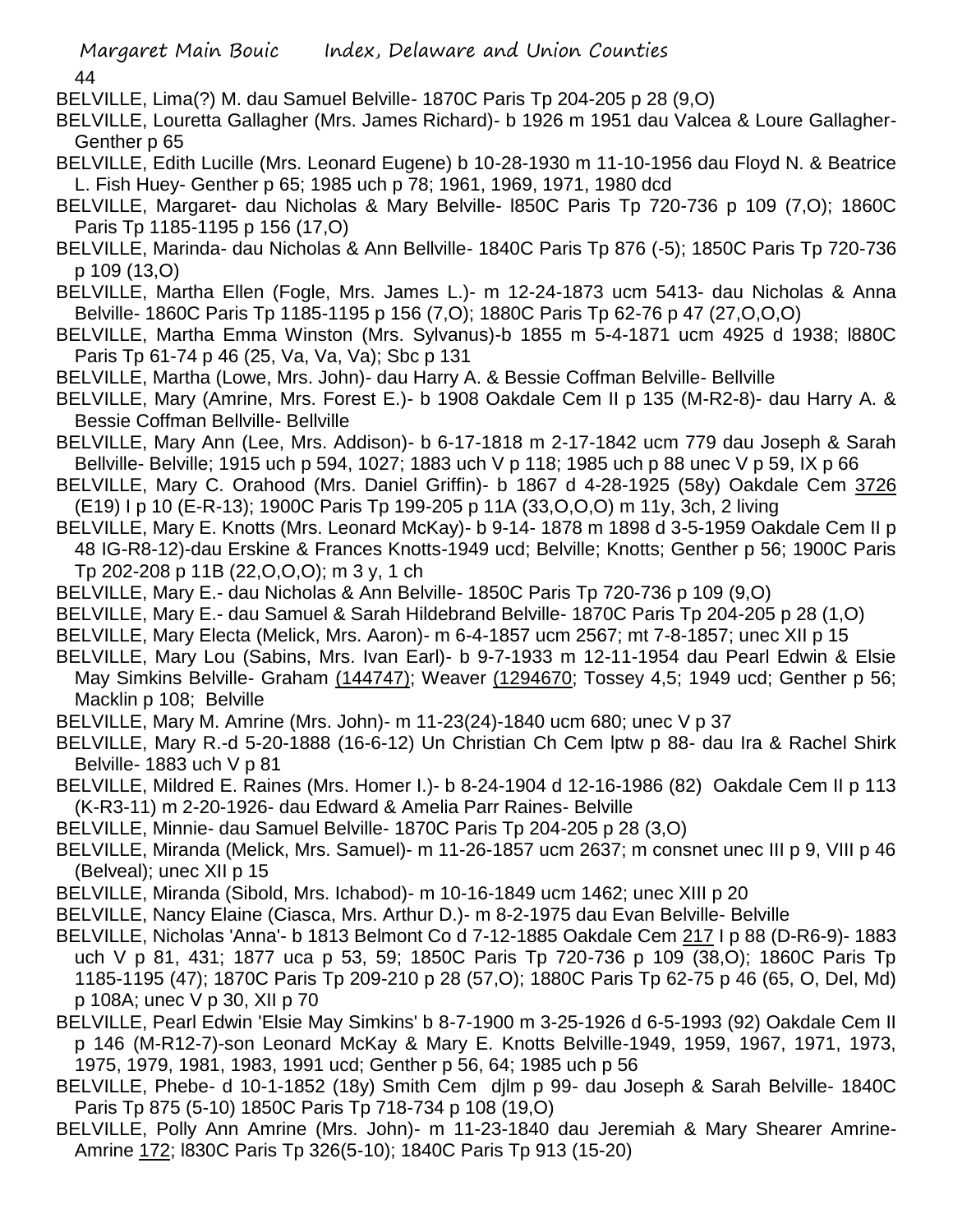BELVILLE, Rachael Gibson (Mrs. Samuel)- m 4-9-1863 ucm 3431 d 5-2-1864 (26y7m) Smith Cem djlm p 99

- BELVILLE, Rachel Shirk (Draper, Mrs. Nelson)(Mrs. Ira)- m 8-4-1867ucm 4214 d 6-15-1878(40-10-28) Peoria Cem lptw p 88- 1883 uch V p 81; 1870C Paris Tp 53-54 p 5 (31,O)
- BELVILLE, Rebecca Eirich (Mrs. Thomas)- m 1-27-1973 dau Eugene Eirich- Belville
- BELVILLE, J. Richard- son Pearl & Elsie May Simkins Belville- Belville; 1949 ucd
- BELVILLE, Robert Lee 'Betty Cooley'- b 10-31-1931 m 1951 d 7-22-1972 Un Christon Ch Cem lptw p 87- son Burl & Donna P. Belville- Belville; 1949 ucd
- BELVILLE, Robert Lee- b 2-18-1982 son David & Laurie Nyman Belville- Belville
- BELVILLE, Ronald D. 'Jo Ann'- grandson Burl & Donnas- Belville-son Gale Belville- 1959 ucd (13) 1975, 1979, 1981, 1983, 1991 ucd
- BELVILLE, Ronald S.- 1991 ucd
- BELVILLE, Rosa N.- dau Ira & Rachel Shirk Belville- 1880C Paris tp 56-57 p 6 (8,O,O,O)
- BELVILLE, S.- 1877 uca p 53, 59
- BELVILLE, Samuel- son Joseph & Sarah Belville- 1850C Paris Tp 718-734 p 108 (13,O); 1860C Paris Tp 1186-1196 p 157 (23,O)
- BELVILLE, Samuel 'Rachel Gibson'- m 4-9-1863 ucm 3431
- BELVILLE, Samuel 'Sarah Hildebrand'- m 2-24-1867 ucm 4151; 1870C Paris Tp 204-205 p 28 (36,O)
- BELVILLE, Sandra- b 12-16-1968 d 8-18-1987 bur Claibourne Cem p 107- dau Ronald D. & Jo Ann Bushong Belville- 1971, 1973, 1975, 1979, 1981, 1983 ucd
- BELVILLE, Sarah Hildebrand (Mrs. Samuel)- m 2-24-1867 ucm 4151; 1870C Paris Tp 204-205 p 28 (26,O)
- BELVILLE, Sarah (Mrs. Joseph)- d 1882 (89)- 1883 uch V p 124, 424, 428; 1985 uch p 88; 1840C Paris Tp 875 (40-50); 1850C Paris Tp 718-734 (56 Md);1860C Paris Tp 1186-1196 156 (67, Md); 1870C Paris Tp 58-59 p 8 (75, Md); 1880C Paris Tp 61-74 p 46 (83, Md, Md, Md); djlm pp 99
- BELVILLE, Sarah- dau Joseph & Sarah Belville- 1850C Paris Tp 718-734 p 108 (27,O); 1860C Paris Tp 1186-1196 p 156 (39,O); 1870C Paris Tp 58-59 p 8 (45,O); 1880C Paris Tp 61-74 p 46 (59, O, Del, Md)
- BELVILLE, Shawn Michael- b 8-18-1973 son Thomas & Rebecca Eirich Belville- Belville
- BELVILLE, Stanley A. 'Daisy L. Bridges''- b 1-2-1879 d 12-24-1974 Oakdale Cem II p 117 (H-R24-5) son Sylvanus & Martha Winston Belville-1949, 1959 ucd; Belville; 1880C Paris Tp 61-74 p 46 (1,O,O,Va)
- BELVILLE, Stephen Edward 'Brenda Kay Rucker'- b 8-10 1957 m 8-5-1978 son Leonard Eugene & Edith Lucille Belville- 1985 uch p 78; 1961, 1969, 1971 dcd ; Belville; Genther p 65
- BELVILLE (Yantis, Mrs. )- dau John J. Belville- Bellville
- BELVILLE, Sylvanus 'Martha E. Winston'-b 1843 Un Co m 5-4-1871 ucm 4925 d 7-1918 Oakdale CemI p 73 (D-R1-29); 1850C Paris Tp 718-734 p 108 (6,O); 1860C Paris Tp 1186-1196 p 157 (17.O); 1870C Paris Tp 58-59 p 8 (25,O); 1880C Paris Tp 61-74 p 46 (36, O,Del,Del) p 108A- son Joseph & Sarah Belville- 1883 uch V p 424
- BELVILLE, Sylvester- b 1873 d 1891 Oakdale Cem I p 73 (D-R1-29)
- BELVILLE, Thomas 'Rebecca Eirich'- m 1-27-1973 son Robert Lee & Betty Cooley Belville- Belville
- BELVILLE, William L(S).- b 1874 Un Co d 10-18-1891 (17y) Oakdale Cem 682 (155F) I p 136 (F-R10-14)- son Sylvanus & Martha E. Belville- 1880C Paris Tp 61-74 p 46 (6, O,O,Va)
- BEMAN, Sarah A. (Brockway, Mrs. Earl)- Mitchell (1124134)
- BEMBRY, James 'Shirley McKitrick'- McKitrick p 93
- BEMBRY, Kendrick- b 1959 son James & Shirley McKitrick Bembry- McKitrick p 93
- BEMBRY, Mark- b 1962 son James & Shirley McKitrick Bembry- McKitrick p 93
- BEMBRY, Martha Marie- b 1966 dau James & Shirley McKitrick Bembry- McKitrick p 93
- BEMBRY, Matthew b 1960 son James & Shirley McKitrick Bembry- McKitrick p 93
- BEMBRY, Shirley McKitrick (Mrs. James)- b 1939 dau Roy Sherman & Goldie Doak McKitrick-McKitrick p 93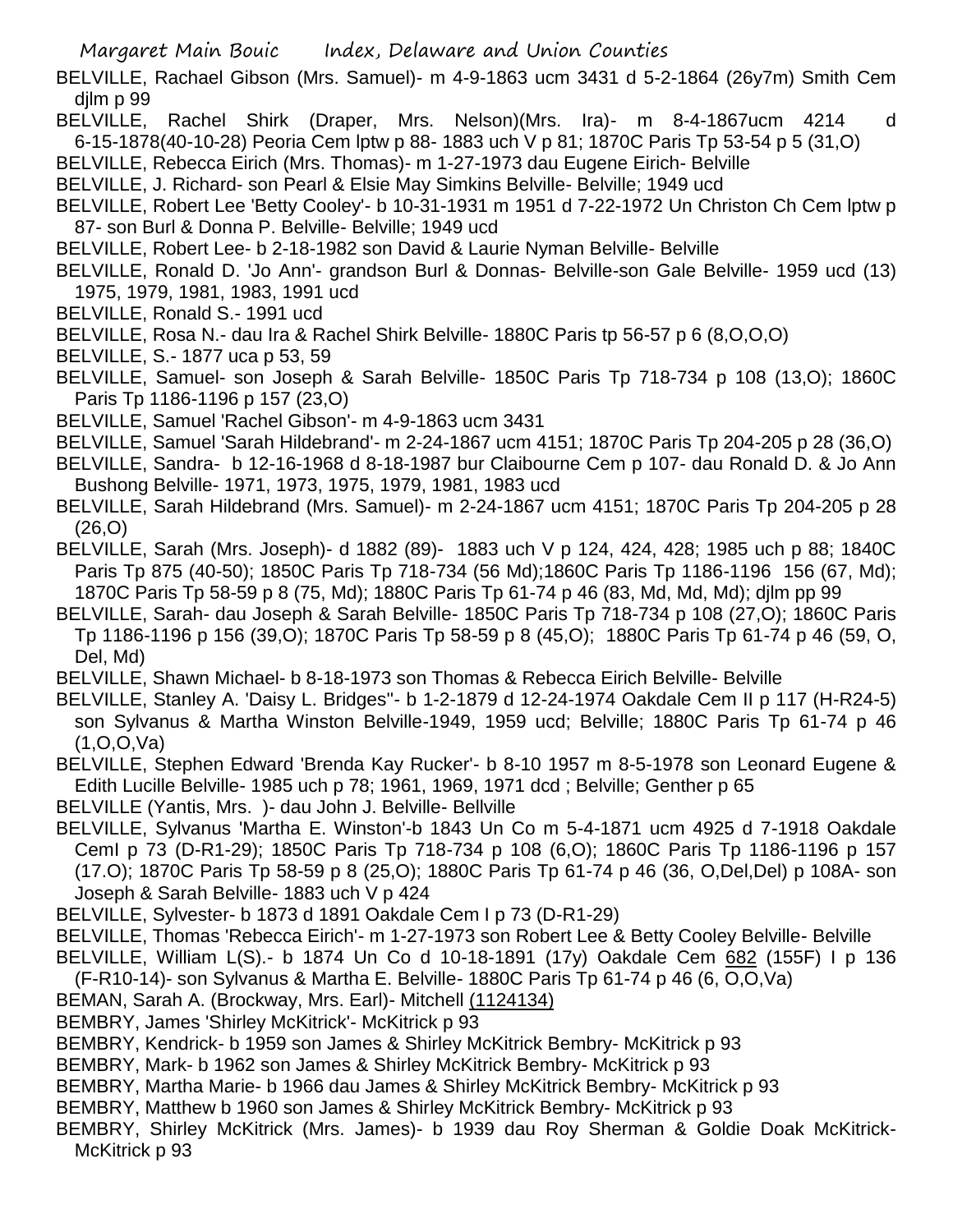Margaret Main Bouic Index, Delaware and Union Counties BEMER, Mary (Rittel, Mrs. Thomas)- m 9 or 6-27-1865 dcm BEMILLER, Clifford ''Marian Jane''Dorothy E.'- Bemiller BEMILLER, Dorothy E. (Mrs. Clifford)- Bemiller BEMILLER, Lynn E.- dau Clifford Bemiller- Bemiller BEMILLER, Marian Jane (Mrs. )- d 1955- Bemiller BEMILLER, Richard Brooke- b 9-6-1951 d 5-9-1989 (37) son Clifford & Marian Jane Bemiller-**Bemiller** BEMILLER, Steven- son Clifford Bemiller- Bemiller BEMIRT, Noah- 1880C York Tp p 030A BEMIS, Abigail (Hager, Mrs. Dinah)- m 11-14-1750- Genther p 164 BEMIS, Edith (Eichler, Mrs. Chauncey Haile)- Nash p 263 BEMIS, Joseph- Genther p 160 BEMIS, Mary (Hager, Mrs. William)- m 3-20-1645 sister Joseph Bemis- Genther p 100 BEMIS, Sarah (Bigelow, Mrs. John)- m 10-2-1694- Genther p 160, 229 BEMMER, Evaline- hmp 145 BEMMER, Harriet- hmp 145 BEMMER, William- hmp 145, 146 BENABUM, Betty McCoy (Mrs. )- Sbc p 32 BENADAM,---(McKitrick, Mrs. James Thomas)- m 11-13-1964- McKitrick p 304 BENADIC, Eany Lena- son S. Benadic- Pabst 2 p 33 BENADIC, Frank Lee- son S. Benadic- Pabst 2 p 33 BENADIC, Harry M.- son S. Benadic- Pabst 2 p 53 BENADIC, S.- Pabst 2 p 33 BENADICY, Nelson R.- b 8-18-1876 Kingston Tp son Ira B. & Mary E. Phillips Benadict- dcb BENADICT, Stephen- 1880c Marlborough Tp p 343A- see Benedict BENARD, Cynthia J. (Mrs. John L.)- 1975, 1979, 1981, 1983 ucd BENARD, Dale- b 1954 lived with Gearls S. & Irne Chadwick- 1971 dcd BENARD, Danette- b 1973 dau John L. & Cynthia J. Benard- l975, 1979, 1981, 1983 ucd BENARD, Don- b 1956 lived with Gerald S. & Irene Chadwick- 1971 dcd BENARD, E. D.- 1915 uch p 266 BENARD, John L. 'Cynthia J.'- 1975, 1979, 1981, 1983 ucd BENARD, John- b 1976 son John L. & Cynthia J. Benard- 1979, 1981, 1983 ucd BENBOW, Ethel- 1969 dcd BENCH, Frenando- 1835 men 22 #73 p 35 Delaware Tp BENCRAFT, Richard- 1835 men 18 #2 p 27 Concord Tp BENDER, Alma I. Beitzel (Mrs. Charles Alfred)- b 8-4-1920 m 9-8-1941- Weiser p 121 BENDER, Amelia (Beck, Mrs. Henry Funk S.)- Nash p 104 BENDER, Anna Maria (Knickel, Mrs. Henry)- Powell p 308 BENDER, Anna N. Stull (Mrs. David R.)- dau Jacob & Judith Stull- 1880 morch p 836 BENDER, Anne Warfel- b 4-2-1943 dau William Allison & Kathryn E. Warfel Bender- Weiser p 120 BENDER, Barbara (Mrs. John)- 1880 morch p 836 BENDER, Benjamin- son Frederick & Sue Bender- Bender BENDER, Bessie V. (Grossman, Mrs. Alfred S.)- b 1-3-1882 m 10-24-1906 d 5-25-1922 dau William Allison & Marian Burkholder Bender- Weiser p 120 BENDER, Beverly J. McNaul (Mrs. George Eldon)- b 11-15-1922 m 5-1948- Weiser p 121 BENDER, Bob- son Leroy W. & Mildred Bender- Bender BENDER, Bruce Robert- b 6-6-1951 son George Eldon & Beverly J. McNaul Bender- Weiser p 121 BENDER, Catharine Slamarl (Mrs. John)- m 12-1-1854 dcm BENDER, Caty- dau Philip & Mary Bender- 1870C Jackson Tp 95-93 p 14 (6,O) BENDER, C. Cookman- ch David R. & Anna N. Stull Bender- 1880 morch p 836 BENDER, Chad- son Frederi & Sue Bender- Bender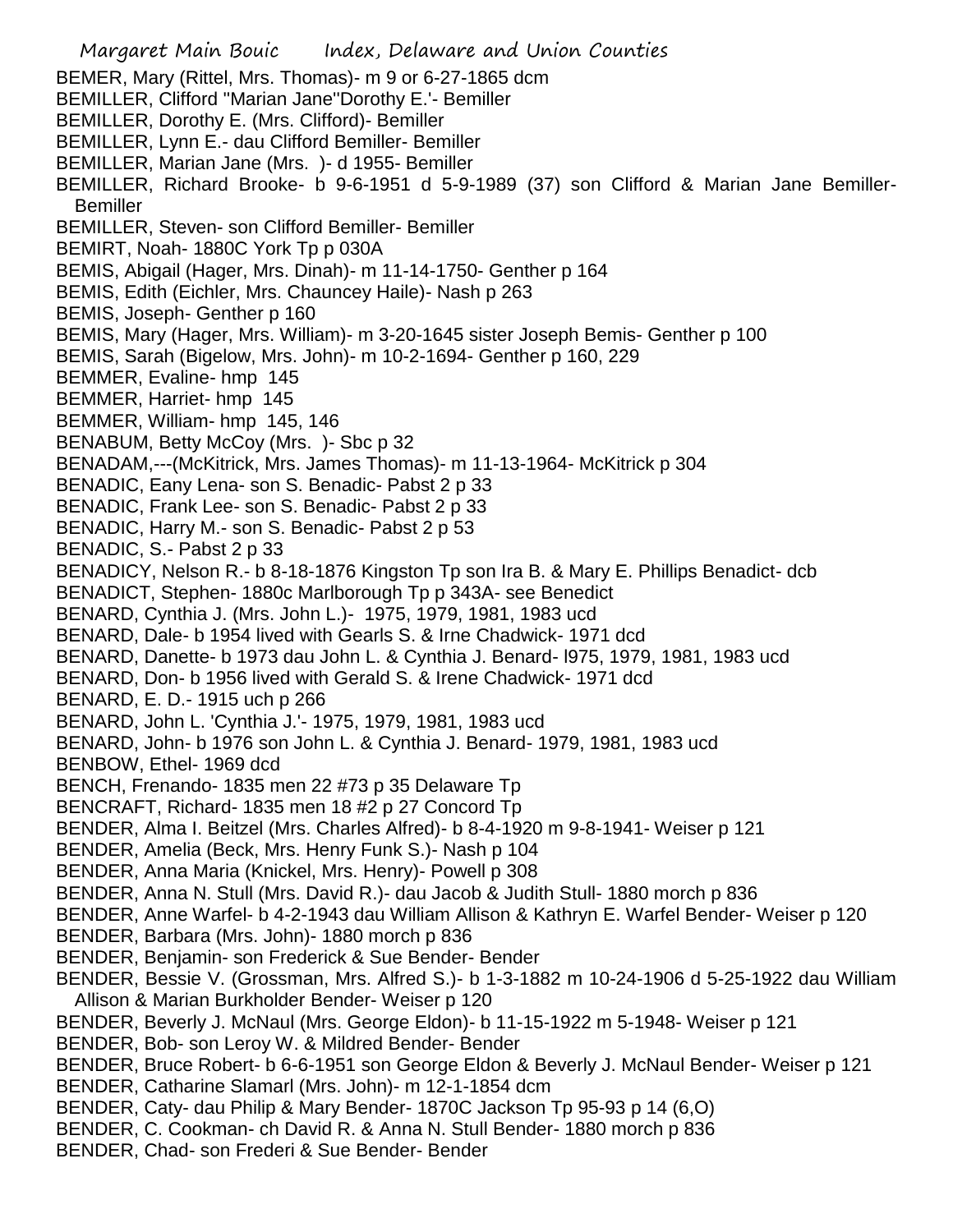- BENDER, Charles Alfred 'Alma I. Beitzel'- b 7-4-1919 m 9-8-1941 son Charles Samuel & Sarah Grace Hoover Bender- Weiser p 121
- BENDER, Charles Alfred Jr.- b 2-10-1951 son Charles Alfred & Alma I. Beitzel Bender- Weiser p 121
- BENDER, Charles Samuel 'Sarah Grace Hoover''Dollie Burkholder''Mildred S. Shull'- b 12-29-1884 m 11-19-1908, 2-15-1950, 12-27-1954 son William Allison & Marian Burkholder Bender- Weiser p 119, 120
- BENDER, Charles Samuel II- b 8-22-1944 son Frank Hoover & Mary M. Maxwell Bender- Weiser p 120
- BENDER, Clara B. (Miller, Mrs. Elbert R.)(Grossman, Mrs. Alfred S.)- b 1-5-1877 d 8-2-1956 dau William Allison & Marion Burkholder Bender- Weiser p 119
- BENDER, Cynthia Lee- b 1-6-1949 dau George Eldon & Beverly J. McNaul Bender- Weiser p 121
- BENDER, Daisy Elizabeth Ulrich (Opie, Mrs. Webster)(Grace, Mrs. Eugene)(Mrs. William)- b 1-17-1877 d 3-25-1934 dau Adam Stanley & Martha Elizabeth Richter Ulrich- Weiser p 45
- BENDER, David- b 1961 son James R. & Phyllis A. Bender- 1969, 1971 dcd
- BENDER, David Allan- b 1-11-1956 son Charles Alfred & Alma I. Beitzel Bender- Weiser p 121
- BENDER, David R. 'Anna N. Stull'- son George & Elizabeth Reath Bender- Weiser p 836
- BENDER, Dollie Burkholder (Mrs. Charles Samuel)- b 1-3-1891 m 2-15-1953 d 2-15-1950 dau George Luther & Mary Ann Miller Burkholder- Weiser p 120, 123
- BENDER, Don- son Leroy W. & Mildred Bender- Bender
- BENDER, Elizabeth Reath (Mrs. George)- 1880 morch p 836
- BENDER, Elizabeth- dau George & Elizabeth Reath Bender- 1880 morch p 836
- BENDER, Elizabeth Ann- b 6-15-1957 dau Oscar & Lynette Cooper Bender- Hutchisson p 51
- BENDER, Elnora- dau George & Elizabeth Reath Bender- 1880 morch p 836
- BENDER, Eleanore (Messinger, Mrs. Karl H.)(Baldwin, Mrs. Donald)- b 6-14-1909 m 10-2-1932 m(2) 5-26-1957 dau Charles Samuel & Sarah Grace Hoover Bender- Weiser p 120
- BENDER, Emma- dau Philip & Mary Bender-- 1870C Jackson Tp 95-93 p 14 (7,O)
- BENDER, Frank Hoover 'Mary M. Maxwell'- b 3-27-1912 m 4-3-1942- son Charles Samuel & Sarah Grace Hoover Bender- Weiser p 120
- BENDER, Fred- son Leroy W. & Mildred Bender- Bender
- BENDER, Frederick 'Sue'- Bender
- BENDER, George- Powers p 49
- BENDER, George Eldon 'Beverly J. McNaul'- b 8-31-1912 m 5-1948 son Charles Samuel & Sarah Grace Hoover Bender- Weiser p 121
- BENDER, George 'Elizabeth Reath'- son John & Barbara Bender- 1880 morch p 836
- BENDER, George W.- son George & Elizabeth Reath Bender- 1880 morch p 836
- BENDER, Grace Ann- b 6-17-1942 dau Charles Alfred & Alma I. Beitzel Bender- Weiser p 121
- BENDER, Grace Elizabeth- b 1-13-1947 dau William Allison & Kathryn E. Warfel Bender- Weiser p 120
- BENDER, Harrison Dillon- son John K. & Laura Dillon Bender- Pounds 4
- BENDER, Hazel- b 1889 d 1963 Price Cem djlm p 66
- BENDER, James- son P. K. Bender- Bender
- BENDER, James- son George & Elizabeth Reath Bender- 1880 morch p 836
- BENDER, James 'Mary K. Welsh'- Bender
- BENDER, James- son Leroy W. & Mildred Bender- Bender
- BENDER, James R. 'Phyllis'- 1961, 1969, 1971, 1980 dcd
- BENDER, Jeff(James)- b 1959 son James R. & Phyllis Bender- 1961, 1969, 1971 dcd
- BENDER, Joan (Mrs. John)- Bender
- BENDER, John 'Barbara- 1880 morch p 836
- BENDER, John 'Catharine Slamarl'- m 12-1-1854 dcm
- BENDER, John Douglas- b 11-18-1952 son George Eldon & Beverly J. McNaul Bender- Weiser p 121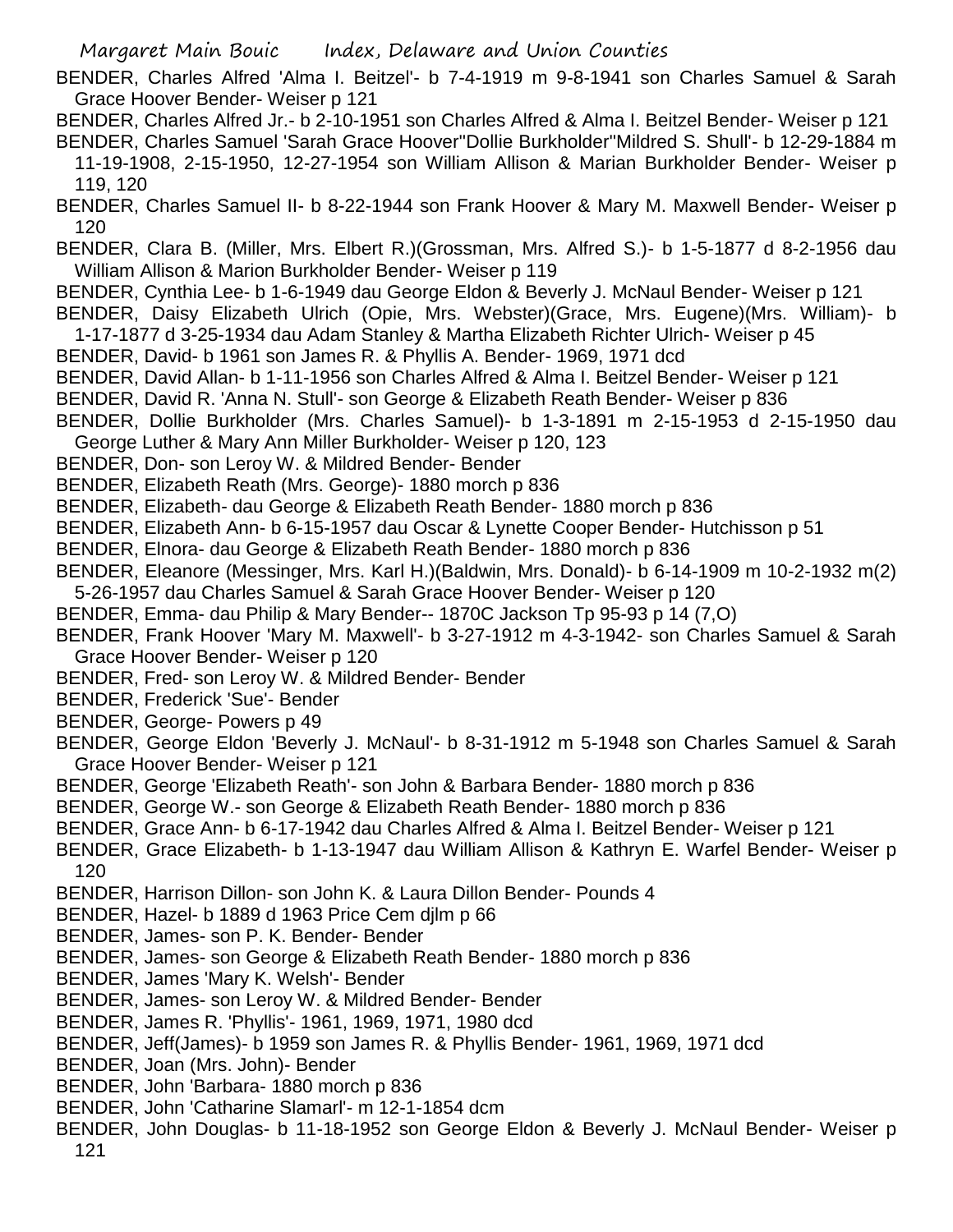- BENDER, John 'Joan'- Bender
- BENDER, Joseph Michael 'Tammi Lynne Bartlett'- m 7-28-1990 son John Bender- Bartlett
- BENDER, Kandy- dau James & Mary K. Welch Bender- Bender
- BENDER, Karen- b 1956 dau James R. & Phyllis Bender- 1961, 1969, 1971 dcd
- BENDER, Kathryn E. Warfel (Mrs. William Allison)- b 3-16-1913 m 6-18-1938- Weiser p 120
- BENDER, Katie (Spurling, Mrs. Winton A.)- b 7-27-1917 m 1-1-1942 d 10-10-1987 (70) dau Curtis & Diana Alexander Bender- Bender; Spurling
- BENDER, Kathy- b 1960 dau James R. & Phyllis Bender- 1961, 1969, 1971 dcd
- BENDER, Kay Louise- b 7-19-1939 dau William Allison & Kathryn E. Warfel Bender- Weiser p 120
- BENDER, Kristy Kay (Burbrick, Mrs. Seon Matthew)- m 5-29-1993 dau Frederick & Sue Bender-Bender
- BENDER, Laura Alice (Burkholder, Mrs. William Reuben)- b 10-18-1857 d 10-4-1882- Weiser p 118
- BENDER, Laura Dillon (Mrs. John K.)- dau Harrison & Zelinda Pounds Dillon- Pounds 3,4
- BENDER, Leroy W. 'Mildred'- d 4-29-1984 (81) bur Mayfield Cem- Bender
- BENDER, Lester- son John K. & Laura Dillon Bender- Pounds 4
- BENDER, Lewis- son John K. & Laura Dillon Bender- Pounds 4
- BENDER, Lorri- dau James & Mary K. Welch Bender- Bender
- BENDER, Lucille M. (Mrs. Rudolph A. Jr.)-1961, 1969, 1971 dcd
- BENDER, Lynette Cooper (Mrs. Oscar)- b 4-19-1917 dau Howard & Dorothy Elizabeth Pounds Cooper- Hutchisson p 51
- BENDER, Maggie- dau Philip & Mary Bender- 1870C Jackson Tp 95-93 p 14 (3,O)
- BENDER, Margaret- dau George & Elizabeth Reath Bender- 1880 morch p 638
- BENDER, Marian Burkholder (Mrs. William Allison)- b 9-21-1852 m 1876 d 7-8-1939 dau George & Rebecca Weiser Burkholder- Weiser p 119
- BENDER, Marion (Oliver, Mrs. Woodrow Wilson)- b 2-6-1916 m 10-28-1950 dau Charles Samuel & Sarah Grace Hoover Bender- Weiser p 120
- BENDER, Mark- b 1968 son James R. & Phyllis Bender- 1969, 1971 dcd
- BENDER, Mary Alverda (Sheller, Mrs. Charles E.)- b 8-4-1879 m 12-24-1903 d 8-12-1948 dau William Allison & Marian Burkholder Bender- Weiser p 119
- BENDER, Mary K. Welch (Mrs. James)- d 3-31-1984 bur St. Joseph- Bender
- BENDER, Mary M. Maxwell (Mrs. Frank Hoover)- b 3-3-1914 m 4-3-1942- Weiser p 120
- BENDER, Mary (Mrs. Philip)- 1870C Jackson Tp 95-93 p 14 (39,Baden)
- BENDER, Mary- dau Philip & Mary Bender- 1870C Jackson Tp 95-93 p 14 (9,O)
- BENDER, Mildred (Mrs. Leroy W.)- Bender
- BENDER, Mildred S. Shull (Mrs. Charles Samuel)- b 6-6-1905 m 12-17-1954- Weiser p 120
- BENDER, Minnie M.- dau David R. & Anna N. Stull Bender- 1880 morch p 836
- BENDER, Oscar 'Lynette Cooper'- Hutchisson p 51
- BENDER, P.- 1880C Jackson Tp p 232A
- BENDER, Philip 'Mary'- 1870C Jackson Tp 95-93 p 14 (37, Ger)
- BENDER, Philip- son Philip & Mary Bender- 1870C Jackson Tp 95-93 p 14 (5,O)
- BENDER, Phillip'Mrs. Sara Le(i)ghty' m 7-6-1875 ucm 5712; m 5-18-1877 ucm 6070- 1915 uch p 264; 1883 uch V p 501, 595; 1877 uca p 103; mt 3 p 14
- BENDER, P. K.- d 6-3-1961 Va.- Bender
- BENDER, Phyllis (Mrs. James R.)- 1961, 1969, 1971, 1980 dcd
- BENDER, Polly- dau George & Elizabeth Reath Bender- 1880 morch p 836
- BENDER, Rudolph A.- 1961 dcd
- BENDER, Rudolph A. Jr. 'Lucille M."- 1961, 1969, 1971 dcd
- BENDER, Samuel Alfred- b 11-6-1944 d 3-31-1950 son Charles Alfred & Alma I. Beitzel Bender-Weiser p 121
- BENDER, Sara L(e)ighty (Mrs. Phillip)- m 7-6-1875 ucm 5712; m 5-18-1877 ucm 6070
- BENDER, Sara Lynn- b 6-15-1957 dau Oscar & Lynette Cooper Bender- Hutchisson p 51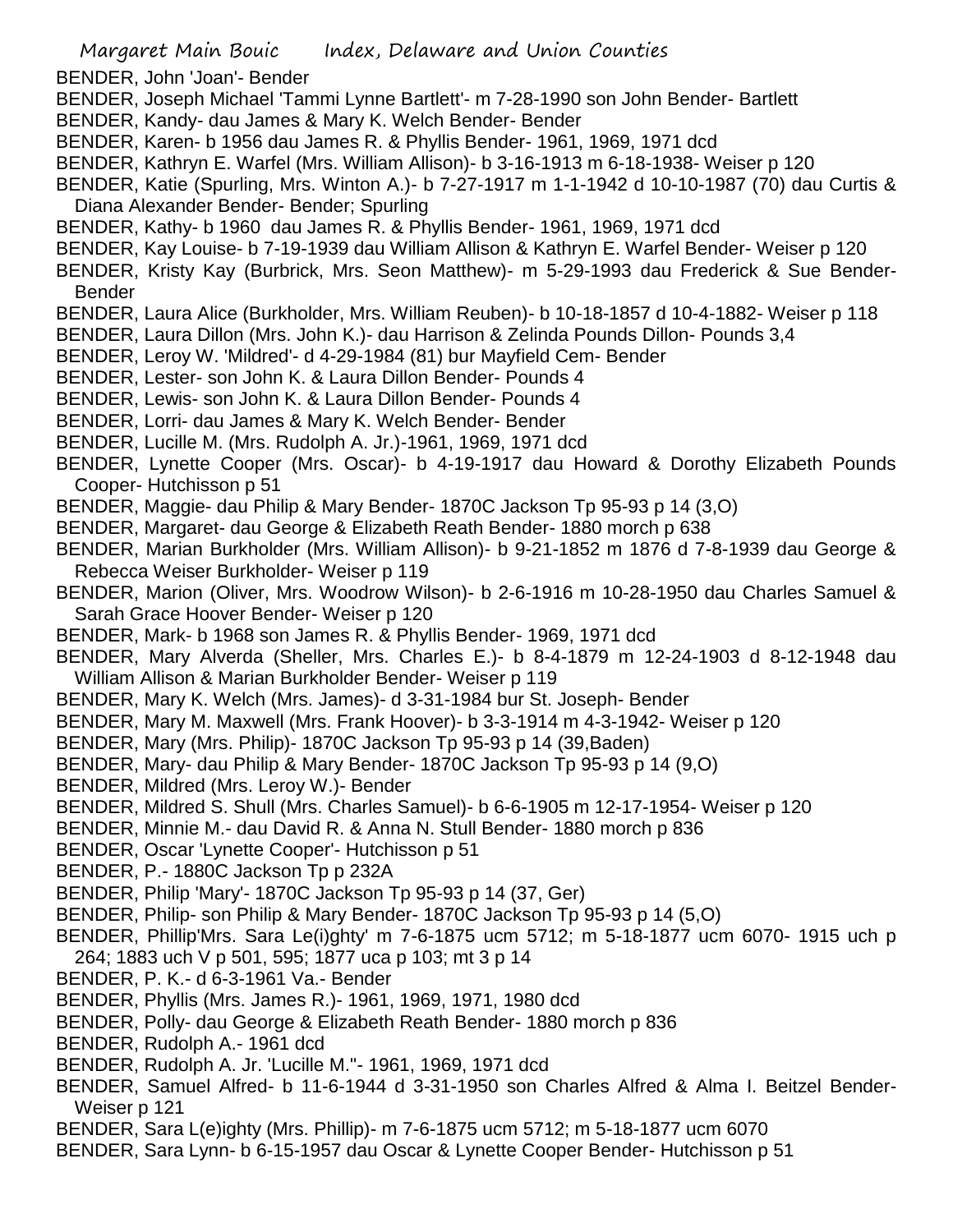- Margaret Main Bouic Index, Delaware and Union Counties BENDER, Sarah Grace Hoover (Mrs. Charles Samuel)- b 1-30-1889; m 11-19-1908 d 12-11-1946- Weiser p 120 BENDER, Sarah J.- dau George & Elizabeth Reath Bender- 1880 morch p 638 BENDER, Sue (Mrs. Frederick)- Bender BENDER, Rev. Thomas G.- Catholic Priest, Sunbury- Bender BENDER, Vic 'Sandra D. Weiser'- Weiser p 102 BENDER, Vicki (Webb, Mrs. Robert M.)- 1985 uch p 145 BENDER, Wilbur S.- son David R. & Anna N. Stull Bender- 1880 morch p836 BENDER, William 'Daisy Elizabeth Ulrich'- Weiser p 45 BENDER, William Allison 'Marian Burkholder'- b 1-20-1852 m 1876 d 9-17-1916- Weiser p 119 BENDER, William Allison 'Kathryn E. Warfel'- b 5-14-1914 m 6-18-1938 son Charles Samuel & Sarah Grace Hoover Bender- Weiser p 120 BENDING, Adam 'Emma Reasner'- Bending BENDING, Amanda (Chapman, Mrs. Anson Courtwright)- Chapman; 1985 uch p 142 BENDING, Emma Reasner (Mrs. Adam)- Bending BENDING, H. L. 'Maggie T. Bay'-dumch p 346 BENDING, Maggie T. Bay (Mrs. H. L.)- dau Harrison & Miranda J. Moore Bay - dumch p 346 BENDING, Myrtle Marie (Bice, Mrs. Charles)- b 12-2-1897 Morrow Co m 1935 d 11-26-1984 bur Hopewell Cem dau Adam & Emma Reasner Bending- Bending BENDING, Ray- 1971 dcd BENDINGER, John Adam- 1908 dch p 234 BENDINGER, Mrs. John A.- d 5-1-1963 Calif.- Bendinger BENDINGER, John- son John A. Bendinger- Bendinger BENDINGER, Mary Louise- dau John A. Bendinger- Bendinger BENDINGER, Prof- dpc p 38 BENDLE, Catherine (Mrs. John)- 1870C Jerome Tp 102 p 14 (42, Ger) BENDLE, Charles T. 'Nancy'- 1971, 1980 dcd BENDLE, John'Catherine'- 1870C Jerome Tp 102 p 14 (48, Ger) BENDLE, John- son John & Catherine Bendle- 1870C Jerome Tp 102 p 14 (12,O) BENDLE, Josha Todd- delge VI p 3,4 BENDLE, Kate- dau John & Catherine Bendle- 1870C Jerome Tp 102 p 14 (3,O) BENDLE, Marilyn- b 1935 d 1988 Claibourne Cem p 95 BENDLE, Mary- dau John & Catherine Bendle- 1870C Jerome Tp 102 p 14 (7,O) BENDLE, Nancy (Mrs. Charles T.)- Bendle; delge VII p 49; 1971, 1980 dcd BENDLE, Nancy Jane- delge VI p 3,4 BENDLE, William- son John & Catherine Bendle- 1870C Jerome Tp 102 p 14 (9,O) BENDLER, Bertha McCarty (Mrs. Lester T.)- m 5-7-1962- Bendler BENDLER, Carol- b 1964 dau Larry E. & Christine Bendler- 1971 ucd BENDLER, Carolyn(Caroline) (Simms, Mrs. )- dau Lester T.& Edna Skinner Bendler- Bendler BENDLER, Charles- b 1-31-1948 d 3-2-1992 (44) Claibourne Cem- son Harold & Ida Mae Conrad Bendler- Bendler; 1949 ucd BENDLER, Christine- 1971 ucd BENDLER, Christy Mae- dau Larry E.& Christine Bendler BENDLER, Claude'Sylvia Gray- Bendler BENDLER, Edna Skinner (Mrs. Lester T.)- Bendler BENDLER, Harold- son Harold & Ida Mae Conrad Bendler- Bendler; 1949 ucd BENDLER, Harold 'Ida Mae Conrad' b 1908 d April 1952 Claibourne Cem p 57- Bendler
- BENDLER, Harold T. 'Harriette A.'- 1967 ucd
- BENDLER, Harriette A. (Mrs. Harold T.)- 1967 ucd
- BENDLER, Hazel (Puckett, Mrs. )- dau Claude & Sylvia Gray Bendler- Bendler